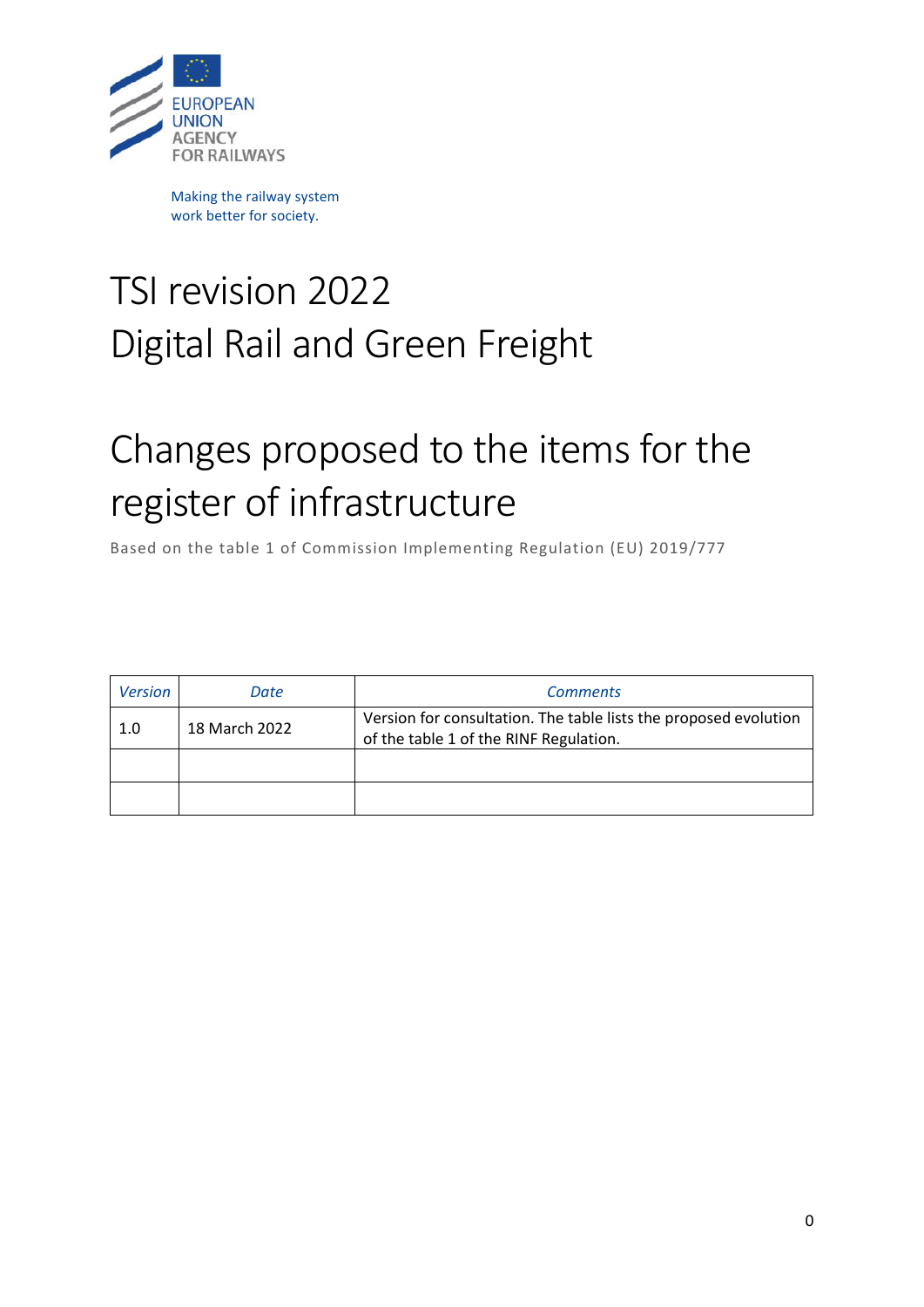## **Items for the register of infrastructure (RINF)**

| <b>Number</b> | <b>Title</b>                             | Data presentation | <b>Definition</b>                                                                                                                                                                              | Core<br>paramete          | <b>Neede</b><br>d for<br>RC | <b>Deadline</b><br>to provide<br>the<br>parameter                                                                   |
|---------------|------------------------------------------|-------------------|------------------------------------------------------------------------------------------------------------------------------------------------------------------------------------------------|---------------------------|-----------------------------|---------------------------------------------------------------------------------------------------------------------|
| $\mathbf{1}$  | <b>MEMBER STATE</b>                      |                   |                                                                                                                                                                                                |                           |                             |                                                                                                                     |
| 1.1           | SECTION OF LINE                          |                   |                                                                                                                                                                                                |                           |                             |                                                                                                                     |
| 1.1.0.0.0     | Generic information                      |                   |                                                                                                                                                                                                |                           |                             |                                                                                                                     |
| 1.1.0.0.0.1   | Infrastructure<br>manager (IM)'s<br>code | [AAAA]            | Infrastructure<br>manager means<br>anybody or<br>undertaking that is<br>responsible in<br>particular for<br>establishing and<br>maintaining<br>railway<br>infrastructure or a<br>part thereof. | X                         |                             | In<br>accordance<br>with<br>Implementin<br>g Decision<br>2014/880/EU<br>and by<br>16 March<br>2019 at the<br>latest |
| 1.1.0.0.0.2   | National line<br>identification          | CharacterString   | Unique line<br>identification or<br>unique line<br>number within<br>Member State.                                                                                                              | $\boldsymbol{\mathsf{X}}$ |                             | In<br>accordance<br>with<br>Implementin<br>g Decision                                                               |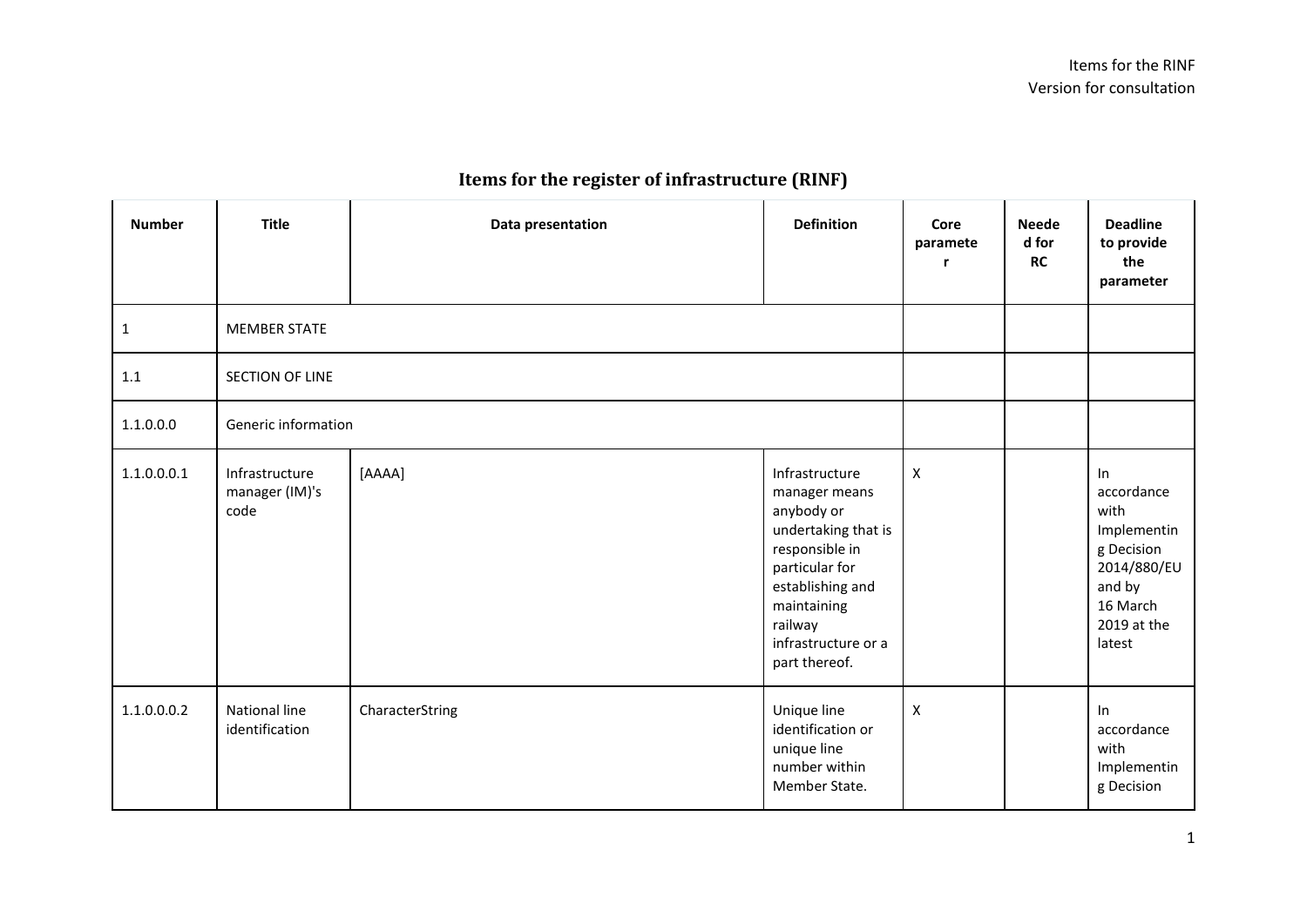| <b>Number</b> | <b>Title</b>                                        | Data presentation                 | <b>Definition</b>                                                                                            | Core<br>paramete<br>r | <b>Neede</b><br>d for<br>RC | <b>Deadline</b><br>to provide<br>the<br>parameter                                                                      |
|---------------|-----------------------------------------------------|-----------------------------------|--------------------------------------------------------------------------------------------------------------|-----------------------|-----------------------------|------------------------------------------------------------------------------------------------------------------------|
|               |                                                     |                                   |                                                                                                              |                       |                             | 2014/880/EU<br>and by<br>16 March<br>2019 at the<br>latest                                                             |
| 1.1.0.0.0.3   | Operational point<br>at start of section<br>of line | <b>Predefined CharacterString</b> | Unique OP ID at<br>start of section of<br>line (kilometres<br>increasing from<br>start OP to the end<br>OP). | $\mathsf{X}$          |                             | $\ln$<br>accordance<br>with<br>Implementin<br>g Decision<br>2014/880/EU<br>and by<br>16 March<br>2019 at the<br>latest |
| 1.1.0.0.0.4   | Operational point<br>at end of section<br>of line   | <b>Predefined CharacterString</b> | Unique OP ID at<br>end of section of<br>line (kilometres<br>increasing from<br>start OP to the end<br>OP)    | $\pmb{\times}$        |                             | In<br>accordance<br>with<br>Implementin<br>g Decision<br>2014/880/EU<br>and by<br>16 March<br>2019 at the<br>latest    |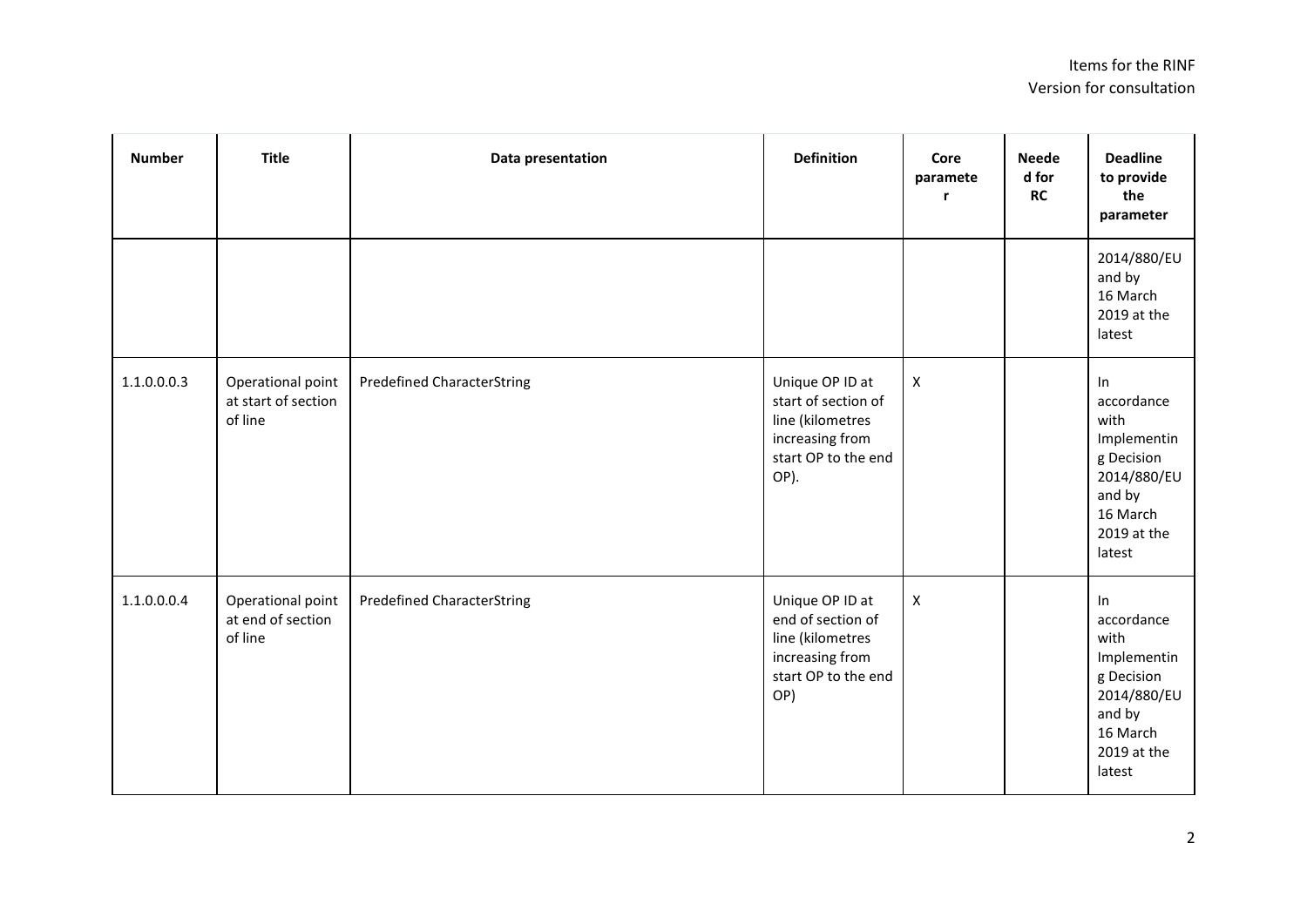| <b>Number</b> | <b>Title</b>                 | Data presentation                                              | <b>Definition</b>                                                                                                                                                                               | Core<br>paramete<br>$\mathbf{r}$ | <b>Neede</b><br>d for<br><b>RC</b> | <b>Deadline</b><br>to provide<br>the<br>parameter                                                                   |
|---------------|------------------------------|----------------------------------------------------------------|-------------------------------------------------------------------------------------------------------------------------------------------------------------------------------------------------|----------------------------------|------------------------------------|---------------------------------------------------------------------------------------------------------------------|
| 1.1.0.0.0.5   | Length of section<br>of line | <b>Predefined CharacterString</b>                              | Length between<br>operational points<br>at start and end of<br>section of line.                                                                                                                 | $\boldsymbol{\mathsf{X}}$        |                                    | In<br>accordance<br>with<br>Implementin<br>g Decision<br>2014/880/EU<br>and by<br>16 March<br>2019 at the<br>latest |
| 1.1.0.0.0.6   | Nature of Section<br>of Line | Single selection from the predefined list:<br>Regular SoL/Link | Kind of section of<br>line expressing size<br>of presented data<br>which depends on<br>fact whether it<br>connects OPs<br>generated by<br>division of a big<br>node into several<br>OPs or not. | $\boldsymbol{\mathsf{X}}$        |                                    | In<br>accordance<br>with<br>Implementin<br>g Decision<br>2014/880/EU<br>and by<br>16 March<br>2019 at the<br>latest |
| 1.1.1         | <b>RUNNING TRACK</b>         |                                                                |                                                                                                                                                                                                 |                                  |                                    |                                                                                                                     |
| 1.1.1.0.0     | Generic information          |                                                                |                                                                                                                                                                                                 |                                  |                                    |                                                                                                                     |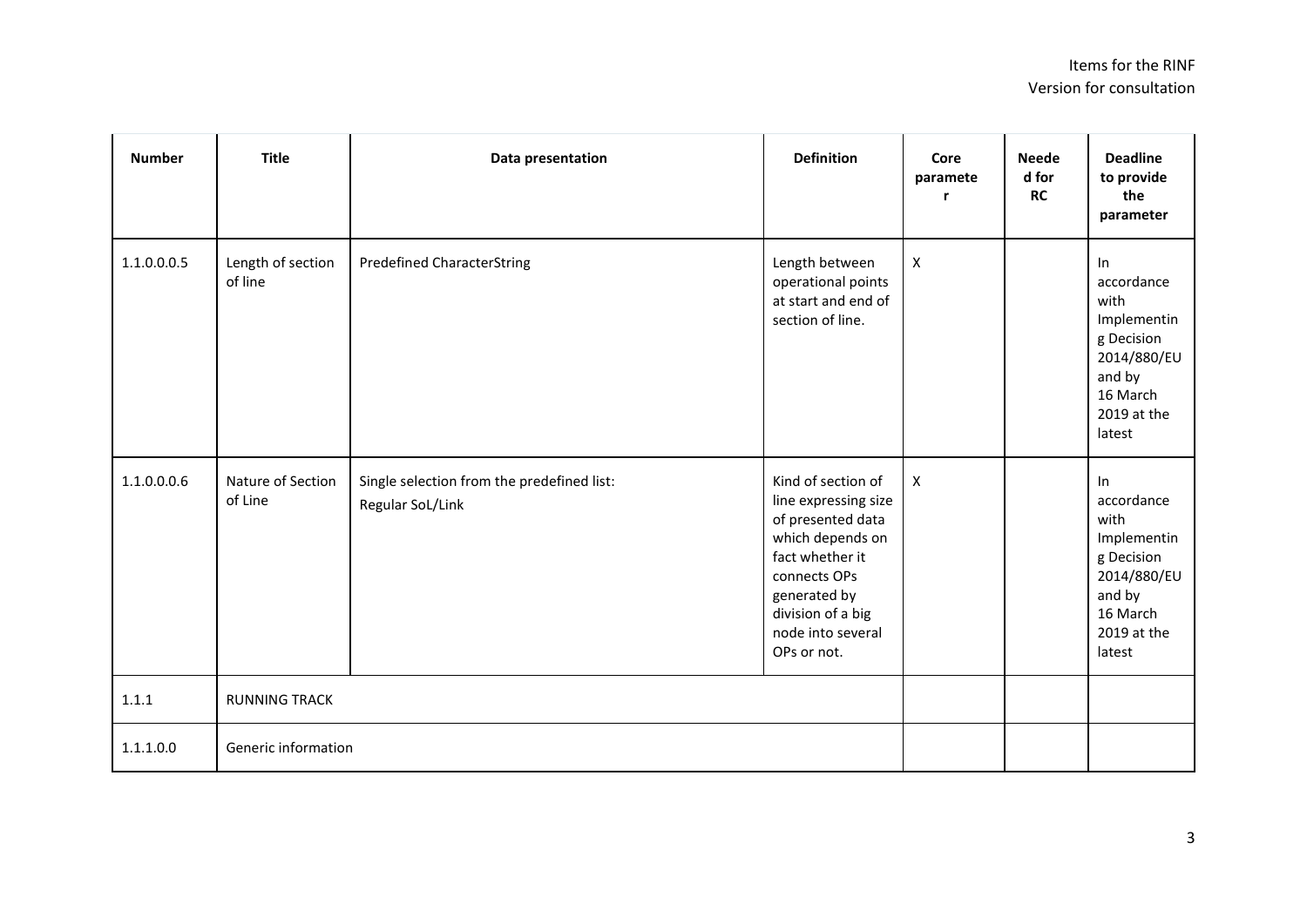| <b>Number</b> | <b>Title</b>                | Data presentation                                   | <b>Definition</b>                                                                                                                                                                                                                                          | Core<br>paramete<br>r     | <b>Neede</b><br>d for<br>RC | <b>Deadline</b><br>to provide<br>the<br>parameter                                                                   |
|---------------|-----------------------------|-----------------------------------------------------|------------------------------------------------------------------------------------------------------------------------------------------------------------------------------------------------------------------------------------------------------------|---------------------------|-----------------------------|---------------------------------------------------------------------------------------------------------------------|
| 1.1.1.0.0.1   | Identification of<br>track  | CharacterString                                     | Unique track<br>identification or<br>unique track<br>number within<br>section of line                                                                                                                                                                      | $\pmb{\times}$            |                             | In<br>accordance<br>with<br>Implementin<br>g Decision<br>2014/880/EU<br>and by<br>16 March<br>2019 at the<br>latest |
| 1.1.1.0.0.2   | Normal running<br>direction | Single selection from the predefined list:<br>N/O/B | The normal<br>running direction<br>is:<br>$-th$ e same as the<br>direction<br>defined by the<br>start and end of<br>the SoL: (N)<br>-the opposite to<br>direction<br>the<br>defined by the<br>start and end of<br>the SoL: (O)<br>-both directions:<br>(B) | $\boldsymbol{\mathsf{X}}$ |                             | In<br>accordance<br>with<br>Implementin<br>g Decision<br>2014/880/EU<br>and by<br>16 March<br>2019 at the<br>latest |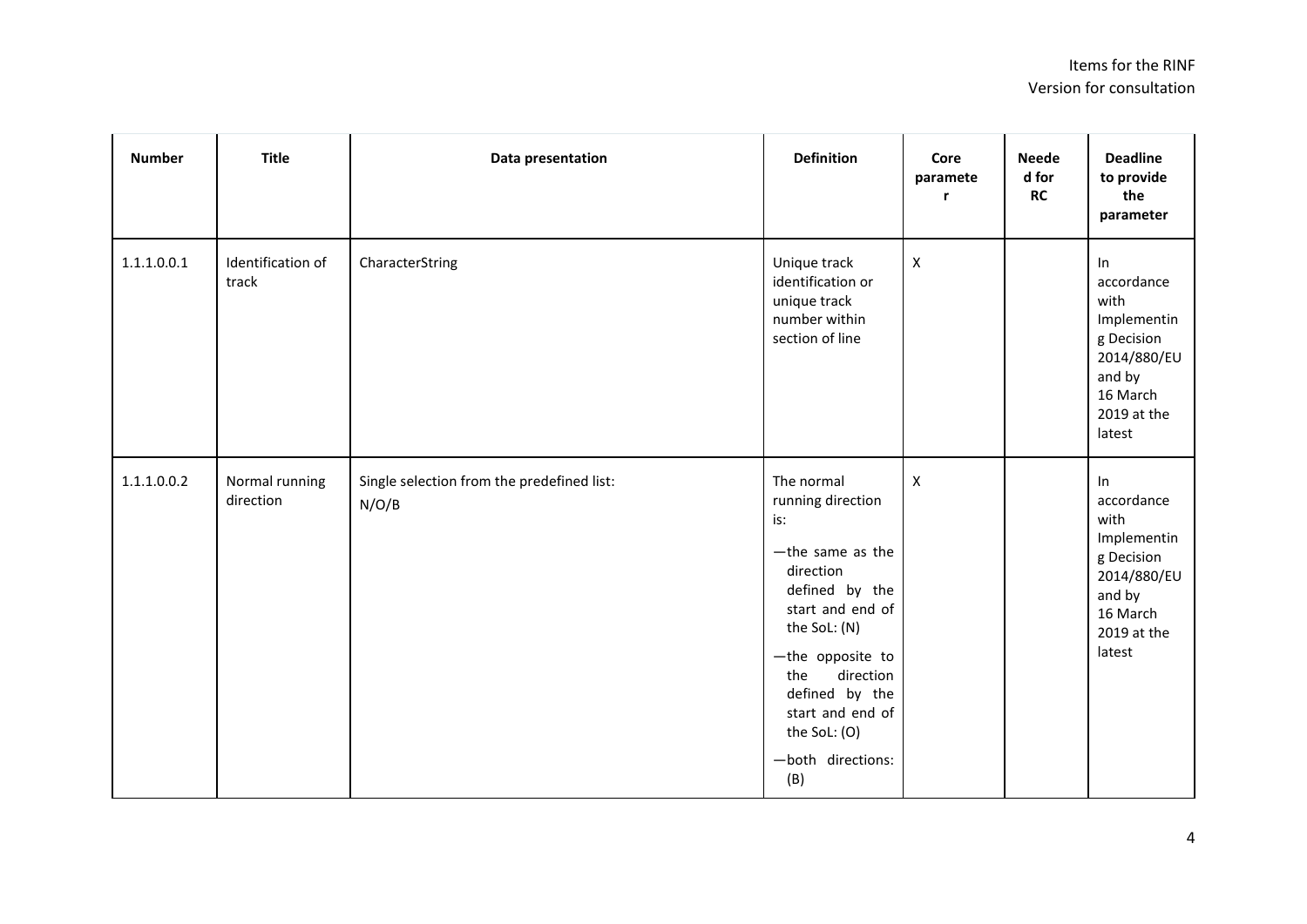| <b>Number</b> | <b>Title</b>                                                                                                                                                                                                         | Data presentation                                                     | <b>Definition</b>                                                                                                                                                            | Core<br>paramete<br>r | <b>Neede</b><br>d for<br><b>RC</b> | <b>Deadline</b><br>to provide<br>the<br>parameter                                                                   |
|---------------|----------------------------------------------------------------------------------------------------------------------------------------------------------------------------------------------------------------------|-----------------------------------------------------------------------|------------------------------------------------------------------------------------------------------------------------------------------------------------------------------|-----------------------|------------------------------------|---------------------------------------------------------------------------------------------------------------------|
| 1.1.1.1       | Infrastructure subsystem                                                                                                                                                                                             |                                                                       |                                                                                                                                                                              |                       |                                    |                                                                                                                     |
| 1.1.1.1.1     | Declarations of verification for track                                                                                                                                                                               |                                                                       |                                                                                                                                                                              |                       |                                    |                                                                                                                     |
| 1.1.1.1.1.1   | EC declaration of<br>verification for<br>track relating to<br>compliance with<br>the requirements<br>from technical<br>specifications for<br>interoperability<br>(TSIs) applicable<br>to infrastructure<br>subsystem | <b>Predefined CharacterString:</b><br>[CC/RRRRRRRRRRRRRR/YYYY/NNNNNN] | Unique number for<br>EC declarations in<br>accordance with<br>Commission<br>Implementing<br>Regulation (EU)<br>2019/250 $(1)$ .                                              |                       |                                    | In<br>accordance<br>with<br>Implementin<br>g Decision<br>2014/880/EU<br>and by<br>16 March<br>2019 at the<br>latest |
| 1.1.1.1.1.2   | El declaration of<br>demonstration (a<br>s defined<br>Commission<br>2014/881/EU $(2)$<br>for track relating<br>to compliance<br>with the<br>requirements<br>from TSIs<br>applicable to                               | Predefined CharacterString:<br>[CC/RRRRRRRRRRRRRR/YYYY/NNNNNN]        | Unique number for<br>El declarations<br>following the same<br>format<br>requirements as<br>specified for EC<br>declarations in<br>Annex VII of<br>Commission<br>Implementing |                       |                                    | In<br>accordance<br>with<br>Implementin<br>g Decision<br>2014/880/EU<br>and by<br>16 March<br>2019 at the<br>latest |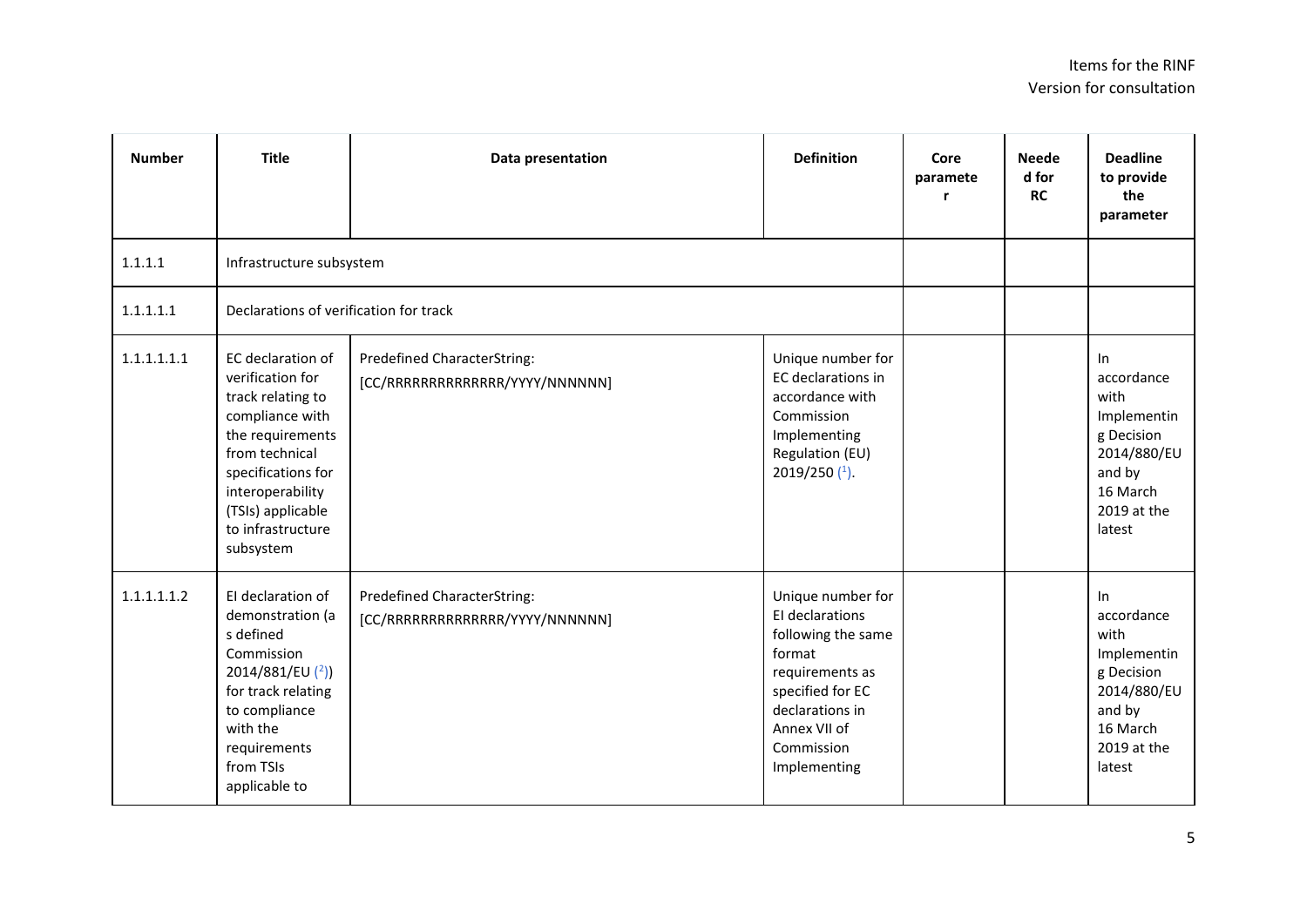| <b>Number</b> | <b>Title</b>                                                  | Data presentation                       | <b>Definition</b>                                                                                | Core<br>paramete   | <b>Neede</b><br>d for<br><b>RC</b> | <b>Deadline</b><br>to provide<br>the<br>parameter                                                                   |
|---------------|---------------------------------------------------------------|-----------------------------------------|--------------------------------------------------------------------------------------------------|--------------------|------------------------------------|---------------------------------------------------------------------------------------------------------------------|
|               | infrastructure<br>subsystem                                   |                                         | Regulation (EU)<br>2019/250.                                                                     |                    |                                    |                                                                                                                     |
| 1.1.1.1.2     | Performance parameters                                        |                                         |                                                                                                  |                    |                                    |                                                                                                                     |
| 1.1.1.1.2.1   | Trans-European<br>Network (TEN)<br>classification of<br>track | Single selection from a predefined list | Indication of the<br>part of the trans-<br>European network<br>the line belongs to.              | $\pmb{\mathsf{X}}$ |                                    | In<br>accordance<br>with<br>Implementin<br>g Decision<br>2014/880/EU<br>and by<br>16 March<br>2019 at the<br>latest |
| 1.1.1.1.2.1.2 | TEN geographic<br>information<br>system identity<br>(GISID)   | CharacterString                         | Indication of the<br>GIS ID of the<br>section of TEN-T<br>database to which<br>the track belongs |                    |                                    | 1 January<br>2021                                                                                                   |
| 1.1.1.1.2.2   | Category of line                                              | Single selection from a predefined list | Classification of a<br>line according to<br>the INF TSI-<br>Commission                           | $\pmb{\mathsf{X}}$ |                                    | In<br>accordance<br>with<br>Implementin<br>g Decision                                                               |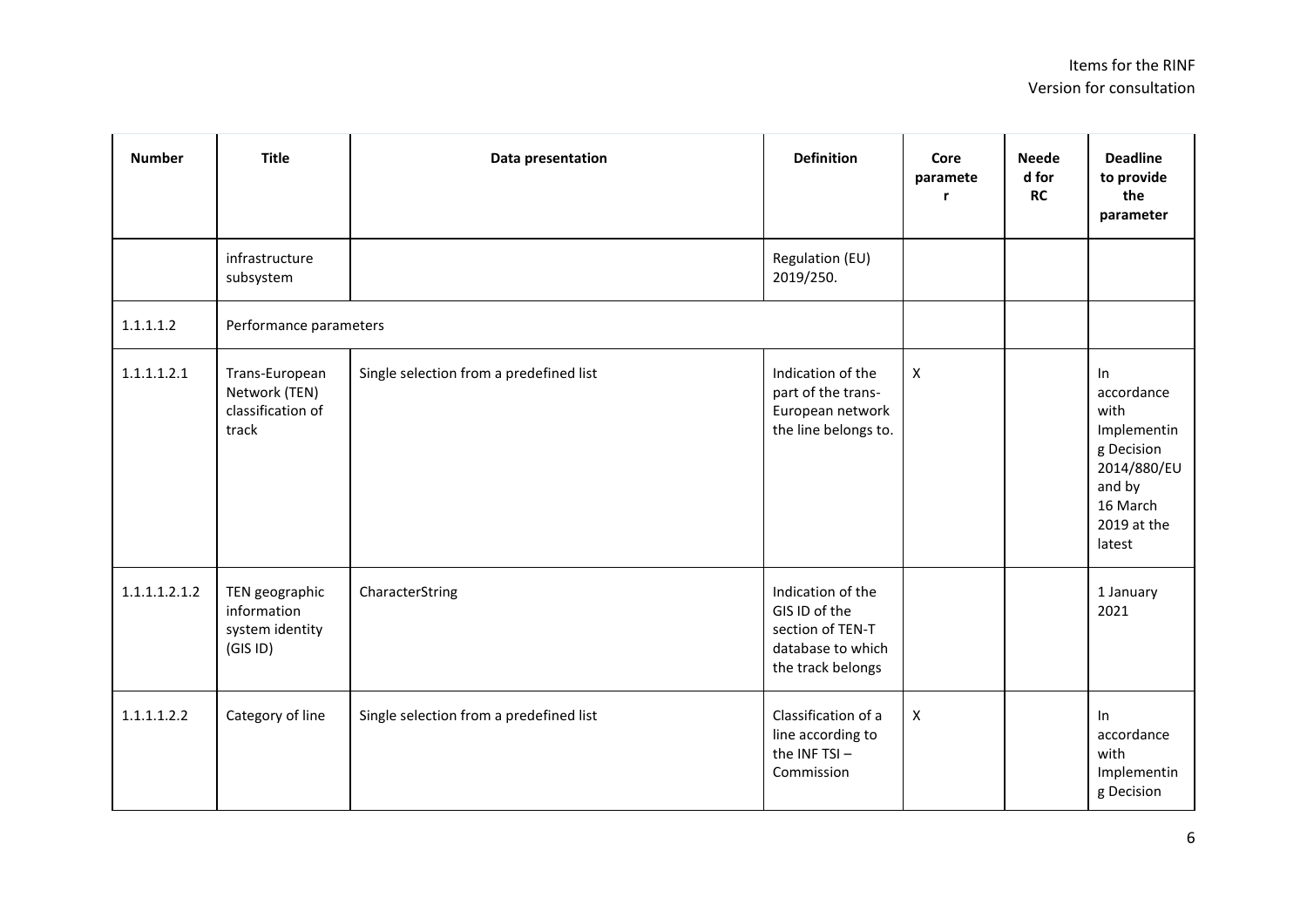| <b>Number</b> | <b>Title</b>                          | Data presentation                       | <b>Definition</b>                                                                          | Core<br>paramete<br>r | <b>Neede</b><br>d for<br>RC | <b>Deadline</b><br>to provide<br>the<br>parameter                                                                   |
|---------------|---------------------------------------|-----------------------------------------|--------------------------------------------------------------------------------------------|-----------------------|-----------------------------|---------------------------------------------------------------------------------------------------------------------|
|               |                                       |                                         | Regulation (EU) No<br>1299/2014 $(3)$                                                      |                       |                             | 2014/880/EU<br>and by<br>16 March<br>2019 at the<br>latest                                                          |
| 1.1.1.1.2.3   | Part of a Railway<br>Freight Corridor | Single selection from a predefined list | Indication whether<br>the line is<br>designated to a<br>Railway Freight<br>Corridor        |                       |                             | In<br>accordance<br>with<br>Implementin<br>g Decision<br>2014/880/EU<br>and by<br>16 March<br>2019 at the<br>latest |
| 1.1.1.1.2.4   | Load capability                       | Single selection from a predefined list | A combination of<br>the line category<br>and speed at the<br>weakest point of<br>the track | $\pmb{\times}$        | $\pmb{\mathsf{X}}$          | In<br>accordance<br>with<br>Implementin<br>g Decision<br>2014/880/EU<br>and by<br>16 March<br>2019 at the<br>latest |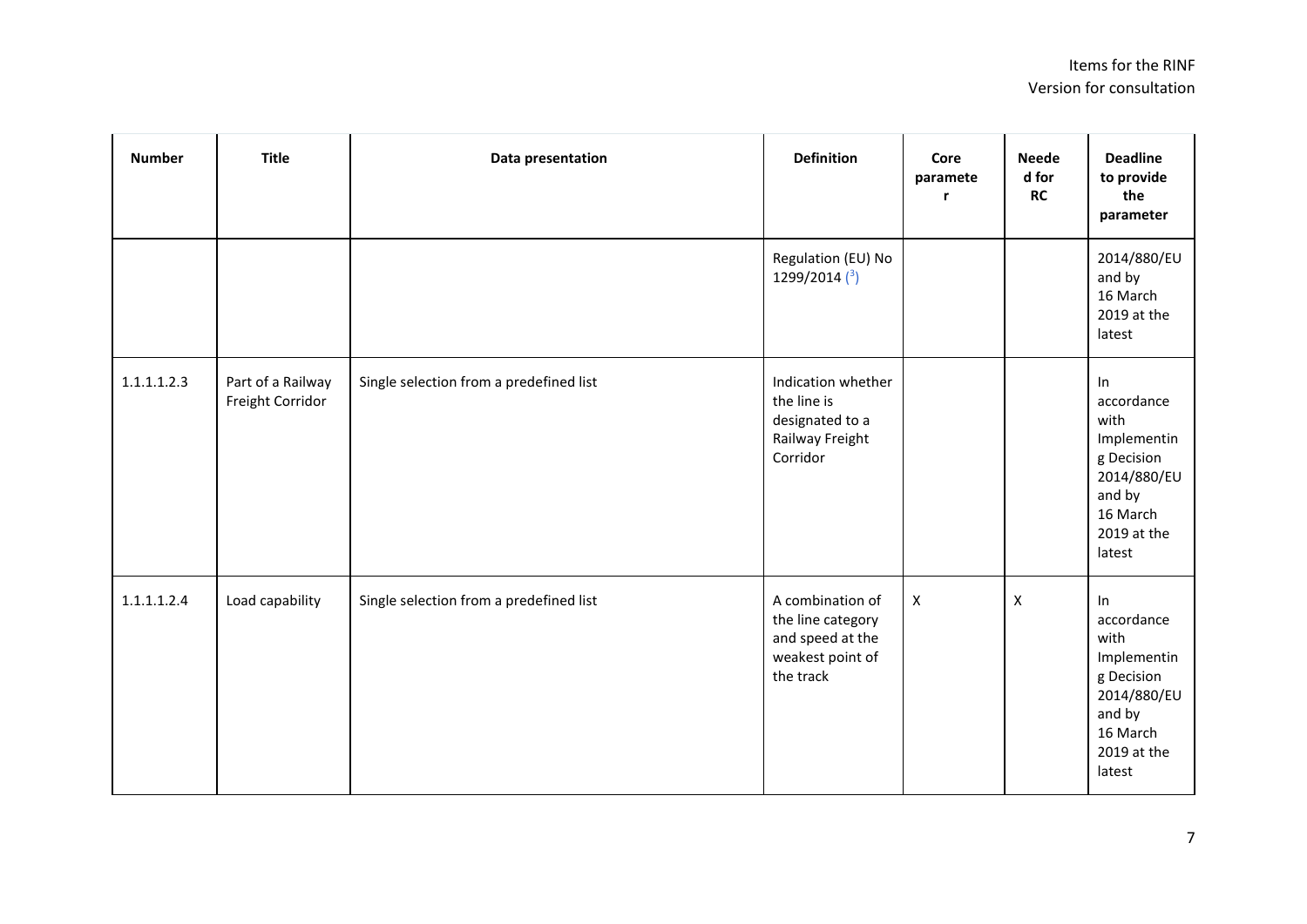| <b>Number</b> | <b>Title</b>                                                               | Data presentation                                                      | <b>Definition</b>                                                                                                                                                                                   | Core<br>paramete<br>r | <b>Neede</b><br>d for<br><b>RC</b> | <b>Deadline</b><br>to provide<br>the<br>parameter |
|---------------|----------------------------------------------------------------------------|------------------------------------------------------------------------|-----------------------------------------------------------------------------------------------------------------------------------------------------------------------------------------------------|-----------------------|------------------------------------|---------------------------------------------------|
| 1.1.1.1.2.4.1 | National<br>classification for<br>load capability                          | CharacterString                                                        | National<br>classification for<br>load capability                                                                                                                                                   |                       | $\pmb{\times}$                     | 16 January<br>2020                                |
| 1.1.1.1.2.4.2 | Compliance of<br>structures with<br>the High Speed<br>Load Model<br>(HSLM) | Single selection from the predefined list:<br>Y/N                      | For sections of line<br>with a maximum<br>permitted speed<br>of 200 km/h or<br>more.<br>Information<br>regarding the<br>procedure to be<br>used to perform<br>the dynamic<br>compatibility<br>check |                       | X                                  | 16 January<br>2020                                |
| 1.1.1.1.2.4.3 | Railway location<br>of structures<br>requiring specific<br>checks          | <b>Predefined CharacterString:</b><br>[± NNNN.NNN] + [CharacterString] | Localisation of<br>structures<br>requiring specific<br>checks                                                                                                                                       |                       | X                                  | 16 January<br>2020                                |
| 1.1.1.1.2.4.4 | Document with<br>the procedure(s)<br>for static and<br>dynamic route       | CharacterString                                                        | Electronic<br>document<br>available in two EU<br>languages from                                                                                                                                     |                       | X                                  | 16 January<br>2020                                |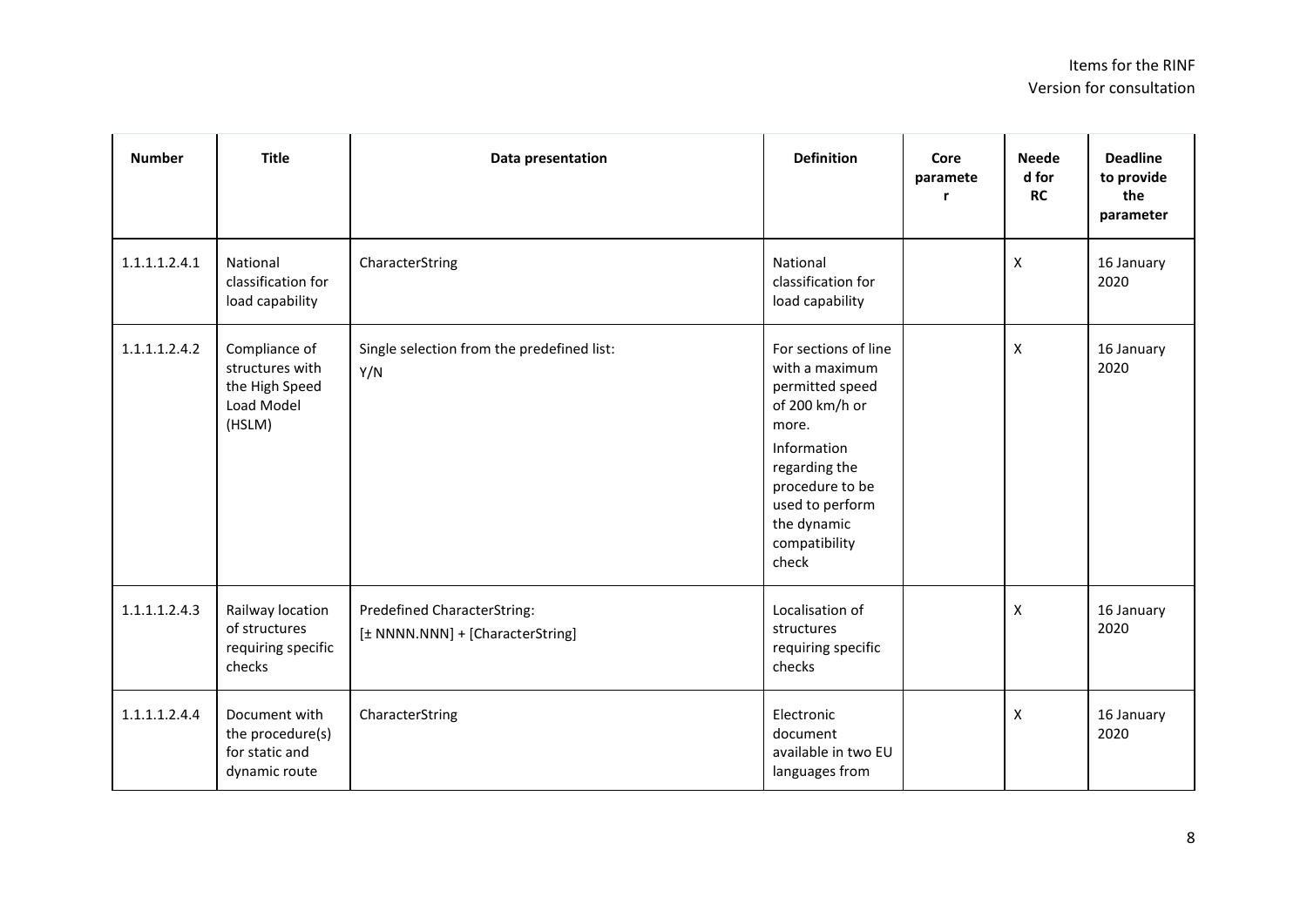| <b>Number</b> | <b>Title</b>               | Data presentation | <b>Definition</b>                                                                                                                                                                                                                             | Core<br>paramete<br>r | <b>Neede</b><br>d for<br>RC | <b>Deadline</b><br>to provide<br>the<br>parameter                                                                   |
|---------------|----------------------------|-------------------|-----------------------------------------------------------------------------------------------------------------------------------------------------------------------------------------------------------------------------------------------|-----------------------|-----------------------------|---------------------------------------------------------------------------------------------------------------------|
|               | compatibility<br>checks    |                   | the IM stored by<br>the Agency with:<br>$-$ precise<br>procedures for<br>the static and<br>dynamic route<br>compatibility<br>checks;<br>Or<br>$-$ relevant<br>information for<br>carrying out the<br>checks<br>for<br>specific<br>structures. |                       |                             |                                                                                                                     |
| 1.1.1.1.2.5   | Maximum<br>permitted speed | [NNN]             | Nominal maximum<br>operational speed<br>on the line as a<br>result of<br>infrastructure,<br>energy and<br>control, command<br>and signalling<br>subsystem<br>characteristics                                                                  | $\pmb{\times}$        | $\pmb{\times}$              | In<br>accordance<br>with<br>Implementin<br>g Decision<br>2014/880/EU<br>and by<br>16 March<br>2019 at the<br>latest |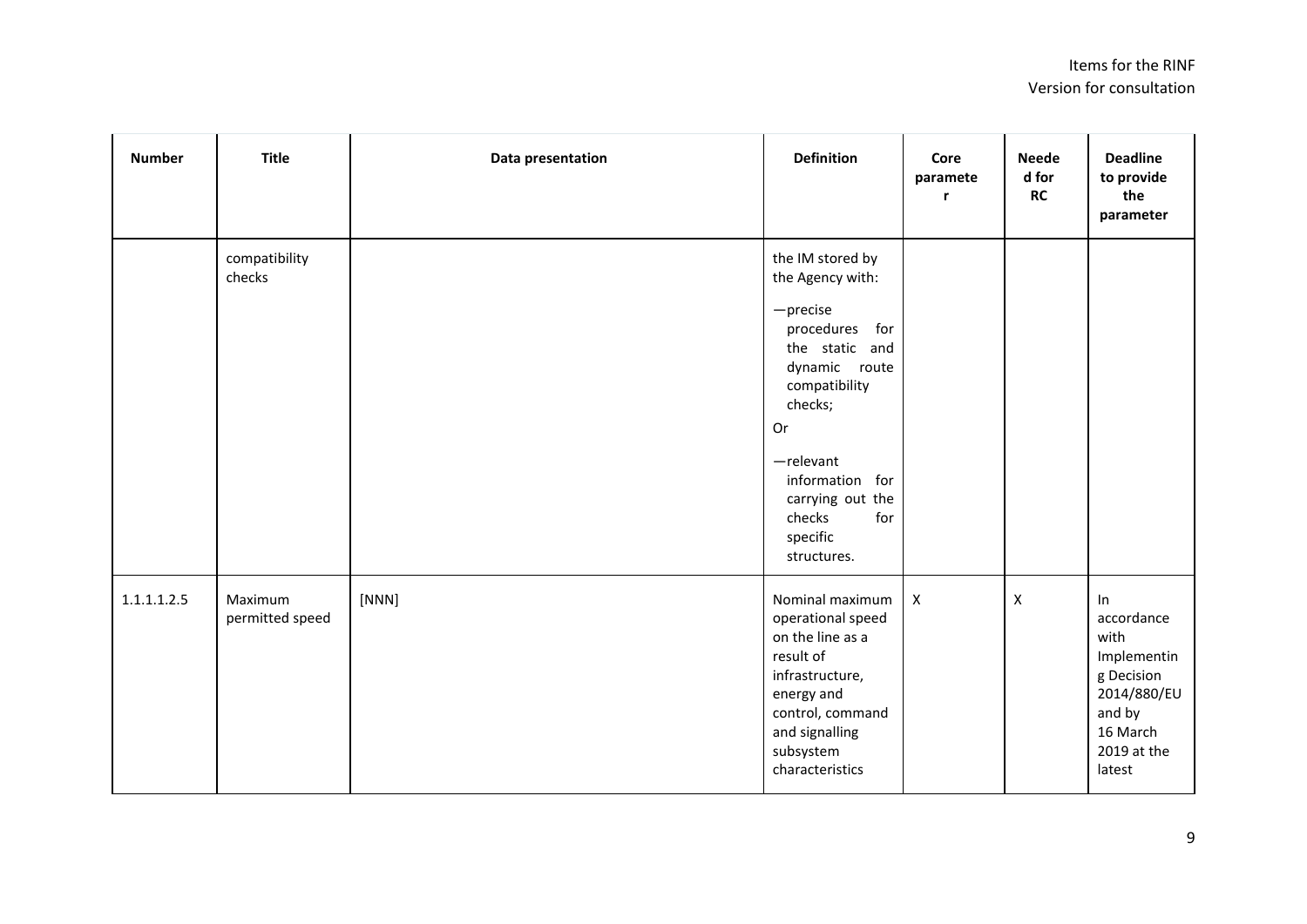| <b>Number</b> | <b>Title</b>         | Data presentation                                                                                                      | <b>Definition</b>                                                                                                     | Core<br>paramete<br>r | <b>Neede</b><br>d for<br><b>RC</b> | <b>Deadline</b><br>to provide<br>the<br>parameter                                                                      |
|---------------|----------------------|------------------------------------------------------------------------------------------------------------------------|-----------------------------------------------------------------------------------------------------------------------|-----------------------|------------------------------------|------------------------------------------------------------------------------------------------------------------------|
|               |                      |                                                                                                                        | expressed in<br>kilometres/hour.                                                                                      |                       |                                    |                                                                                                                        |
| 1.1.1.1.2.6   | Temperature<br>range | Single selection from the predefined list:<br>T1 (-25 to +40)<br>T2 (-40 to +35)<br>T3 (-25 to +45)<br>Tx (-40 to +50) | Temperature<br>range for<br>unrestricted<br>access to the line<br>according to<br>European<br>standard.               | X                     | X                                  | $\ln$<br>accordance<br>with<br>Implementin<br>g Decision<br>2014/880/EU<br>and by<br>16 March<br>2019 at the<br>latest |
| 1.1.1.1.2.7   | Maximum<br>altitude  | $[+/$ ][NNNN]                                                                                                          | Highest point of<br>the section of line<br>above sea level in<br>reference to<br>Normal<br>Amsterdam's Peil<br>(NAP). | $\mathsf{x}$          |                                    | In<br>accordance<br>with<br>Implementin<br>g Decision<br>2014/880/EU<br>and by<br>16 March<br>2019 at the<br>latest    |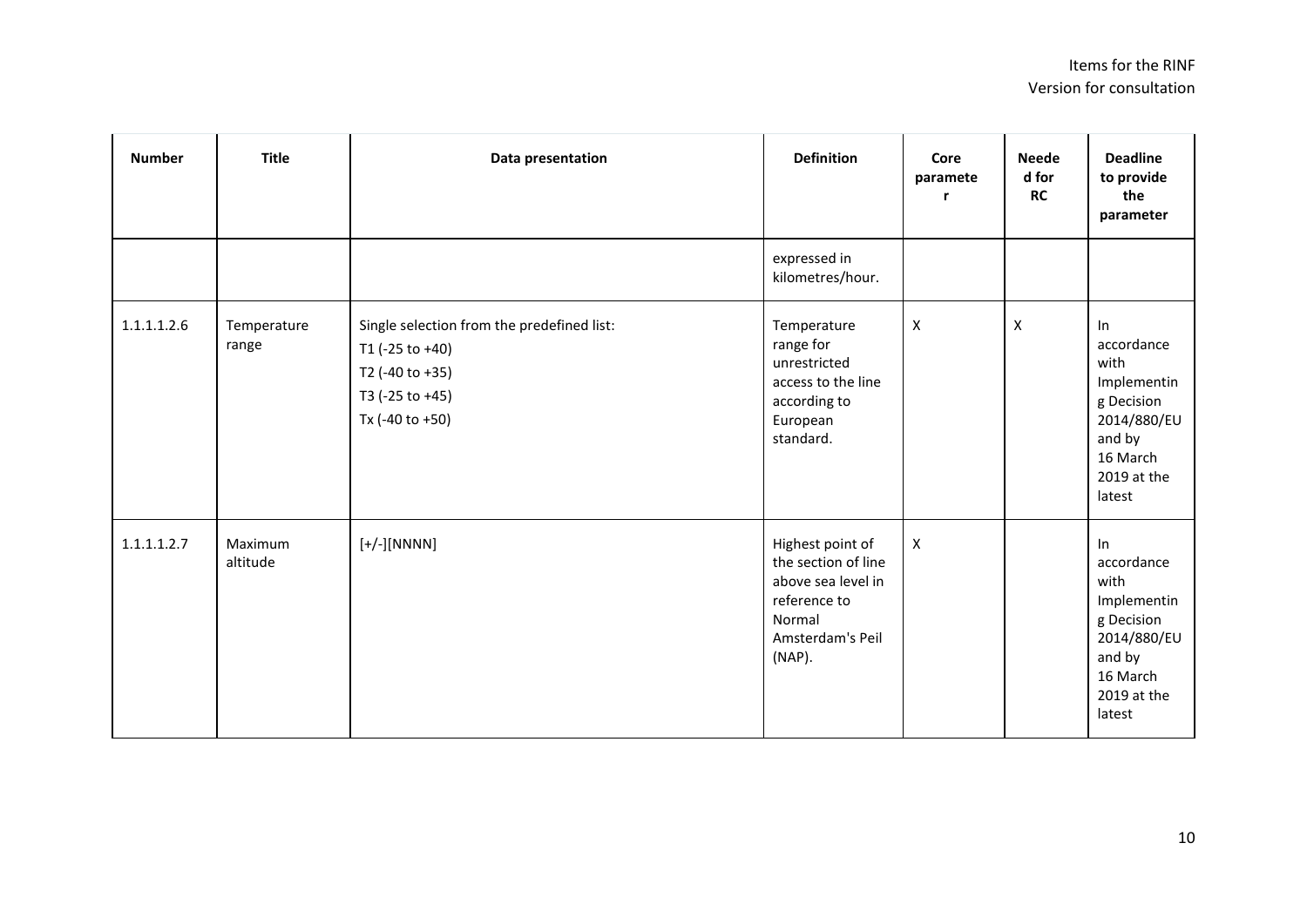| <b>Number</b> | <b>Title</b>                                  | Data presentation                                                          | <b>Definition</b>                                                                                                                       | Core<br>paramete<br>r                                 | <b>Neede</b><br>d for<br><b>RC</b> | <b>Deadline</b><br>to provide<br>the<br>parameter                                                                   |
|---------------|-----------------------------------------------|----------------------------------------------------------------------------|-----------------------------------------------------------------------------------------------------------------------------------------|-------------------------------------------------------|------------------------------------|---------------------------------------------------------------------------------------------------------------------|
| 1.1.1.1.2.8   | Existence of<br>severe climatic<br>conditions | Single selection from the predefined list:<br>Y/N                          | <b>Climatic conditions</b><br>on the line are<br>severe according<br>to European<br>standard.                                           | $\boldsymbol{X}$                                      | X                                  | In<br>accordance<br>with<br>Implementin<br>g Decision<br>2014/880/EU<br>and by<br>16 March<br>2019 at the<br>latest |
| 1.1.1.1.3     | Line layout                                   |                                                                            |                                                                                                                                         |                                                       |                                    |                                                                                                                     |
| 1.1.1.1.3.1   | Interoperable<br>gauge                        | Single selection from the predefined list:<br>GA/GB,/GC/G1/DE3/S/IRL1/none | Gauges GA, GB,<br>GC, G1, DE3, S,<br>IRL1 as defined in<br>European<br>standard.                                                        | Parameter deleted. To be displayed for<br>information |                                    |                                                                                                                     |
| 1.1.1.1.3.2   | Multinational<br>gauges                       | Single selection from the predefined list:<br>G2/GB1/GB2/none              | Multilateral gauge<br>or international<br>gauge other than<br>GA, GB, GC, G1,<br>DE3, S, IRL1 as<br>defined in<br>European<br>standard. | Parameter deleted. To be displayed for<br>information |                                    |                                                                                                                     |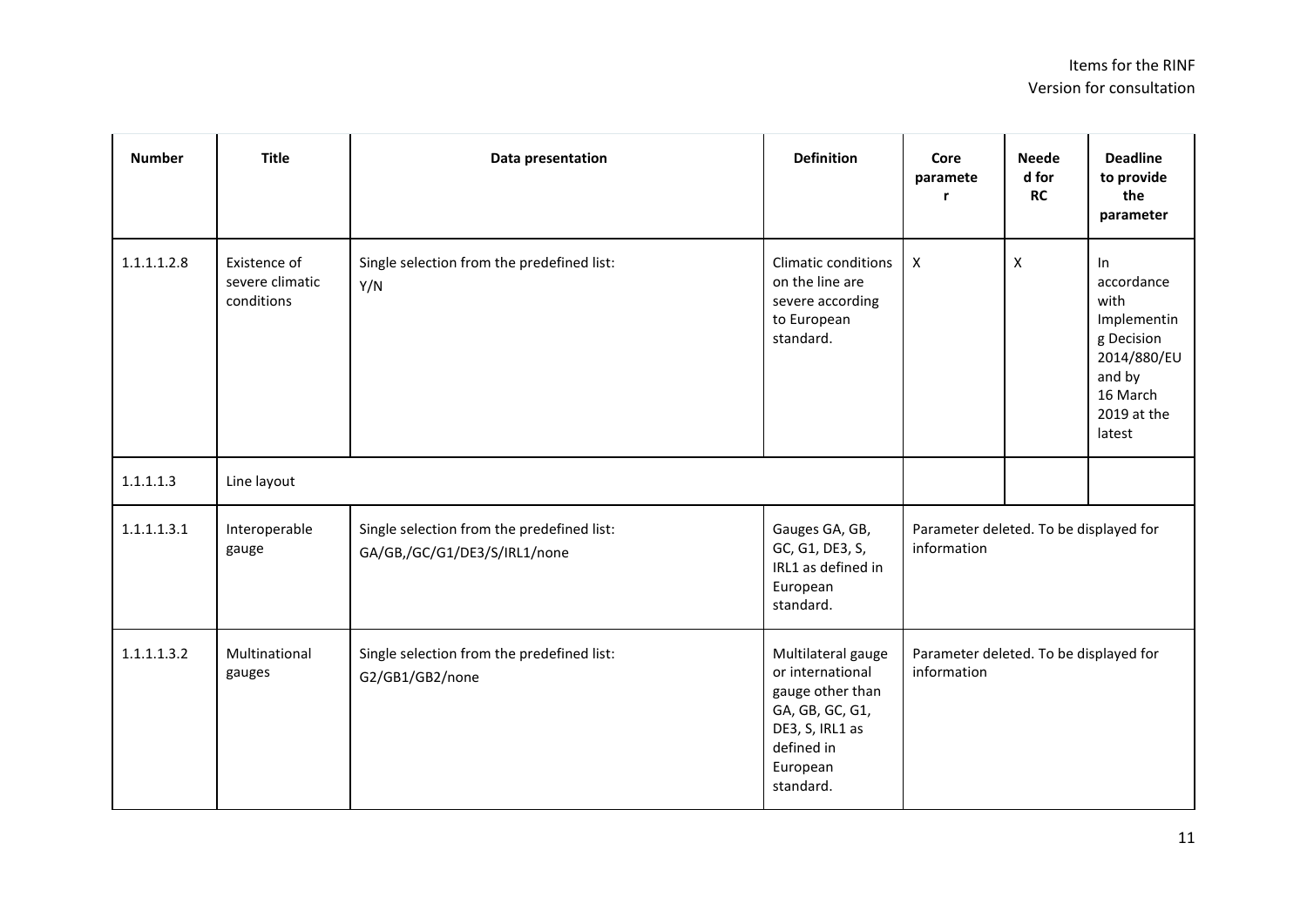| <b>Number</b> | <b>Title</b>                      | Data presentation                                               | <b>Definition</b>                                                                                                                                                                                                                                                                                                     | Core<br>paramete                                      | <b>Neede</b><br>d for<br><b>RC</b> | <b>Deadline</b><br>to provide<br>the<br>parameter |
|---------------|-----------------------------------|-----------------------------------------------------------------|-----------------------------------------------------------------------------------------------------------------------------------------------------------------------------------------------------------------------------------------------------------------------------------------------------------------------|-------------------------------------------------------|------------------------------------|---------------------------------------------------|
| 1.1.1.1.3.3   | National gauges                   | Single selection from a predefined list                         | Domestic gauge as<br>defined in<br>European standard<br>or other local<br>gauge.                                                                                                                                                                                                                                      | Parameter deleted. To be displayed for<br>information |                                    |                                                   |
| 1.1.1.1.3.1.1 | Gauging                           | Single selection from a predefined list                         | Gauges as defined<br>in European<br>standard or other<br>local gauges,<br>including lower or<br>upper part.<br>In accordance with<br>point 7.3.2.2 in<br>Regulation (EU) No<br>1302/2014,<br>sections of lines of<br>the United<br>Kingdom of Great<br>Britain network<br>may not have<br>gauge reference<br>profile. | X                                                     | $\mathsf{x}$                       | 16 January<br>2020                                |
| 1.1.1.1.3.1.2 | Railway location<br>of particular | Predefined CharacterString:<br>[± NNNN.NNN] + [CharacterString] | Location of<br>particular points<br>requiring specific                                                                                                                                                                                                                                                                |                                                       | X                                  | 16 January<br>2020                                |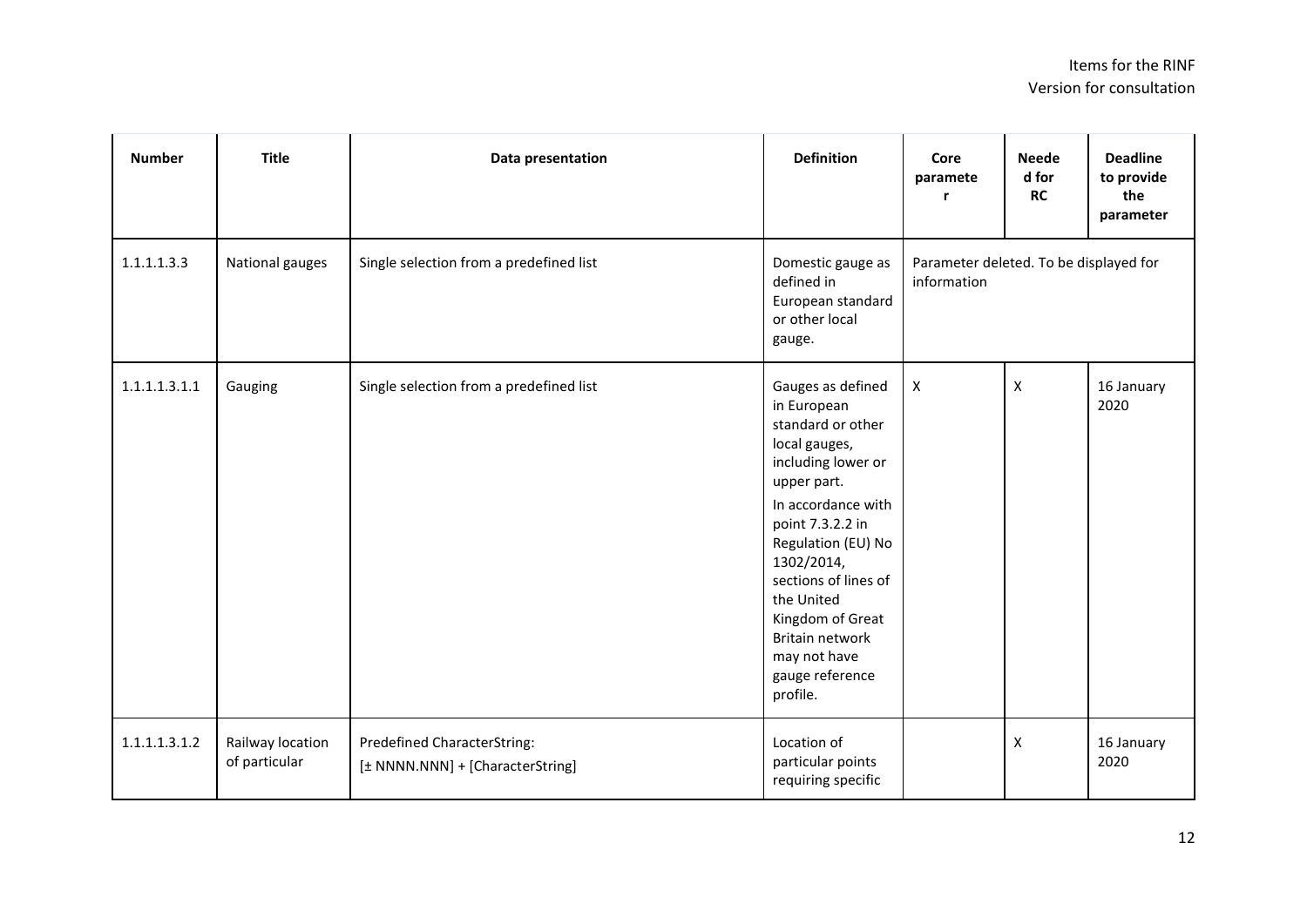| <b>Number</b> | <b>Title</b>                                                                                            | Data presentation | <b>Definition</b>                                                                                                                                                                                                                                                                                                                                                                                      | Core<br>paramete<br>r | <b>Neede</b><br>d for<br>RC | <b>Deadline</b><br>to provide<br>the<br>parameter |
|---------------|---------------------------------------------------------------------------------------------------------|-------------------|--------------------------------------------------------------------------------------------------------------------------------------------------------------------------------------------------------------------------------------------------------------------------------------------------------------------------------------------------------------------------------------------------------|-----------------------|-----------------------------|---------------------------------------------------|
|               | points requiring<br>specific checks                                                                     |                   | checks due to<br>deviations from<br>gauging referred<br>to in 1.1.1.1.3.1.1.                                                                                                                                                                                                                                                                                                                           |                       |                             |                                                   |
| 1.1.1.1.3.1.3 | Document with<br>the transversal<br>section of the<br>particular points<br>requiring specific<br>checks | CharacterString   | Electronic<br>document<br>available from the<br>IM stored by the<br>Agency with the<br>transversal section<br>of the particular<br>points requiring<br>specific checks due<br>to deviations from<br>gauging referred<br>to in 1.1.1.1.3.1.1.<br>Where relevant,<br>guidance for the<br>check with the<br>particular point<br>may be attached<br>to the document<br>with the<br>transversal<br>section. |                       | $\pmb{\mathsf{X}}$          | 16 January<br>2020                                |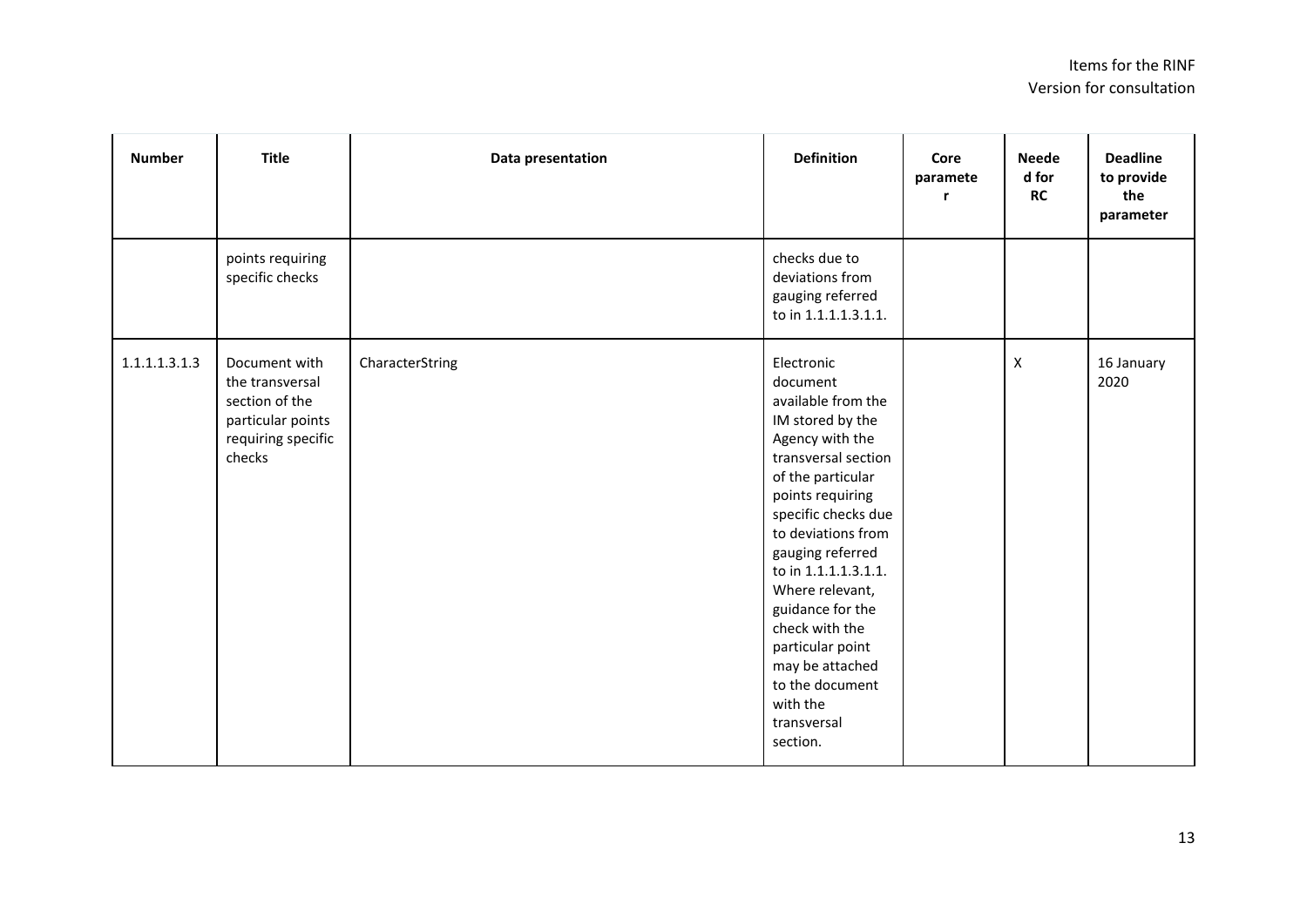| <b>Number</b> | <b>Title</b>                                                              | Data presentation                       | <b>Definition</b>                                                                                                                                                          | Core<br>paramete | <b>Neede</b><br>d for<br><b>RC</b> | <b>Deadline</b><br>to provide<br>the<br>parameter                                                                                                                                  |
|---------------|---------------------------------------------------------------------------|-----------------------------------------|----------------------------------------------------------------------------------------------------------------------------------------------------------------------------|------------------|------------------------------------|------------------------------------------------------------------------------------------------------------------------------------------------------------------------------------|
| 1.1.1.1.3.4   | Standard<br>combined<br>transport profile<br>number for swap<br>bodies    | Single selection from a predefined list | Coding for<br>combined<br>transport with<br>swap bodies as<br>defined in UIC<br>Code (for all<br>freight and mixed-<br>traffic linesif the<br>line belongs to the<br>TEN). | $\pmb{\times}$   |                                    | In<br>accordance<br>with<br>Implementin<br>g Decision<br>2014/880/EU<br>and by<br>16 March<br>2019 at the<br>latest if the<br>line belongs<br>to the TEN<br>TBD for other<br>lines |
| 1.1.1.1.3.5   | Standard<br>combined<br>transport profile<br>number for semi-<br>trailers | Single selection from a predefined list | Coding for<br>combined<br>transport for semi-<br>trailers as defined<br>in UIC Code (for all<br>freight and mixed-<br>traffic linesif the<br>line belongs to the<br>TEN).  | $\pmb{\times}$   |                                    | In<br>accordance<br>with<br>Implementin<br>g Decision<br>2014/880/EU<br>and by<br>16 March<br>2019 at the<br>latest if the<br>line belongs<br>to the TEN                           |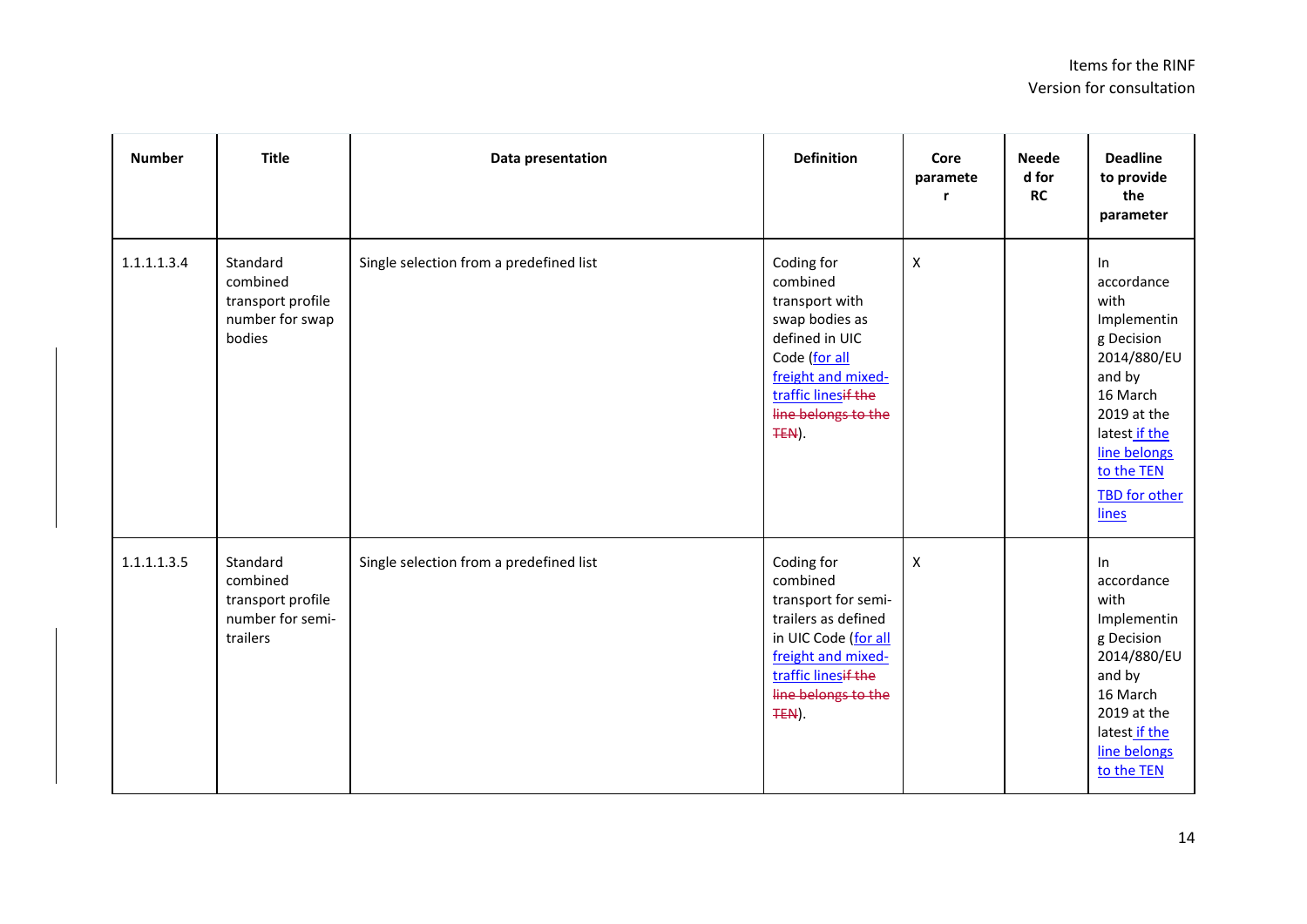| <b>Number</b> | <b>Title</b>                                                            | Data presentation                       | <b>Definition</b>                                                                                                                                 | Core<br>paramete         | <b>Neede</b><br>d for<br><b>RC</b> | <b>Deadline</b><br>to provide<br>the<br>parameter |
|---------------|-------------------------------------------------------------------------|-----------------------------------------|---------------------------------------------------------------------------------------------------------------------------------------------------|--------------------------|------------------------------------|---------------------------------------------------|
|               |                                                                         |                                         |                                                                                                                                                   |                          |                                    | <b>TBD</b> for other<br>lines                     |
| 1.1.1.1.3.6   | Standard<br>combined<br>transport profile<br>number for<br>containers   | Single selection from a predefined list | <b>Coding for</b><br>combined<br>transport for<br>containers as<br>defined in UIC<br>Code (for all<br>freight and mixed-<br>traffic lines).       | $\underline{\mathsf{X}}$ |                                    | <b>TBD</b>                                        |
| 1.1.1.1.3.7   | Standard<br>combined<br>transport profile<br>number for roller<br>units | Single selection from a predefined list | <b>Coding for</b><br>combined<br>transport for roller<br>units as defined in<br><b>UIC Code (for all</b><br>freight and mixed-<br>traffic lines). | $\underline{\mathsf{X}}$ |                                    | <b>TBD</b>                                        |
| 1.1.1.1.3.5.1 | Specific<br>information                                                 | CharacterString                         | Any relevant<br>information from<br>the IM relating to<br>the line layout                                                                         |                          |                                    | 1 January<br>2021                                 |
| 1.1.1.1.3.6   | Gradient profile                                                        | <b>Predefined CharacterString:</b>      | Sequence of<br>gradient values                                                                                                                    | X                        | X                                  | In<br>accordance                                  |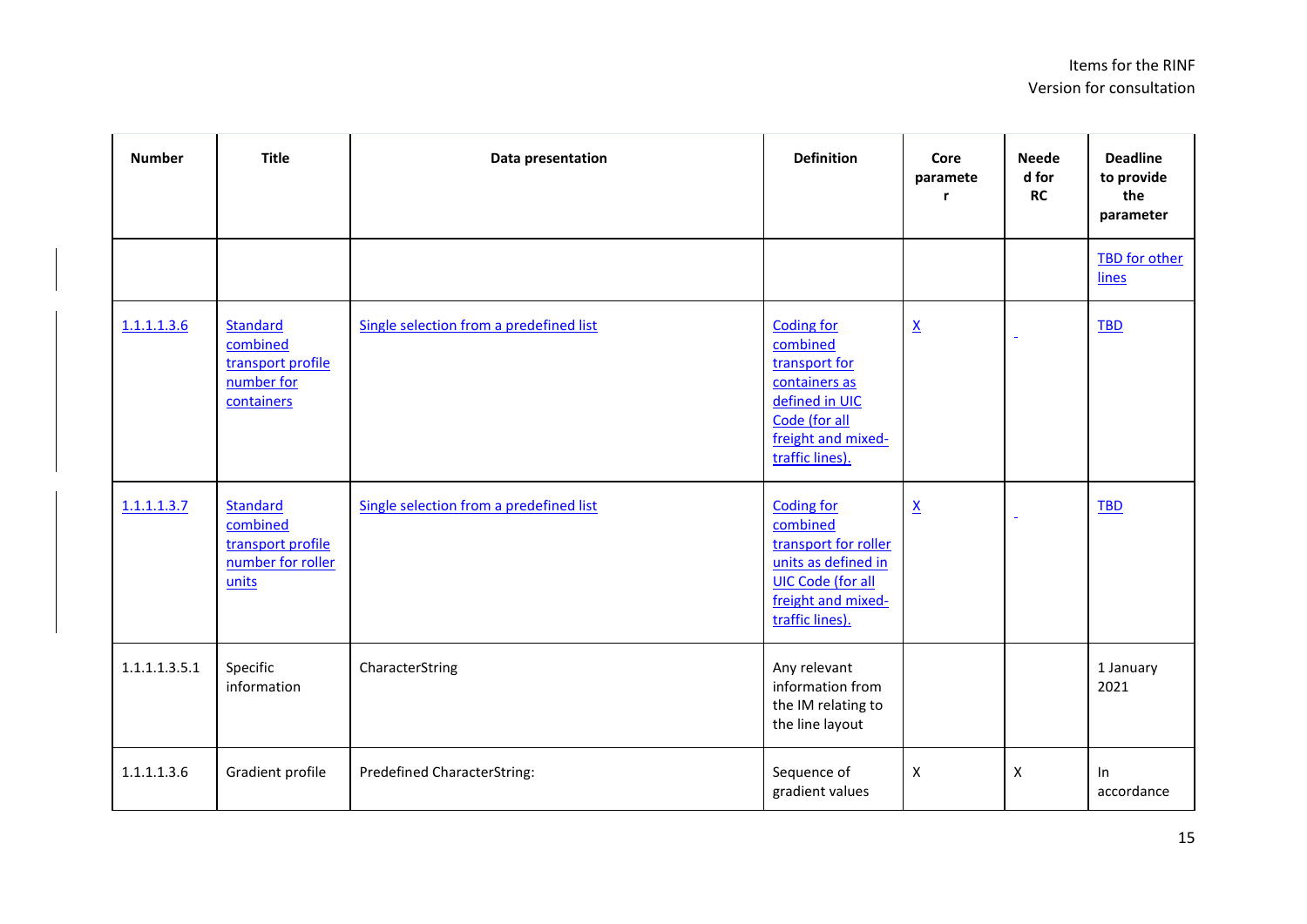| <b>Number</b> | <b>Title</b>                             | Data presentation                                                                    | <b>Definition</b>                                                                    | Core<br>paramete          | <b>Neede</b><br>d for<br><b>RC</b> | <b>Deadline</b><br>to provide<br>the<br>parameter                                                                   |
|---------------|------------------------------------------|--------------------------------------------------------------------------------------|--------------------------------------------------------------------------------------|---------------------------|------------------------------------|---------------------------------------------------------------------------------------------------------------------|
|               |                                          | $[\pm N N.N]$ ( $[\pm N N N N.N N N]$<br>repeated as many times as necessary         | and locations of<br>change in gradient                                               |                           |                                    | with<br>Implementin<br>g Decision<br>2014/880/EU<br>and by<br>16 March<br>2019 at the<br>latest                     |
| 1.1.1.1.3.7   | Minimum radius<br>of horizontal<br>curve | [NNNNN]                                                                              | Radius of the<br>smallest horizontal<br>curve of the track<br>in metres.             | $\boldsymbol{\mathsf{x}}$ | X                                  | In<br>accordance<br>with<br>Implementin<br>g Decision<br>2014/880/EU<br>and by<br>16 March<br>2019 at the<br>latest |
| 1.1.1.1.4     | Track parameters                         |                                                                                      |                                                                                      |                           |                                    |                                                                                                                     |
| 1.1.1.1.4.1   | Nominal track<br>gauge                   | Single selection from the predefined list<br>750/1000/1435/1520/1524/1600/1668/other | A single value<br>expressed in<br>millimetres that<br>identifies the track<br>gauge. | $\pmb{\mathsf{X}}$        | X                                  | In<br>accordance<br>with<br>Implementin<br>g Decision                                                               |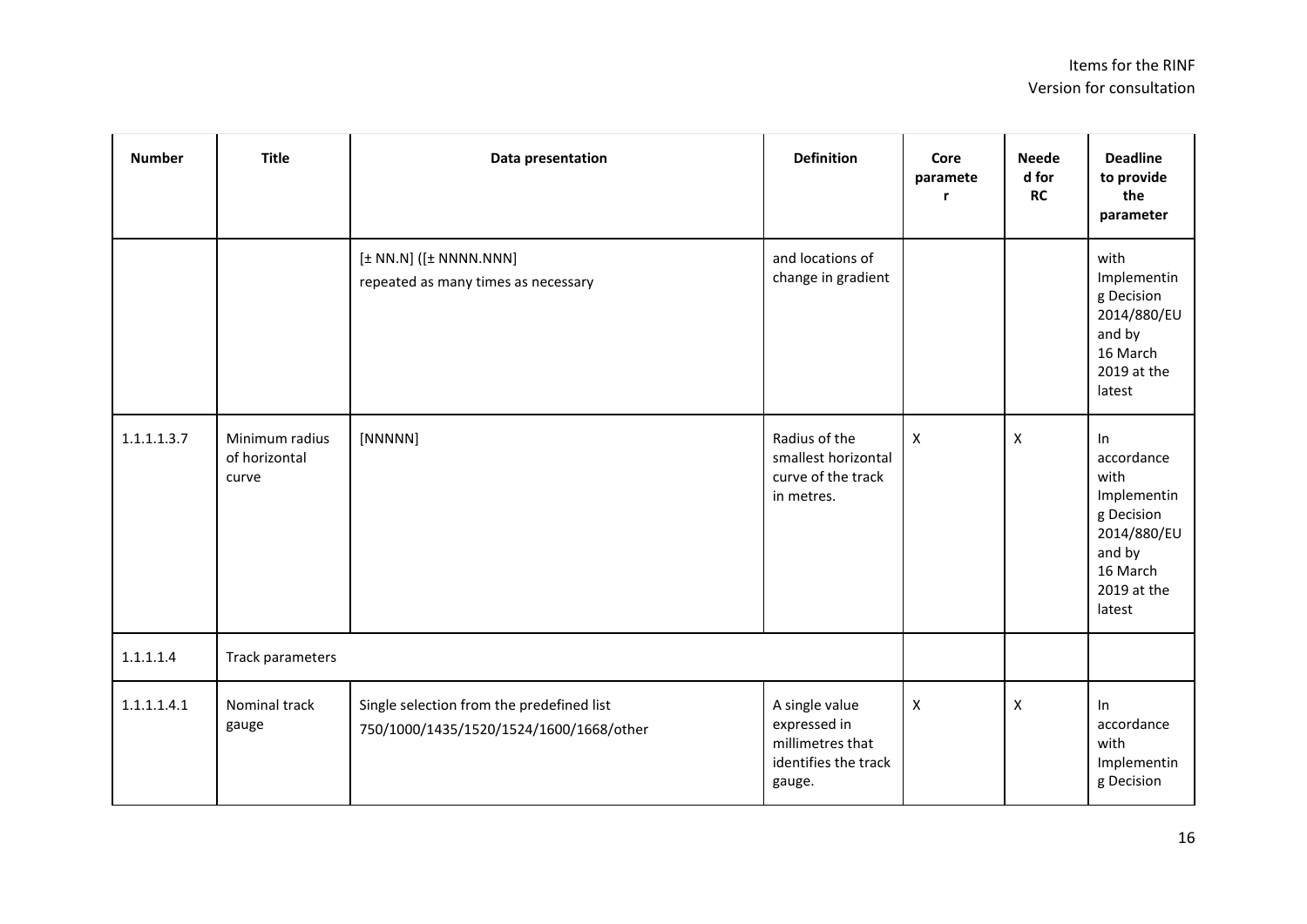| <b>Number</b> | <b>Title</b>     | Data presentation | <b>Definition</b>                                                                                                                                                                           | Core<br>paramete<br>r | <b>Neede</b><br>d for<br><b>RC</b> | <b>Deadline</b><br>to provide<br>the<br>parameter                                                                   |
|---------------|------------------|-------------------|---------------------------------------------------------------------------------------------------------------------------------------------------------------------------------------------|-----------------------|------------------------------------|---------------------------------------------------------------------------------------------------------------------|
|               |                  |                   |                                                                                                                                                                                             |                       |                                    | 2014/880/EU<br>and by<br>16 March<br>2019 at the<br>latest                                                          |
| 1.1.1.1.4.2   | Cant deficiency  | $[+/$ ] $[NNN]$   | Maximum cant<br>deficiency<br>expressed in<br>millimetres<br>defined as<br>difference<br>between the<br>applied cant and a<br>higher equilibrium<br>cant the line has<br>been designed for. | X                     | $\mathsf{x}$                       | In<br>accordance<br>with<br>Implementin<br>g Decision<br>2014/880/EU<br>and by<br>16 March<br>2019 at the<br>latest |
| 1.1.1.1.4.3   | Rail inclination | [NN]              | An angle defining<br>the inclination of<br>the head of a rail<br>relative to the<br>running surface                                                                                         | $\pmb{\times}$        | $\mathsf{x}$                       | In<br>accordance<br>with<br>Implementin<br>g Decision<br>2014/880/EU<br>and by<br>16 March                          |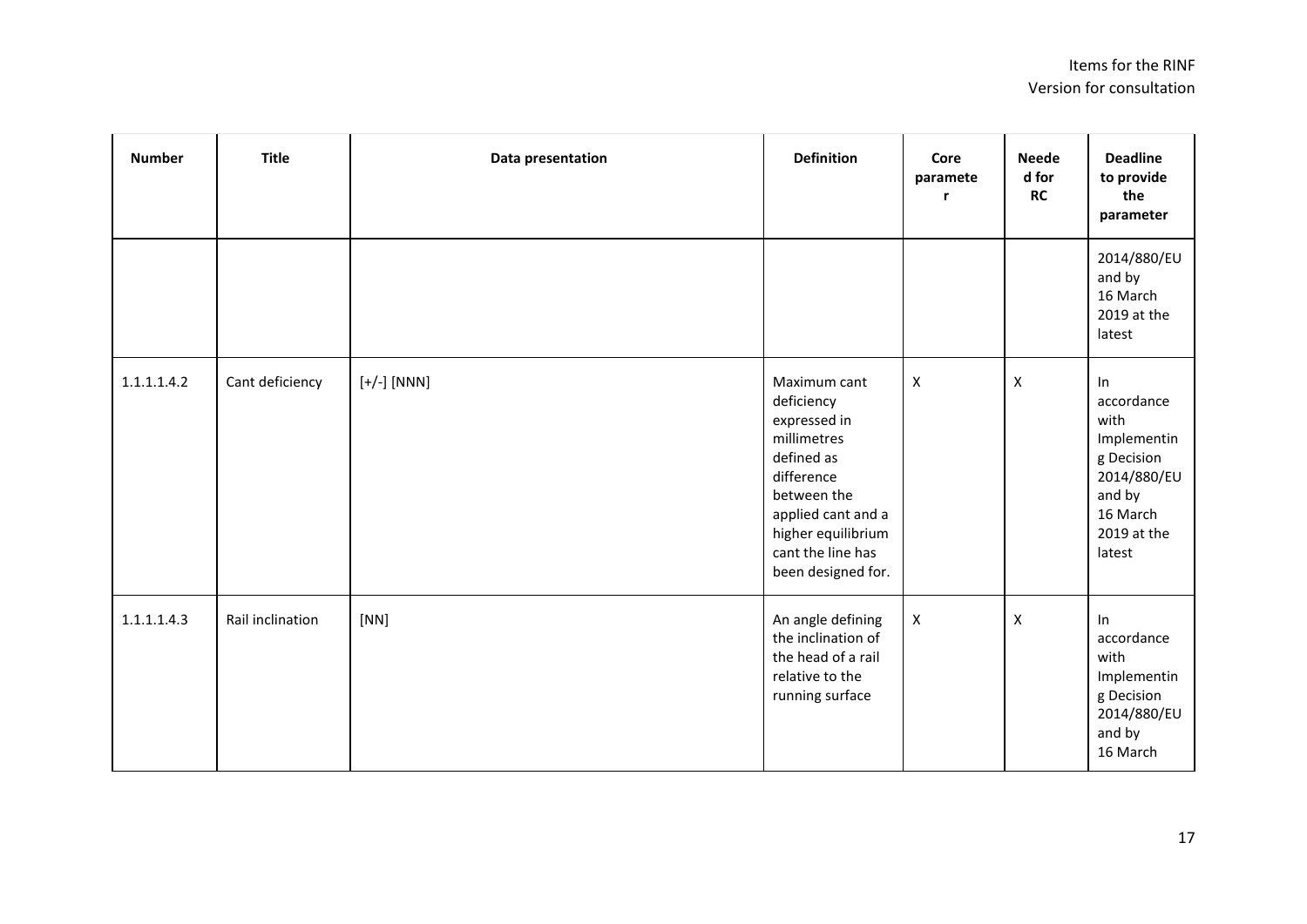| <b>Number</b> | <b>Title</b>                                                            | Data presentation                                 | <b>Definition</b>                                                                                       | Core<br>paramete<br>r | <b>Neede</b><br>d for<br><b>RC</b> | <b>Deadline</b><br>to provide<br>the<br>parameter                                                                      |
|---------------|-------------------------------------------------------------------------|---------------------------------------------------|---------------------------------------------------------------------------------------------------------|-----------------------|------------------------------------|------------------------------------------------------------------------------------------------------------------------|
|               |                                                                         |                                                   |                                                                                                         |                       |                                    | 2019 at the<br>latest                                                                                                  |
| 1.1.1.1.4.4   | Existence of<br>ballast                                                 | Single selection from the predefined list:<br>Y/N | Specifies whether<br>track construction<br>is with sleepers<br>embedded in<br>ballast or not.           |                       |                                    | $\ln$<br>accordance<br>with<br>Implementin<br>g Decision<br>2014/880/EU<br>and by<br>16 March<br>2019 at the<br>latest |
| 1.1.1.1.5     | Switches and crossings                                                  |                                                   |                                                                                                         |                       |                                    |                                                                                                                        |
| 1.1.1.1.5.1   | TSI compliance of<br>in service values<br>for switches and<br>crossings | Single selection from the predefined list:<br>Y/N | Switches and<br>crossings are<br>maintained to in<br>service limit<br>dimension as<br>specified in TSI. | $\pmb{\times}$        |                                    | ln<br>accordance<br>with<br>Implementin<br>g Decision<br>2014/880/EU<br>and by<br>16 March<br>2019 at the<br>latest    |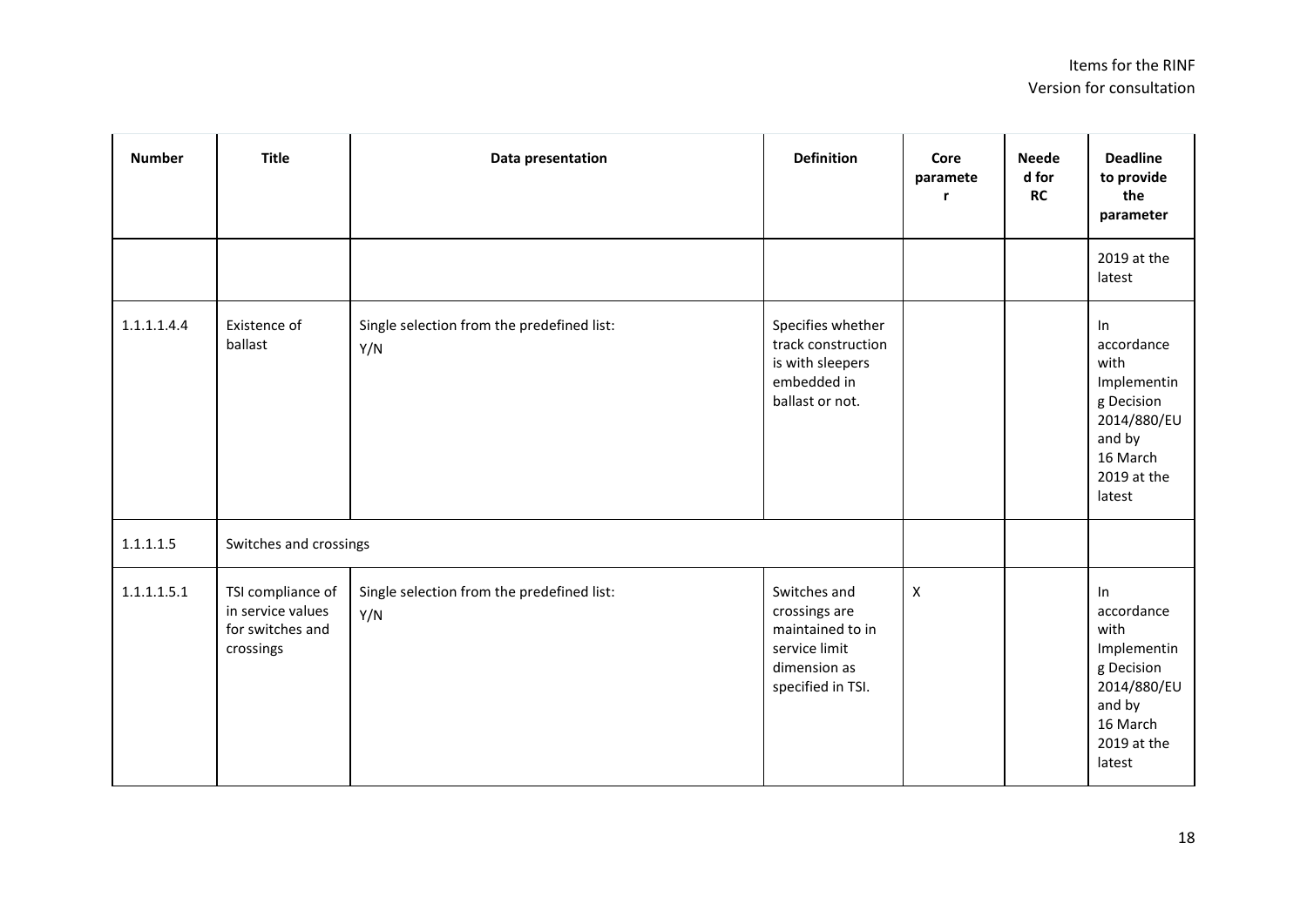| <b>Number</b> | <b>Title</b>                                            | Data presentation                          | <b>Definition</b>                                                                                                                                        | Core<br>paramete          | <b>Neede</b><br>d for<br><b>RC</b> | <b>Deadline</b><br>to provide<br>the<br>parameter                                                                   |
|---------------|---------------------------------------------------------|--------------------------------------------|----------------------------------------------------------------------------------------------------------------------------------------------------------|---------------------------|------------------------------------|---------------------------------------------------------------------------------------------------------------------|
| 1.1.1.1.5.2   | Minimum wheel<br>diameter for fixed<br>obtuse crossings | [NNN]                                      | Maximum<br>unguided length of<br>fixed obtuse<br>crossings is based<br>on a minimum<br>wheel diameter in<br>service expressed<br>in millimetres.         | $\boldsymbol{\mathsf{X}}$ | $\boldsymbol{\mathsf{X}}$          | In<br>accordance<br>with<br>Implementin<br>g Decision<br>2014/880/EU<br>and by<br>16 March<br>2019 at the<br>latest |
| 1.1.1.1.6     | Track resistance to applied loads                       |                                            |                                                                                                                                                          |                           |                                    |                                                                                                                     |
| 1.1.1.1.6.1   | Maximum train<br>deceleration                           | [N.N]                                      | Limit for<br>longitudinal track<br>resistance given as<br>a maximum<br>allowed train<br>deceleration and<br>expressed in<br>metres per square<br>second. | $\pmb{\times}$            | $\pmb{\times}$                     | In<br>accordance<br>with<br>Implementin<br>g Decision<br>2014/880/EU<br>and by<br>16 March<br>2019 at the<br>latest |
| 1.1.1.1.6.2   | Use of eddy<br>current brakes                           | Single selection from the predefined list: | Indication of<br>limitations on the                                                                                                                      | $\boldsymbol{\mathsf{X}}$ | $\boldsymbol{\mathsf{X}}$          | In<br>accordance<br>with                                                                                            |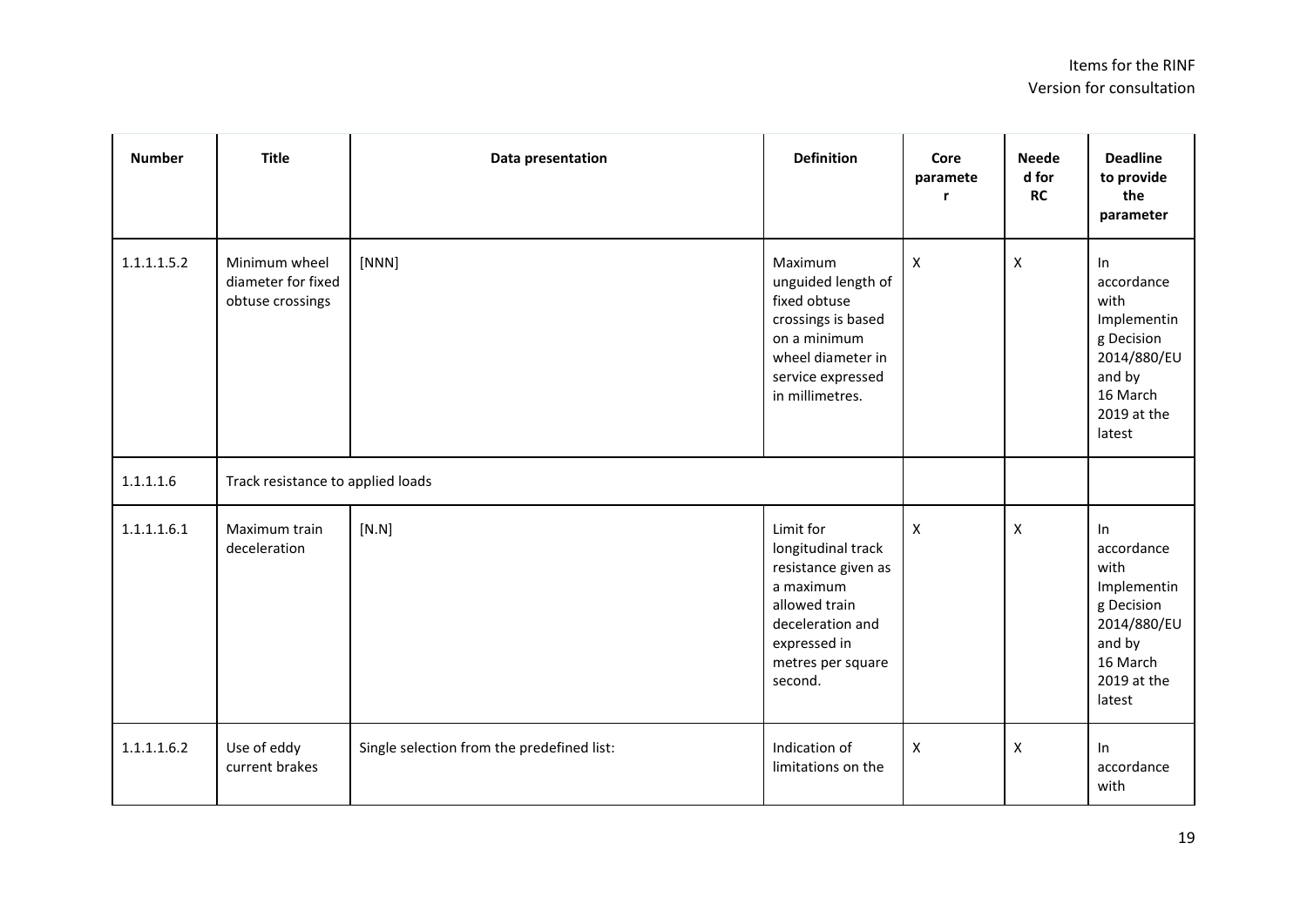| <b>Number</b> | <b>Title</b>                                                             | Data presentation                                                                                                                                                                   | <b>Definition</b>                                                                                                                                             | Core<br>paramete<br>r     | <b>Neede</b><br>d for<br><b>RC</b> | <b>Deadline</b><br>to provide<br>the<br>parameter                                                                   |
|---------------|--------------------------------------------------------------------------|-------------------------------------------------------------------------------------------------------------------------------------------------------------------------------------|---------------------------------------------------------------------------------------------------------------------------------------------------------------|---------------------------|------------------------------------|---------------------------------------------------------------------------------------------------------------------|
|               |                                                                          | Allowed/allowed under conditions/allowed only for<br>emergency brake/allowed under conditions only for<br>emergency brake/not allowed                                               | use of eddy<br>current brakes.                                                                                                                                |                           |                                    | Implementin<br>g Decision<br>2014/880/EU<br>and by<br>16 March<br>2019 at the<br>latest                             |
| 1.1.1.1.6.3   | Use of magnetic<br>brakes                                                | Single selection from the predefined list:<br>Allowed/allowed under conditions/allowed under conditions<br>only for emergency brake/allowed only for emergency<br>brake/not allowed | Indication of<br>limitations on the<br>use of magnetic<br>brakes.                                                                                             | $\boldsymbol{\mathsf{X}}$ | $\boldsymbol{X}$                   | In<br>accordance<br>with<br>Implementin<br>g Decision<br>2014/880/EU<br>and by<br>16 March<br>2019 at the<br>latest |
| 1.1.1.1.6.4   | Document with<br>the conditions for<br>the use of eddy<br>current brakes | CharacterString                                                                                                                                                                     | Electronic<br>document<br>available in two EU<br>languages from<br>the IM stored by<br>the Agency with<br>conditions for the<br>use of eddy<br>current brakes |                           | $\boldsymbol{X}$                   | 16 January<br>2020                                                                                                  |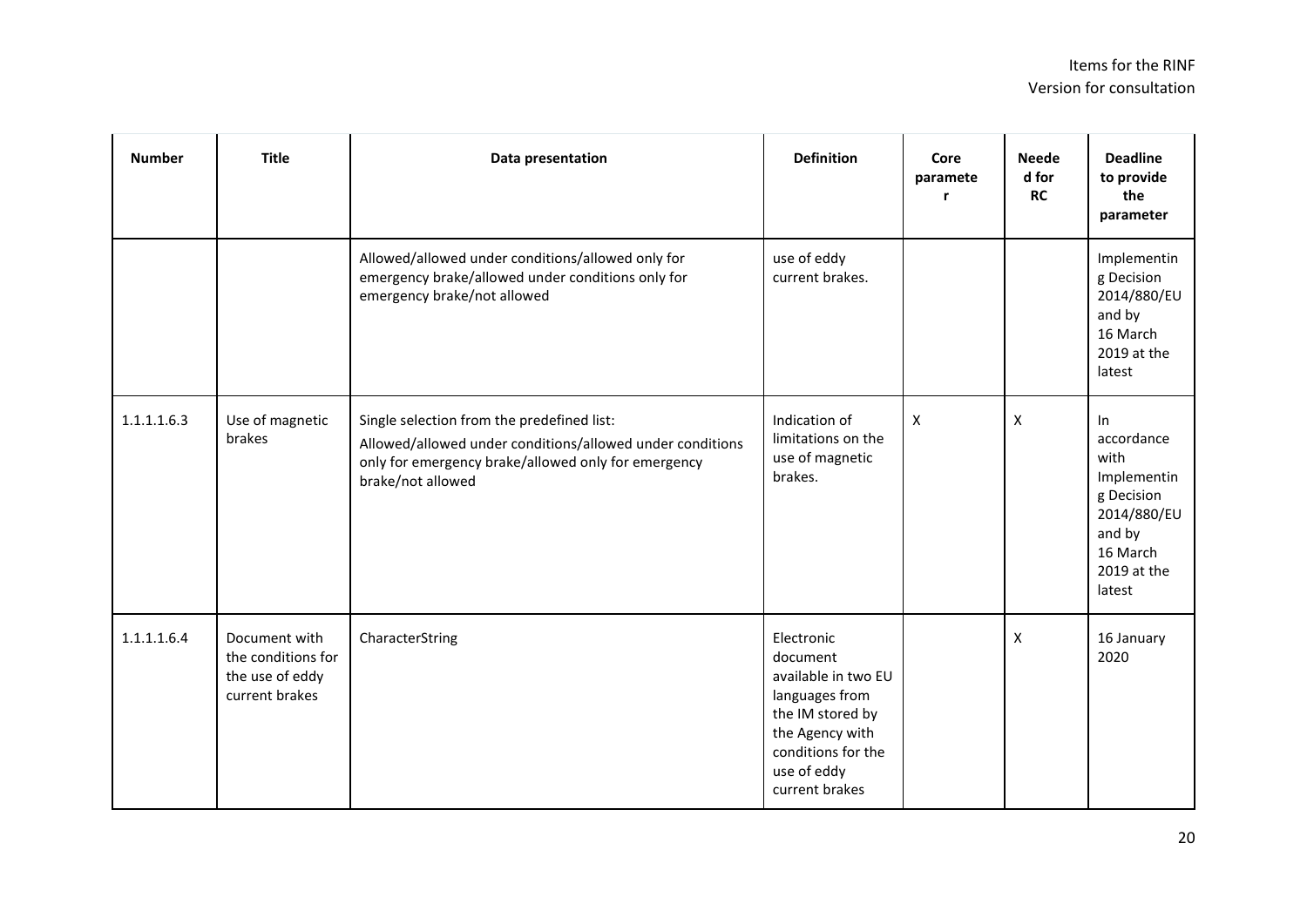| <b>Number</b> | <b>Title</b>                                                         | Data presentation                                 | <b>Definition</b>                                                                                                                                                                       | Core<br>paramete<br>r | <b>Neede</b><br>d for<br><b>RC</b> | <b>Deadline</b><br>to provide<br>the<br>parameter                                                                   |
|---------------|----------------------------------------------------------------------|---------------------------------------------------|-----------------------------------------------------------------------------------------------------------------------------------------------------------------------------------------|-----------------------|------------------------------------|---------------------------------------------------------------------------------------------------------------------|
|               |                                                                      |                                                   | identified in<br>1.1.1.1.6.2.                                                                                                                                                           |                       |                                    |                                                                                                                     |
| 1.1.1.1.6.5   | Document with<br>the conditions for<br>the use of<br>magnetic brakes | CharacterString                                   | Electronic<br>document<br>available in two EU<br>languages from<br>the IM stored by<br>the Agency with<br>conditions for the<br>use of magnetic<br>brakes identified in<br>1.1.1.1.6.3. |                       | $\pmb{\mathsf{X}}$                 | 16 January<br>2020                                                                                                  |
| 1.1.1.1.7     | Health, safety and environment                                       |                                                   |                                                                                                                                                                                         |                       |                                    |                                                                                                                     |
| 1.1.1.1.7.1   | Use of flange<br>lubrication<br>forbidden                            | Single selection from the predefined list:<br>Y/N | Indication whether<br>the use of on-<br>board device for<br>flange lubrication<br>is forbidden.                                                                                         | $\pmb{\times}$        |                                    | In<br>accordance<br>with<br>Implementin<br>g Decision<br>2014/880/EU<br>and by<br>16 March<br>2019 at the<br>latest |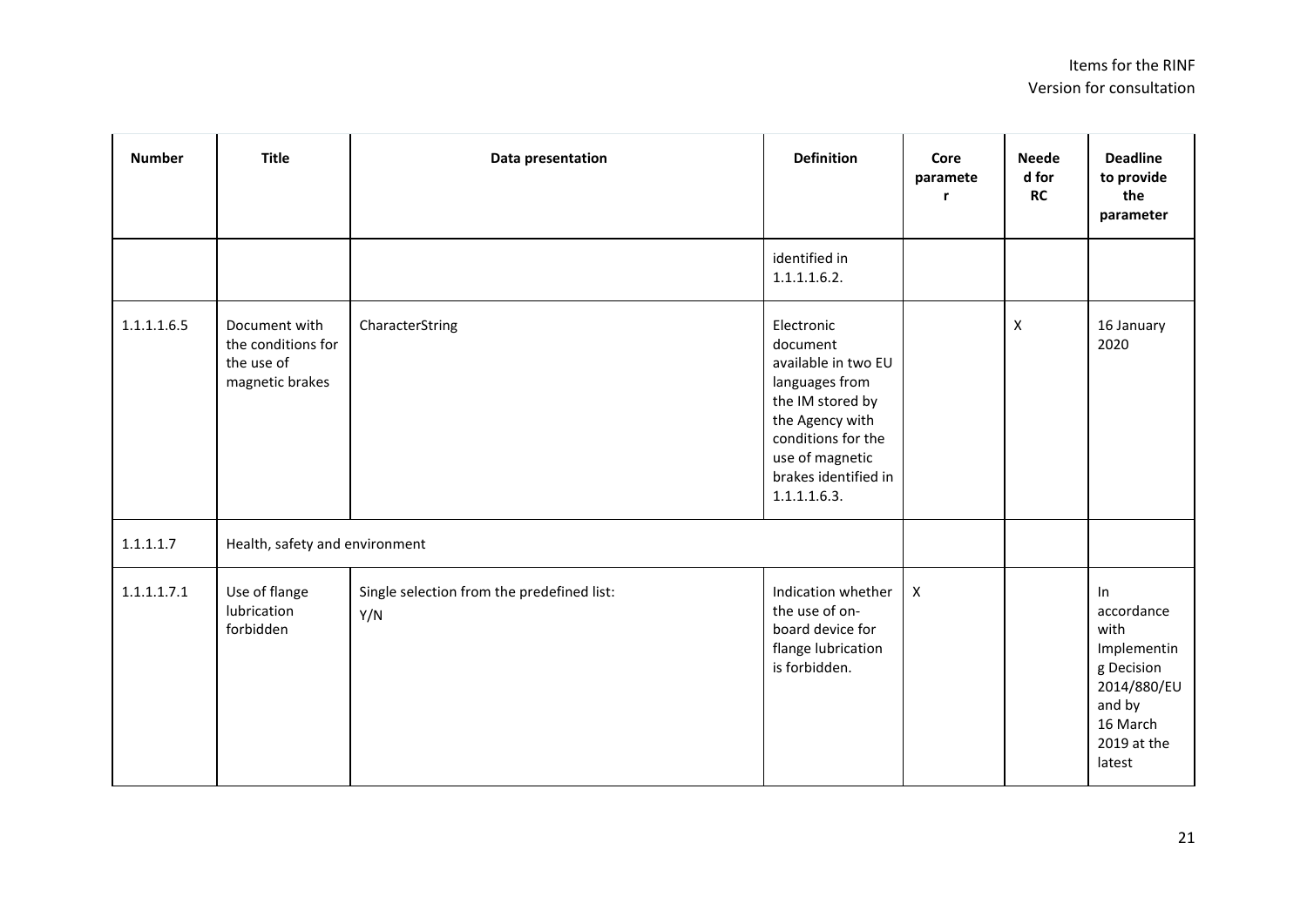| <b>Number</b> | <b>Title</b>                                                 | Data presentation                                 | <b>Definition</b>                                                                                                                                                                    | Core<br>paramete<br>r | <b>Neede</b><br>d for<br><b>RC</b> | <b>Deadline</b><br>to provide<br>the<br>parameter                                                                   |
|---------------|--------------------------------------------------------------|---------------------------------------------------|--------------------------------------------------------------------------------------------------------------------------------------------------------------------------------------|-----------------------|------------------------------------|---------------------------------------------------------------------------------------------------------------------|
| 1.1.1.1.7.2   | Existence of level<br>crossings                              | Single selection from the predefined list:<br>Y/N | Indication whether<br>level crossings<br>(including<br>pedestrian track<br>crossing) exist on<br>the section of line.                                                                | $\boldsymbol{X}$      |                                    | In<br>accordance<br>with<br>Implementin<br>g Decision<br>2014/880/EU<br>and by<br>16 March<br>2019 at the<br>latest |
| 1.1.1.1.7.3   | Acceleration<br>allowed near<br>level crossing               | CharacterString                                   | Existence of limit<br>for acceleration of<br>train if stopping or<br>recovering speed<br>close to a level<br>crossing expressed<br>in a specific<br>reference<br>acceleration curve. |                       |                                    | In<br>accordance<br>with<br>Implementin<br>g Decision<br>2014/880/EU<br>and by<br>16 March<br>2019 at the<br>latest |
| 1.1.1.1.7.4   | Existence of<br>trackside hot axle<br>box detector<br>(HABD) | Single selection from the predefined list:<br>Y/N | Existence of<br>trackside HABD                                                                                                                                                       | $\pmb{\times}$        | X                                  | 16 January<br>2020                                                                                                  |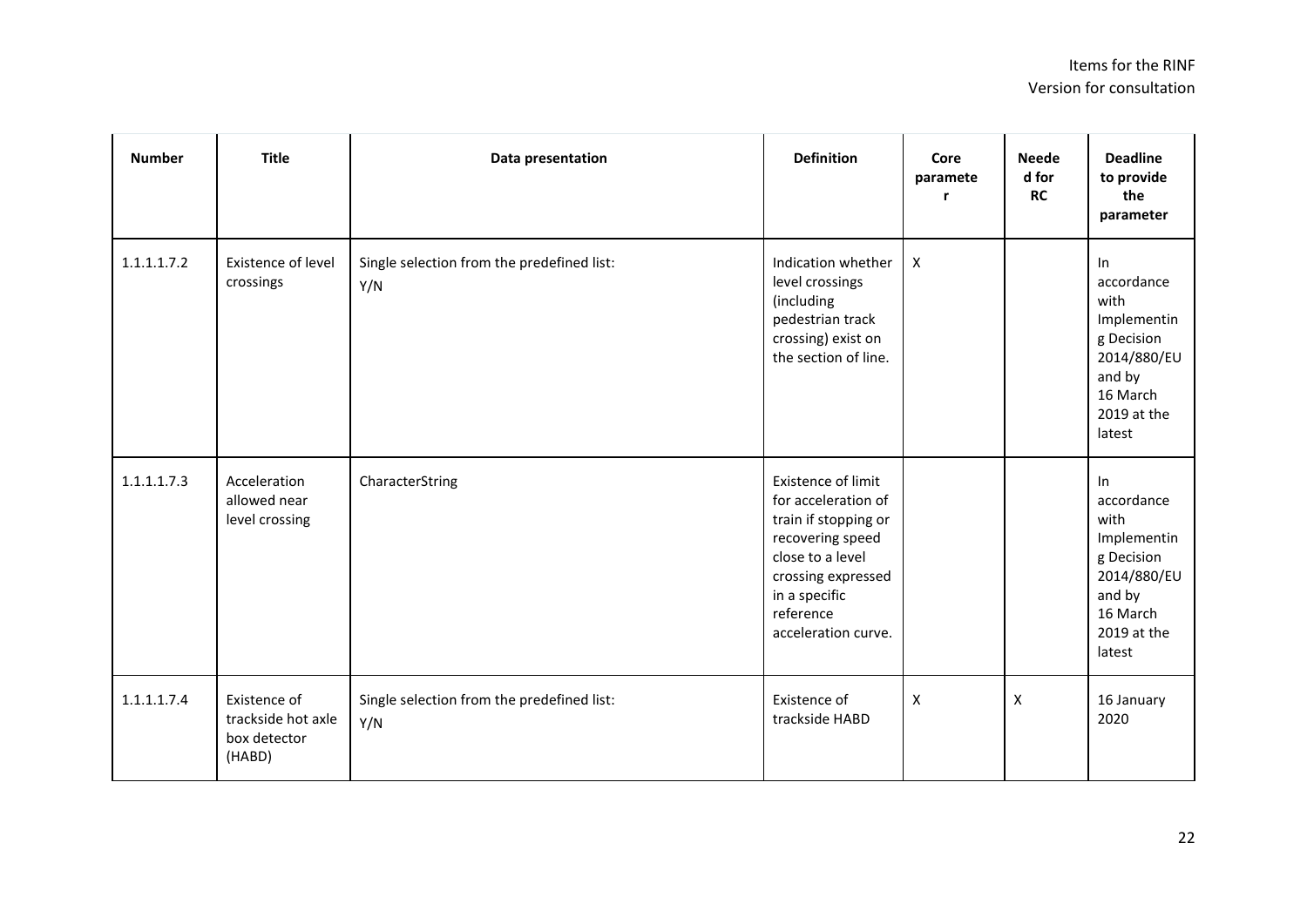| <b>Number</b> | <b>Title</b>                           | Data presentation                                 | <b>Definition</b>                                                                                                                                                                    | Core<br>paramete<br>r | <b>Neede</b><br>d for<br><b>RC</b> | <b>Deadline</b><br>to provide<br>the<br>parameter |
|---------------|----------------------------------------|---------------------------------------------------|--------------------------------------------------------------------------------------------------------------------------------------------------------------------------------------|-----------------------|------------------------------------|---------------------------------------------------|
| 1.1.1.1.7.5   | <b>Trackside HABD</b><br>TSI compliant | Single selection from the predefined list:<br>Y/N | Specific for the<br>French, Italian and<br>Swedish networks.<br>Trackside hot axle<br>box detector TSI<br>compliant.                                                                 |                       | $\mathsf{x}$                       | 16 January<br>2020                                |
| 1.1.1.1.7.6   | Identification of<br>trackside HABD    | CharacterString                                   | Specific for the<br>French, Italian and<br>Swedish networks.<br>Applicable if<br>trackside HABD is<br>not TSI compliant,<br>identification of<br>trackside hot axle<br>box detector. |                       | $\pmb{\mathsf{X}}$                 | 16 January<br>2020                                |
| 1.1.1.1.7.7   | Generation of<br>trackside HABD        | Single selection from a predefined list           | Specific for the<br>French Italian and<br>Swedish networks.<br>Generation of<br>trackside hot axle<br>box detector.                                                                  |                       | $\pmb{\mathsf{X}}$                 | 16 January<br>2020                                |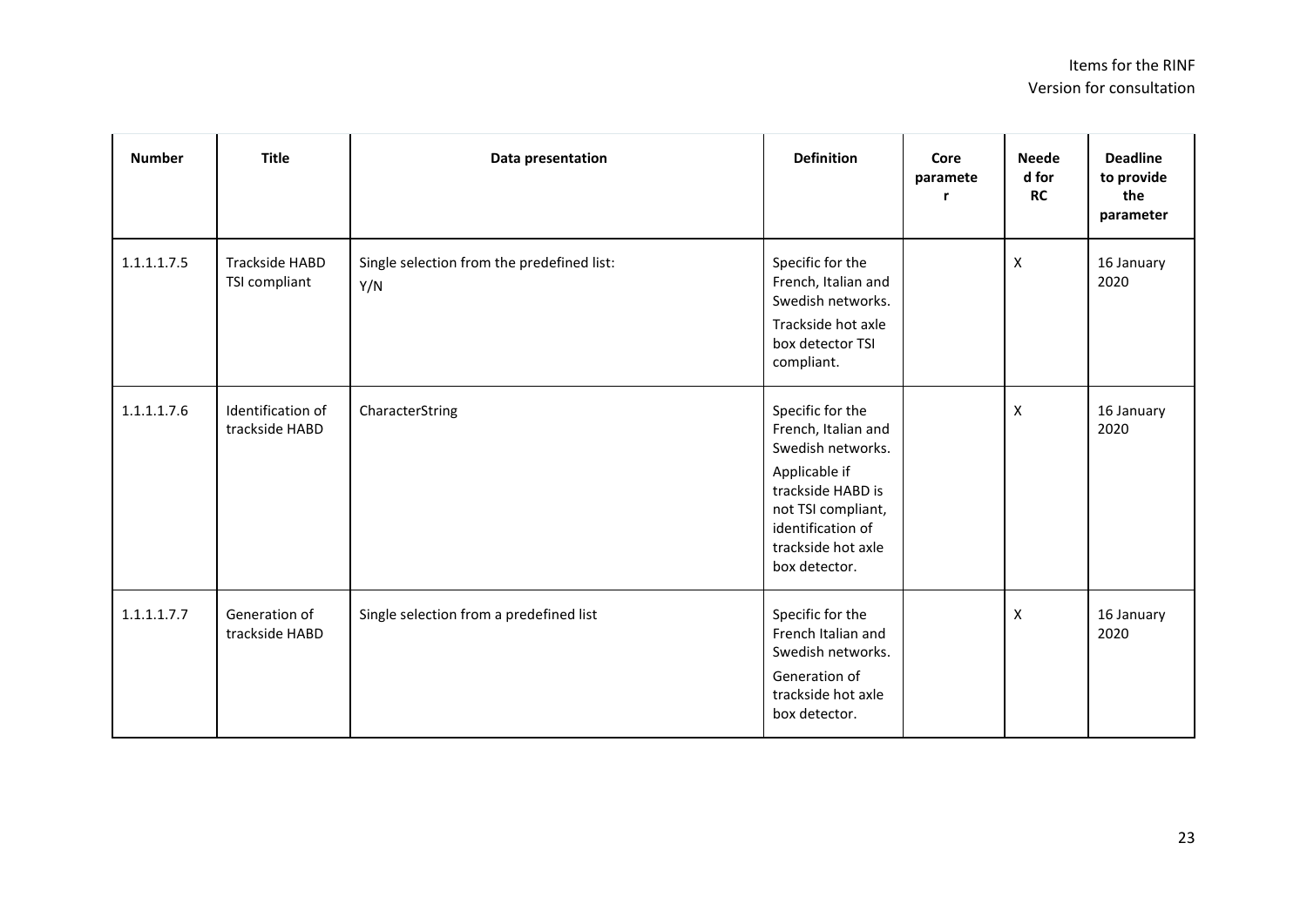| <b>Number</b> | <b>Title</b>                                     | Data presentation                                               | <b>Definition</b>                                                                                                                                                                                                                                                                                | Core<br>paramete<br>r | <b>Neede</b><br>d for<br><b>RC</b> | <b>Deadline</b><br>to provide<br>the<br>parameter |
|---------------|--------------------------------------------------|-----------------------------------------------------------------|--------------------------------------------------------------------------------------------------------------------------------------------------------------------------------------------------------------------------------------------------------------------------------------------------|-----------------------|------------------------------------|---------------------------------------------------|
| 1.1.1.1.7.8   | Railway location<br>of trackside HABD            | Predefined CharacterString:<br>[± NNNN.NNN] + [CharacterString] | Specific for the<br>French Italian and<br>Swedish networks.<br>Applicable if<br>trackside HABD is<br>not TSI compliant,<br>localisation of<br>trackside hot axle<br>box detector.                                                                                                                |                       | $\boldsymbol{\mathsf{X}}$          | 16 January<br>2020                                |
| 1.1.1.1.7.9   | Direction of<br>measurement of<br>trackside HABD | Single selection from the predefined list:<br>N/O/B             | Specific for the<br>French Italian and<br>Swedish networks.<br>Applicable if<br>trackside HABD is<br>not TSI compliant,<br>direction of<br>measurement of<br>trackside hot axle<br>box detector.<br>If the direction of<br>measurement is:<br>$-th$ e same as the<br>direction<br>defined by the |                       | $\boldsymbol{\mathsf{X}}$          | 16 January<br>2020                                |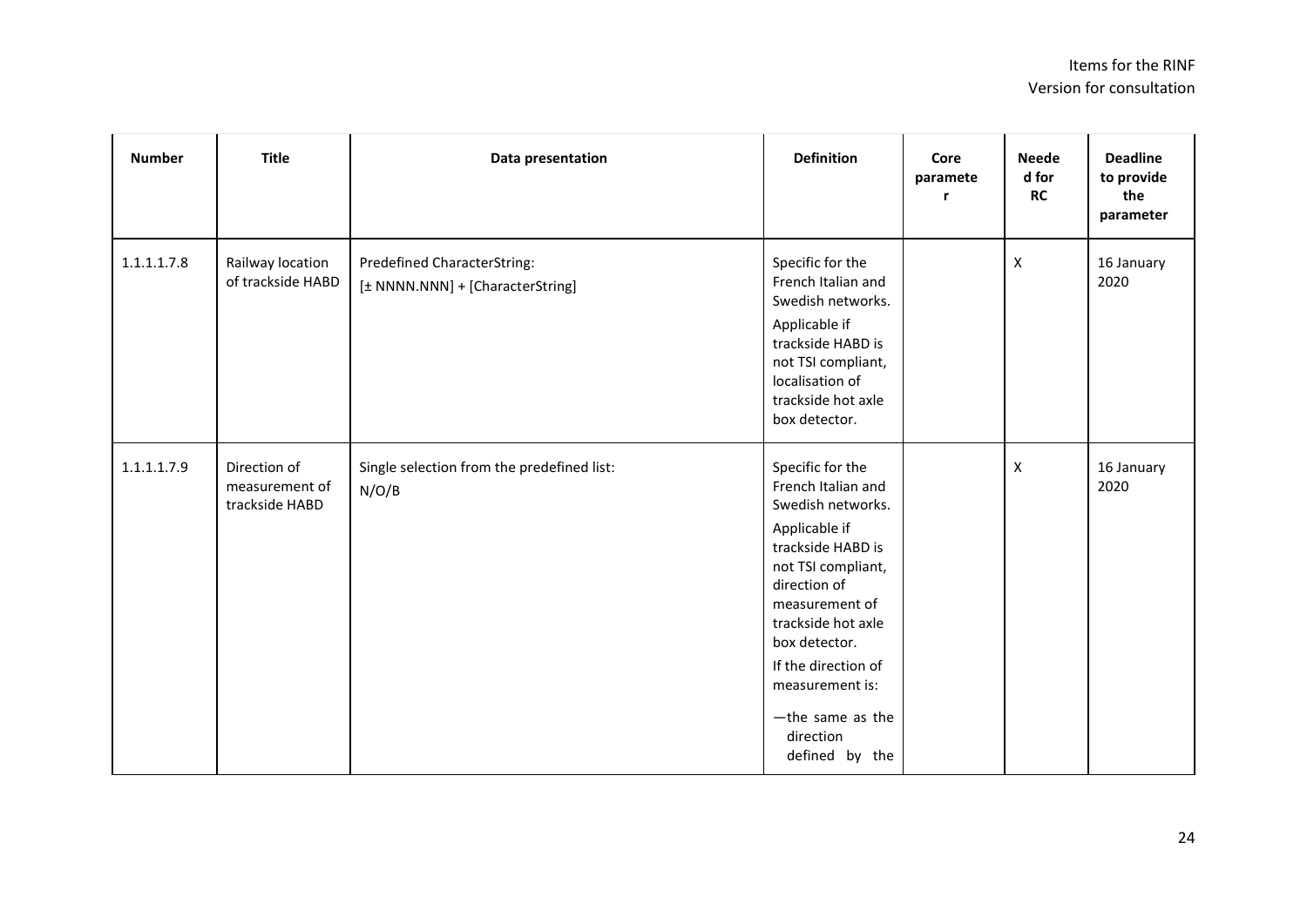| <b>Number</b> | <b>Title</b>                    | Data presentation                                 | <b>Definition</b>                                                                                                                                          | Core<br>paramete<br>r | <b>Neede</b><br>d for<br><b>RC</b> | <b>Deadline</b><br>to provide<br>the<br>parameter |
|---------------|---------------------------------|---------------------------------------------------|------------------------------------------------------------------------------------------------------------------------------------------------------------|-----------------------|------------------------------------|---------------------------------------------------|
|               |                                 |                                                   | start and end of<br>the SoL: (N)<br>-the opposite to<br>direction<br>the<br>defined by the<br>start and end of<br>the SoL: (O)<br>-both directions:<br>(B) |                       |                                    |                                                   |
| 1.1.1.1.7.10  | Steady red lights<br>required   | Single selection from the predefined list:<br>Y/N | Sections where<br>two steady red<br>lights are required<br>in accordance with<br>Implementing<br>Regulation (EU)<br>2019/773                               |                       |                                    | 1 January<br>2021                                 |
| 1.1.1.1.7.11  | Belonging to a<br>quieter route | Single selection from the predefined list:<br>Y/N | Belonging to a<br>'quieter route' in<br>accordance with<br>Article 5b of<br>Commission<br>Regulation (EU) No<br>1304/2014 $(4)$ .                          | $\pmb{\times}$        |                                    | 1 January<br>2021                                 |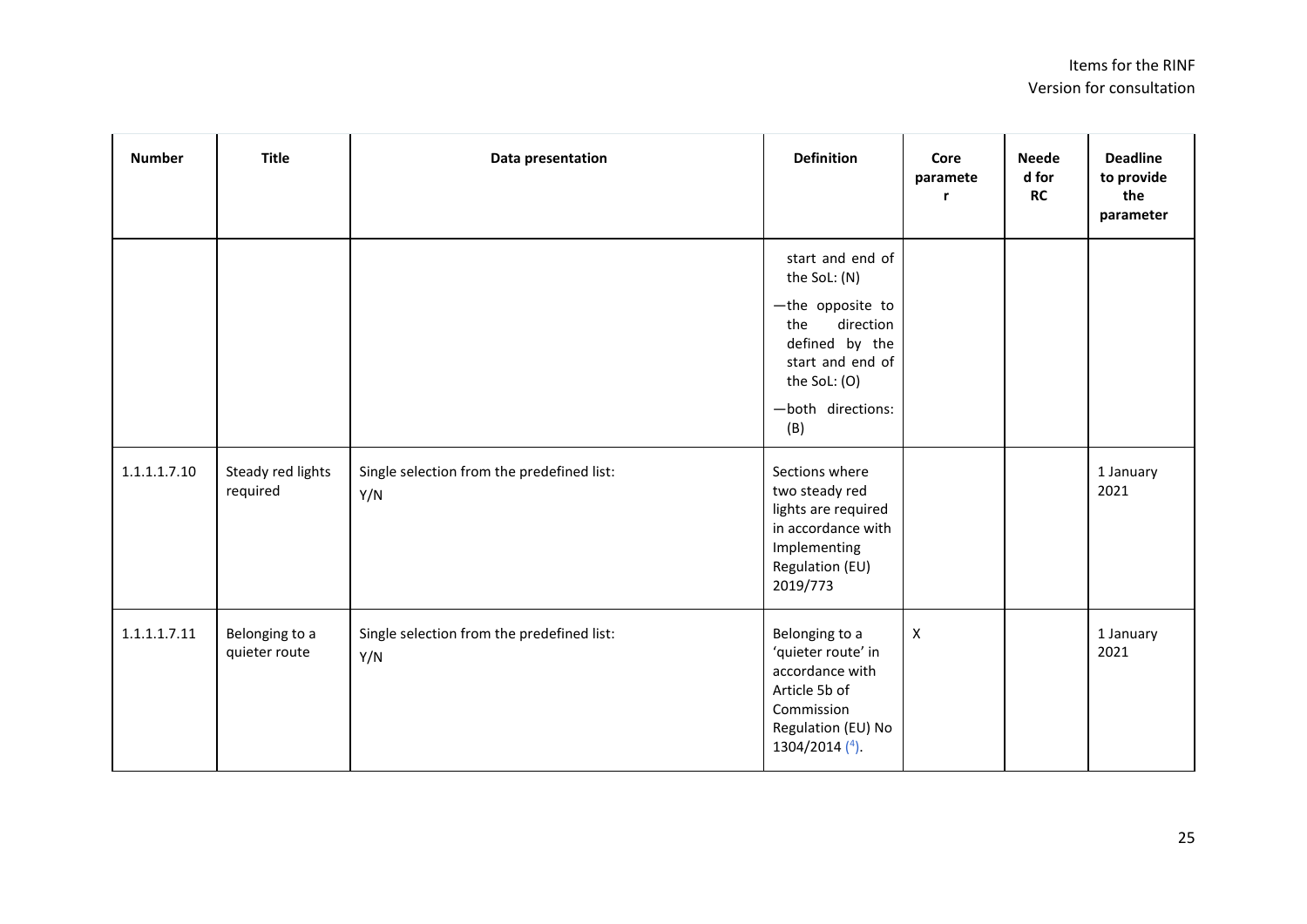| <b>Number</b> | <b>Title</b>             | Data presentation           | <b>Definition</b>                                                                                                                                                                              | Core<br>paramete<br>r. | <b>Neede</b><br>d for<br><b>RC</b> | <b>Deadline</b><br>to provide<br>the<br>parameter                                                                   |
|---------------|--------------------------|-----------------------------|------------------------------------------------------------------------------------------------------------------------------------------------------------------------------------------------|------------------------|------------------------------------|---------------------------------------------------------------------------------------------------------------------|
| 1.1.1.1.8     | Tunnel                   |                             |                                                                                                                                                                                                |                        |                                    |                                                                                                                     |
| 1.1.1.1.8.1   | IM's code                | [AAAA]                      | Infrastructure<br>Manager means<br>anybody or<br>undertaking that is<br>responsible in<br>particular for<br>establishing and<br>maintaining<br>railway<br>infrastructure or a<br>part thereof. | $\mathsf{X}$           |                                    | In<br>accordance<br>with<br>Implementin<br>g Decision<br>2014/880/EU<br>and by<br>16 March<br>2019 at the<br>latest |
| 1.1.1.1.8.2   | Tunnel<br>identification | CharacterString             | Unique tunnel<br>identification or<br>unique number<br>within Member<br>State                                                                                                                  | $\pmb{\times}$         |                                    | In<br>accordance<br>with<br>Implementin<br>g Decision<br>2014/880/EU<br>and by<br>16 March<br>2019 at the<br>latest |
| 1.1.1.1.8.3   | Start of tunnel          | Predefined CharacterString: | Geographical<br>coordinates in                                                                                                                                                                 | $\pmb{\mathsf{X}}$     |                                    | In<br>accordance                                                                                                    |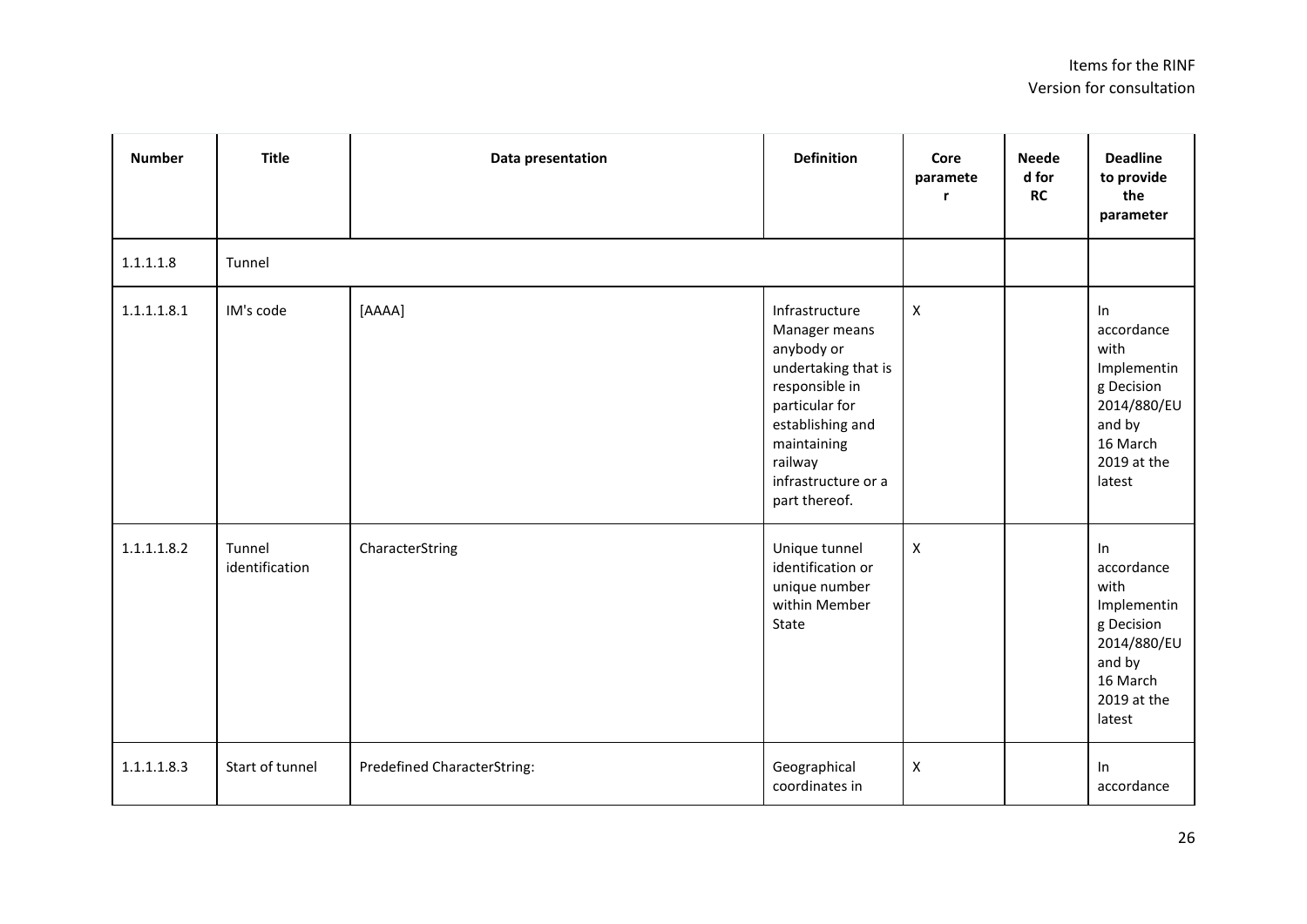| <b>Number</b> | <b>Title</b>                                                                                         | Data presentation                                                                                     | <b>Definition</b>                                                                                                        | Core<br>paramete   | <b>Neede</b><br>d for<br><b>RC</b> | <b>Deadline</b><br>to provide<br>the<br>parameter                                                                   |
|---------------|------------------------------------------------------------------------------------------------------|-------------------------------------------------------------------------------------------------------|--------------------------------------------------------------------------------------------------------------------------|--------------------|------------------------------------|---------------------------------------------------------------------------------------------------------------------|
|               |                                                                                                      | [Latitude (NN.NNNN) + Longitude (± NN.NNNN) + km<br>$(\pm N NNN.NNN)]$                                | decimal degrees<br>and km of the line<br>at the beginning of<br>a tunnel.                                                |                    |                                    | with<br>Implementin<br>g Decision<br>2014/880/EU<br>and by<br>16 March<br>2019 at the<br>latest                     |
| 1.1.1.1.8.4   | End of tunnel                                                                                        | Predefined CharacterString:<br>[Latitude (NN.NNNN) + Longitude (± NN.NNNN) + km<br>$(\pm N NNN.NNN)]$ | Geographical<br>coordinates in<br>decimal degrees<br>and km of the line<br>at the end of a<br>tunnel.                    | $\pmb{\mathsf{X}}$ |                                    | In<br>accordance<br>with<br>Implementin<br>g Decision<br>2014/880/EU<br>and by<br>16 March<br>2019 at the<br>latest |
| 1.1.1.1.8.5   | EC declaration of<br>verification<br>relating to<br>compliance with<br>the requirements<br>from TSIs | <b>Predefined CharacterString:</b><br>[CC/RRRRRRRRRRRRRR/YYYY/NNNNNN]                                 | Unique number for<br>EC declarations in<br>accordance with<br>Commission<br>Implementing<br>Regulation (EU)<br>2019/250. |                    |                                    | In<br>accordance<br>with<br>Implementin<br>g Decision<br>2014/880/EU<br>and by<br>16 March                          |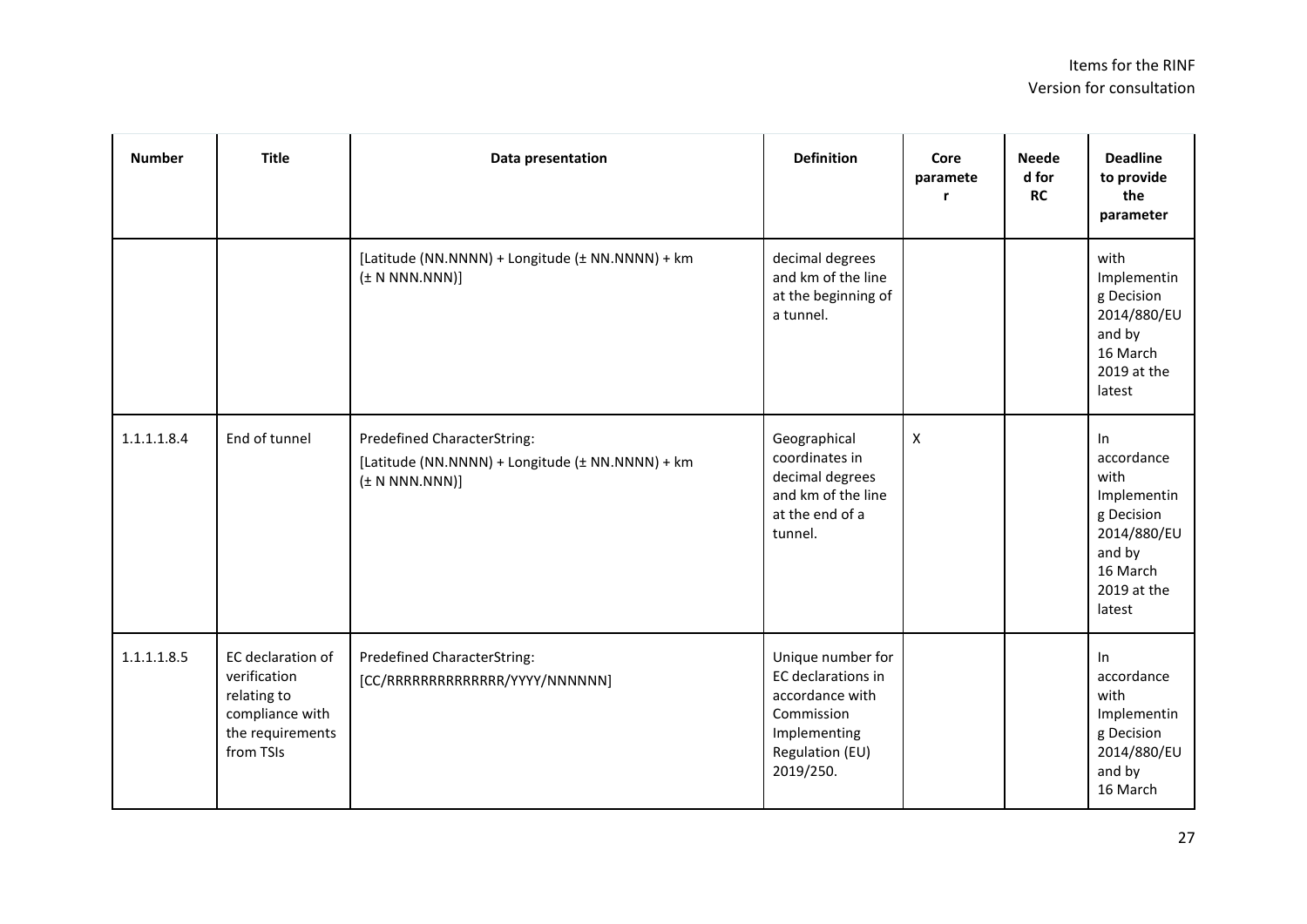| <b>Number</b> | <b>Title</b>                                                                                                                                                                                 | Data presentation                                              | <b>Definition</b>                                                                                                                                                                                            | Core<br>paramete<br>r | <b>Neede</b><br>d for<br><b>RC</b> | <b>Deadline</b><br>to provide<br>the<br>parameter                                                                   |
|---------------|----------------------------------------------------------------------------------------------------------------------------------------------------------------------------------------------|----------------------------------------------------------------|--------------------------------------------------------------------------------------------------------------------------------------------------------------------------------------------------------------|-----------------------|------------------------------------|---------------------------------------------------------------------------------------------------------------------|
|               | applicable to<br>railway tunnel                                                                                                                                                              |                                                                |                                                                                                                                                                                                              |                       |                                    | 2019 at the<br>latest                                                                                               |
| 1.1.1.1.8.6   | El declaration of<br>demonstration<br>(as defined in<br>Recommendation<br>2014/881/EU)<br>relating to<br>compliance with<br>the requirements<br>from TSIs<br>applicable to<br>railway tunnel | Predefined CharacterString:<br>[CC/RRRRRRRRRRRRRR/YYYY/NNNNNN] | Unique number for<br>El declarations<br>following the same<br>format<br>requirements as<br>specified for EC<br>declarations in<br>Annex VII of<br>Commission<br>Implementing<br>Regulation (EU)<br>2019/250. |                       |                                    | In<br>accordance<br>with<br>Implementin<br>g Decision<br>2014/880/EU<br>and by<br>16 March<br>2019 at the<br>latest |
| 1.1.1.1.8.7   | Length of tunnel                                                                                                                                                                             | [NNNNN]                                                        | Length of a tunnel<br>in metres from<br>entrance portal to<br>exit portal.                                                                                                                                   | $\mathsf X$           |                                    | In<br>accordance<br>with<br>Implementin<br>g Decision<br>2014/880/EU<br>and by<br>16 March<br>2019 at the<br>latest |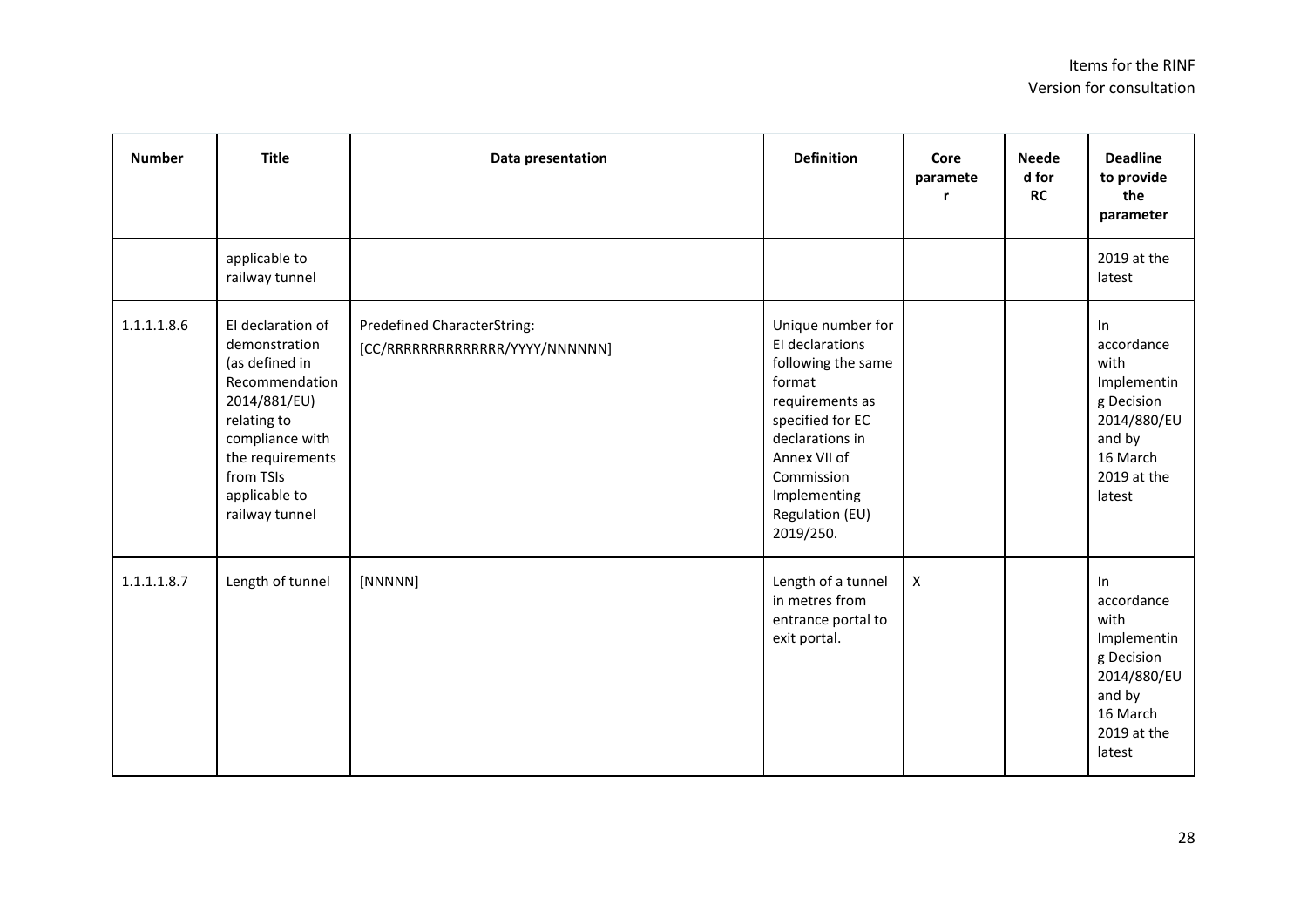| <b>Number</b> | <b>Title</b>                                                                         | Data presentation | <b>Definition</b>                                                                                                                                                    | Core<br>paramete<br>r | <b>Neede</b><br>d for<br><b>RC</b> | <b>Deadline</b><br>to provide<br>the<br>parameter                                                                   |
|---------------|--------------------------------------------------------------------------------------|-------------------|----------------------------------------------------------------------------------------------------------------------------------------------------------------------|-----------------------|------------------------------------|---------------------------------------------------------------------------------------------------------------------|
| 1.1.1.1.8.8   | Cross section area                                                                   | [NNN]             | Smallest cross<br>section area in<br>square metres of<br>the tunnel                                                                                                  |                       |                                    | In<br>accordance<br>with<br>Implementin<br>g Decision<br>2014/880/EU<br>and by<br>16 March<br>2019 at the<br>latest |
| 1.1.1.1.8.8.1 | Compliance of<br>the tunnel with<br><b>INF TSI</b>                                   | Y/N               | compliance of the<br>tunnel with INF TSI<br>at the maximum<br>permitted speed                                                                                        | $\pmb{\times}$        |                                    | 1 January<br>2021                                                                                                   |
| 1.1.1.1.8.8.2 | Document<br>available from<br>the IM with<br>precise<br>description of the<br>tunnel | CharacterString   | Electronic<br>document<br>available from the<br>IM stored by the<br>Agency with<br>precise description<br>of the clearance<br>gauge and<br>geometry of the<br>tunnel |                       |                                    | 1 January<br>2021                                                                                                   |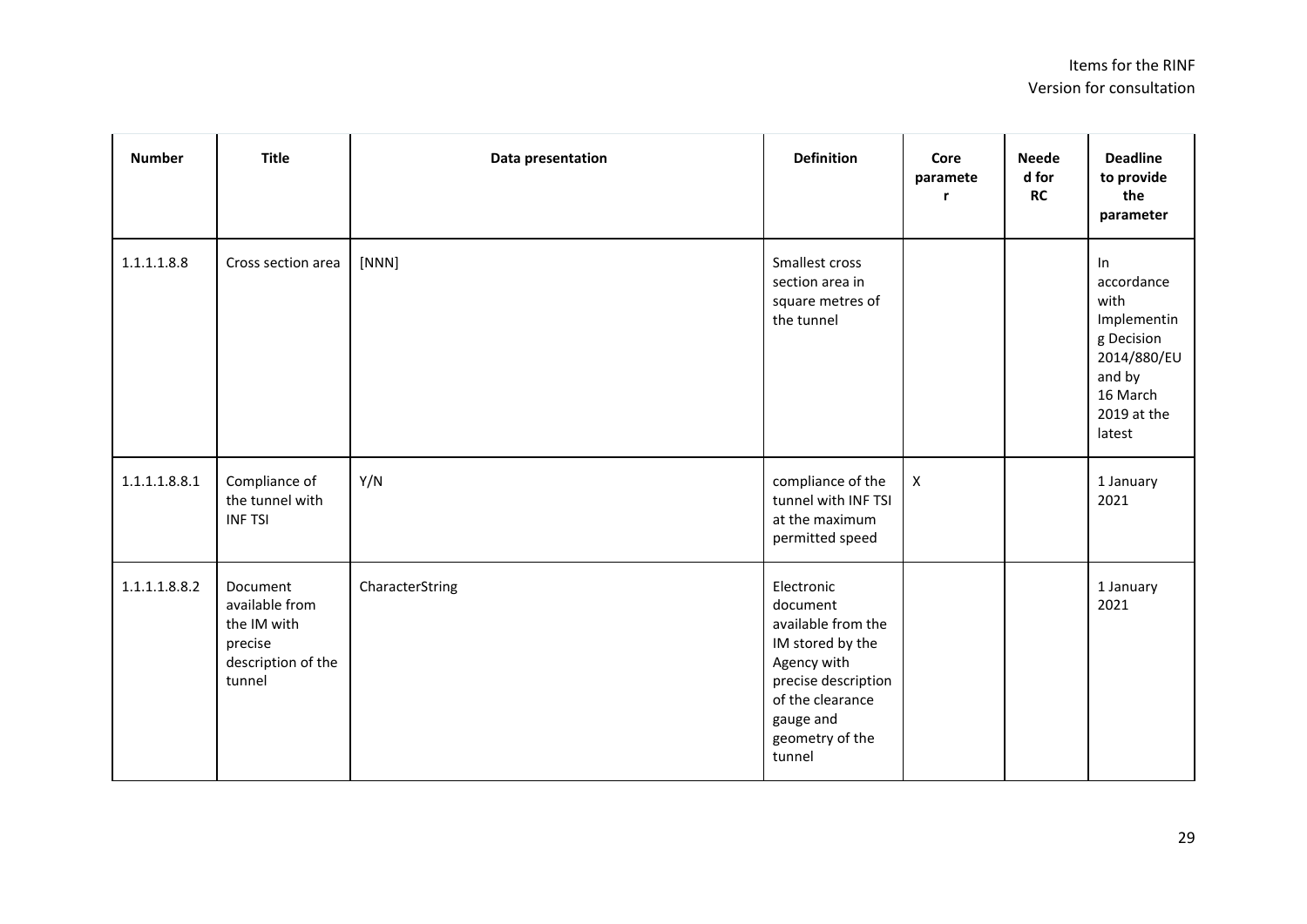| <b>Number</b> | <b>Title</b>                                           | Data presentation                                      | <b>Definition</b>                                                                                                                     | Core<br>paramete<br>r | <b>Neede</b><br>d for<br><b>RC</b> | <b>Deadline</b><br>to provide<br>the<br>parameter                                                                   |
|---------------|--------------------------------------------------------|--------------------------------------------------------|---------------------------------------------------------------------------------------------------------------------------------------|-----------------------|------------------------------------|---------------------------------------------------------------------------------------------------------------------|
| 1.1.1.1.8.9   | Existence of<br>emergency plan                         | Single selection from predefined list:<br>Y/N          | Indication whether<br>emergency plan<br>exists.                                                                                       |                       |                                    | In<br>accordance<br>with<br>Implementin<br>g Decision<br>2014/880/EU<br>and by<br>16 March<br>2019 at the<br>latest |
| 1.1.1.1.8.10  | Fire category of<br>rolling stock<br>required          | Single selection from the predefined list:<br>A/B/none | Categorisation on<br>how a passenger<br>train with a fire on<br>board will<br>continue to<br>operate for a<br>defined time<br>period. | $\mathsf{X}$          | X                                  | In<br>accordance<br>with<br>Implementin<br>g Decision<br>2014/880/EU<br>and by<br>16 March<br>2019 at the<br>latest |
| 1.1.1.1.8.11  | National fire<br>category of rolling<br>stock required | CharacterString                                        | Categorisation on<br>how a passenger<br>train with a fire on<br>board will<br>continue to                                             |                       | $\mathsf{X}$                       | In<br>accordance<br>with<br>Implementin<br>g Decision                                                               |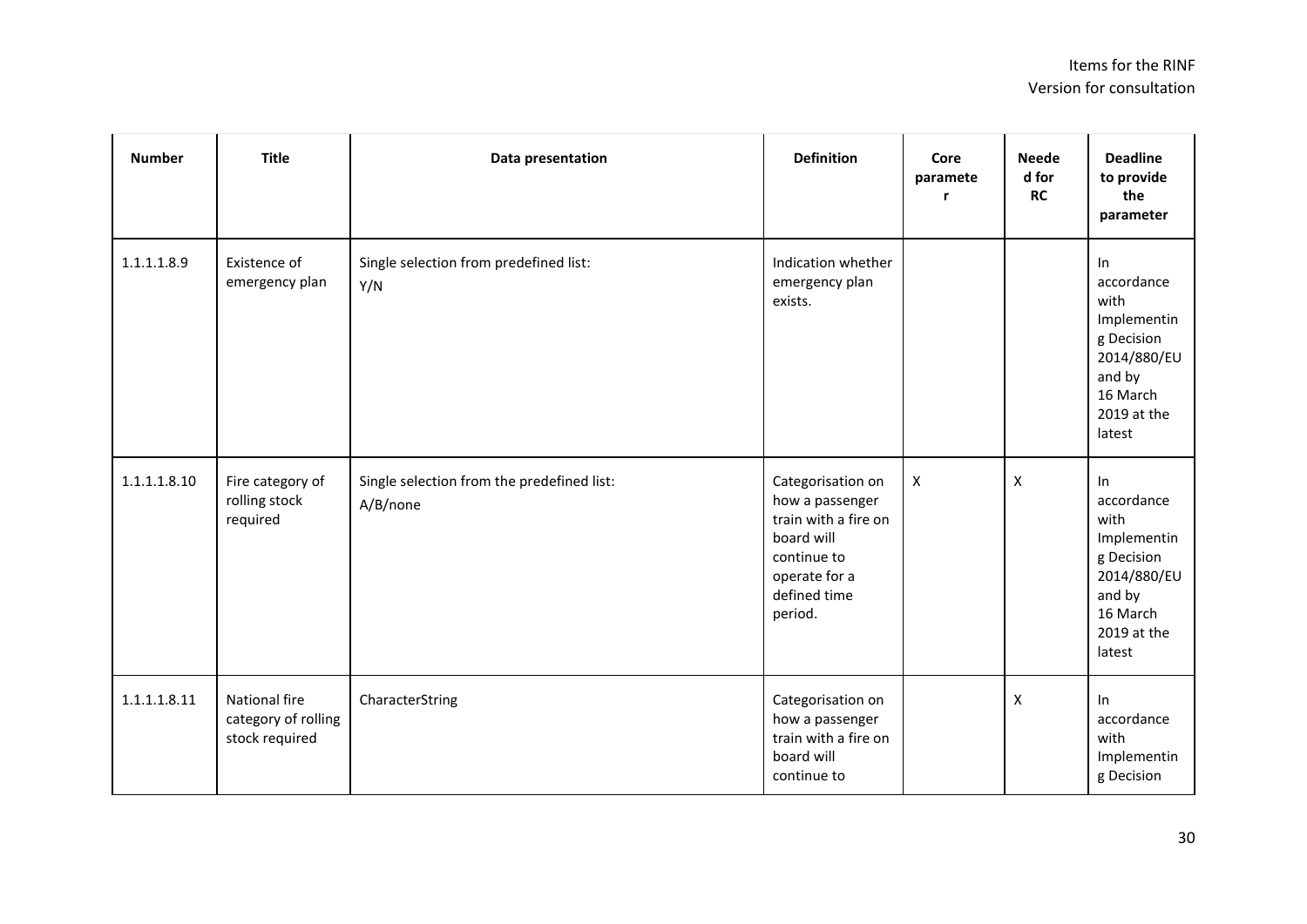| <b>Number</b> | <b>Title</b>                                                                                                                                        | Data presentation                                                     | <b>Definition</b>                                                                                                        | Core<br>paramete<br>r | <b>Neede</b><br>d for<br><b>RC</b> | <b>Deadline</b><br>to provide<br>the<br>parameter                                                                   |
|---------------|-----------------------------------------------------------------------------------------------------------------------------------------------------|-----------------------------------------------------------------------|--------------------------------------------------------------------------------------------------------------------------|-----------------------|------------------------------------|---------------------------------------------------------------------------------------------------------------------|
|               |                                                                                                                                                     |                                                                       | operate for a<br>defined time<br>period.                                                                                 |                       |                                    | 2014/880/EU<br>and by<br>16 March<br>2019 at the<br>latest                                                          |
| 1.1.1.2       | Energy subsystem                                                                                                                                    |                                                                       |                                                                                                                          |                       |                                    |                                                                                                                     |
| 1.1.1.2.1     | Declarations of verification for track                                                                                                              |                                                                       |                                                                                                                          |                       |                                    |                                                                                                                     |
| 1.1.1.2.1.1   | EC declaration of<br>verification for<br>track relating to<br>compliance with<br>the requirements<br>from TSIs<br>applicable to<br>energy subsystem | <b>Predefined CharacterString:</b><br>[CC/RRRRRRRRRRRRRR/YYYY/NNNNNN] | Unique number for<br>EC declarations in<br>accordance with<br>Commission<br>Implementing<br>Regulation (EU)<br>2019/250. |                       |                                    | In<br>accordance<br>with<br>Implementin<br>g Decision<br>2014/880/EU<br>and by<br>16 March<br>2019 at the<br>latest |
| 1.1.1.2.1.2   | El declaration of<br>demonstration<br>(as defined<br>Recommendation<br>2014/881/EU) for<br>track relating to                                        | Predefined CharacterString:<br>[CC/RRRRRRRRRRRRRR/YYYY/NNNNNN]        | Unique number for<br>El declarations<br>following the same<br>format<br>requirements as<br>specified for EC              |                       |                                    | In<br>accordance<br>with<br>Implementin<br>g Decision<br>2014/880/EU                                                |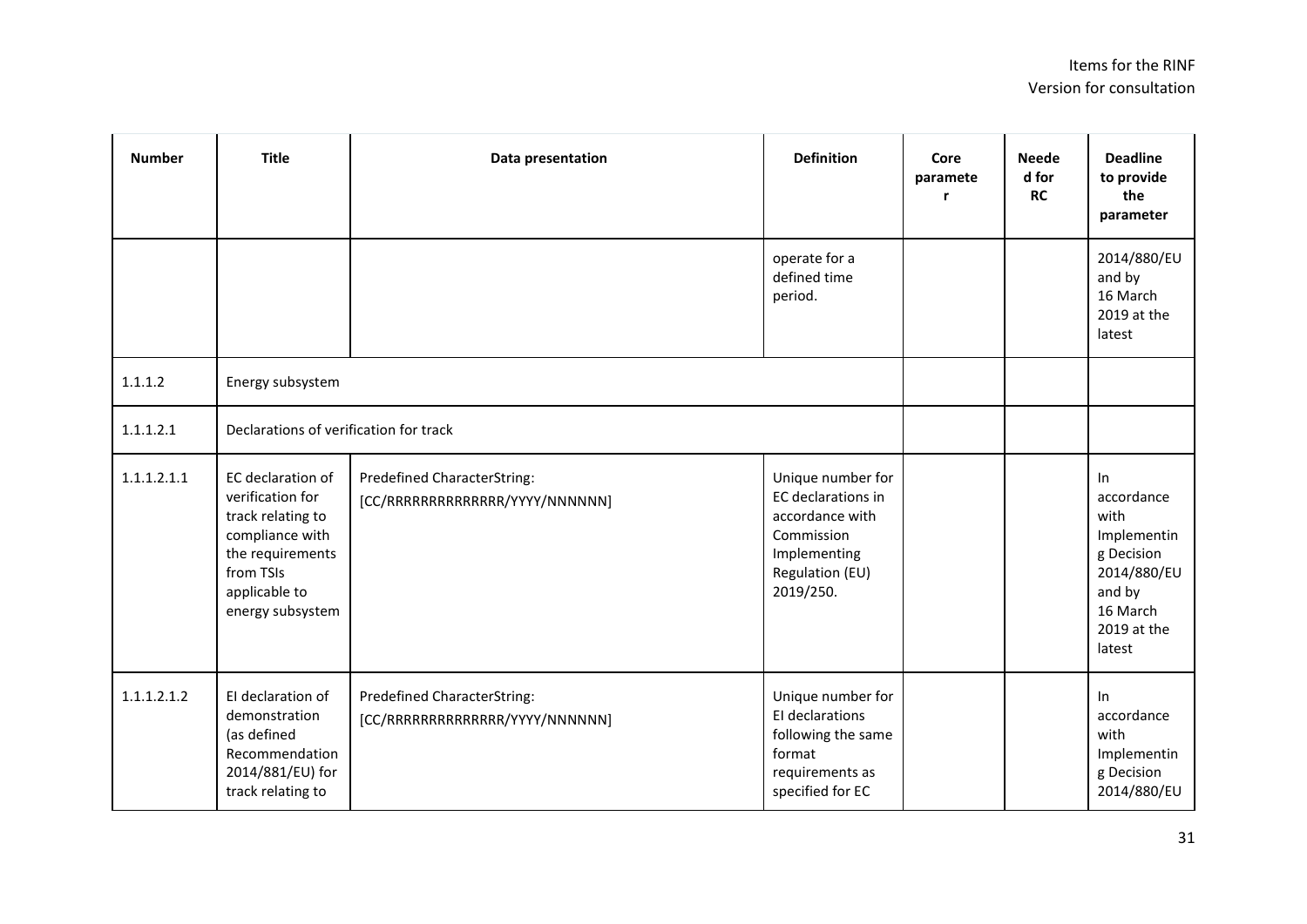| <b>Number</b> | <b>Title</b>                                                                          | Data presentation                                                                                                                       | <b>Definition</b>                                                                             | Core<br>paramete          | <b>Neede</b><br>d for<br>RC | <b>Deadline</b><br>to provide<br>the<br>parameter                                                                   |
|---------------|---------------------------------------------------------------------------------------|-----------------------------------------------------------------------------------------------------------------------------------------|-----------------------------------------------------------------------------------------------|---------------------------|-----------------------------|---------------------------------------------------------------------------------------------------------------------|
|               | compliance with<br>the requirements<br>from TSIs<br>applicable to<br>energy subsystem |                                                                                                                                         | declarations in<br>Annex VII of<br>Commission<br>Implementing<br>Regulation (EU)<br>2019/250. |                           |                             | and by<br>16 March<br>2019 at the<br>latest                                                                         |
| 1.1.1.2.2     | Contact line system                                                                   |                                                                                                                                         |                                                                                               |                           |                             |                                                                                                                     |
| 1.1.1.2.2.1.1 | Type of contact<br>line system                                                        | Single selection from the predefined list:<br>Overhead contact line (OCL)<br><b>Third Rail</b><br><b>Fourth Rail</b><br>Not electrified | Indication of the<br>type of the contact<br>line system.                                      | $\boldsymbol{\mathsf{x}}$ | $\pmb{\mathsf{X}}$          | In<br>accordance<br>with<br>Implementin<br>g Decision<br>2014/880/EU<br>and by<br>16 March<br>2019 at the<br>latest |
| 1.1.1.2.2.1.2 | Energy supply<br>system (Voltage<br>and frequency)                                    | Single selection from the predefined list:<br>AC 25kV-50Hz/<br>AC 15kV-16.7 Hz/<br>DC 3kV/<br>DC 1.5 kV/<br>DC (Specific Case FR)/      | Indication of the<br>traction supply<br>system (nominal<br>voltage and<br>frequency)          | X                         | X                           | In<br>accordance<br>with<br>Implementin<br>g Decision<br>2014/880/EU<br>and by                                      |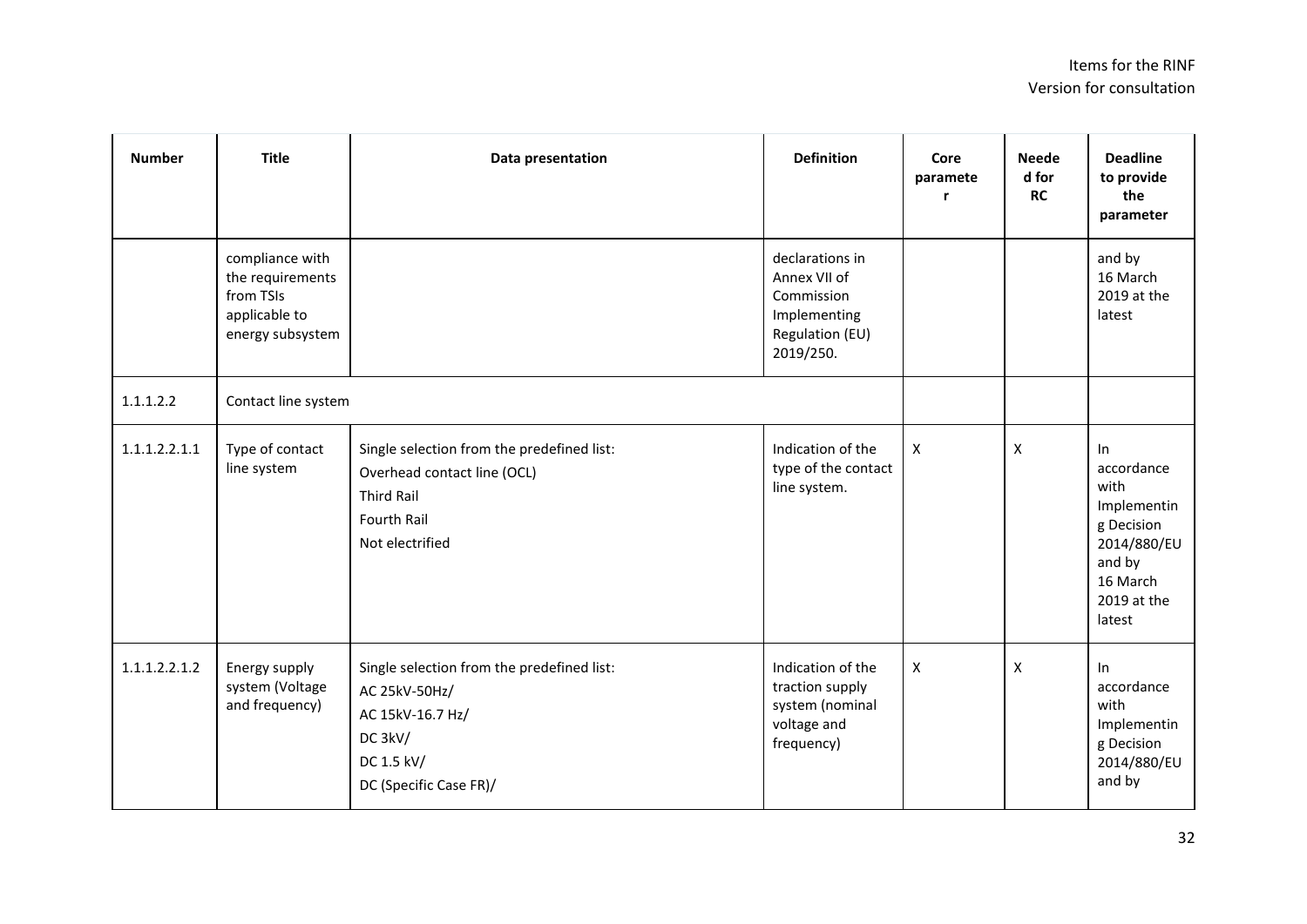| <b>Number</b> | <b>Title</b>                                                                                | Data presentation                         | <b>Definition</b>                                                                                                                                                                            | Core<br>paramete<br>r | <b>Neede</b><br>d for<br>RC | <b>Deadline</b><br>to provide<br>the<br>parameter                                                                   |
|---------------|---------------------------------------------------------------------------------------------|-------------------------------------------|----------------------------------------------------------------------------------------------------------------------------------------------------------------------------------------------|-----------------------|-----------------------------|---------------------------------------------------------------------------------------------------------------------|
|               |                                                                                             | DC 750V/<br>DC 650V/<br>DC 600V/<br>other |                                                                                                                                                                                              |                       |                             | 16 March<br>2019 at the<br>latest                                                                                   |
| 1.1.1.2.2.1.3 | Umax2 for lines<br>referred to in<br>point 7.4.2.2.1 of<br>Regulation (EU)<br>No 1301/2014. | [NNNNNN]                                  | Specific for the<br>French network<br>Highest non-<br>permanent voltage<br>according to<br>EN50163 for the<br>lines referred to in<br>point 7.4.2.2.1 of<br>Regulation (EU) No<br>1301/2014. |                       | $\mathsf{x}$                | 16 January<br>2020                                                                                                  |
| 1.1.1.2.2.2   | Maximum train<br>current                                                                    | [NNNN]                                    | Indication of the<br>maximum<br>allowable train<br>current expressed<br>in amperes.                                                                                                          |                       |                             | In<br>accordance<br>with<br>Implementin<br>g Decision<br>2014/880/EU<br>and by<br>16 March<br>2019 at the<br>latest |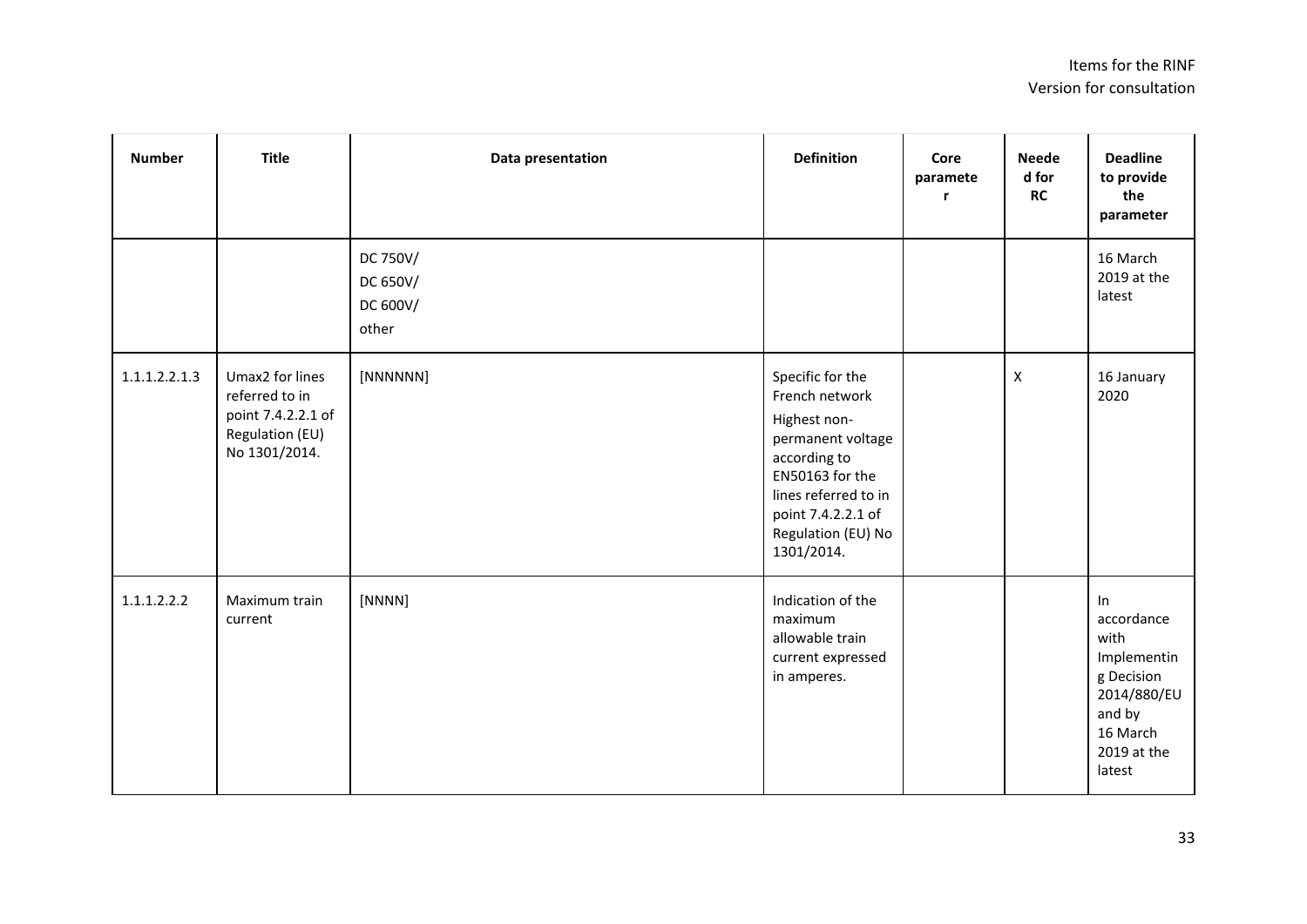| <b>Number</b> | <b>Title</b>                                       | Data presentation                                                                                                                          | <b>Definition</b>                                                                                                              | Core<br>paramete<br>r | <b>Neede</b><br>d for<br><b>RC</b> | <b>Deadline</b><br>to provide<br>the<br>parameter                                                                                                                        |
|---------------|----------------------------------------------------|--------------------------------------------------------------------------------------------------------------------------------------------|--------------------------------------------------------------------------------------------------------------------------------|-----------------------|------------------------------------|--------------------------------------------------------------------------------------------------------------------------------------------------------------------------|
| 1.1.1.2.2.3   | Maximum current<br>at standstill per<br>pantograph | [NNN]                                                                                                                                      | Indication of the<br>maximum<br>allowable train<br>current at<br>standstill for DC<br>systems expressed<br>in amperes.         |                       | $\pmb{\times}$                     | $\ln$<br>accordance<br>with<br>Implementin<br>g Decision<br>2014/880/EU<br>and by<br>16 March<br>2019 at the<br>latest for DC<br>systems<br><b>TBD for AC</b><br>systems |
| 1.1.1.2.2.4   | Permission for<br>regenerative<br>braking          | Single selection from the predefined list:<br>Y/N/Only if the vehicle is able to detect emergency shutdown<br>in accordance with EN 50 388 | Indication whether<br>regenerative<br>braking is<br>permitted, not<br>permitted, or<br>permitted under<br>specific conditions. |                       | X                                  | $\ln$<br>accordance<br>with<br>Implementin<br>g Decision<br>2014/880/EU<br>and by<br>16 March<br>2019 at the<br>latest                                                   |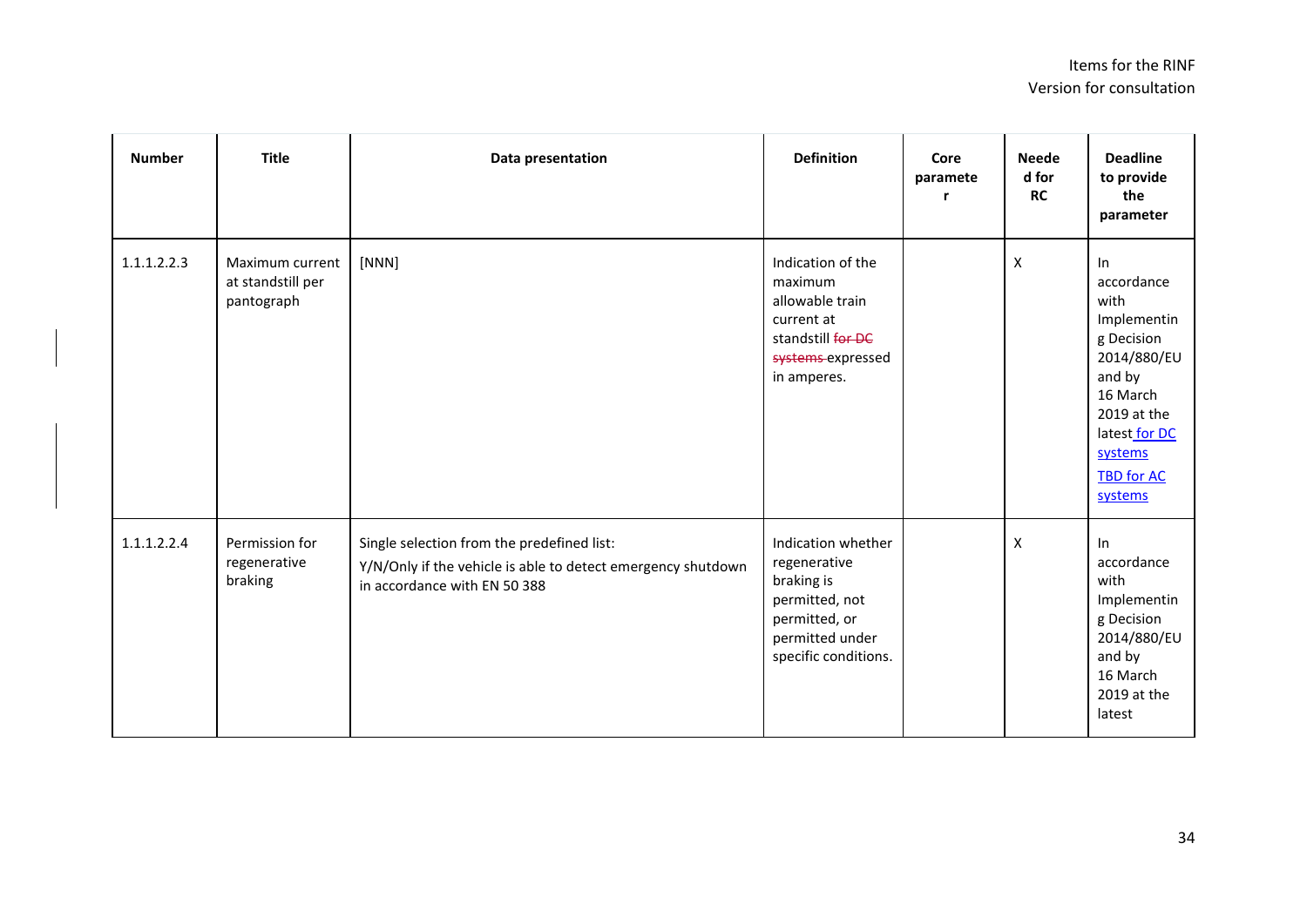| <b>Number</b> | <b>Title</b>                      | Data presentation                       | <b>Definition</b>                                                              | Core<br>paramete<br>r | <b>Neede</b><br>d for<br><b>RC</b> | <b>Deadline</b><br>to provide<br>the<br>parameter                                                                   |
|---------------|-----------------------------------|-----------------------------------------|--------------------------------------------------------------------------------|-----------------------|------------------------------------|---------------------------------------------------------------------------------------------------------------------|
| 1.1.1.2.2.5   | Maximum<br>contact wire<br>height | [N.NN]                                  | Indication of the<br>maximum contact<br>wire height<br>expressed in<br>metres. |                       | $\boldsymbol{X}$                   | In<br>accordance<br>with<br>Implementin<br>g Decision<br>2014/880/EU<br>and by<br>16 March<br>2019 at the<br>latest |
| 1.1.1.2.2.6   | Minimum contact<br>wire height    | [N.NN]                                  | Indication of the<br>minimum contact<br>wire height<br>expressed in<br>metres. |                       | $\pmb{\times}$                     | In<br>accordance<br>with<br>Implementin<br>g Decision<br>2014/880/EU<br>and by<br>16 March<br>2019 at the<br>latest |
| 1.1.1.2.3     | Pantograph                        |                                         |                                                                                |                       |                                    |                                                                                                                     |
| 1.1.1.2.3.1   | Accepted TSI<br>compliant         | Single selection from a predefined list | Indication of TSI<br>compliant<br>pantograph heads                             |                       | $\pmb{\times}$                     | In<br>accordance<br>with                                                                                            |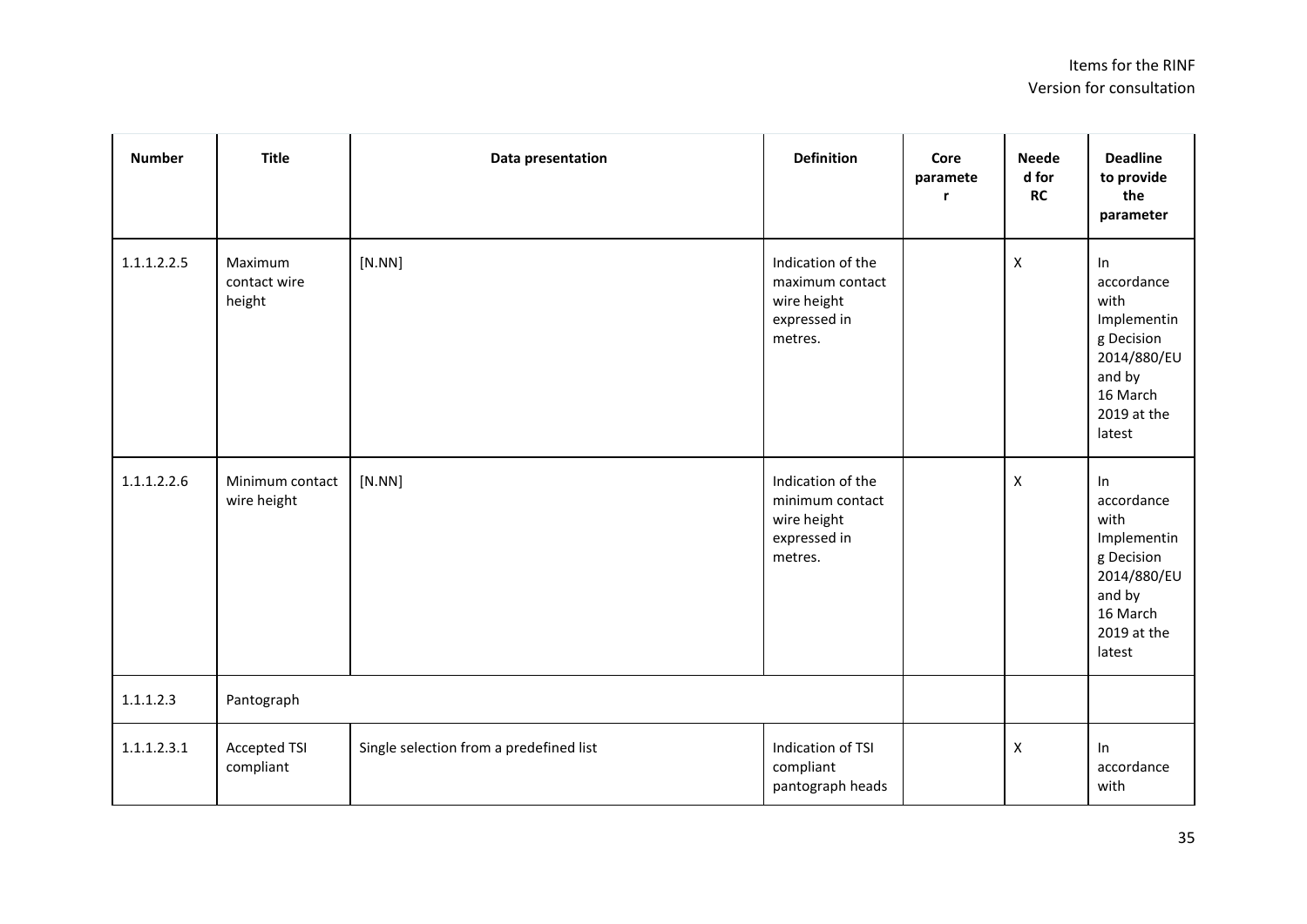| <b>Number</b> | <b>Title</b>                                                                                              | Data presentation                              | <b>Definition</b>                                                                                                                                       | Core<br>paramete | <b>Neede</b><br>d for<br><b>RC</b> | <b>Deadline</b><br>to provide<br>the<br>parameter                                                                   |
|---------------|-----------------------------------------------------------------------------------------------------------|------------------------------------------------|---------------------------------------------------------------------------------------------------------------------------------------------------------|------------------|------------------------------------|---------------------------------------------------------------------------------------------------------------------|
|               | pantograph<br>heads                                                                                       |                                                | which are allowed<br>to be used.                                                                                                                        |                  |                                    | Implementin<br>g Decision<br>2014/880/EU<br>and by<br>16 March<br>2019 at the<br>latest                             |
| 1.1.1.2.3.2   | Accepted other<br>pantograph<br>heads                                                                     | Single selection from a predefined list        | Indication of<br>pantograph heads<br>which are allowed<br>to be used                                                                                    |                  | X                                  | In<br>accordance<br>with<br>Implementin<br>g Decision<br>2014/880/EU<br>and by<br>16 March<br>2019 at the<br>latest |
| 1.1.1.2.3.3   | Requirements for<br>number of raised<br>pantographs and<br>spacing between<br>them, at the<br>given speed | Predefined CharacterString:<br>[N] [NNN] [NNN] | Indication of<br>maximum number<br>of raised<br>pantographs per<br>train allowed and<br>minimum spacing<br>centre line to<br>centre line of<br>adjacent |                  | $\mathsf{x}$                       | In<br>accordance<br>with<br>Implementin<br>g Decision<br>2014/880/EU<br>and by<br>16 March                          |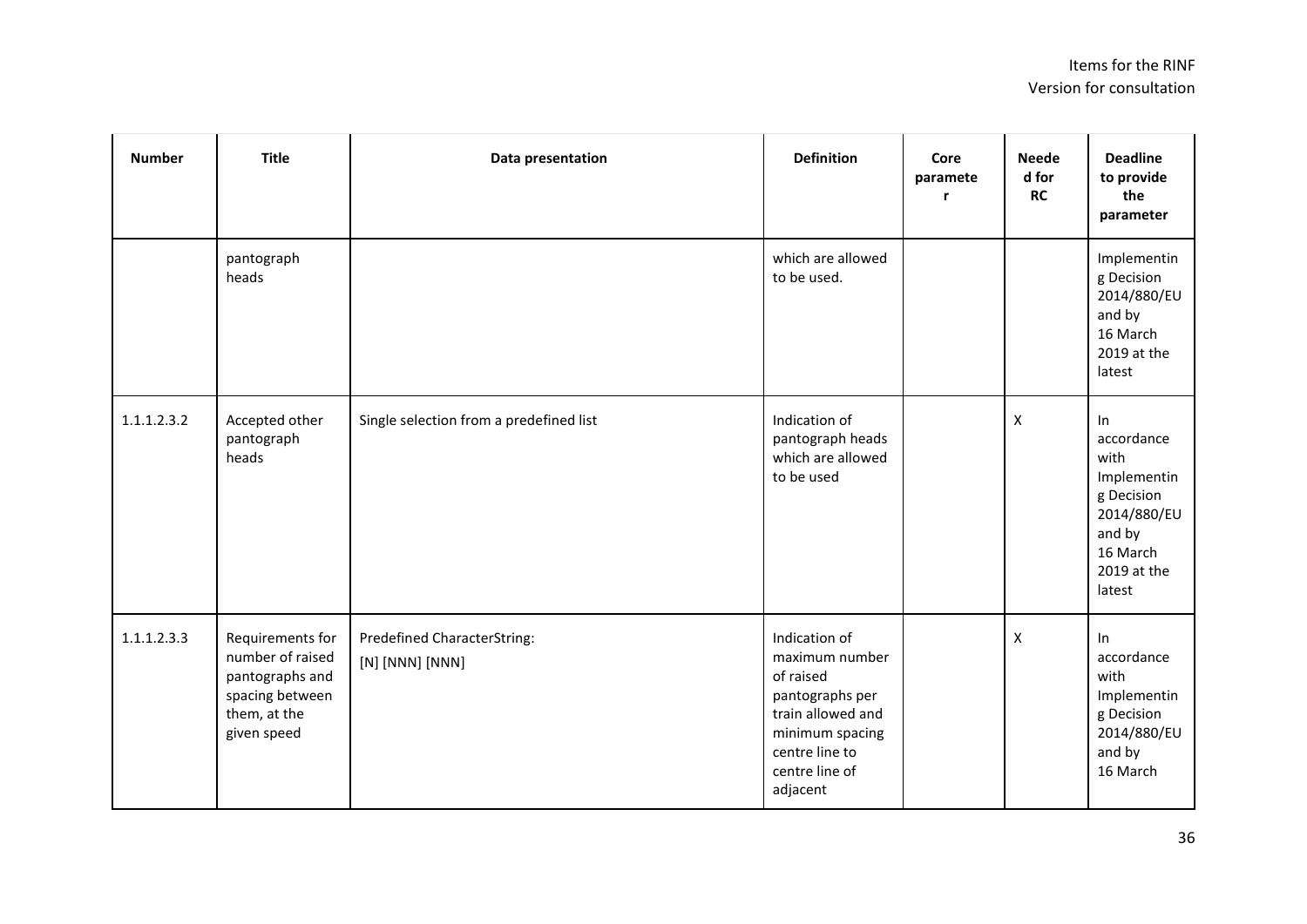| <b>Number</b> | <b>Title</b>                        | Data presentation                             | <b>Definition</b>                                                                 | Core<br>paramete<br>r | <b>Neede</b><br>d for<br><b>RC</b> | <b>Deadline</b><br>to provide<br>the<br>parameter                                                                   |
|---------------|-------------------------------------|-----------------------------------------------|-----------------------------------------------------------------------------------|-----------------------|------------------------------------|---------------------------------------------------------------------------------------------------------------------|
|               |                                     |                                               | pantograph heads,<br>expressed in<br>metres, at the<br>given speed.               |                       |                                    | 2019 at the<br>latest                                                                                               |
| 1.1.1.2.3.4   | Permitted contact<br>strip material | Single selection from a predefined list       | Indication of which<br>contact strip<br>materials are<br>permitted to be<br>used. |                       | $\mathsf{x}$                       | In<br>accordance<br>with<br>Implementin<br>g Decision<br>2014/880/EU<br>and by<br>16 March<br>2019 at the<br>latest |
| 1.1.1.2.4     | OCL separation sections             |                                               |                                                                                   |                       |                                    |                                                                                                                     |
| 1.1.1.2.4.1.1 | Phase separation                    | Single selection from predefined list:<br>Y/N | Indication of<br>existence of phase<br>separation and<br>required<br>information. |                       |                                    | In<br>accordance<br>with<br>Implementin<br>g Decision<br>2014/880/EU<br>and by<br>16 March                          |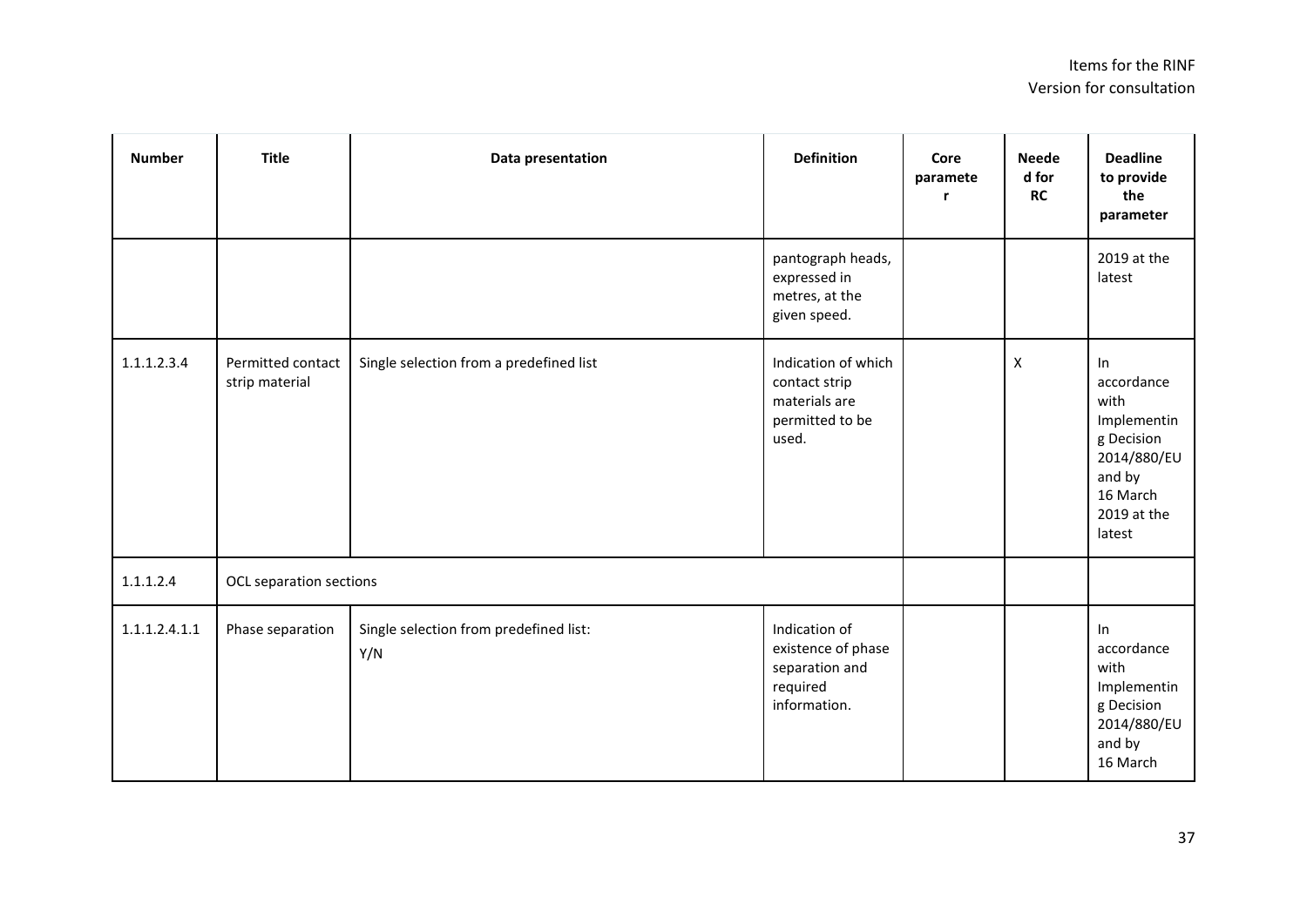| <b>Number</b> | <b>Title</b>                       | Data presentation                                 | <b>Definition</b>                                                       | Core<br>paramete<br>r | <b>Neede</b><br>d for<br>RC | <b>Deadline</b><br>to provide<br>the<br>parameter                                                                   |
|---------------|------------------------------------|---------------------------------------------------|-------------------------------------------------------------------------|-----------------------|-----------------------------|---------------------------------------------------------------------------------------------------------------------|
|               |                                    |                                                   |                                                                         |                       |                             | 2019 at the<br>latest                                                                                               |
| 1.1.1.2.4.1.2 | Information on<br>phase separation | <b>Predefined CharacterString</b>                 | Indication of<br>required several<br>information on<br>phase separation |                       |                             | In<br>accordance<br>with<br>Implementin<br>g Decision<br>2014/880/EU<br>and by<br>16 March<br>2019 at the<br>latest |
| 1.1.1.2.4.2.1 | System<br>separation               | Single selection from the predefined list:<br>Y/N | Indication of<br>existence of<br>system separation                      |                       |                             | In<br>accordance<br>with<br>Implementin<br>g Decision<br>2014/880/EU<br>and by<br>16 March<br>2019 at the<br>latest |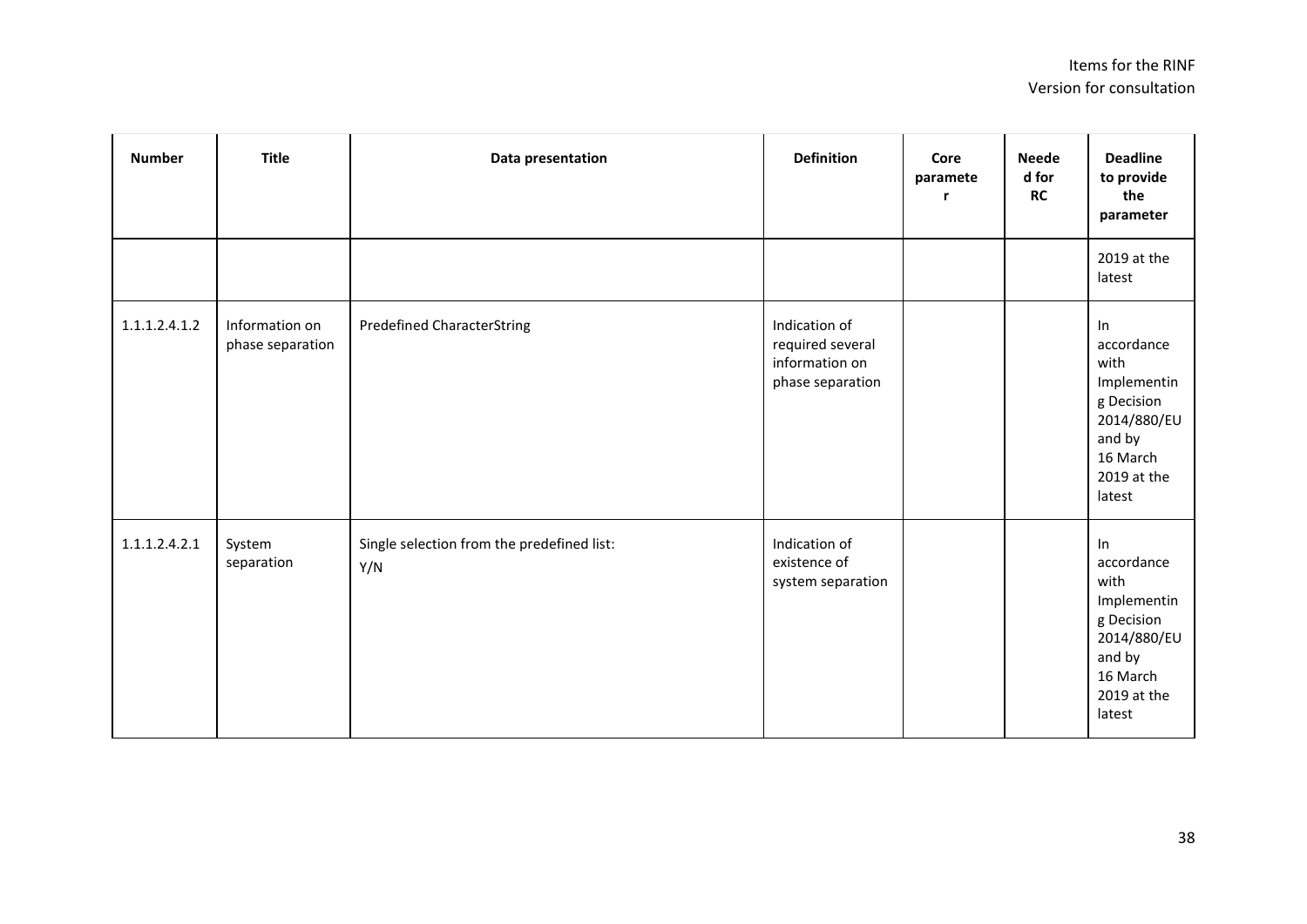| <b>Number</b> | <b>Title</b>                                                    | Data presentation                 | <b>Definition</b>                                                                                                                                                                                                                                                                              | Core<br>paramete<br>r | <b>Neede</b><br>d for<br><b>RC</b> | <b>Deadline</b><br>to provide<br>the<br>parameter                                                                   |
|---------------|-----------------------------------------------------------------|-----------------------------------|------------------------------------------------------------------------------------------------------------------------------------------------------------------------------------------------------------------------------------------------------------------------------------------------|-----------------------|------------------------------------|---------------------------------------------------------------------------------------------------------------------|
| 1.1.1.2.4.2.2 | Information on<br>system<br>separation                          | <b>Predefined CharacterString</b> | Indication of<br>required several<br>information on<br>system separation                                                                                                                                                                                                                       |                       |                                    | In<br>accordance<br>with<br>Implementin<br>g Decision<br>2014/880/EU<br>and by<br>16 March<br>2019 at the<br>latest |
| 1.1.1.2.4.3   | Distance between<br>signboard and<br>phase separation<br>ending | [N]                               | Specific for route<br>compatibility<br>check on French<br>network.<br>Distance between<br>the signboard<br>authorizing the<br>driver to 'raise<br>pantograph' or<br>'close the circuit<br>breaker' after<br>passing the phase<br>separation and the<br>end of the phase<br>separation section. |                       | $\boldsymbol{X}$                   | 16 January<br>2020                                                                                                  |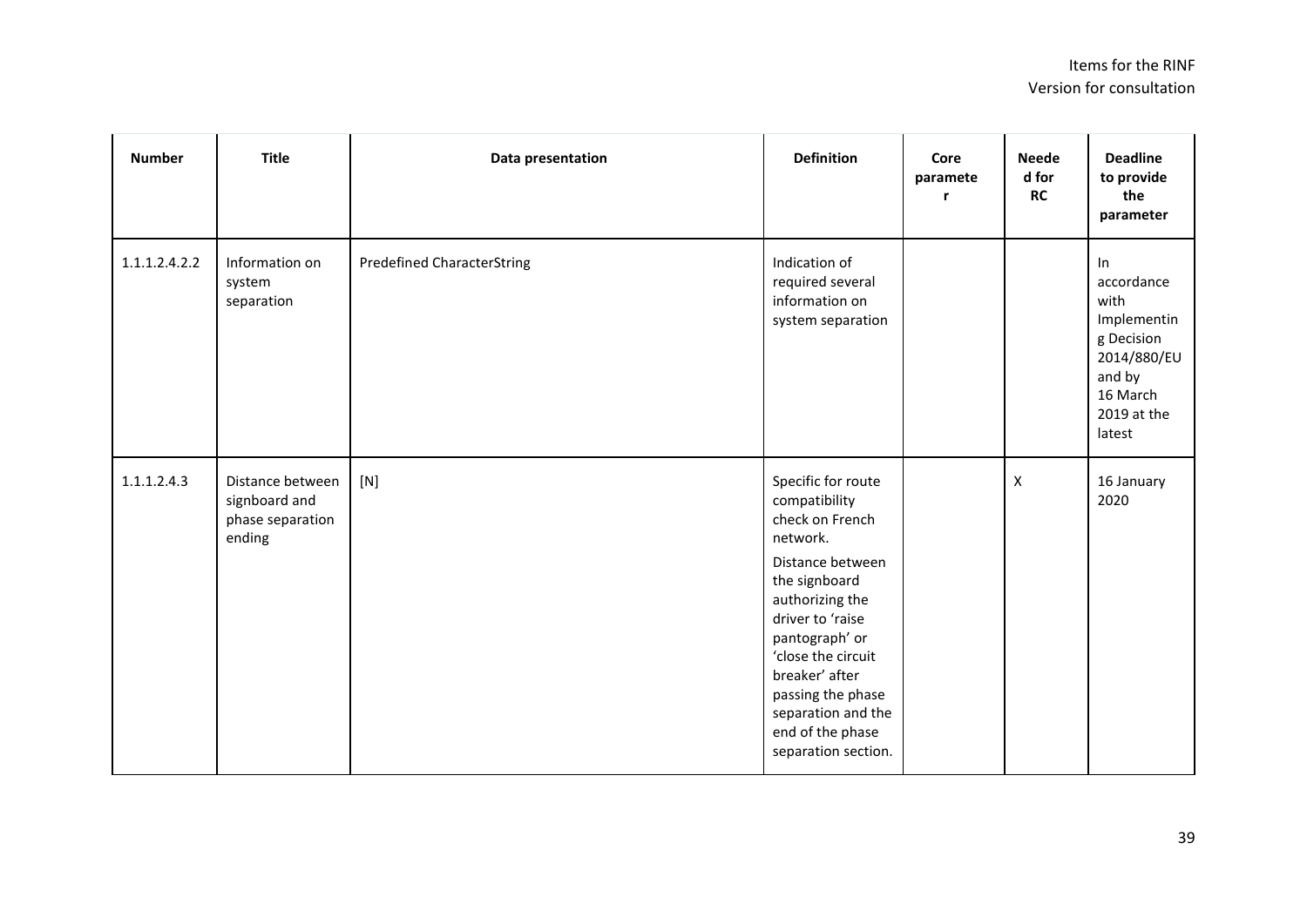| <b>Number</b> | <b>Title</b>                                        | Data presentation                                 | <b>Definition</b>                                                                                                 | Core<br>paramete<br>r | <b>Neede</b><br>d for<br><b>RC</b> | <b>Deadline</b><br>to provide<br>the<br>parameter                                                                   |
|---------------|-----------------------------------------------------|---------------------------------------------------|-------------------------------------------------------------------------------------------------------------------|-----------------------|------------------------------------|---------------------------------------------------------------------------------------------------------------------|
| 1.1.1.2.5     |                                                     | Requirements for rolling stock                    |                                                                                                                   |                       |                                    |                                                                                                                     |
| 1.1.1.2.5.1   | Current or power<br>limitation on<br>board required | Single selection from the predefined list:<br>Y/N | Indication of<br>whether an on<br>board current or<br>power limitation<br>function on<br>vehicles is<br>required. |                       | X                                  | In<br>accordance<br>with<br>Implementin<br>g Decision<br>2014/880/EU<br>and by<br>16 March<br>2019 at the<br>latest |
| 1.1.1.2.5.2   | Contact force<br>permitted                          | CharacterString                                   | Indication of<br>contact force<br>allowed expressed<br>in newton.                                                 |                       | $\pmb{\times}$                     | In<br>accordance<br>with<br>Implementin<br>g Decision<br>2014/880/EU<br>and by<br>16 March<br>2019 at the<br>latest |
| 1.1.1.2.5.3   | Automatic<br>dropping device<br>required            | Single selection from the predefined list:<br>Y/N | Indication of<br>whether an<br>automatic                                                                          |                       | $\pmb{\mathsf{X}}$                 | In<br>accordance<br>with                                                                                            |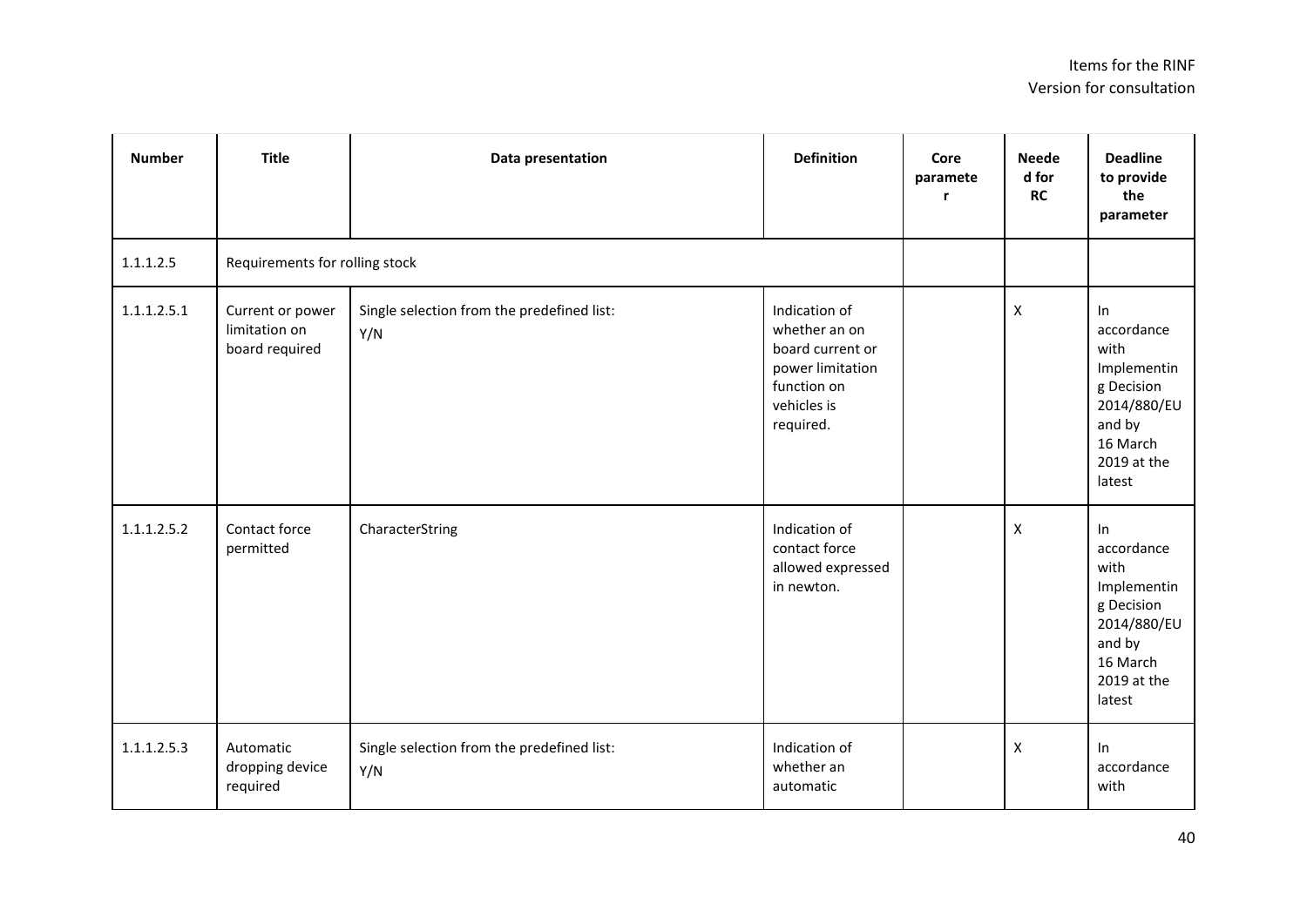| <b>Number</b> | <b>Title</b>                                                                                                                                                                      | Data presentation                                              | <b>Definition</b>                                                                                                        | Core<br>paramete | <b>Neede</b><br>d for<br><b>RC</b> | <b>Deadline</b><br>to provide<br>the<br>parameter                                                                      |
|---------------|-----------------------------------------------------------------------------------------------------------------------------------------------------------------------------------|----------------------------------------------------------------|--------------------------------------------------------------------------------------------------------------------------|------------------|------------------------------------|------------------------------------------------------------------------------------------------------------------------|
|               |                                                                                                                                                                                   |                                                                | dropping device<br>(ADD) required on<br>the vehicle.                                                                     |                  |                                    | Implementin<br>g Decision<br>2014/880/EU<br>and by<br>16 March<br>2019 at the<br>latest                                |
| 1.1.1.3       | Control - command and signalling subsystem                                                                                                                                        |                                                                |                                                                                                                          |                  |                                    |                                                                                                                        |
| 1.1.1.3.1     | Declarations of verification for track                                                                                                                                            |                                                                |                                                                                                                          |                  |                                    |                                                                                                                        |
| 1.1.1.3.1.1   | EC declaration of<br>verification for<br>track relating to<br>compliance with<br>the requirements<br>from TSIs<br>applicable to<br>control,<br>command<br>signalling<br>subsystem | Predefined CharacterString:<br>[CC/RRRRRRRRRRRRRR/YYYY/NNNNNN] | Unique number for<br>EC declarations in<br>accordance with<br>Commission<br>Implementing<br>Regulation (EU)<br>2019/250. |                  |                                    | $\ln$<br>accordance<br>with<br>Implementin<br>g Decision<br>2014/880/EU<br>and by<br>16 March<br>2019 at the<br>latest |
| 1.1.1.3.2     |                                                                                                                                                                                   | TSI compliant train protection system (ETCS)                   |                                                                                                                          |                  |                                    |                                                                                                                        |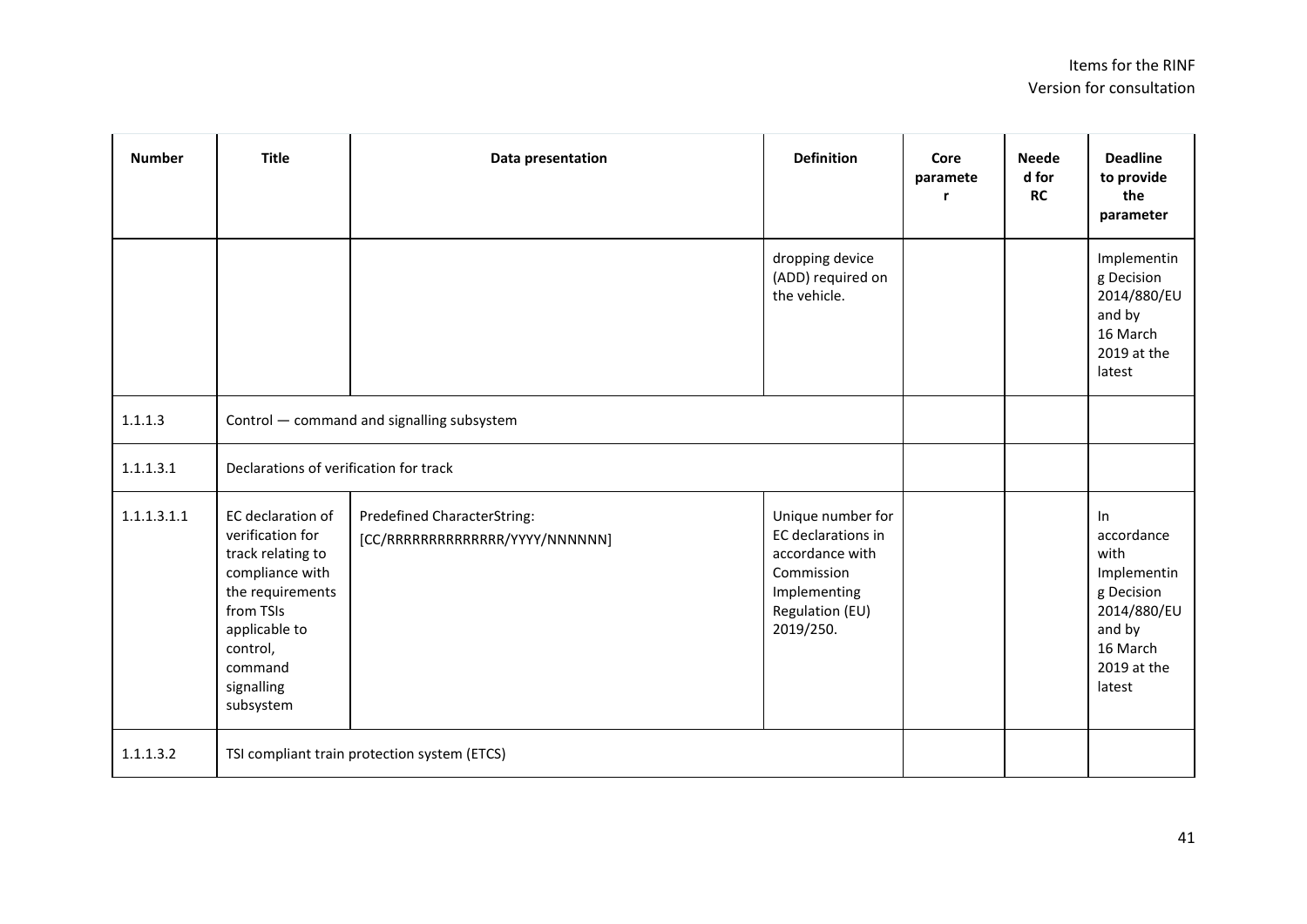| <b>Number</b> | <b>Title</b>                                       | Data presentation                                 | <b>Definition</b>                                                                     | Core<br>paramete<br>r | <b>Neede</b><br>d for<br><b>RC</b> | <b>Deadline</b><br>to provide<br>the<br>parameter                                                                   |
|---------------|----------------------------------------------------|---------------------------------------------------|---------------------------------------------------------------------------------------|-----------------------|------------------------------------|---------------------------------------------------------------------------------------------------------------------|
| 1.1.1.3.2.1   | European Train<br>Control System<br>(ETCS) level   | Single selection from a predefined list           | <b>ETCS</b> application<br>level related to the<br>track side<br>equipment.           | $\mathsf{X}$          |                                    | In<br>accordance<br>with<br>Implementin<br>g Decision<br>2014/880/EU<br>and by<br>16 March<br>2019 at the<br>latest |
| 1.1.1.3.2.2   | <b>ETCS</b> baseline                               | Single selection from a predefined list           | <b>ETCS</b> baseline<br>installed lineside.                                           |                       |                                    | In<br>accordance<br>with<br>Implementin<br>g Decision<br>2014/880/EU<br>and by<br>16 March<br>2019 at the<br>latest |
| 1.1.1.3.2.3   | <b>ETCS infill</b><br>necessary for line<br>access | Single selection from the predefined list:<br>Y/N | Indication whether<br>infill is required to<br>access the line for<br>safety reasons. | $\pmb{\times}$        |                                    | In<br>accordance<br>with<br>Implementin<br>g Decision                                                               |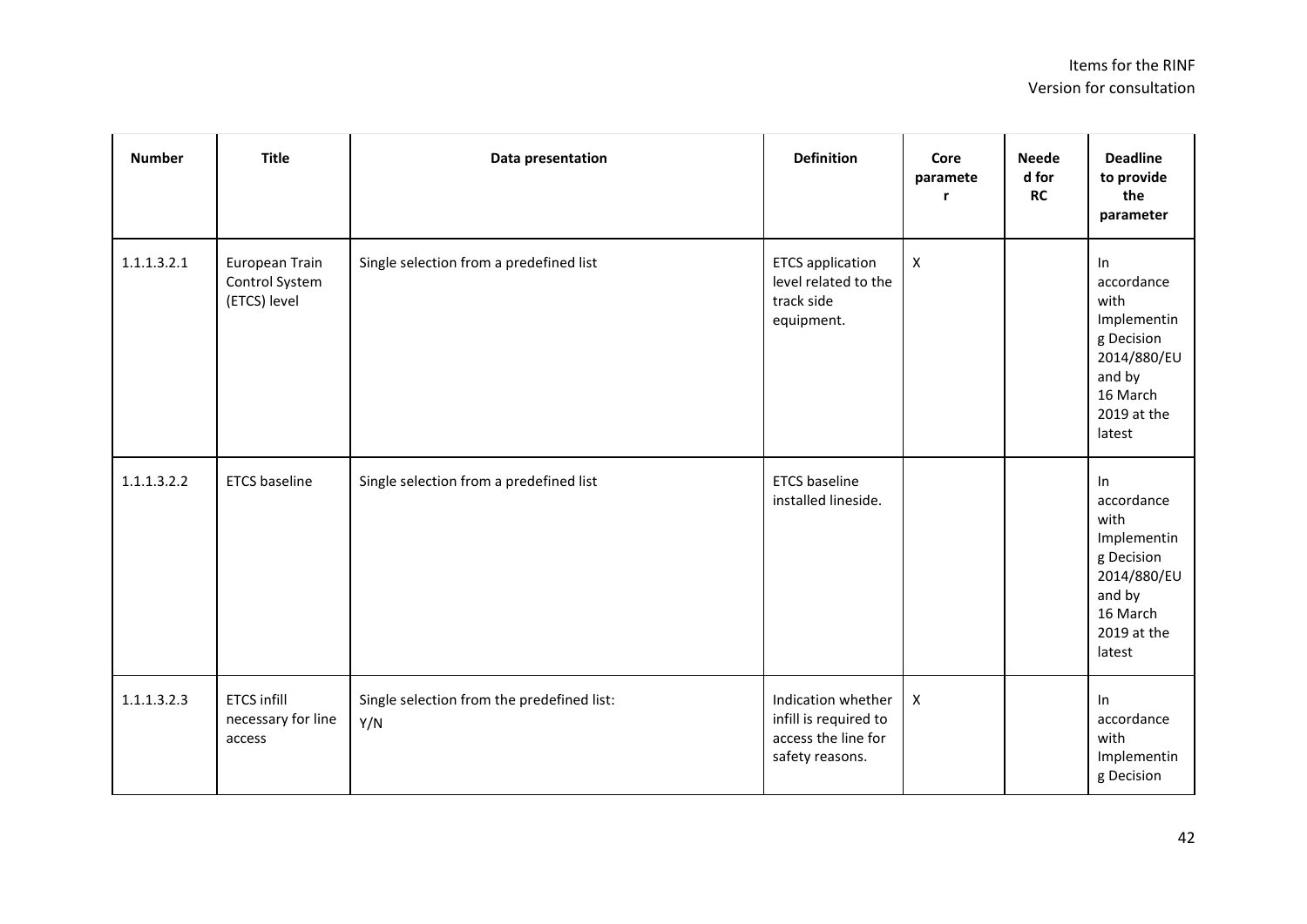| <b>Number</b> | <b>Title</b>                                                    | Data presentation                                                                        | <b>Definition</b>                                                                                                                                                                                                           | Core<br>paramete<br>r | <b>Neede</b><br>d for<br><b>RC</b> | <b>Deadline</b><br>to provide<br>the<br>parameter                                                                   |
|---------------|-----------------------------------------------------------------|------------------------------------------------------------------------------------------|-----------------------------------------------------------------------------------------------------------------------------------------------------------------------------------------------------------------------------|-----------------------|------------------------------------|---------------------------------------------------------------------------------------------------------------------|
|               |                                                                 |                                                                                          |                                                                                                                                                                                                                             |                       |                                    | 2014/880/EU<br>and by<br>16 March<br>2019 at the<br>latest                                                          |
| 1.1.1.3.2.4   | <b>ETCS infill</b><br>installed line-side                       | Single selection from the predefined list:<br>None/Loop/GSM-R infill/Loop & GSM-R infill | Information about<br>installed trackside<br>equipment<br>capable to<br>transmit infill<br>information by<br>loop or Global<br>System for Mobile<br>communications<br>for Railways (GSM-<br>R) for level 1<br>installations. |                       |                                    | In<br>accordance<br>with<br>Implementin<br>g Decision<br>2014/880/EU<br>and by<br>16 March<br>2019 at the<br>latest |
| 1.1.1.3.2.5   | <b>ETCS national</b><br>packet 44<br>application<br>implemented | Single selection from the predefined list:<br>Y/N                                        | Indication whether<br>data for national<br>applications is<br>transmitted<br>between track and<br>train.                                                                                                                    |                       |                                    | In<br>accordance<br>with<br>Implementin<br>g Decision<br>2014/880/EU<br>and by<br>16 March                          |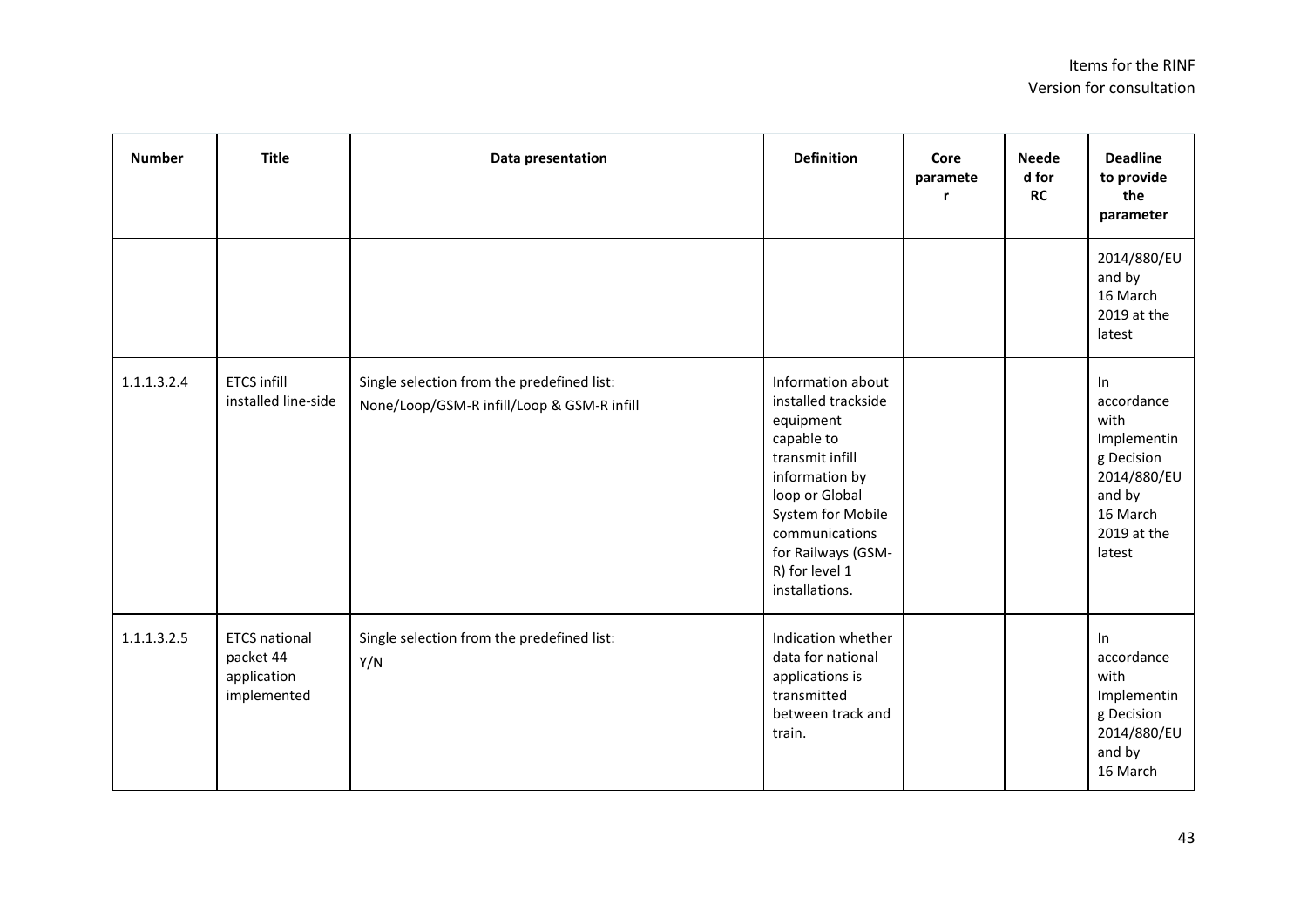| <b>Number</b> | <b>Title</b>                                                                     | Data presentation                                 | <b>Definition</b>                                                                                                                                                  | Core<br>paramete<br>r                                 | <b>Neede</b><br>d for<br><b>RC</b> | <b>Deadline</b><br>to provide<br>the<br>parameter                                                                   |
|---------------|----------------------------------------------------------------------------------|---------------------------------------------------|--------------------------------------------------------------------------------------------------------------------------------------------------------------------|-------------------------------------------------------|------------------------------------|---------------------------------------------------------------------------------------------------------------------|
|               |                                                                                  |                                                   |                                                                                                                                                                    |                                                       |                                    | 2019 at the<br>latest                                                                                               |
| 1.1.1.3.2.6   | Existence of<br>operating<br>restrictions or<br>conditions                       | Single selection from the predefined list:<br>Y/N | Indication whether<br>restrictions or<br>conditions due to<br>partial compliance<br>with the CCS $TSI -$<br>Commission<br>Regulation (EU)<br>2016/919 $(5)$ exist. |                                                       |                                    | In<br>accordance<br>with<br>Implementin<br>g Decision<br>2014/880/EU<br>and by<br>16 March<br>2019 at the<br>latest |
| 1.1.1.3.2.7   | <b>Optional ETCS</b><br>functions                                                | CharacterString                                   | <b>Optional ETCS</b><br>functions which<br>might improve<br>operation on the<br>line.                                                                              | Parameter deleted. To be displayed for<br>information |                                    |                                                                                                                     |
| 1.1.1.3.2.8   | Train integrity<br>confirmation<br>from on-board<br>necessary for line<br>access | Single selection from the predefined list:<br>Y/N | Indication whether<br>train confirmation<br>from on-board is<br>required to access<br>the line for safety<br>reasons.                                              |                                                       | $\pmb{\mathsf{X}}$                 | 16 January<br>2020                                                                                                  |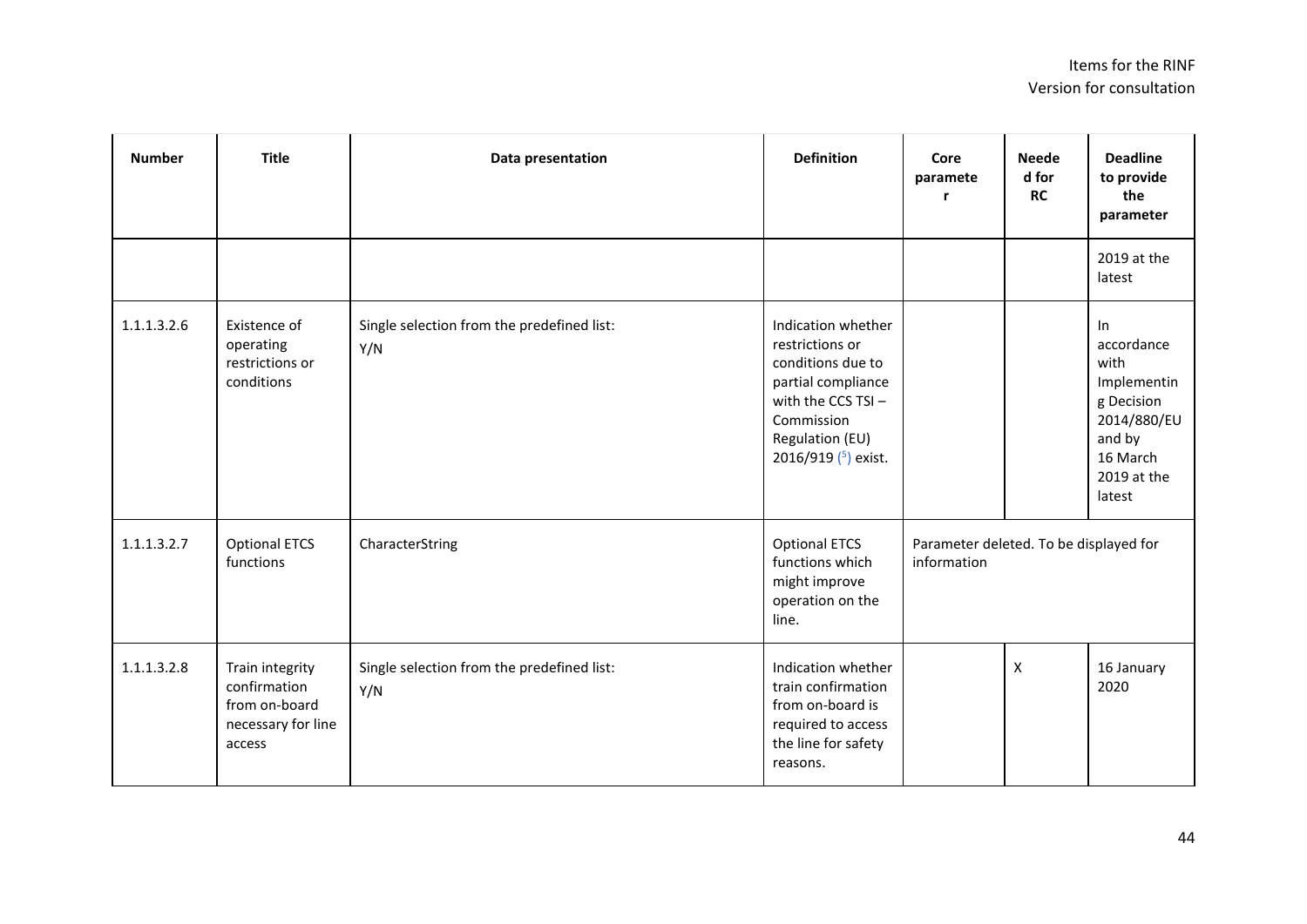| <b>Number</b> | <b>Title</b>                                          | Data presentation                                 | <b>Definition</b>                                                                                                                                            | Core<br>paramete   | <b>Neede</b><br>d for<br><b>RC</b> | <b>Deadline</b><br>to provide<br>the<br>parameter                                                                   |
|---------------|-------------------------------------------------------|---------------------------------------------------|--------------------------------------------------------------------------------------------------------------------------------------------------------------|--------------------|------------------------------------|---------------------------------------------------------------------------------------------------------------------|
| 1.1.1.3.2.9   | ETCS system<br>compatibility                          | Single selection from a predefined list           | <b>ETCS requirements</b><br>used for<br>demonstrating<br>technical<br>compatibility                                                                          |                    | $\pmb{\mathsf{X}}$                 | 16 January<br>2020                                                                                                  |
| 1.1.1.3.2.10  | ETCS M_version                                        | Single selection from a predefined list           | <b>ETCS M_version</b><br>according to SRS<br>7.5.1.9                                                                                                         |                    |                                    | 1 January<br>2021                                                                                                   |
| 1.1.1.3.3     | TSI compliant radio (GSM-RRMR)                        |                                                   |                                                                                                                                                              |                    |                                    |                                                                                                                     |
| 1.1.1.3.3.1   | <b>GSM-R version</b>                                  | Single selection from a predefined list           | <b>GSM-R functional</b><br>requirements<br>specification (FRS)<br>and system<br>requirements<br>specification (SRS)<br>version number<br>installed lineside. | $\pmb{\mathsf{X}}$ |                                    | In<br>accordance<br>with<br>Implementin<br>g Decision<br>2014/880/EU<br>and by<br>16 March<br>2019 at the<br>latest |
| 1.1.1.3.3.2   | Number of active<br><b>GSM-R</b> mobiles<br>(EDOR) or | Single selection from the predefined list:<br>1/2 | Number of<br>simultaneous<br>communication                                                                                                                   |                    |                                    | ln<br>accordance<br>with                                                                                            |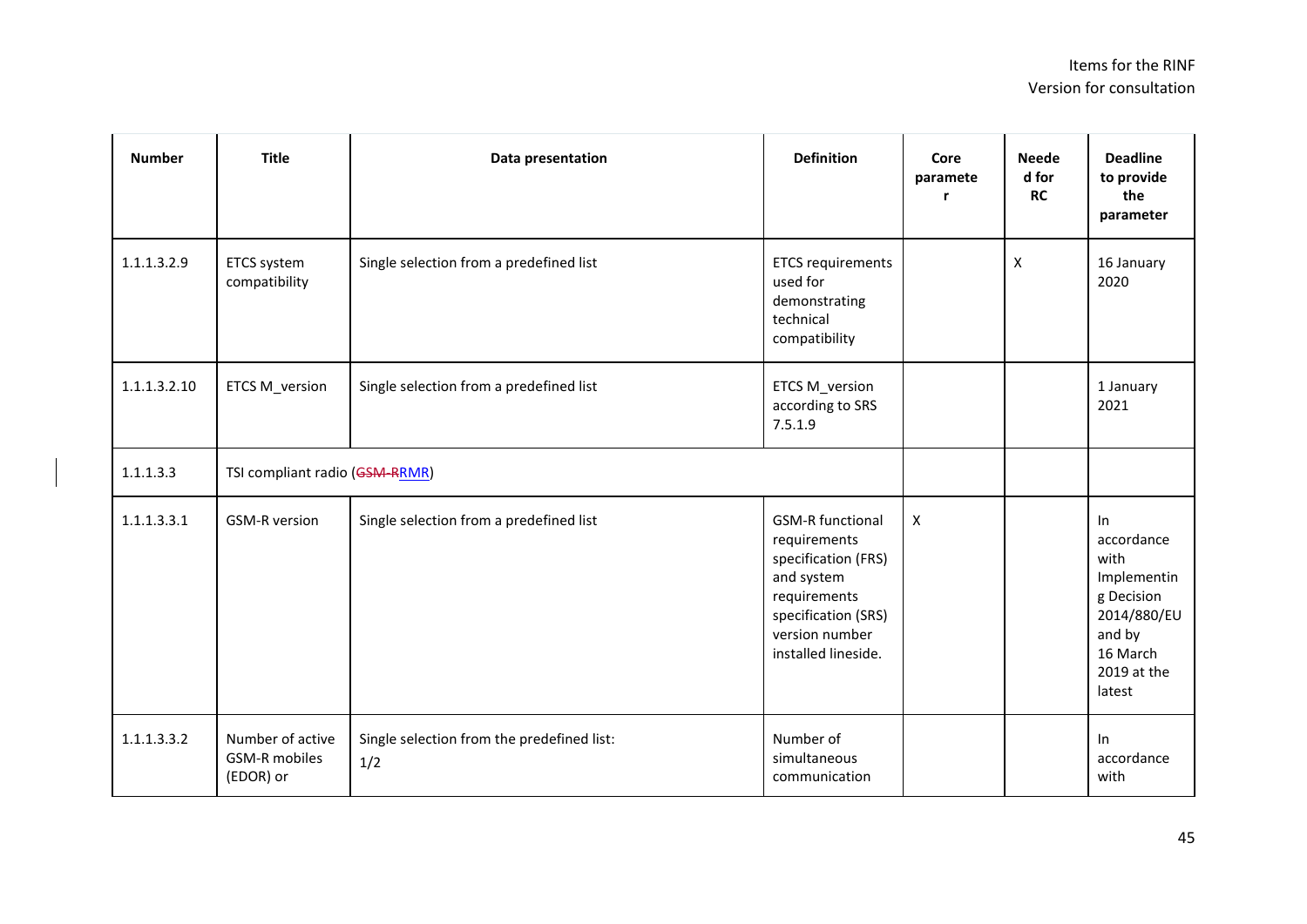| <b>Number</b> | <b>Title</b>                                                                                                                                                                                  | Data presentation                       | <b>Definition</b>                                                                                                                                                                                                                                                    | Core<br>paramete | <b>Neede</b><br>d for<br>RC | <b>Deadline</b><br>to provide<br>the<br>parameter                                                                   |
|---------------|-----------------------------------------------------------------------------------------------------------------------------------------------------------------------------------------------|-----------------------------------------|----------------------------------------------------------------------------------------------------------------------------------------------------------------------------------------------------------------------------------------------------------------------|------------------|-----------------------------|---------------------------------------------------------------------------------------------------------------------|
|               | simultaneous<br>communication<br>session on board<br>for ETCS level 2 or<br>level 3 needed to<br>perform radio<br>block centre<br>handovers<br>without having an<br>operational<br>disruption |                                         | session on board<br>for ETCS level 2 or<br>level 3 required for<br>a smooth running<br>of the train. This<br>relates to the radio<br>block centre (RBC)<br>handling of<br>communication<br>sessions. Not<br>safety critical and<br>no matter of<br>interoperability. |                  |                             | Implementin<br>g Decision<br>2014/880/EU<br>and by<br>16 March<br>2019 at the<br>latest                             |
| 1.1.1.3.3.3   | Optional GSM-R<br>functions                                                                                                                                                                   | Single selection from a predefined list | Use of optional<br><b>GSM-R functions</b><br>which might<br>improve operation<br>on the line. They<br>are for information<br>only and not for<br>network access<br>criteria.                                                                                         |                  |                             | In<br>accordance<br>with<br>Implementin<br>g Decision<br>2014/880/EU<br>and by<br>16 March<br>2019 at the<br>latest |
| 1.1.1.3.3.3.1 | Additional<br>information on                                                                                                                                                                  | Characterstring                         | Any additional<br>information on<br>network                                                                                                                                                                                                                          |                  |                             | 1 January<br>2021                                                                                                   |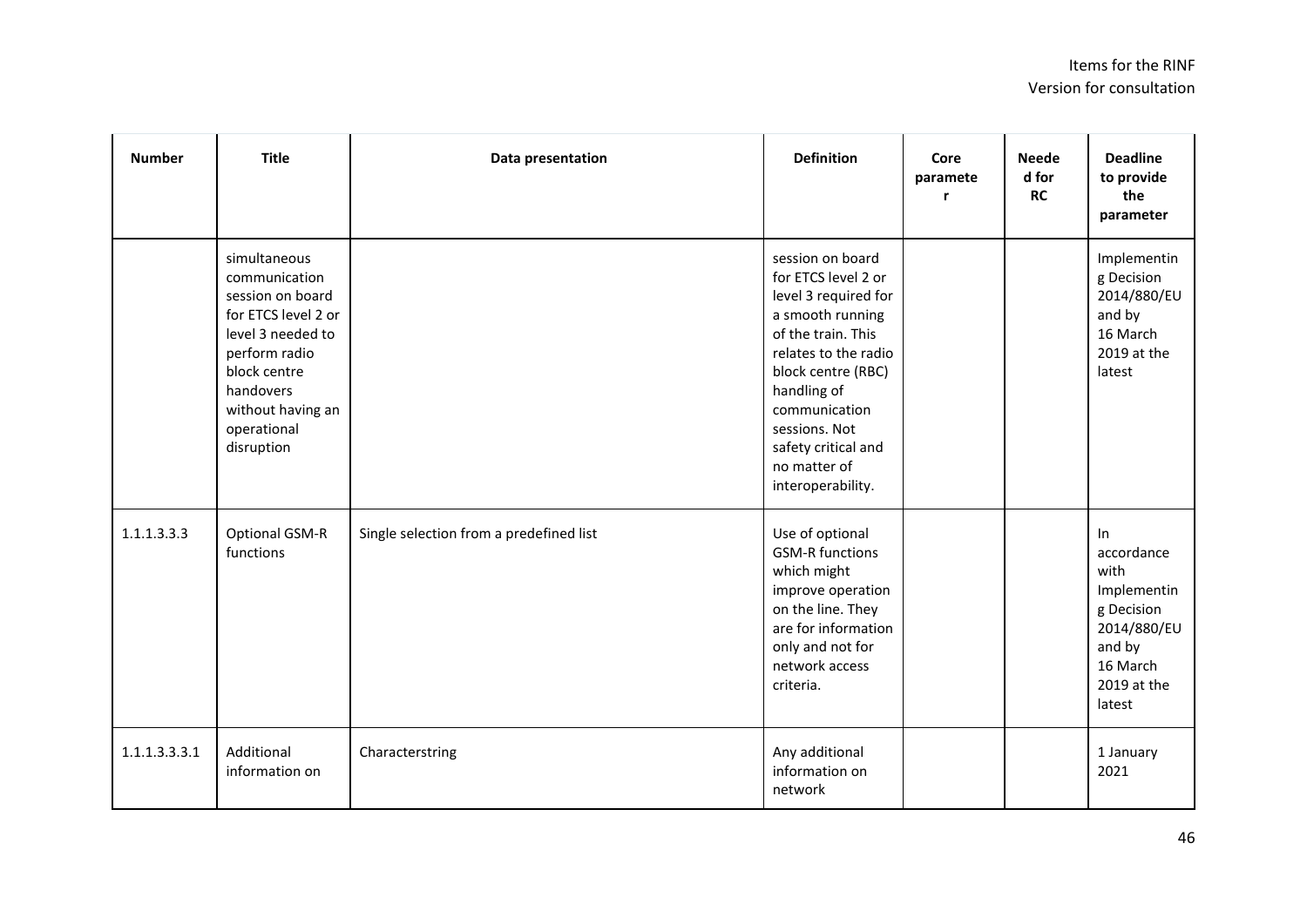| <b>Number</b> | <b>Title</b>                          | Data presentation                          | <b>Definition</b>                                                                                                                                                                                                  | Core<br>paramete<br>r | <b>Neede</b><br>d for<br><b>RC</b> | <b>Deadline</b><br>to provide<br>the<br>parameter |
|---------------|---------------------------------------|--------------------------------------------|--------------------------------------------------------------------------------------------------------------------------------------------------------------------------------------------------------------------|-----------------------|------------------------------------|---------------------------------------------------|
|               | network<br>characteristics            |                                            | characteristics or<br>corresponding<br>document<br>available from the<br>IM and stored by<br>the Agency, e.g.;<br>interference level,<br>leading to the<br>recommendation<br>of additional on-<br>board protection |                       |                                    |                                                   |
| 1.1.1.3.3.3.2 | <b>GPRS for ETCS</b>                  | Selection from the predefined list:<br>Y/N | <b>Indication if GPRS</b><br>can be used for<br><b>ETCS</b>                                                                                                                                                        |                       |                                    | 1 January<br>2021                                 |
| 1.1.1.3.3.3.3 | Area of<br>implementation<br>of GPRS  | CharacterString                            | Indication of the<br>area in which GPRS<br>can be used for<br><b>ETCS</b>                                                                                                                                          |                       |                                    | 1 January<br>2021                                 |
| 1.1.1.3.3.4   | <b>GSM-R Use of</b><br>group 555      | Selection from the predefined list:<br>Y/N | Indication if group<br>555 is used                                                                                                                                                                                 |                       | $\mathsf{X}$                       | 16 January<br>2020                                |
| 1.1.1.3.3.5   | <b>GSM-R networks</b><br>covered by a | Single selection from a predefined list    | List of GSM-R<br>networks which                                                                                                                                                                                    |                       | $\mathsf{X}$                       | 16 January<br>2020                                |

 $\begin{array}{c} \hline \end{array}$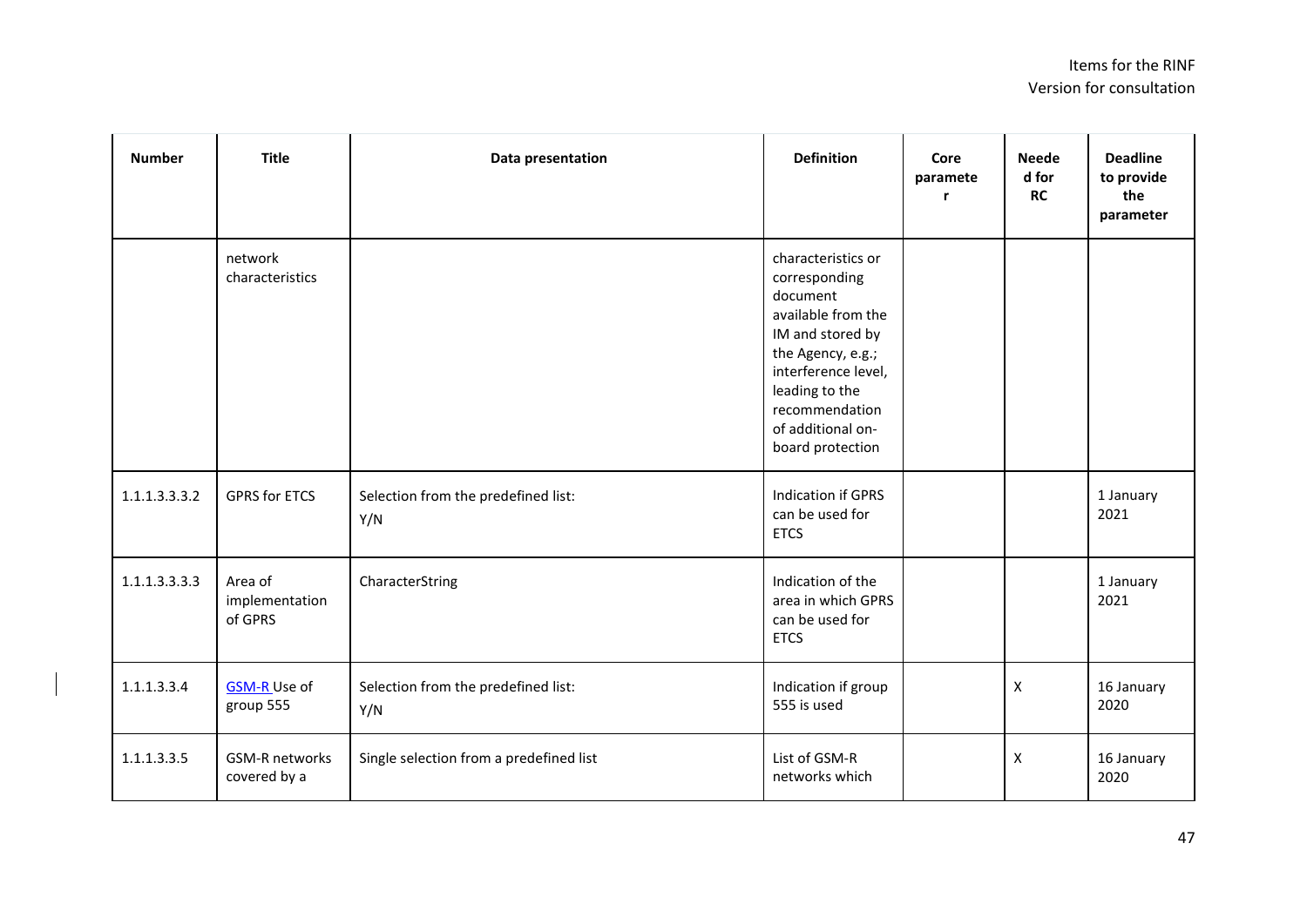| <b>Number</b> | <b>Title</b>                                                  | Data presentation                                                                                   | <b>Definition</b>                                                                                                                     | Core<br>paramete | <b>Neede</b><br>d for<br><b>RC</b> | <b>Deadline</b><br>to provide<br>the<br>parameter |
|---------------|---------------------------------------------------------------|-----------------------------------------------------------------------------------------------------|---------------------------------------------------------------------------------------------------------------------------------------|------------------|------------------------------------|---------------------------------------------------|
|               | roaming<br>agreement                                          |                                                                                                     | are covered by a<br>roaming<br>agreement                                                                                              |                  |                                    |                                                   |
| 1.1.1.3.3.6   | <b>Existence of GSM-</b><br>$R$ Roaming to<br>public networks | Selection from the predefined list:<br>Y/N<br>In case of Y, provide the name of the public network: | Existence of<br>roaming to a<br>public networks                                                                                       |                  |                                    | 1 January<br>2021                                 |
| 1.1.1.3.3.7   | Details on GSM-R<br>roaming to public<br>networks             | Character string                                                                                    | If roaming to<br>public networks is<br>configured, please<br>indicate to which<br>networks, for<br>which users and in<br>which areas. |                  |                                    | 1 January<br>2021                                 |
| 1.1.1.3.3.8   | No GSMR<br>coverage                                           | selection from the predefined list:<br>Y/N                                                          | Indication if there<br>is a no GSMR<br>coverage                                                                                       | $\pmb{\times}$   |                                    | 1 January<br>2021                                 |
| 1.1.1.3.3.9   | Radio system<br>compatibility<br>voice                        | Single selection from a predefined list                                                             | Radio<br>requirements used<br>for demonstrating<br>technical<br>compatibility voice                                                   |                  | X                                  | 16 January<br>2020                                |

 $\begin{array}{c} \hline \end{array}$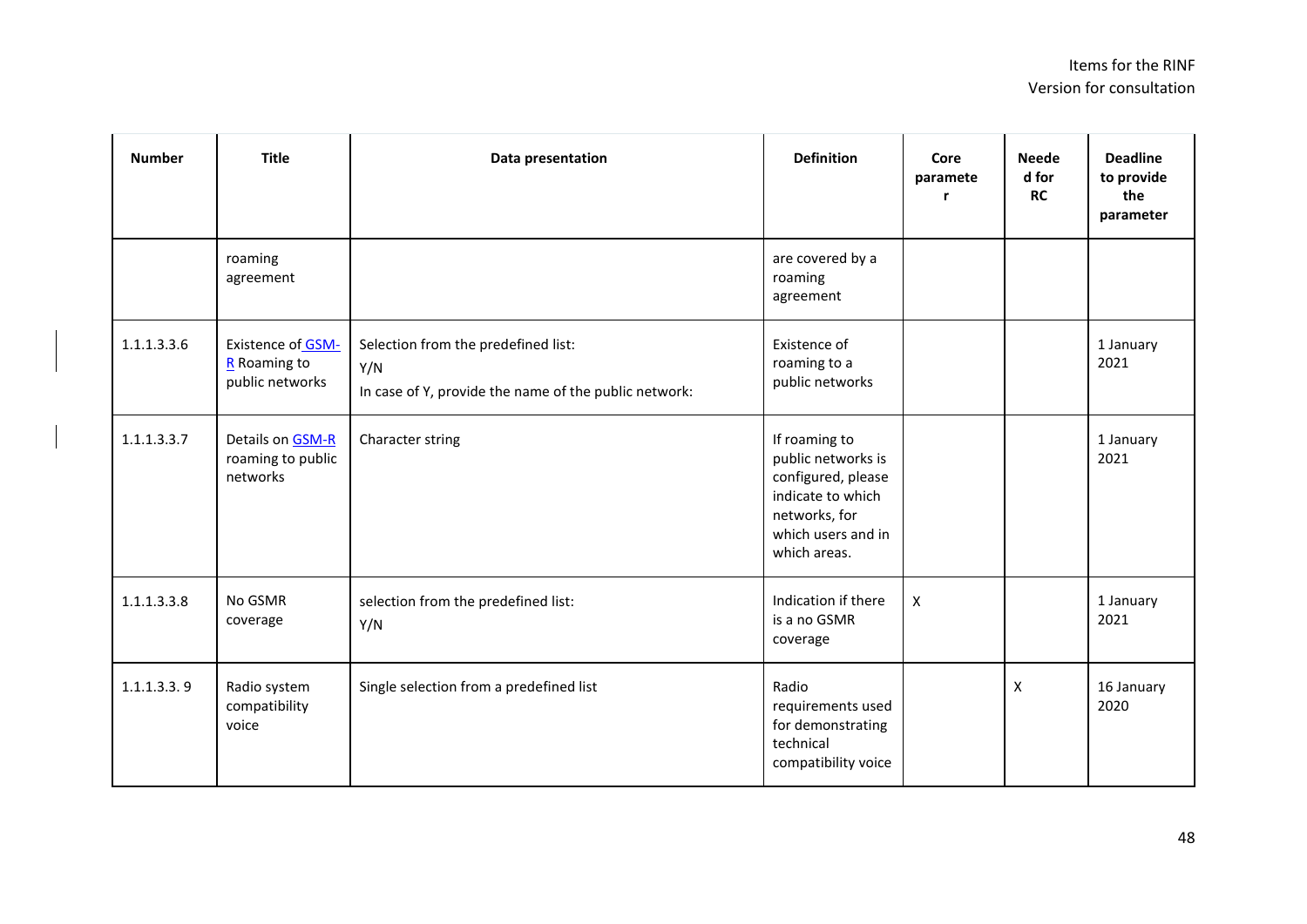| <b>Number</b> | <b>Title</b>                                                               | Data presentation                                 | <b>Definition</b>                                                                                                                                                     | Core<br>paramete                                      | <b>Neede</b><br>d for<br><b>RC</b> | <b>Deadline</b><br>to provide<br>the<br>parameter                                                                   |
|---------------|----------------------------------------------------------------------------|---------------------------------------------------|-----------------------------------------------------------------------------------------------------------------------------------------------------------------------|-------------------------------------------------------|------------------------------------|---------------------------------------------------------------------------------------------------------------------|
| 1.1.1.3.3.10  | Radio system<br>compatibility data                                         | Single selection from a predefined list           | Radio<br>requirements used<br>for demonstrating<br>technical<br>compatibility data                                                                                    |                                                       | X                                  | 16 January<br>2020                                                                                                  |
| 1.1.1.3.3.11  | <b>FRMCS version</b>                                                       |                                                   | <b>FRMCS baseline</b><br>installed lineside.                                                                                                                          | $\underline{\mathsf{X}}$                              |                                    |                                                                                                                     |
| 1.1.1.3.4     | Train detection systems fully compliant with the TSI                       |                                                   |                                                                                                                                                                       |                                                       |                                    |                                                                                                                     |
| 1.1.1.3.4.1   | Existence of train<br>detection system<br>fully compliant<br>with the TSI: | Single selection from the predefined list:<br>Y/N | Indication if there<br>is any train<br>detection system<br>installed and fully<br>compliant with the<br>$CCS$ TSI $-$<br>Regulation (EU)<br>2016/919<br>requirements. | X                                                     |                                    | In<br>accordance<br>with<br>Implementin<br>g Decision<br>2014/880/EU<br>and by<br>16 March<br>2019 at the<br>latest |
| 1.1.1.3.5     | Train protection legacy systems                                            |                                                   |                                                                                                                                                                       |                                                       |                                    |                                                                                                                     |
| 1.1.1.3.5.1   | Existence of other<br>train protection,                                    | Single selection from the predefined list:        | Indication if other<br>train protection,                                                                                                                              | Parameter deleted. To be displayed for<br>information |                                    |                                                                                                                     |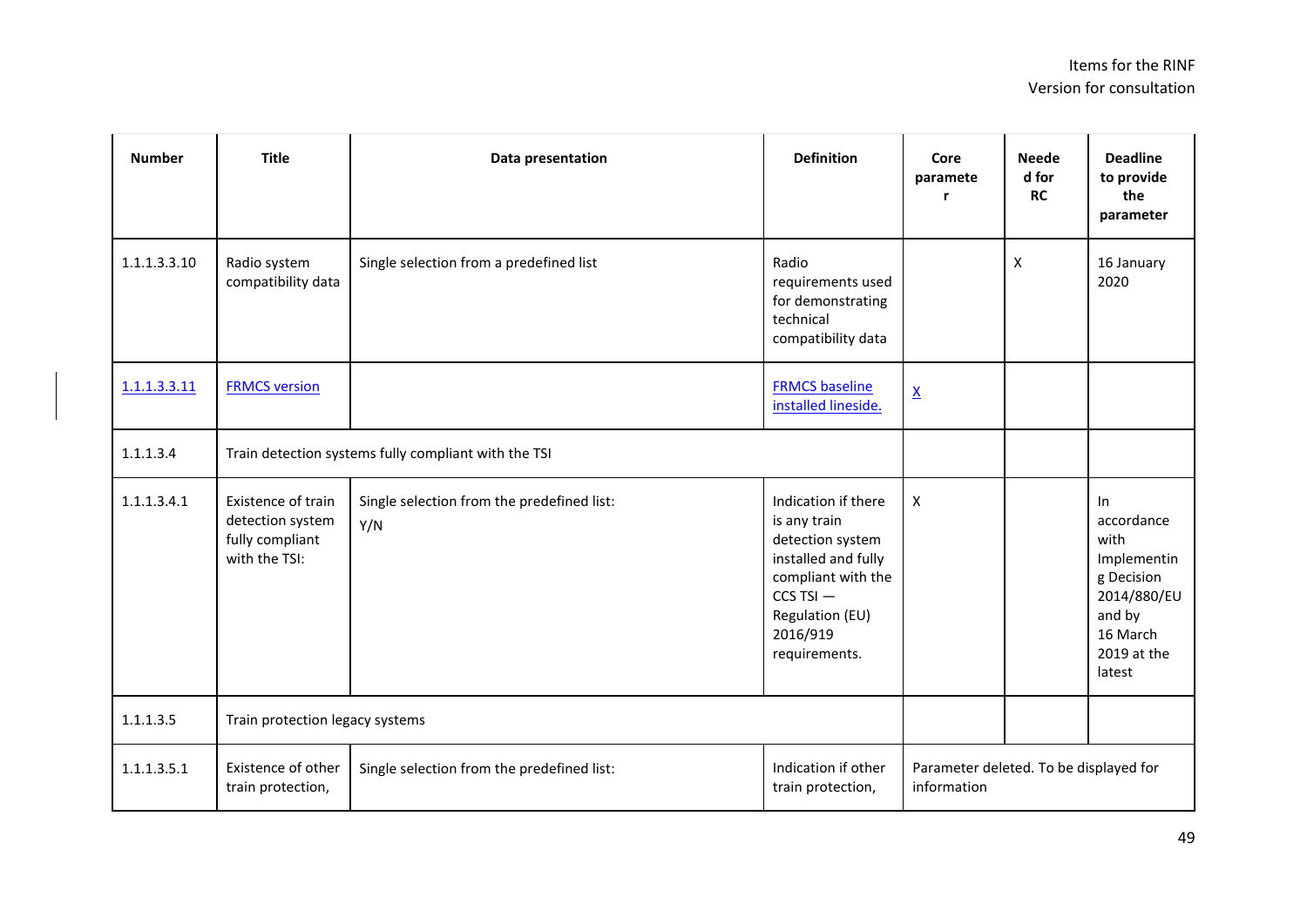| <b>Number</b> | <b>Title</b>                                                                                             | Data presentation                         | <b>Definition</b>                                                                                                                                         | Core<br>paramete<br>r                                 | <b>Neede</b><br>d for<br><b>RC</b> | <b>Deadline</b><br>to provide<br>the<br>parameter |
|---------------|----------------------------------------------------------------------------------------------------------|-------------------------------------------|-----------------------------------------------------------------------------------------------------------------------------------------------------------|-------------------------------------------------------|------------------------------------|---------------------------------------------------|
|               | control and<br>warning systems<br>installed<br>Train protection<br>system                                | Y/N                                       | control and<br>warning systems in<br>normal operation<br>are installed<br>lineside.                                                                       |                                                       |                                    |                                                   |
| 1.1.1.3.5.2   | Need for more<br>than one train<br>protection,<br>control and<br>warning system<br>required on-<br>board | Single selection from the predefined list | Indication whether<br>more than one<br>train protection,<br>control and<br>warning system is<br>required to be on-<br>board and active<br>simultaneously. | Parameter deleted. To be displayed for<br>information |                                    |                                                   |
| 1.1.1.3.5.3   | Train protection<br>legacy system                                                                        | Single selection from the predefined list | Indication of which<br>class B system is<br>installed                                                                                                     | $\boldsymbol{\mathsf{X}}$                             | $\pmb{\times}$                     | 16 January<br>2020                                |
| 1.1.1.3.6     | Radio Legacy Systems                                                                                     |                                           |                                                                                                                                                           |                                                       |                                    |                                                   |
| 1.1.1.3.6.1   | Other radio<br>systems installed<br>(Radio Legacy<br>Systems)                                            | Single selection from the predefined list | Indication of radio<br>legacy systems<br>installed.                                                                                                       | $\pmb{\mathsf{X}}$                                    | $\pmb{\mathsf{X}}$                 | 16 January<br>2020                                |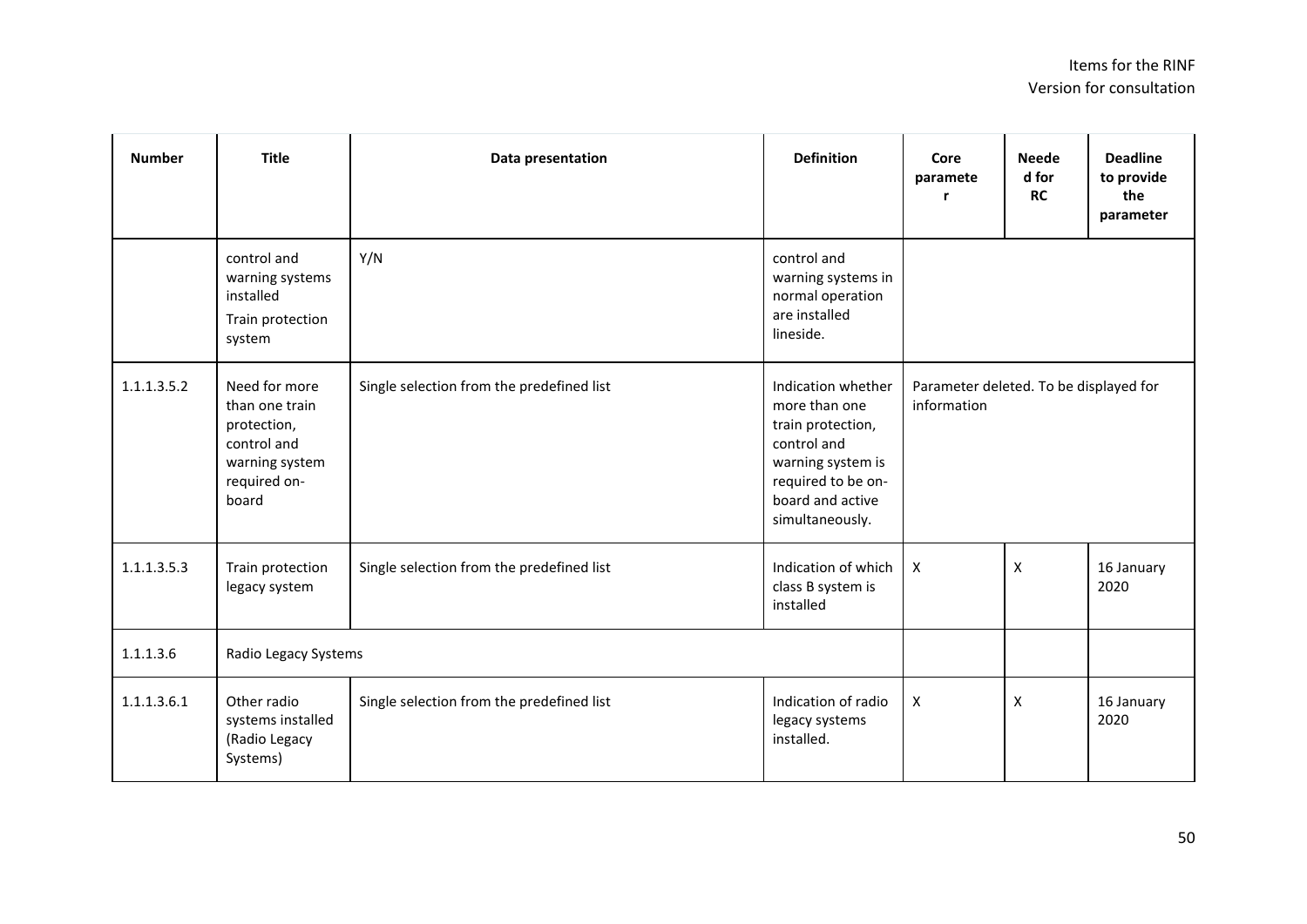| <b>Number</b> | <b>Title</b>                                                                                                              | Data presentation                                                               | <b>Definition</b>                                                                                                                                | Core<br>paramete<br>r | <b>Neede</b><br>d for<br><b>RC</b> | <b>Deadline</b><br>to provide<br>the<br>parameter                                                                   |
|---------------|---------------------------------------------------------------------------------------------------------------------------|---------------------------------------------------------------------------------|--------------------------------------------------------------------------------------------------------------------------------------------------|-----------------------|------------------------------------|---------------------------------------------------------------------------------------------------------------------|
| 1.1.1.3.7     |                                                                                                                           | Train detection systems not fully compliant with the TSI                        |                                                                                                                                                  |                       |                                    |                                                                                                                     |
| 1.1.1.3.7.1.1 | Type of train<br>detection system                                                                                         | Single selection from the predefined list:<br>track circuit/wheel detector/loop | Indication of types<br>of train detection<br>systems installed.                                                                                  | X                     | X                                  | In<br>accordance<br>with<br>Implementin<br>g Decision<br>2014/880/EU<br>and by<br>16 March<br>2019 at the<br>latest |
| 1.1.1.3.7.1.2 | Type of track<br>circuits or axle<br>counters to which<br>specific checks<br>are needed                                   | Single selection from the predefined list                                       | Indication of types<br>of train detection<br>systems to which<br>specific checks are<br>needed.                                                  |                       | $\mathsf{x}$                       | 16 January<br>2020                                                                                                  |
| 1.1.1.3.7.1.3 | Document with<br>the procedure(s)<br>related to the<br>type of train<br>detection systems<br>declared in<br>1.1.1.3.7.1.2 | CharacterString                                                                 | Electronic<br>document<br>available in two EU<br>languages from<br>the IM stored by<br>the Agency with<br>precise procedures<br>for the specific |                       | $\mathsf{x}$                       | 16 January<br>2020                                                                                                  |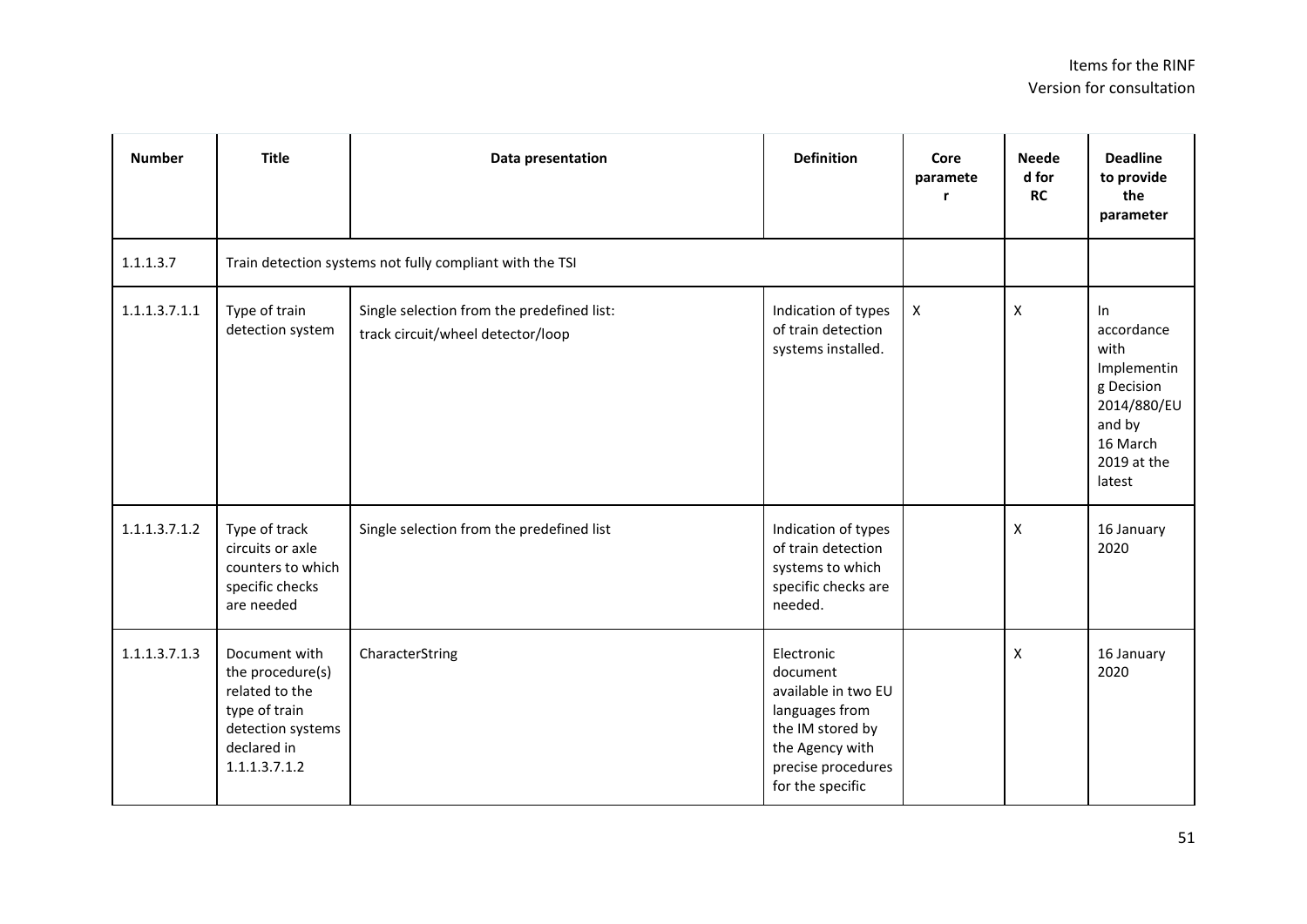| <b>Number</b> | <b>Title</b>                                  | Data presentation                                 | <b>Definition</b>                                                                                                                                                                                                                                                                                                             | Core<br>paramete<br>r | <b>Neede</b><br>d for<br><b>RC</b> | <b>Deadline</b><br>to provide<br>the<br>parameter |
|---------------|-----------------------------------------------|---------------------------------------------------|-------------------------------------------------------------------------------------------------------------------------------------------------------------------------------------------------------------------------------------------------------------------------------------------------------------------------------|-----------------------|------------------------------------|---------------------------------------------------|
|               |                                               |                                                   | check to be<br>performed for<br>train detection<br>systems identified<br>in 1.1.1.3.7.1.2.                                                                                                                                                                                                                                    |                       |                                    |                                                   |
| 1.1.1.3.7.1.4 | Section with train<br>detection<br>limitation | Single selection from the predefined list:<br>Y/N | Specific for route<br>compatibility<br>check on French<br>network.<br>Sections with:<br>-Tonnage<br>circulated<br>per<br>track is inferior<br>15 000<br>to<br>tons/day/track<br>-Directional<br>Interlocking<br>-45-second delay<br>for directional<br>interlocking<br>-Installation with<br>track<br>circuit<br>announcement |                       | X                                  | 16 January<br>2020                                |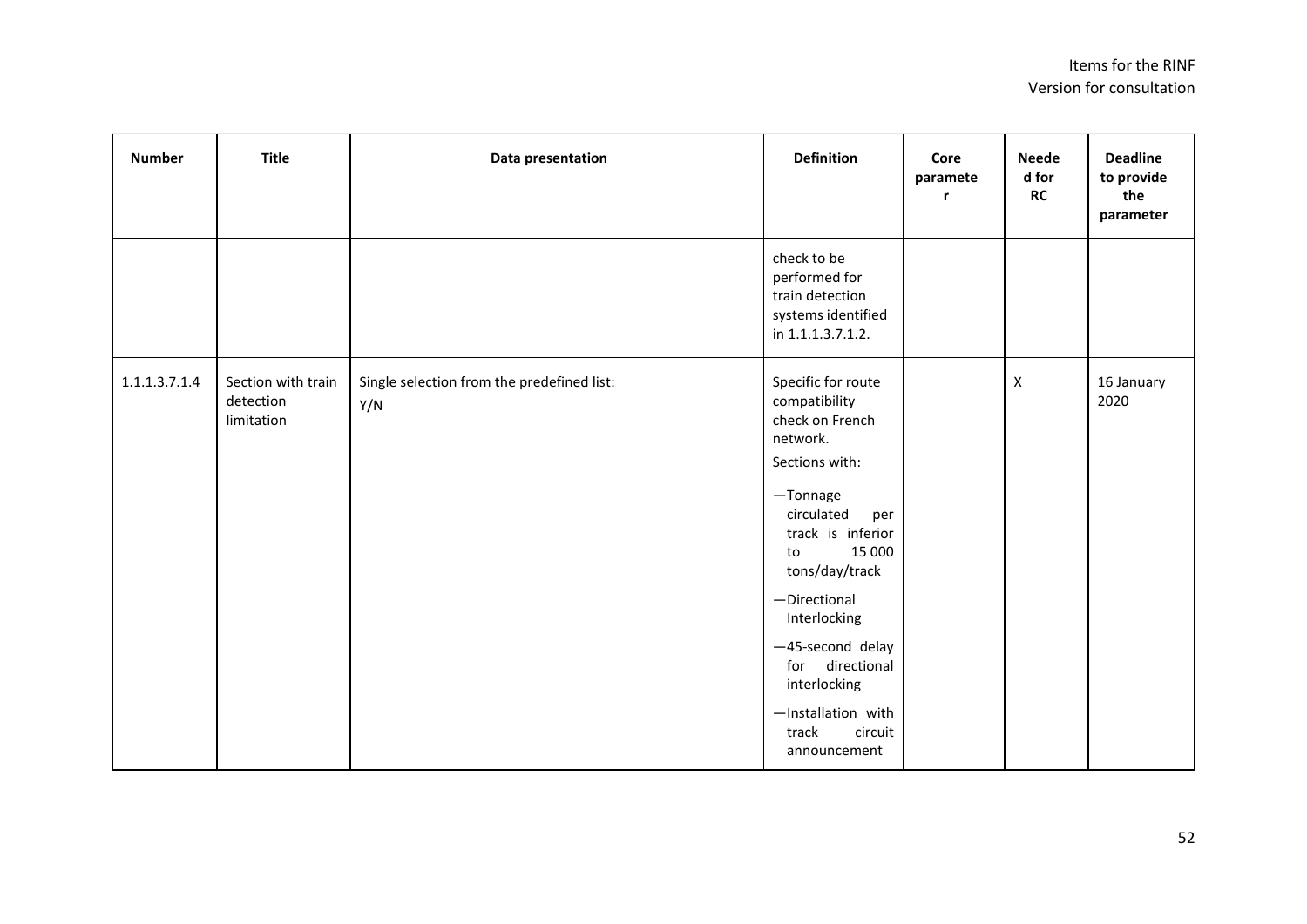## Items for the RINF Version for consultation

| <b>Number</b> | <b>Title</b> | Data presentation | <b>Definition</b>                                                                                                                                                                                                                                                                                                                                                        | Core<br>paramete<br>r | <b>Neede</b><br>d for<br>RC | <b>Deadline</b><br>to provide<br>the<br>parameter |
|---------------|--------------|-------------------|--------------------------------------------------------------------------------------------------------------------------------------------------------------------------------------------------------------------------------------------------------------------------------------------------------------------------------------------------------------------------|-----------------------|-----------------------------|---------------------------------------------------|
|               |              |                   | -Absence of a<br>shunting<br>assistance pedal<br>in the normal<br>$\mathsf{of}$<br>direction<br>circulation<br>for<br>non-reversible<br>double<br>track<br>lines<br>-Absence of a<br>shunting<br>assistance pedal<br>regardless of the<br>$\mathsf{of}$<br>direction<br>traffic for single<br>track lines and<br>tracks for two<br>way working<br>-Absence of a<br>pedal |                       |                             |                                                   |
|               |              |                   | announcement<br>mechanism<br>-45-second delay<br>for<br>specific<br>announcement<br>reset devices                                                                                                                                                                                                                                                                        |                       |                             |                                                   |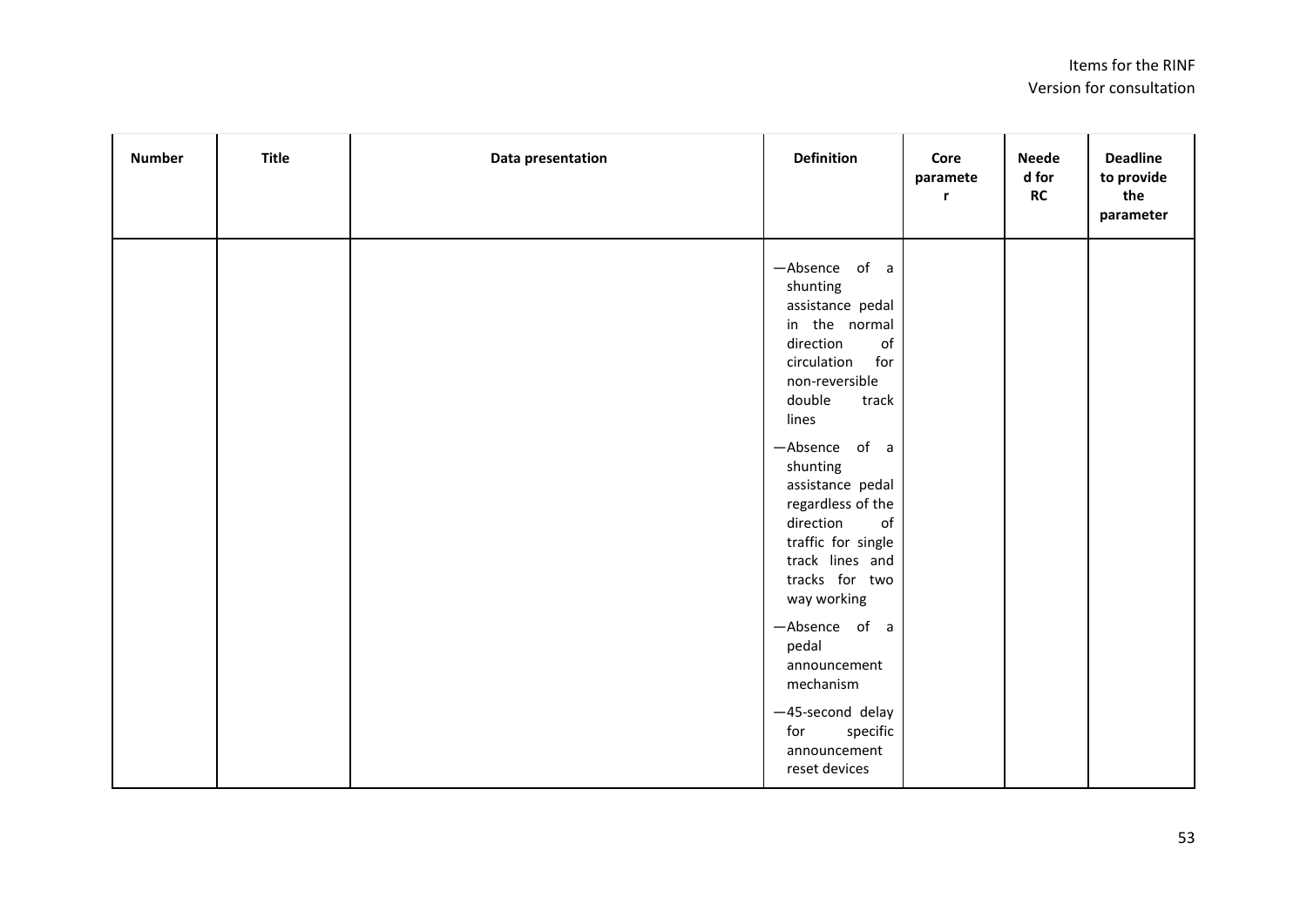| <b>Number</b> | <b>Title</b>                                                                                              | Data presentation                                                             | <b>Definition</b>                                                                                                                                 | Core<br>paramete<br>r     | <b>Neede</b><br>d for<br><b>RC</b> | <b>Deadline</b><br>to provide<br>the<br>parameter                                                                   |
|---------------|-----------------------------------------------------------------------------------------------------------|-------------------------------------------------------------------------------|---------------------------------------------------------------------------------------------------------------------------------------------------|---------------------------|------------------------------------|---------------------------------------------------------------------------------------------------------------------|
| 1.1.1.3.7.2.1 | TSI compliance of<br>maximum<br>permitted<br>distance between<br>two consecutive<br>axles                 | Single selection from the predefined list:<br>TSI compliant/TSI not compliant | Indication whether<br>required distance<br>is compliant with<br>the TSI.                                                                          | $\boldsymbol{\mathsf{X}}$ |                                    | In<br>accordance<br>with<br>Implementin<br>g Decision<br>2014/880/EU<br>and by<br>16 March<br>2019 at the<br>latest |
| 1.1.1.3.7.2.2 | Maximum<br>permitted<br>distance between<br>two consecutive<br>axles in case of<br>TSI non-<br>compliance | [NNNNN]                                                                       | Indication of<br>maximum<br>permitted distance<br>between two<br>consecutive axles<br>in case of TSI non-<br>compliance, given<br>in millimetres. |                           |                                    | In<br>accordance<br>with<br>Implementin<br>g Decision<br>2014/880/EU<br>and by<br>16 March<br>2019 at the<br>latest |
| 1.1.1.3.7.3   | Minimum<br>permitted<br>distance between<br>two consecutive<br>axles                                      | [NNNN]                                                                        | Indication of<br>distance given in<br>millimetres.                                                                                                |                           |                                    | In<br>accordance<br>with<br>Implementin<br>g Decision                                                               |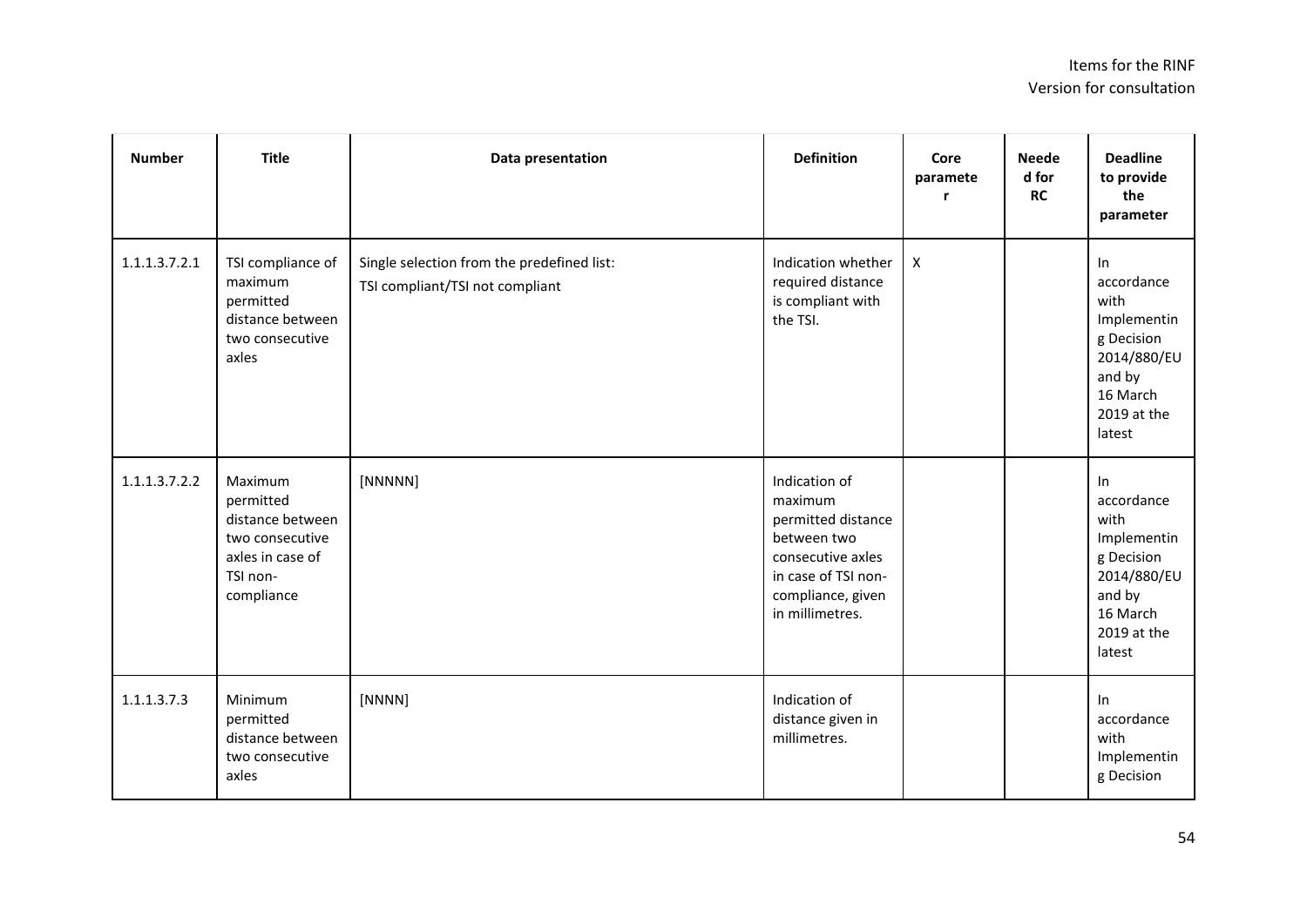| <b>Number</b> | <b>Title</b>                                                    | Data presentation | <b>Definition</b>                                                                                                                                                                    | Core<br>paramete<br>r | <b>Neede</b><br>d for<br><b>RC</b> | <b>Deadline</b><br>to provide<br>the<br>parameter                                                                   |
|---------------|-----------------------------------------------------------------|-------------------|--------------------------------------------------------------------------------------------------------------------------------------------------------------------------------------|-----------------------|------------------------------------|---------------------------------------------------------------------------------------------------------------------|
|               |                                                                 |                   |                                                                                                                                                                                      |                       |                                    | 2014/880/EU<br>and by<br>16 March<br>2019 at the<br>latest                                                          |
| 1.1.1.3.7.4   | Minimum<br>permitted<br>distance between<br>first and last axle | [NNNNN]           | Indication of<br>distance given in<br>millimetres.                                                                                                                                   |                       |                                    | In<br>accordance<br>with<br>Implementin<br>g Decision<br>2014/880/EU<br>and by<br>16 March<br>2019 at the<br>latest |
| 1.1.1.3.7.5   | Maximum<br>distance between<br>end of train and<br>first axle   | [NNNN]            | Indication of<br>maximum distance<br>between end of<br>train and first axle<br>given in<br>millimetres<br>applicable for both<br>sides (front and<br>rear) of a vehicle<br>or train. |                       |                                    | In<br>accordance<br>with<br>Implementin<br>g Decision<br>2014/880/EU<br>and by<br>16 March<br>2019 at the<br>latest |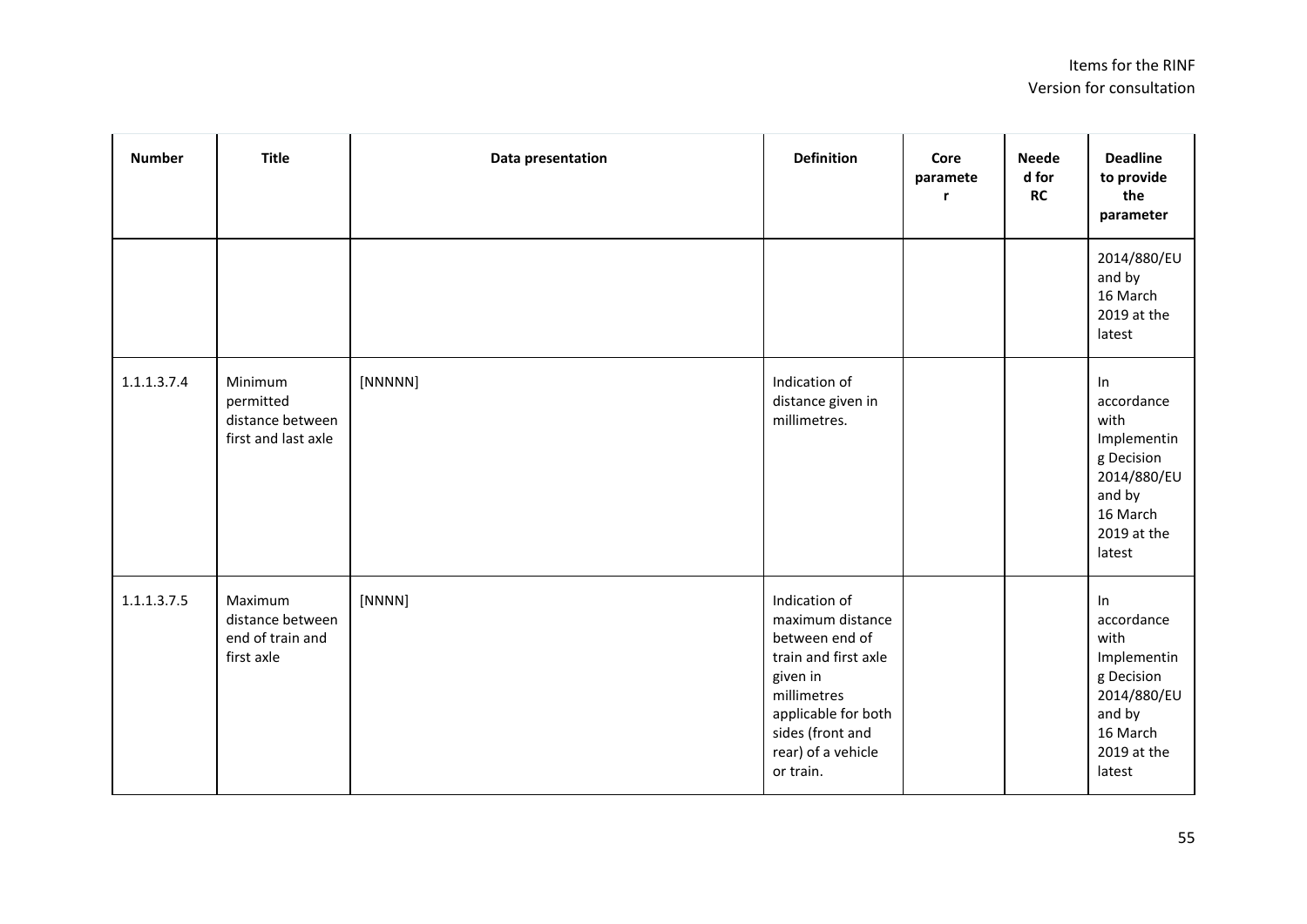| <b>Number</b> | <b>Title</b>                                       | Data presentation | <b>Definition</b>                                             | Core<br>paramete<br>$\mathbf{r}$ | <b>Neede</b><br>d for<br>RC | <b>Deadline</b><br>to provide<br>the<br>parameter                                                                   |
|---------------|----------------------------------------------------|-------------------|---------------------------------------------------------------|----------------------------------|-----------------------------|---------------------------------------------------------------------------------------------------------------------|
| 1.1.1.3.7.6   | Minimum<br>permitted width<br>of the rim           | [NNN]             | Indication of width<br>given in<br>millimetres.               |                                  |                             | In<br>accordance<br>with<br>Implementin<br>g Decision<br>2014/880/EU<br>and by<br>16 March<br>2019 at the<br>latest |
| 1.1.1.3.7.7   | Minimum<br>permitted wheel<br>diameter             | [NNN]             | Indication of wheel<br>diameter given in<br>millimetres.      |                                  |                             | In<br>accordance<br>with<br>Implementin<br>g Decision<br>2014/880/EU<br>and by<br>16 March<br>2019 at the<br>latest |
| 1.1.1.3.7.8   | Minimum<br>permitted<br>thickness of the<br>flange | [NN.N]            | Indication of<br>flange thickness<br>given in<br>millimetres. |                                  |                             | In<br>accordance<br>with<br>Implementin<br>g Decision                                                               |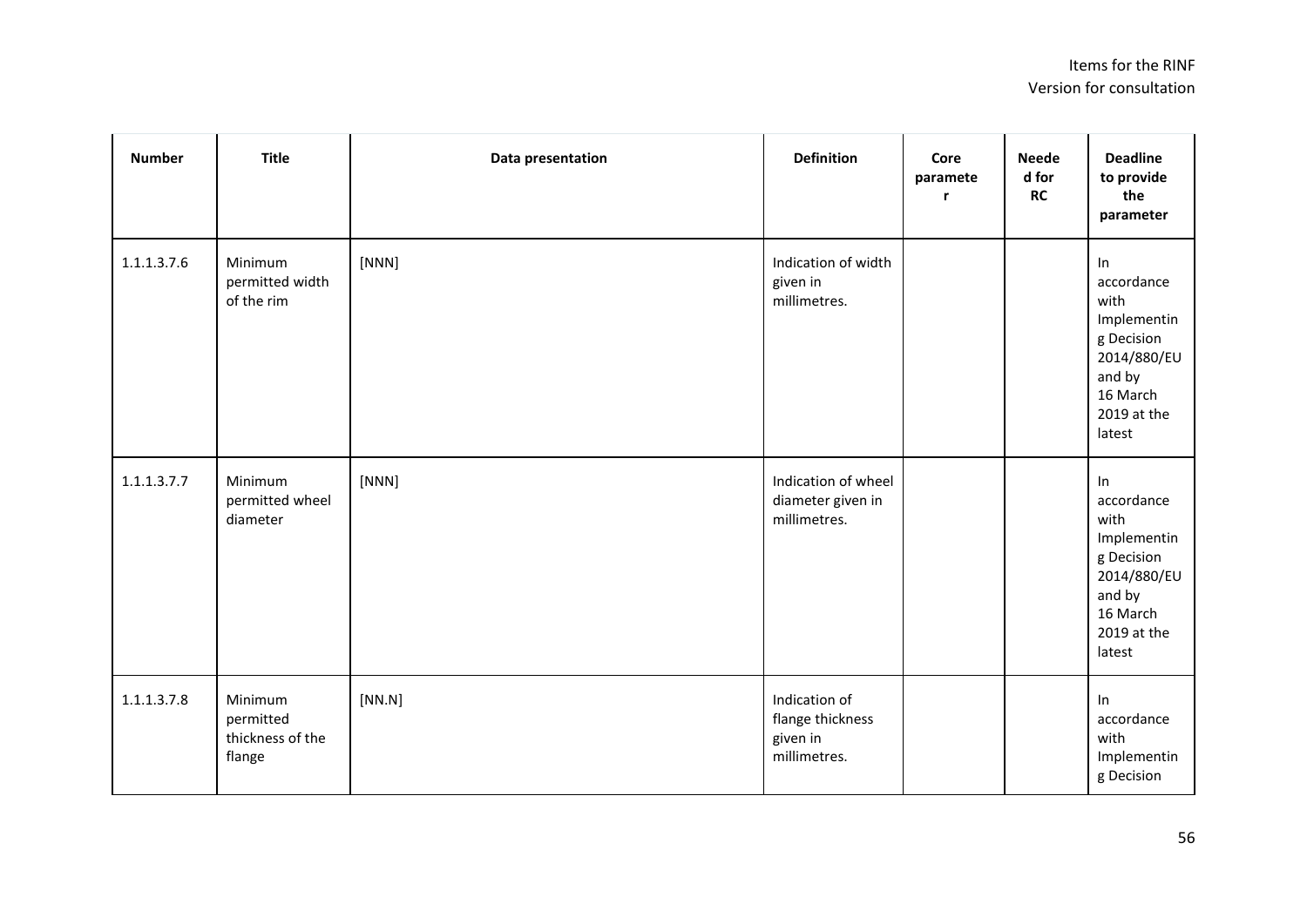| <b>Number</b> | <b>Title</b>                                 | Data presentation | <b>Definition</b>                                             | Core<br>paramete<br>r | <b>Neede</b><br>d for<br>RC | <b>Deadline</b><br>to provide<br>the<br>parameter                                                                   |
|---------------|----------------------------------------------|-------------------|---------------------------------------------------------------|-----------------------|-----------------------------|---------------------------------------------------------------------------------------------------------------------|
|               |                                              |                   |                                                               |                       |                             | 2014/880/EU<br>and by<br>16 March<br>2019 at the<br>latest                                                          |
| 1.1.1.3.7.9   | Minimum<br>permitted height<br>of the flange | [NN.N]            | Indication of<br>height of flange<br>given in<br>millimetres. |                       |                             | In<br>accordance<br>with<br>Implementin<br>g Decision<br>2014/880/EU<br>and by<br>16 March<br>2019 at the<br>latest |
| 1.1.1.3.7.10  | Maximum<br>permitted height<br>of the flange | [NN.N]            | Indication of<br>height of flange<br>given in<br>millimetres. |                       |                             | In<br>accordance<br>with<br>Implementin<br>g Decision<br>2014/880/EU<br>and by<br>16 March<br>2019 at the<br>latest |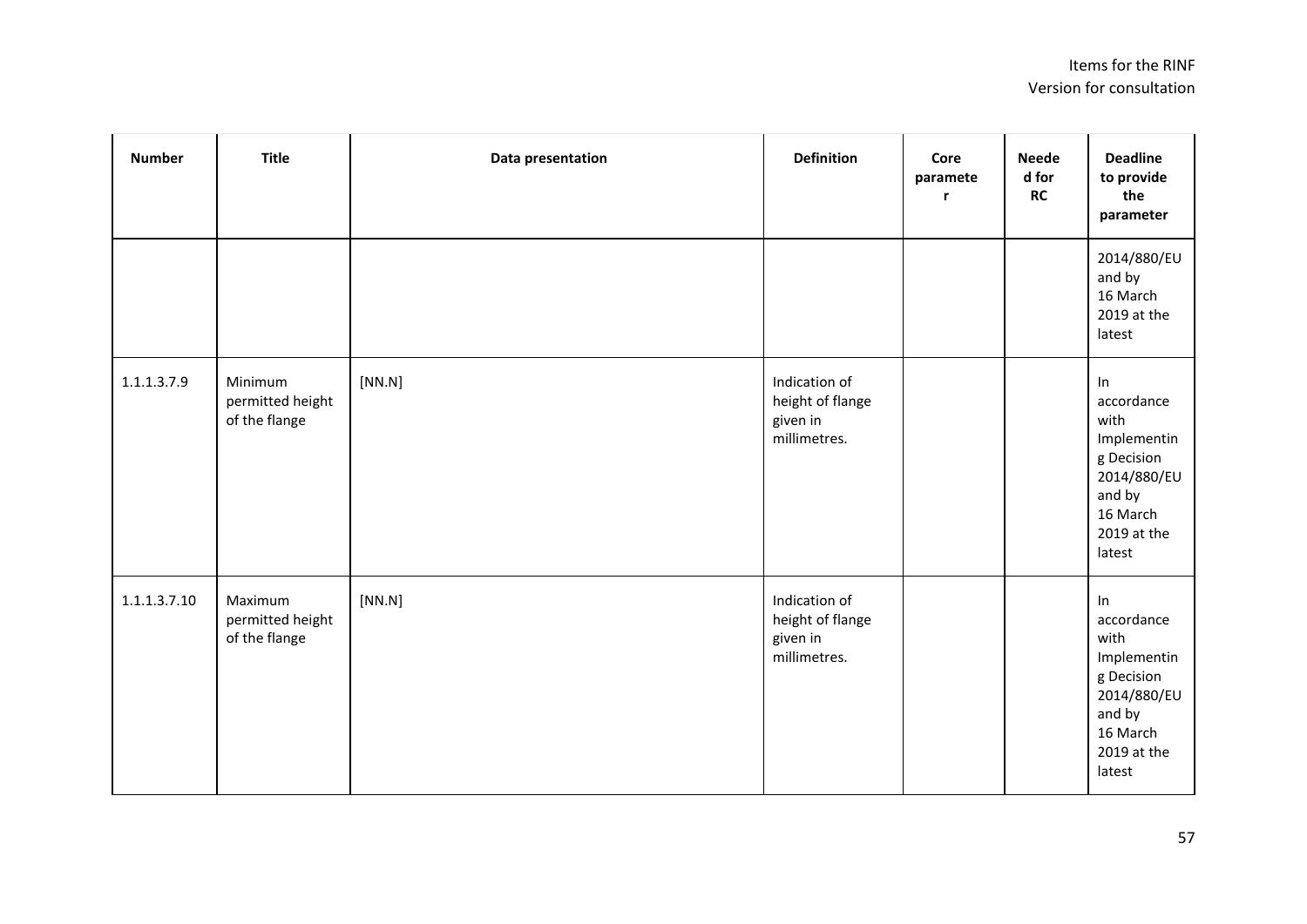| <b>Number</b>                 | <b>Title</b>                                                         | Data presentation                                                             | <b>Definition</b>                                                                  | Core<br>paramete<br>r | <b>Neede</b><br>d for<br><b>RC</b>     | <b>Deadline</b><br>to provide<br>the<br>parameter                                                                   |  |
|-------------------------------|----------------------------------------------------------------------|-------------------------------------------------------------------------------|------------------------------------------------------------------------------------|-----------------------|----------------------------------------|---------------------------------------------------------------------------------------------------------------------|--|
| 1.1.1.3.7.11                  | Minimum<br>permitted axle<br>load                                    | [NN.N]                                                                        | Indication of load<br>given in tons.                                               | information           | Parameter deleted. To be displayed for |                                                                                                                     |  |
| 1.1.1.3.7.11.<br>$\mathbf{1}$ | Minimum<br>permitted axle<br>load per category<br>of vehicle         | Single selection from a predefined list                                       | Indication of load<br>given in tons<br>depending of the<br>category of<br>vehicle. |                       |                                        | 1 January<br>2021                                                                                                   |  |
| 1.1.1.3.7.12                  | TSI compliance of<br>rules for metal-<br>free space around<br>wheels | Single selection from the predefined list:<br>TSI compliant/not TSI compliant | Indication whether<br>rules are<br>compliant with the<br>TSI.                      |                       |                                        | In<br>accordance<br>with<br>Implementin<br>g Decision<br>2014/880/EU<br>and by<br>16 March<br>2019 at the<br>latest |  |
| 1.1.1.3.7.13                  | TSI compliance of<br>rules for vehicle<br>metal<br>construction      | Single selection from the predefined list:<br>TSI compliant/not TSI compliant | Indication whether<br>rules are<br>compliant with the<br>TSI.                      |                       |                                        | In<br>accordance<br>with<br>Implementin<br>g Decision<br>2014/880/EU                                                |  |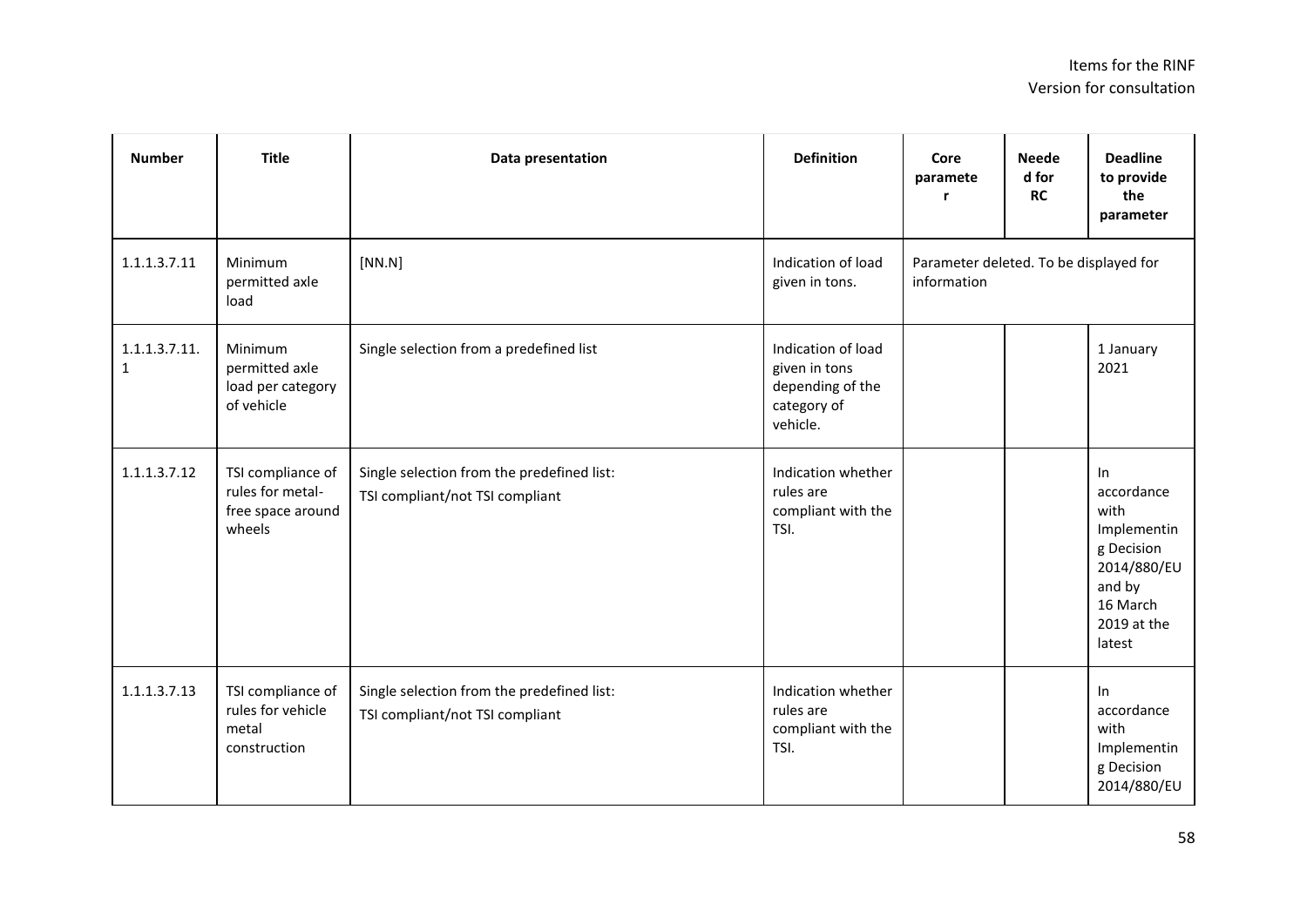| <b>Number</b>                 | <b>Title</b>                                                                                          | Data presentation                                                             | <b>Definition</b>                                             | Core<br>paramete<br>r | <b>Neede</b><br>d for<br><b>RC</b> | <b>Deadline</b><br>to provide<br>the<br>parameter                                                                   |
|-------------------------------|-------------------------------------------------------------------------------------------------------|-------------------------------------------------------------------------------|---------------------------------------------------------------|-----------------------|------------------------------------|---------------------------------------------------------------------------------------------------------------------|
|                               |                                                                                                       |                                                                               |                                                               |                       |                                    | and by<br>16 March<br>2019 at the<br>latest                                                                         |
| 1.1.1.3.7.14                  | TSI compliance of<br>ferromagnetic<br>characteristics of<br>wheel material<br>required                | Single selection from the predefined list:<br>TSI compliant/not TSI compliant | Indication whether<br>rules are<br>compliant with the<br>TSI. |                       |                                    | ln<br>accordance<br>with<br>Implementin<br>g Decision<br>2014/880/EU<br>and by<br>16 March<br>2019 at the<br>latest |
| 1.1.1.3.7.15.<br>$\mathbf{1}$ | TSI compliance of<br>maximum<br>permitted<br>impedance<br>between opposite<br>wheels of a<br>wheelset | Single selection from the predefined list:<br>TSI compliant/not TSI compliant | Indication whether<br>rules are<br>compliant with the<br>TSI. |                       |                                    | In<br>accordance<br>with<br>Implementin<br>g Decision<br>2014/880/EU<br>and by<br>16 March<br>2019 at the<br>latest |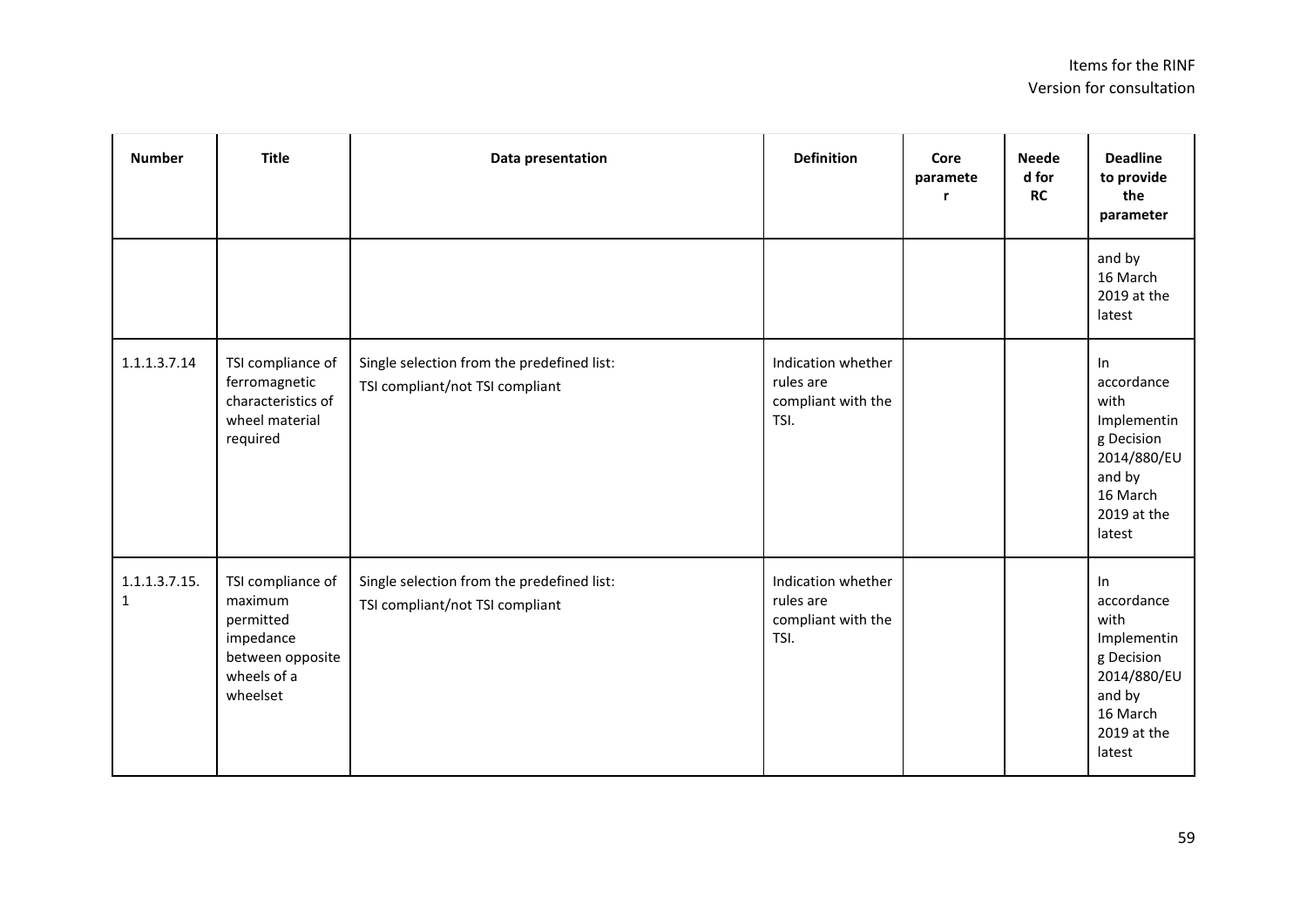| <b>Number</b>                   | <b>Title</b>                                                                                               | Data presentation                                                         | <b>Definition</b>                                                                                      | Core<br>paramete<br>r                                 | <b>Neede</b><br>d for<br><b>RC</b> | <b>Deadline</b><br>to provide<br>the<br>parameter                                                                   |
|---------------------------------|------------------------------------------------------------------------------------------------------------|---------------------------------------------------------------------------|--------------------------------------------------------------------------------------------------------|-------------------------------------------------------|------------------------------------|---------------------------------------------------------------------------------------------------------------------|
| 1.1.1.3.7.15.<br>$\overline{2}$ | Maximum<br>permitted<br>impedance<br>between opposite<br>wheels of a<br>wheelset when<br>not TSI compliant | [N. NNN]                                                                  | The value of<br>maximum<br>permitted<br>impedance given<br>in ohm in case of<br>TSI non-<br>compliance |                                                       |                                    | In<br>accordance<br>with<br>Implementin<br>g Decision<br>2014/880/EU<br>and by<br>16 March<br>2019 at the<br>latest |
| 1.1.1.3.7.16                    | TSI compliance of<br>sanding                                                                               | Single selection from predefined list:<br>TSI compliant/not TSI compliant | Indication whether<br>rules are<br>compliant with the<br>TSI or not                                    | Parameter deleted. To be displayed for<br>information |                                    |                                                                                                                     |
| 1.1.1.3.7.17                    | Maximum<br>amount of sand                                                                                  | Single selection from a predefined list                                   | Maximum amount<br>of sand within 30s<br>given in grams<br>accepted on the<br>track                     |                                                       |                                    | 1 January<br>2021                                                                                                   |
| 1.1.1.3.7.18                    | Sanding override<br>by driver required                                                                     | Single selection from the predefined list:<br>Y/N                         | Indication whether<br>possibility to<br>activate/deactivat<br>e sanding devices<br>by driver,          |                                                       |                                    | $\ln$<br>accordance<br>with<br>Implementin<br>g Decision                                                            |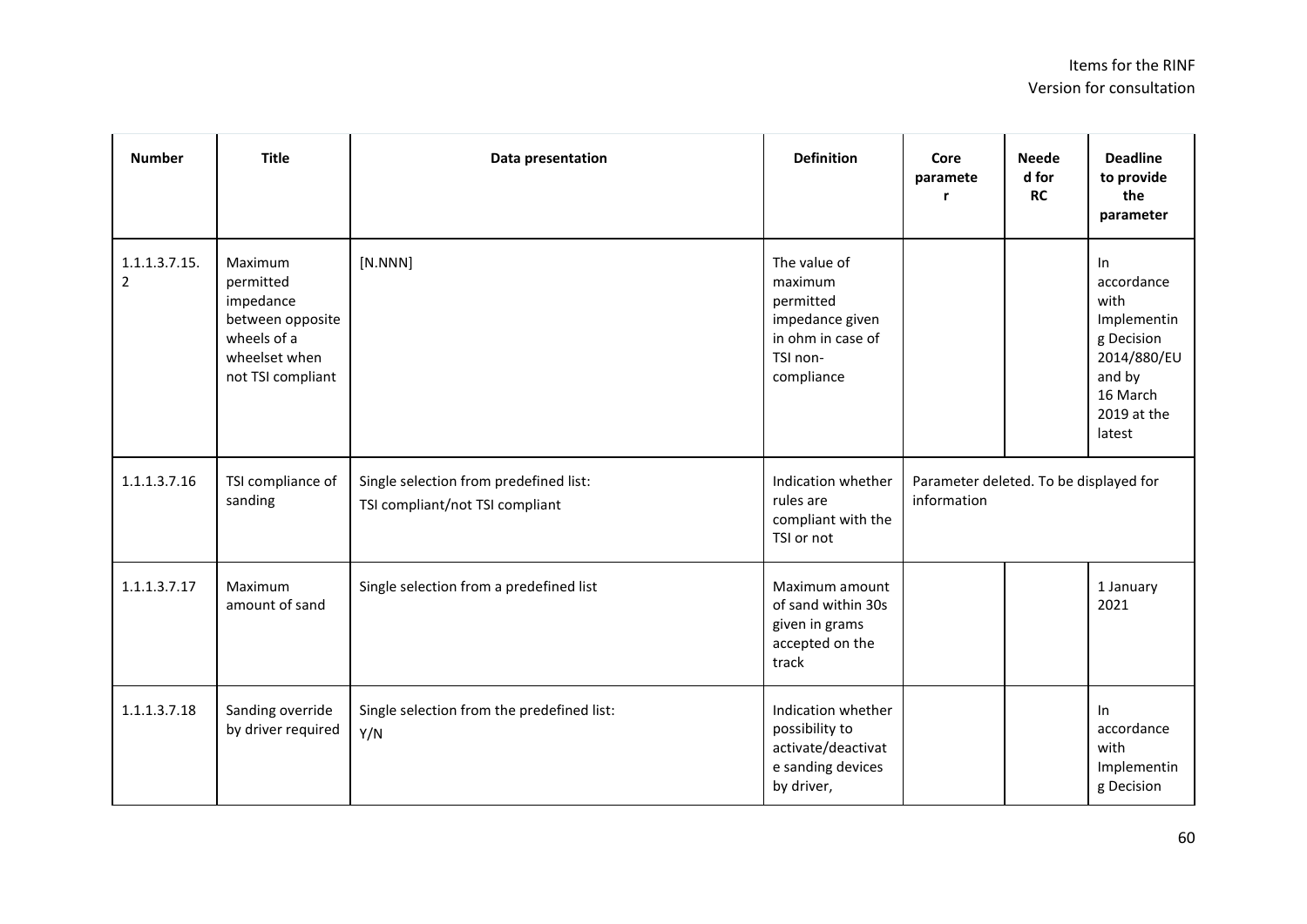| <b>Number</b> | <b>Title</b>                                            | Data presentation                                                             | <b>Definition</b>                                                                                | Core<br>paramete | <b>Neede</b><br>d for<br>RC | <b>Deadline</b><br>to provide<br>the<br>parameter                                                                   |
|---------------|---------------------------------------------------------|-------------------------------------------------------------------------------|--------------------------------------------------------------------------------------------------|------------------|-----------------------------|---------------------------------------------------------------------------------------------------------------------|
|               |                                                         |                                                                               | according to<br>instructions from<br>the Infrastructure<br>Manager, is<br>required or not.       |                  |                             | 2014/880/EU<br>and by<br>16 March<br>2019 at the<br>latest                                                          |
| 1.1.1.3.7.19  | TSI Compliance of<br>rules on sand<br>characteristics   | Single selection from the predefined list:<br>TSI compliant/not TSI compliant | Indication whether<br>rules are<br>compliant with the<br>TSI.                                    |                  |                             | In<br>accordance<br>with<br>Implementin<br>g Decision<br>2014/880/EU<br>and by<br>16 March<br>2019 at the<br>latest |
| 1.1.1.3.7.20  | Existence of rules<br>on on-board<br>flange lubrication | Single selection from the predefined list:<br>Y/N                             | Indication whether<br>rules for activation<br>or deactivation of<br>flange lubrication<br>exist. |                  |                             | In<br>accordance<br>with<br>Implementin<br>g Decision<br>2014/880/EU<br>and by<br>16 March<br>2019 at the<br>latest |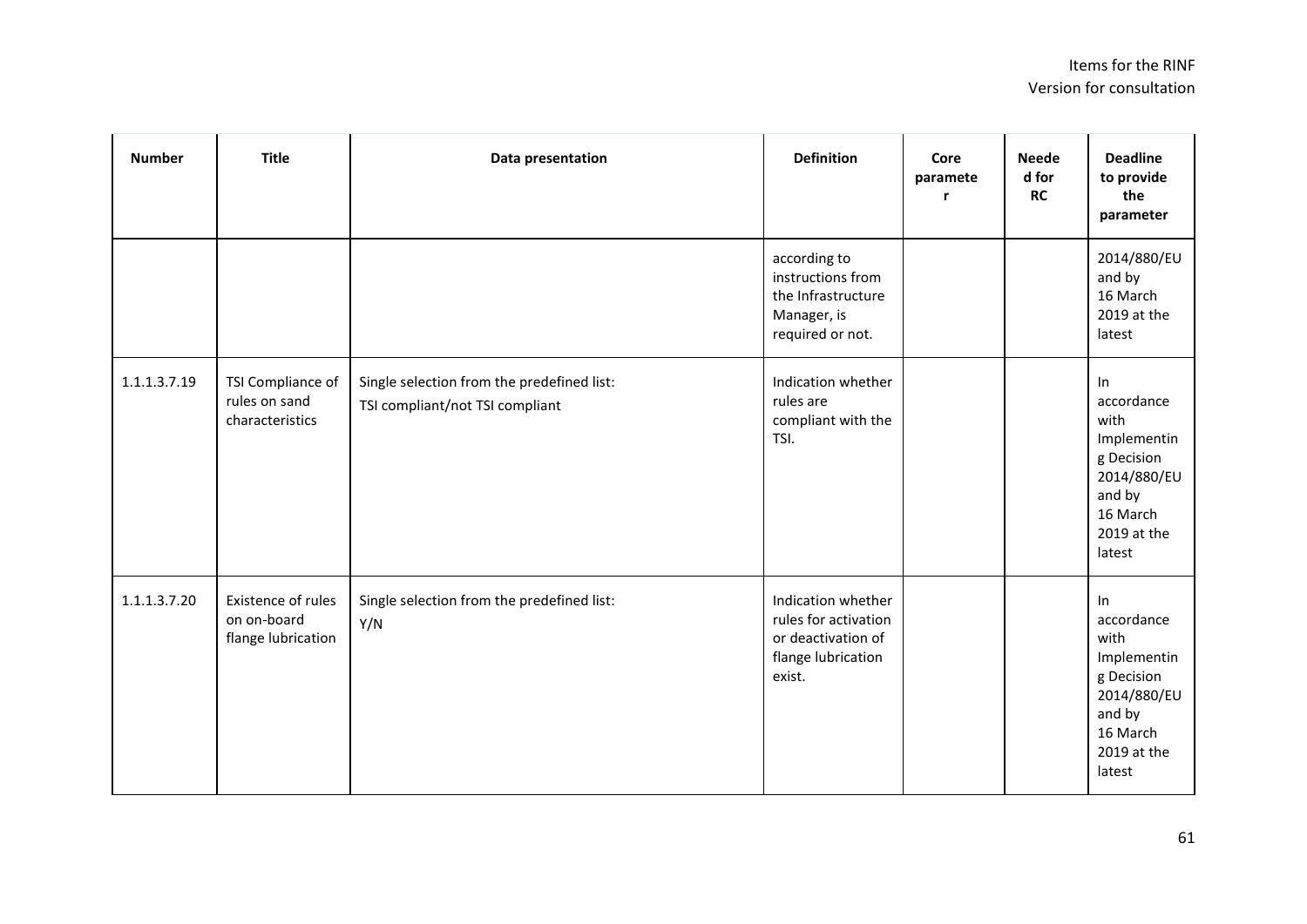| <b>Number</b> | <b>Title</b>                                                                     | Data presentation                                                             | <b>Definition</b>                                             | Core<br>paramete<br>r | <b>Neede</b><br>d for<br><b>RC</b> | <b>Deadline</b><br>to provide<br>the<br>parameter                                                                   |
|---------------|----------------------------------------------------------------------------------|-------------------------------------------------------------------------------|---------------------------------------------------------------|-----------------------|------------------------------------|---------------------------------------------------------------------------------------------------------------------|
| 1.1.1.3.7.21  | TSI compliance of<br>rules on the use<br>of composite<br>brake blocks            | Single selection from the predefined list:<br>TSI compliant/not TSI compliant | Indication whether<br>rules are<br>compliant with the<br>TSI. |                       |                                    | ln<br>accordance<br>with<br>Implementin<br>g Decision<br>2014/880/EU<br>and by<br>16 March<br>2019 at the<br>latest |
| 1.1.1.3.7.22  | TSI compliance of<br>rules on shunt<br>assisting devices                         | Single selection from the predefined list:<br>TSI compliant/not TSI compliant | Indication whether<br>rules are<br>compliant with the<br>TSI. |                       |                                    | In<br>accordance<br>with<br>Implementin<br>g Decision<br>2014/880/EU<br>and by<br>16 March<br>2019 at the<br>latest |
| 1.1.1.3.7.23  | TSI compliance of<br>rules on<br>combination of<br><b>RST</b><br>characteristics | Single selection from the predefined list:<br>TSI compliant/not TSI compliant | Indication whether<br>rules are<br>compliant with the<br>TSI. |                       |                                    | $\ln$<br>accordance<br>with<br>Implementin<br>g Decision                                                            |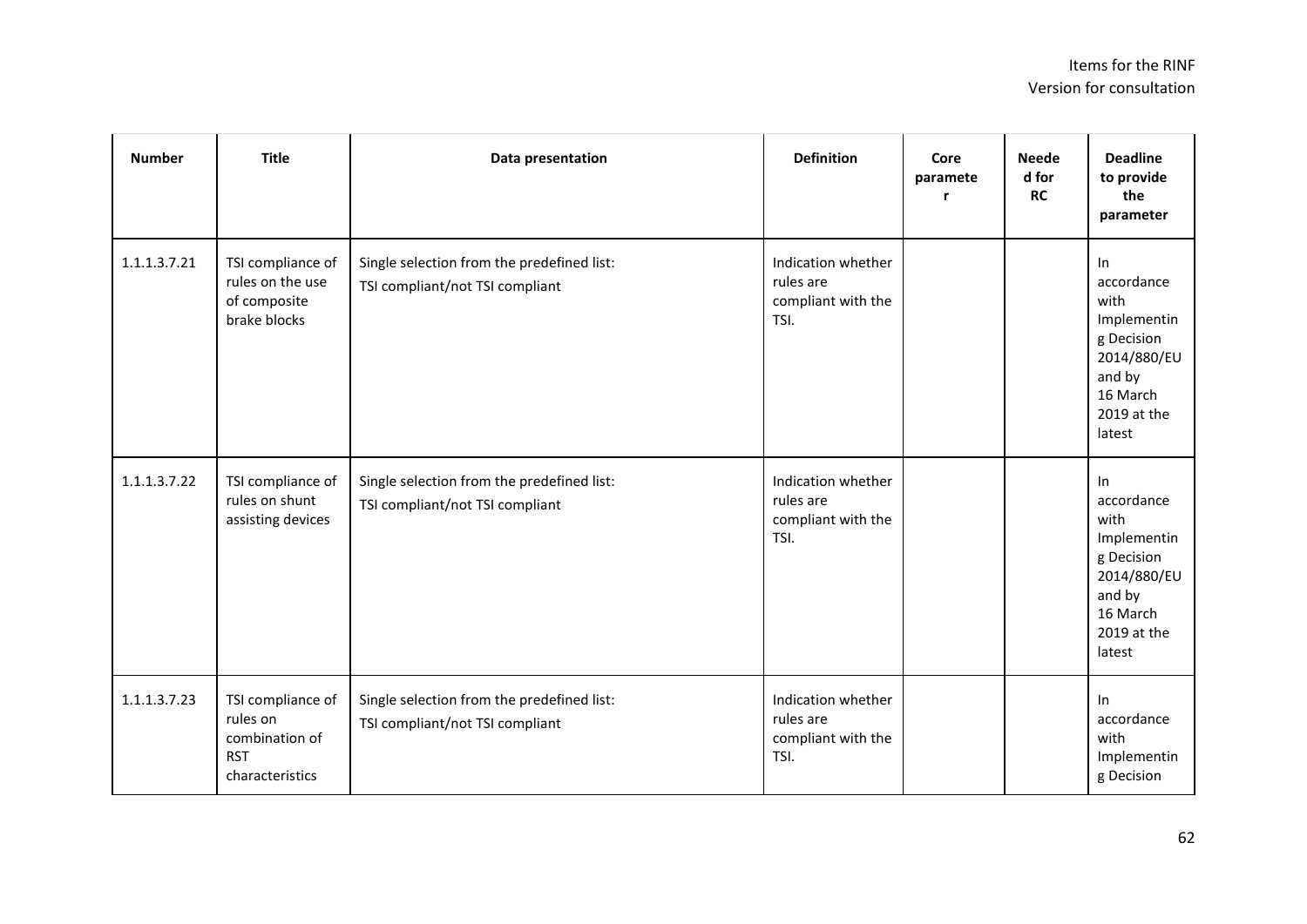| <b>Number</b> | <b>Title</b>                                                                                                          | Data presentation                                 | <b>Definition</b>                                                                                                                   | Core<br>paramete<br>r | <b>Neede</b><br>d for<br><b>RC</b> | <b>Deadline</b><br>to provide<br>the<br>parameter                                                                   |
|---------------|-----------------------------------------------------------------------------------------------------------------------|---------------------------------------------------|-------------------------------------------------------------------------------------------------------------------------------------|-----------------------|------------------------------------|---------------------------------------------------------------------------------------------------------------------|
|               | influencing<br>shunting<br>impedance                                                                                  |                                                   |                                                                                                                                     |                       |                                    | 2014/880/EU<br>and by<br>16 March<br>2019 at the<br>latest                                                          |
| 1.1.1.3.8     | Transitions between systems                                                                                           |                                                   |                                                                                                                                     |                       |                                    |                                                                                                                     |
| 1.1.1.3.8.1   | Existence of<br>switch over<br>between<br>different<br>protection,<br>control and<br>warning systems<br>while running | Single selection from the predefined list:<br>Y/N | Indication whether<br>a switch over<br>between different<br>systems whilst<br>running exist                                         |                       |                                    | In<br>accordance<br>with<br>Implementin<br>g Decision<br>2014/880/EU<br>and by<br>16 March<br>2019 at the<br>latest |
| 1.1.1.3.8.2   | Existence of<br>switch over<br>between<br>different radio<br>systems                                                  | Single selection from the predefined list:<br>Y/N | Indication whether<br>a switch over<br>between different<br>radio systems and<br>no communication<br>system whilst<br>running exist |                       |                                    | In<br>accordance<br>with<br>Implementin<br>g Decision<br>2014/880/EU<br>and by<br>16 March                          |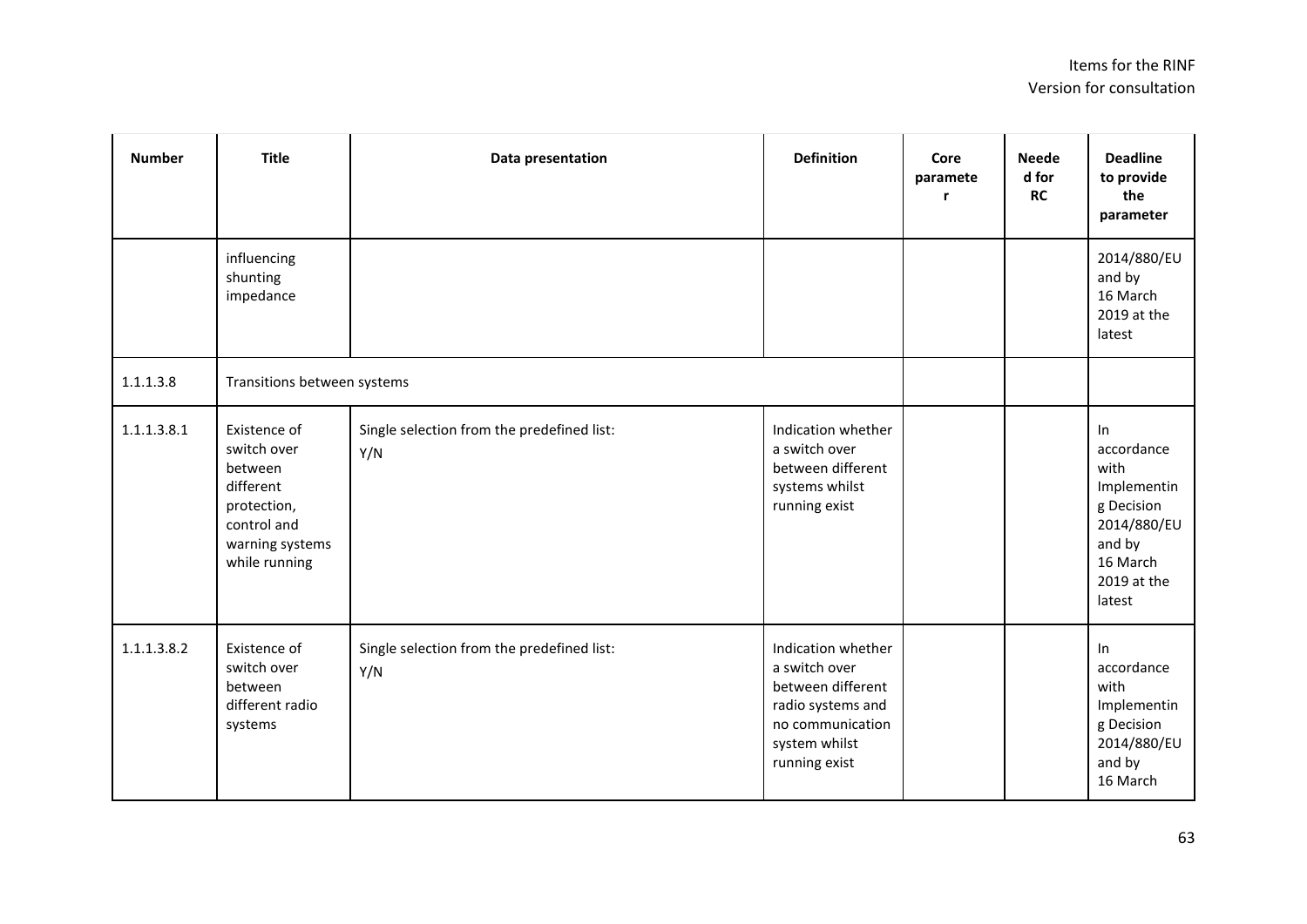| <b>Number</b> | <b>Title</b>                                                                                                  | Data presentation                                                                  | <b>Definition</b>                                                       | Core<br>paramete<br>r | <b>Neede</b><br>d for<br><b>RC</b> | <b>Deadline</b><br>to provide<br>the<br>parameter                                                                   |
|---------------|---------------------------------------------------------------------------------------------------------------|------------------------------------------------------------------------------------|-------------------------------------------------------------------------|-----------------------|------------------------------------|---------------------------------------------------------------------------------------------------------------------|
|               |                                                                                                               |                                                                                    |                                                                         |                       |                                    | 2019 at the<br>latest                                                                                               |
| 1.1.1.3.9     | Parameters related to electromagnetic interferences                                                           |                                                                                    |                                                                         |                       |                                    |                                                                                                                     |
| 1.1.1.3.9.1   | Existence and TSI<br>compliance of<br>rules for magnetic<br>fields emitted by<br>a vehicle                    | Single selection from the predefined list:<br>none/TSI compliant/not TSI compliant | Indication whether<br>rules exist and are<br>compliant with the<br>TSI. |                       |                                    | In<br>accordance<br>with<br>Implementin<br>g Decision<br>2014/880/EU<br>and by<br>16 March<br>2019 at the<br>latest |
| 1.1.1.3.9.2   | <b>Existence and TSI</b><br>compliance of<br>limits in<br>harmonics in the<br>traction current<br>of vehicles | Single selection from the predefined list:<br>none/TSI compliant/not TSI compliant | Indication whether<br>rules exist and are<br>compliant with the<br>TSI. |                       |                                    | In<br>accordance<br>with<br>Implementin<br>g Decision<br>2014/880/EU<br>and by<br>16 March<br>2019 at the<br>latest |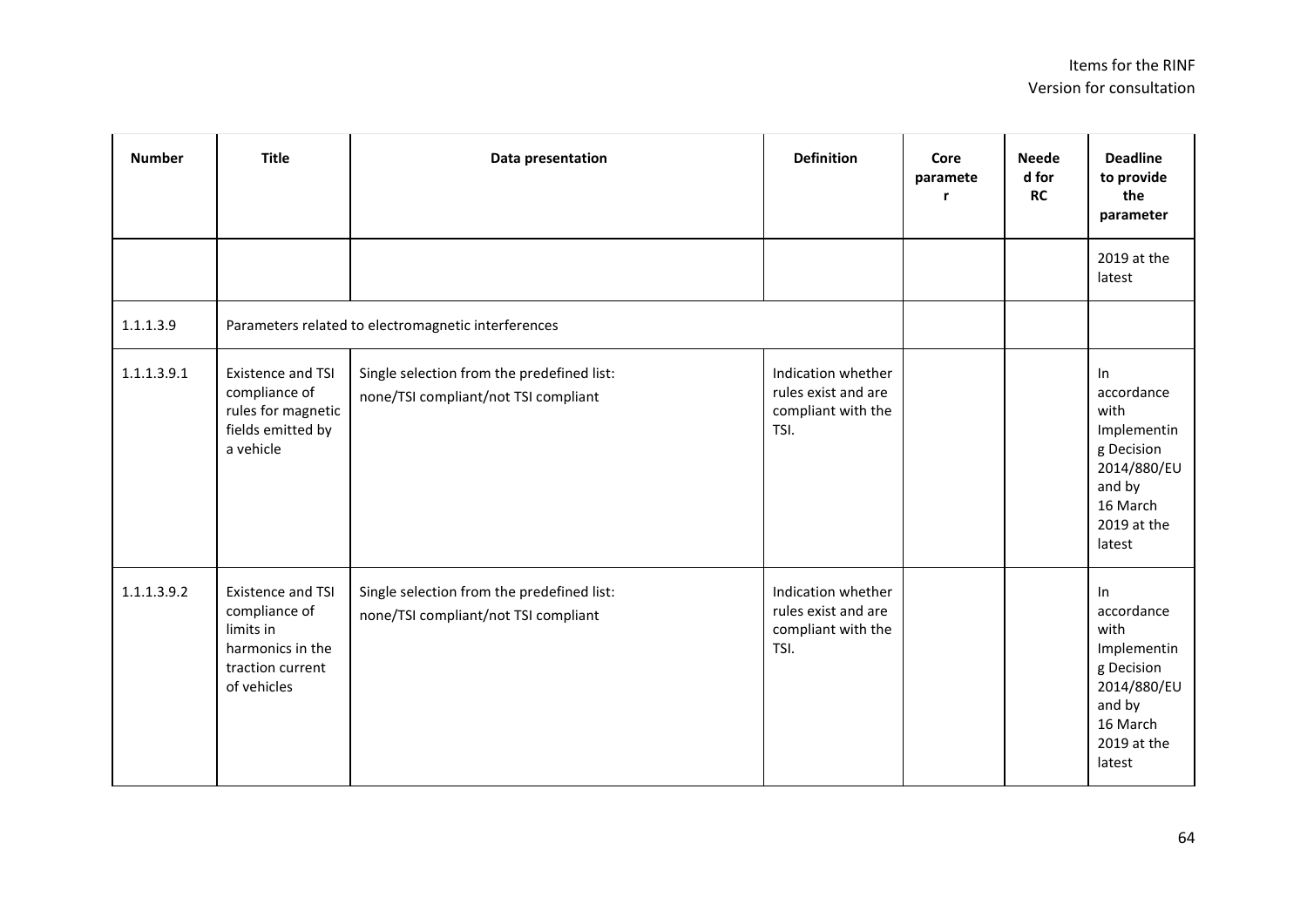| <b>Number</b> | <b>Title</b>                                                                              | Data presentation                       | <b>Definition</b>                                                                                       | Core<br>paramete<br>r | <b>Neede</b><br>d for<br><b>RC</b> | <b>Deadline</b><br>to provide<br>the<br>parameter                                                                   |
|---------------|-------------------------------------------------------------------------------------------|-----------------------------------------|---------------------------------------------------------------------------------------------------------|-----------------------|------------------------------------|---------------------------------------------------------------------------------------------------------------------|
| 1.1.1.3.10    | Line-side system for degraded situation                                                   |                                         |                                                                                                         |                       |                                    |                                                                                                                     |
| 1.1.1.3.10.1  | <b>ETCS level for</b><br>degraded<br>situation                                            | Single selection from a predefined list | ERTMS/ETCS<br>application level<br>for degraded<br>situation related to<br>the track side<br>equipment. |                       |                                    | In<br>accordance<br>with<br>Implementin<br>g Decision<br>2014/880/EU<br>and by<br>16 March<br>2019 at the<br>latest |
| 1.1.1.3.10.2  | Other train<br>protection,<br>control and<br>warning systems<br>for degraded<br>situation | Single selection from a predefined list | Indication of<br>existence of other<br>system than ETCS<br>for degraded<br>situation.                   |                       |                                    | In<br>accordance<br>with<br>Implementin<br>g Decision<br>2014/880/EU<br>and by<br>16 March<br>2019 at the<br>latest |
| 1.1.1.3.11    | Brake related parameters                                                                  |                                         |                                                                                                         |                       |                                    |                                                                                                                     |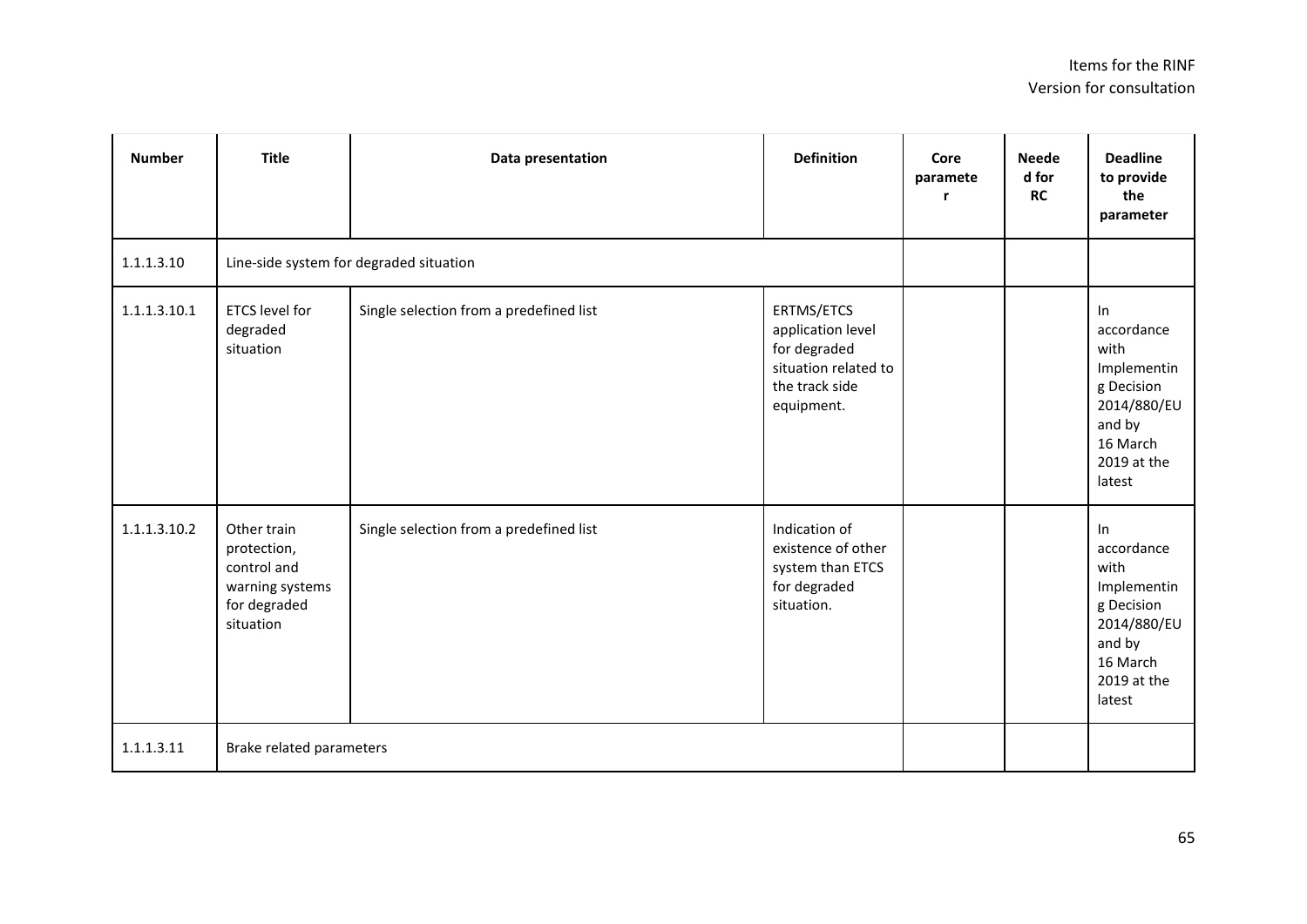| <b>Number</b> | <b>Title</b>                                                              | Data presentation                                 | <b>Definition</b>                                                                                                                                         | Core<br>paramete   | <b>Neede</b><br>d for<br><b>RC</b> | <b>Deadline</b><br>to provide<br>the<br>parameter                                                                   |
|---------------|---------------------------------------------------------------------------|---------------------------------------------------|-----------------------------------------------------------------------------------------------------------------------------------------------------------|--------------------|------------------------------------|---------------------------------------------------------------------------------------------------------------------|
| 1.1.1.3.11.1  | Maximum braking<br>distance<br>requested                                  | [NNNN]                                            | The maximum<br>value of the<br>braking distance<br>[in metres] of a<br>train shall be given<br>for the maximum<br>line speed.                             | $\pmb{\mathsf{X}}$ | $\mathsf{x}$                       | In<br>accordance<br>with<br>Implementin<br>g Decision<br>2014/880/EU<br>and by<br>16 March<br>2019 at the<br>latest |
| 1.1.1.3.11.2  | Availability by the<br>IM of additional<br>information                    | Single selection from the predefined list:<br>Y/N | Availability by the<br>IM of additional<br>information as<br>defined in point (2)<br>of point 4.2.2.6.2<br>of the Annex to<br>Regulation (EU)<br>2019/773 | $\pmb{\times}$     | X                                  | 16 January<br>2020                                                                                                  |
| 1.1.1.3.11.3  | Documents<br>available by the<br>IM relating to<br>braking<br>performance | CharacterString                                   | Electronic<br>document<br>available in two EU<br>languages from<br>the IM stored by<br>the Agency<br>providing                                            |                    | $\pmb{\mathsf{X}}$                 | 16 January<br>2020                                                                                                  |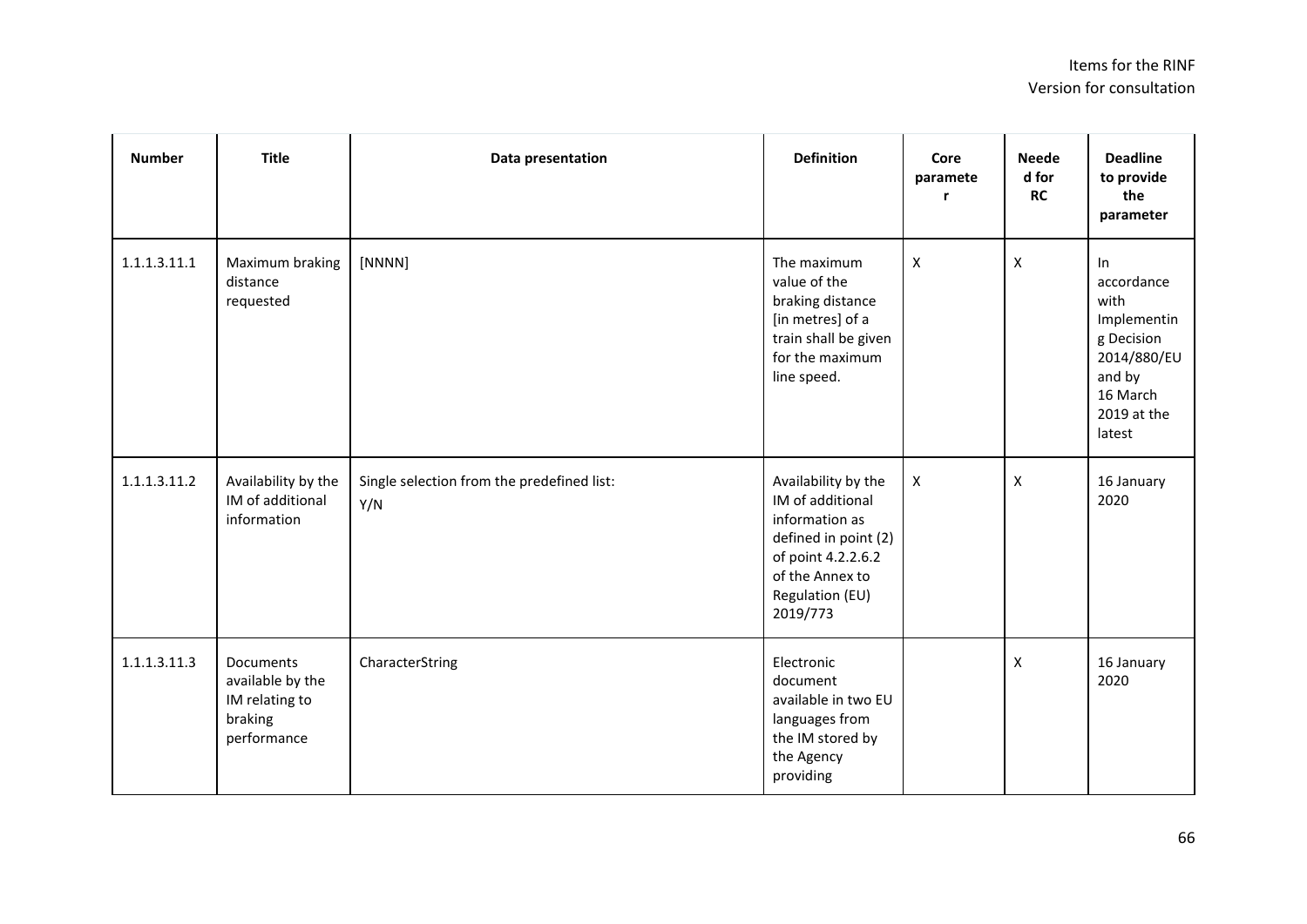| <b>Number</b> | <b>Title</b>                 | Data presentation                                 | <b>Definition</b>                                                                                                                             | Core<br>paramete<br>r | <b>Neede</b><br>d for<br><b>RC</b>     | <b>Deadline</b><br>to provide<br>the<br>parameter |  |
|---------------|------------------------------|---------------------------------------------------|-----------------------------------------------------------------------------------------------------------------------------------------------|-----------------------|----------------------------------------|---------------------------------------------------|--|
|               |                              |                                                   | additional<br>information as<br>defined in point (2)<br>of point 4.2.2.6.2<br>of the Annex to<br>Implementing<br>Regulation (EU)<br>2019/773. |                       |                                        |                                                   |  |
| 1.1.1.3.12    | Other CCS related parameters |                                                   |                                                                                                                                               |                       |                                        |                                                   |  |
| 1.1.1.3.12.1  | Tilting supported            | Single selection from the predefined list:<br>Y/N | Indication whether<br>tilting functions<br>are supported by<br>ETCS.                                                                          | information           | Parameter deleted. To be displayed for |                                                   |  |
| 1.1.1.3.13    | <b>ATO</b>                   |                                                   |                                                                                                                                               | $\blacksquare$        | $\omega$                               | $\bar{\phantom{a}}$                               |  |
| 1.1.1.3.13.1  | <b>ATO baseline</b>          | Single selection from a predefined list           | <b>ATO baseline</b><br>installed lineside.                                                                                                    | $\bar{\phantom{a}}$   | $\blacksquare$                         |                                                   |  |
| 1.1.1.3.13.2  | <b>ATO System</b><br>version | Single selection from a predefined list           | <b>ATO system</b><br>version according<br>to SRS x.x.x                                                                                        | $\blacksquare$        | $\blacksquare$                         |                                                   |  |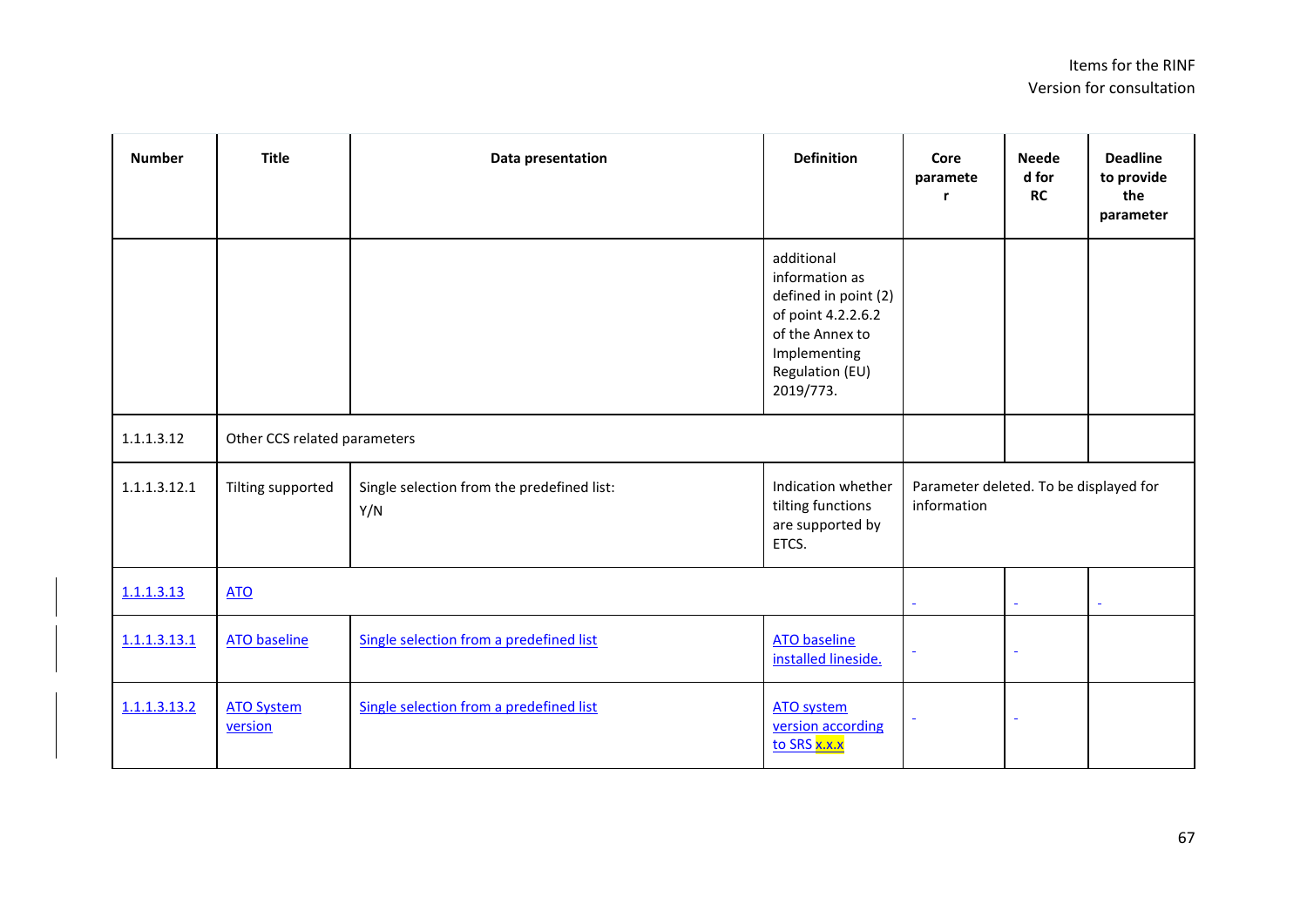| <b>Number</b> | <b>Title</b>                                                                                                   | Data presentation                                 | <b>Definition</b>                                                                                                 | Core<br>paramete<br>r | <b>Neede</b><br>d for<br><b>RC</b> | <b>Deadline</b><br>to provide<br>the<br>parameter |
|---------------|----------------------------------------------------------------------------------------------------------------|---------------------------------------------------|-------------------------------------------------------------------------------------------------------------------|-----------------------|------------------------------------|---------------------------------------------------|
| 1.1.1.3.13.2  | <b>ATO</b><br>communication<br>system version                                                                  | Single selection from a predefined list           | <b>Support ATO</b><br>communication<br>systems from<br>trackside                                                  | Ξ                     | Ξ                                  | Ξ                                                 |
| 1.1.1.4       | Rules and restrictions                                                                                         |                                                   |                                                                                                                   |                       |                                    |                                                   |
| 1.1.1.4.1     | <b>Existence of rules</b><br>and restrictions<br>of a strictly local<br>nature                                 | Single selection from the predefined list:<br>Y/N | Existence of rules<br>and restrictions of<br>a strictly local<br>nature                                           |                       |                                    | 1 January<br>2021                                 |
| 1.1.1.4.2     | Documents<br>regarding the<br>rules or<br>restrictions of a<br>strictly local<br>nature available<br>by the IM | CharacterString                                   | Electronic<br>document<br>available from the<br>IM stored by the<br>Agency providing<br>additional<br>information |                       |                                    | 1 January<br>2021                                 |
| 1.2           | <b>OPERATIONAL POINT</b>                                                                                       |                                                   |                                                                                                                   |                       |                                    |                                                   |
| 1.2.0.0.0     | Generic information                                                                                            |                                                   |                                                                                                                   |                       |                                    |                                                   |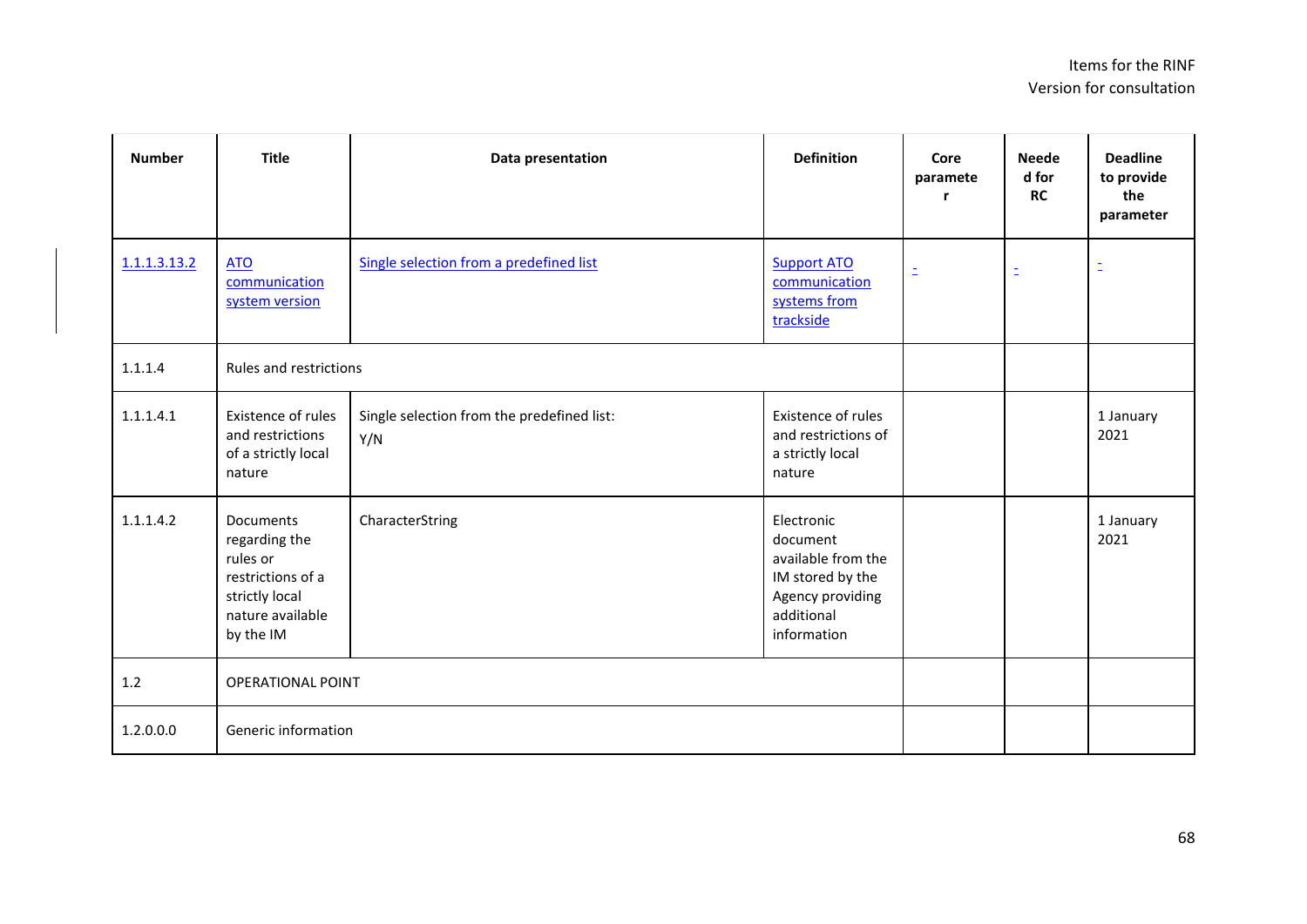| <b>Number</b> | <b>Title</b>                 | Data presentation                              | <b>Definition</b>                                                                      | Core<br>paramete<br>r | <b>Neede</b><br>d for<br><b>RC</b> | <b>Deadline</b><br>to provide<br>the<br>parameter                                                                   |
|---------------|------------------------------|------------------------------------------------|----------------------------------------------------------------------------------------|-----------------------|------------------------------------|---------------------------------------------------------------------------------------------------------------------|
| 1.2.0.0.0.1   | Name of<br>operational point | CharacterString                                | Name normally<br>related to the<br>town or village or<br>to traffic control<br>purpose | $\pmb{\times}$        |                                    | In<br>accordance<br>with<br>Implementin<br>g Decision<br>2014/880/EU<br>and by<br>16 March<br>2019 at the<br>latest |
| 1.2.0.0.0.2   | Unique OP ID                 | Predefined CharacterString:<br>[AA+AAAAAAAAAA] | Code composed of<br>country code and<br>alphanumeric OP<br>code.                       | $\pmb{\times}$        |                                    | In<br>accordance<br>with<br>Implementin<br>g Decision<br>2014/880/EU<br>and by<br>16 March<br>2019 at the<br>latest |
| 1.2.0.0.0.3   | OP TAF TAP<br>primary code   | Predefined CharacterString:<br>[AANNNNN]       | Primary code<br>developed for<br>TAF/TAP.                                              |                       |                                    | In<br>accordance<br>with<br>Implementin<br>g Decision                                                               |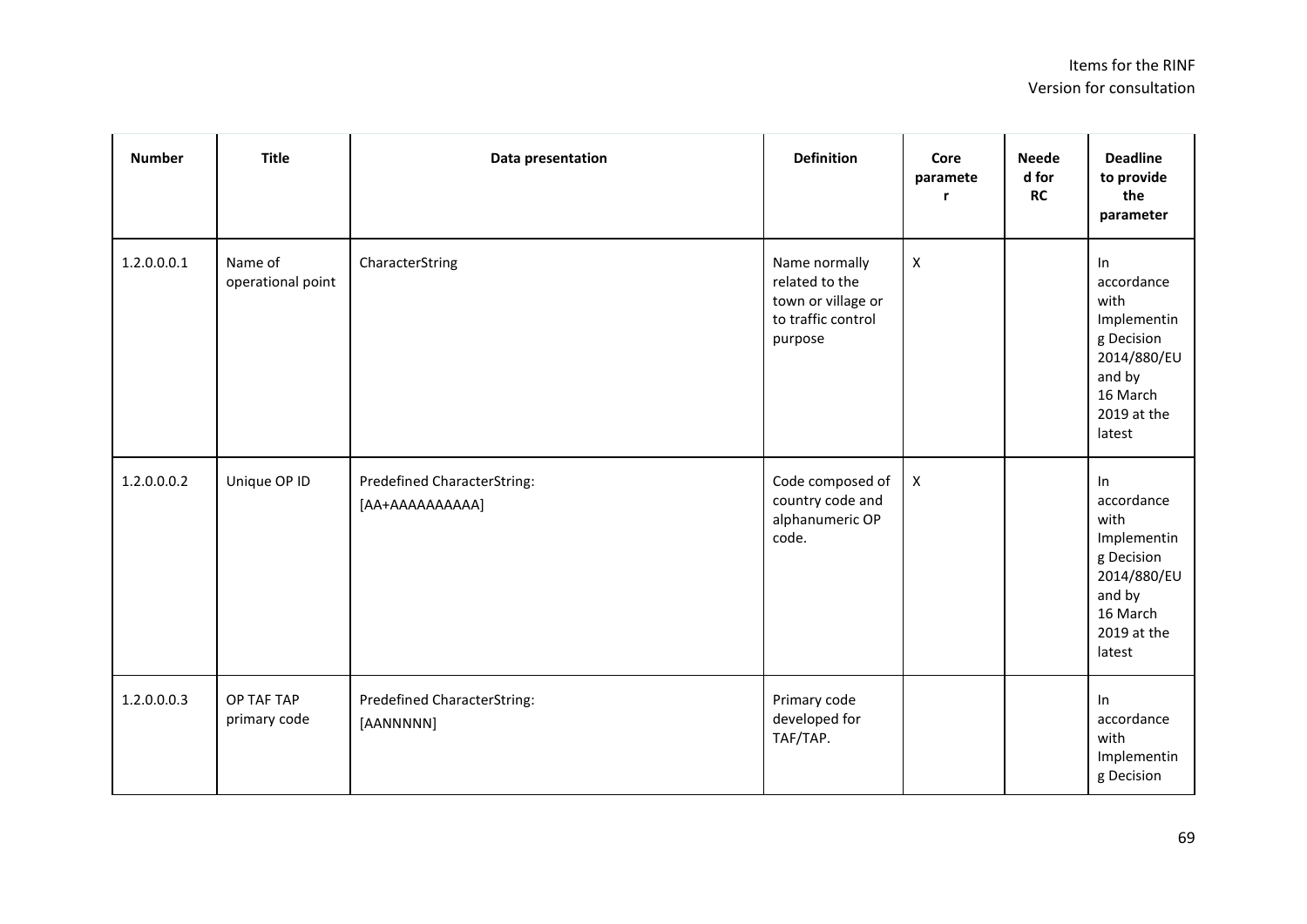| <b>Number</b> | <b>Title</b>                                     | Data presentation                                                           | <b>Definition</b>                                                                 | Core<br>paramete<br>r | <b>Neede</b><br>d for<br><b>RC</b> | <b>Deadline</b><br>to provide<br>the<br>parameter                                                                      |
|---------------|--------------------------------------------------|-----------------------------------------------------------------------------|-----------------------------------------------------------------------------------|-----------------------|------------------------------------|------------------------------------------------------------------------------------------------------------------------|
|               |                                                  |                                                                             |                                                                                   |                       |                                    | 2014/880/EU<br>and by<br>16 March<br>2019 at the<br>latest                                                             |
| 1.2.0.0.0.4   | Type of<br>operational point                     | Single selection from a predefined list                                     | Type of facility in<br>relation to the<br>dominating<br>operational<br>functions. | $\pmb{\mathsf{X}}$    |                                    | $\ln$<br>accordance<br>with<br>Implementin<br>g Decision<br>2014/880/EU<br>and by<br>16 March<br>2019 at the<br>latest |
| 1.2.0.0.0.4.1 | Type of track<br>gauge<br>changeover<br>facility | CharacterString                                                             | Type of track<br>gauge changeover<br>facility                                     |                       | $\pmb{\mathsf{X}}$                 | 16 January<br>2020                                                                                                     |
| 1.2.0.0.0.5   | Geographical<br>location of<br>operational point | Predefined CharacterString:<br>[Latitude (NN.NNNN) + Longitude (± NN.NNNN)] | Geographical<br>coordinates in<br>decimal degrees<br>normally given for           | $\mathsf X$           | $\pmb{\mathsf{X}}$                 | In<br>accordance<br>with<br>Implementin<br>g Decision                                                                  |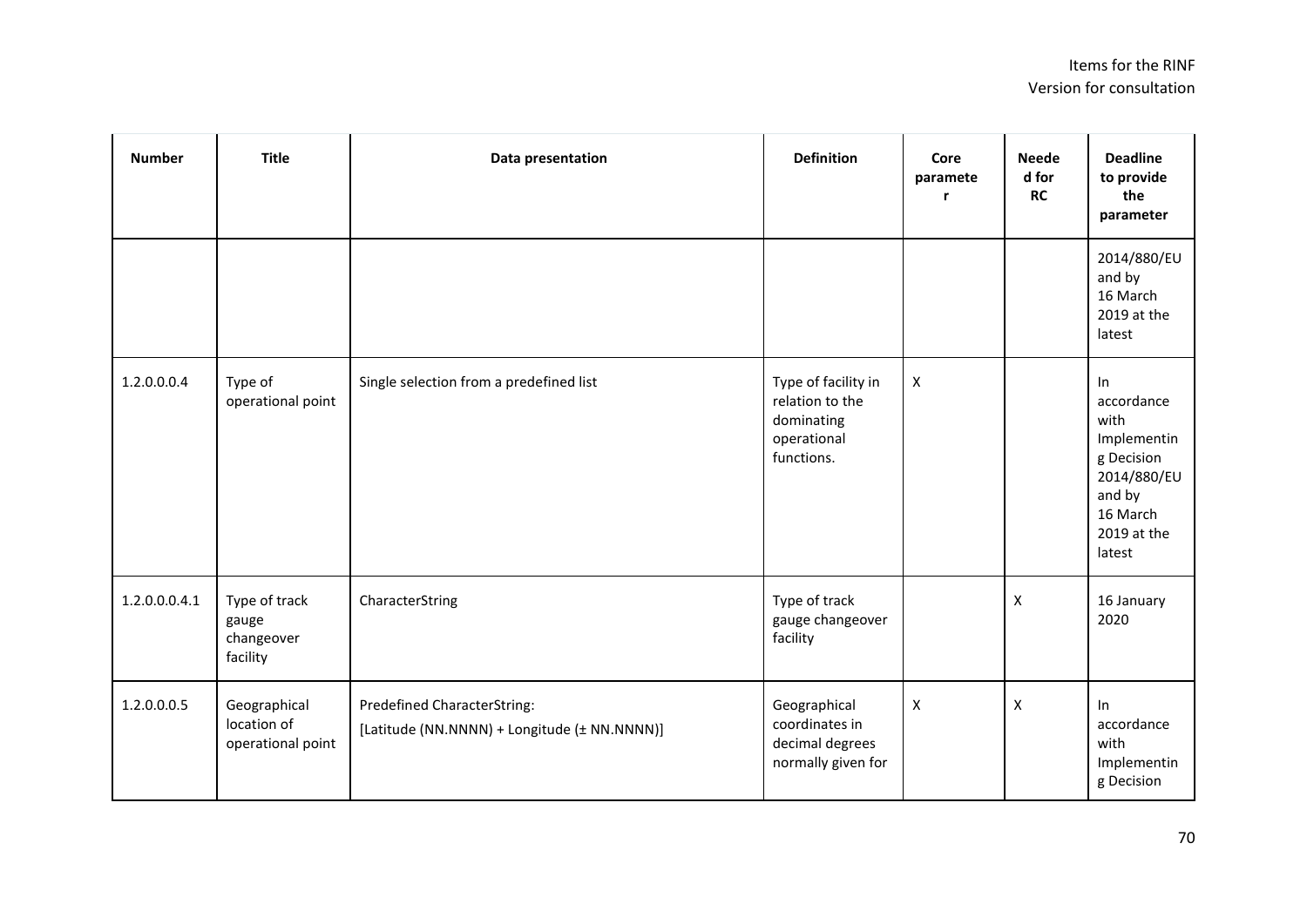| <b>Number</b> | <b>Title</b>                                | Data presentation                                            | <b>Definition</b>                                                                                                                             | Core<br>paramete | <b>Neede</b><br>d for<br>RC | <b>Deadline</b><br>to provide<br>the<br>parameter                                                                   |
|---------------|---------------------------------------------|--------------------------------------------------------------|-----------------------------------------------------------------------------------------------------------------------------------------------|------------------|-----------------------------|---------------------------------------------------------------------------------------------------------------------|
|               |                                             |                                                              | the centre of the<br>OP.                                                                                                                      |                  |                             | 2014/880/EU<br>and by<br>16 March<br>2019 at the<br>latest                                                          |
| 1.2.0.0.0.6   | Railway location<br>of Operational<br>point | Predefined CharacterString:<br>[NNN.NNN] + [CharacterString] | Kilometre related<br>to line<br>identification<br>defining the<br>location of the OP.<br>This will normally<br>be in the centre of<br>the OP. | $\mathsf X$      | X                           | In<br>accordance<br>with<br>Implementin<br>g Decision<br>2014/880/EU<br>and by<br>16 March<br>2019 at the<br>latest |
| 1.2.1         | <b>RUNNING TRACK</b>                        |                                                              |                                                                                                                                               |                  |                             |                                                                                                                     |
| 1.2.1.0.0     | Generic information                         |                                                              |                                                                                                                                               |                  |                             |                                                                                                                     |
| 1.2.1.0.0.1   | IM's code                                   | [AAAA]                                                       | Infrastructure<br>manager means<br>any body or<br>undertaking that is<br>responsible in<br>particular for                                     | $\mathsf X$      |                             | In<br>accordance<br>with<br>Implementin<br>g Decision<br>2014/880/EU                                                |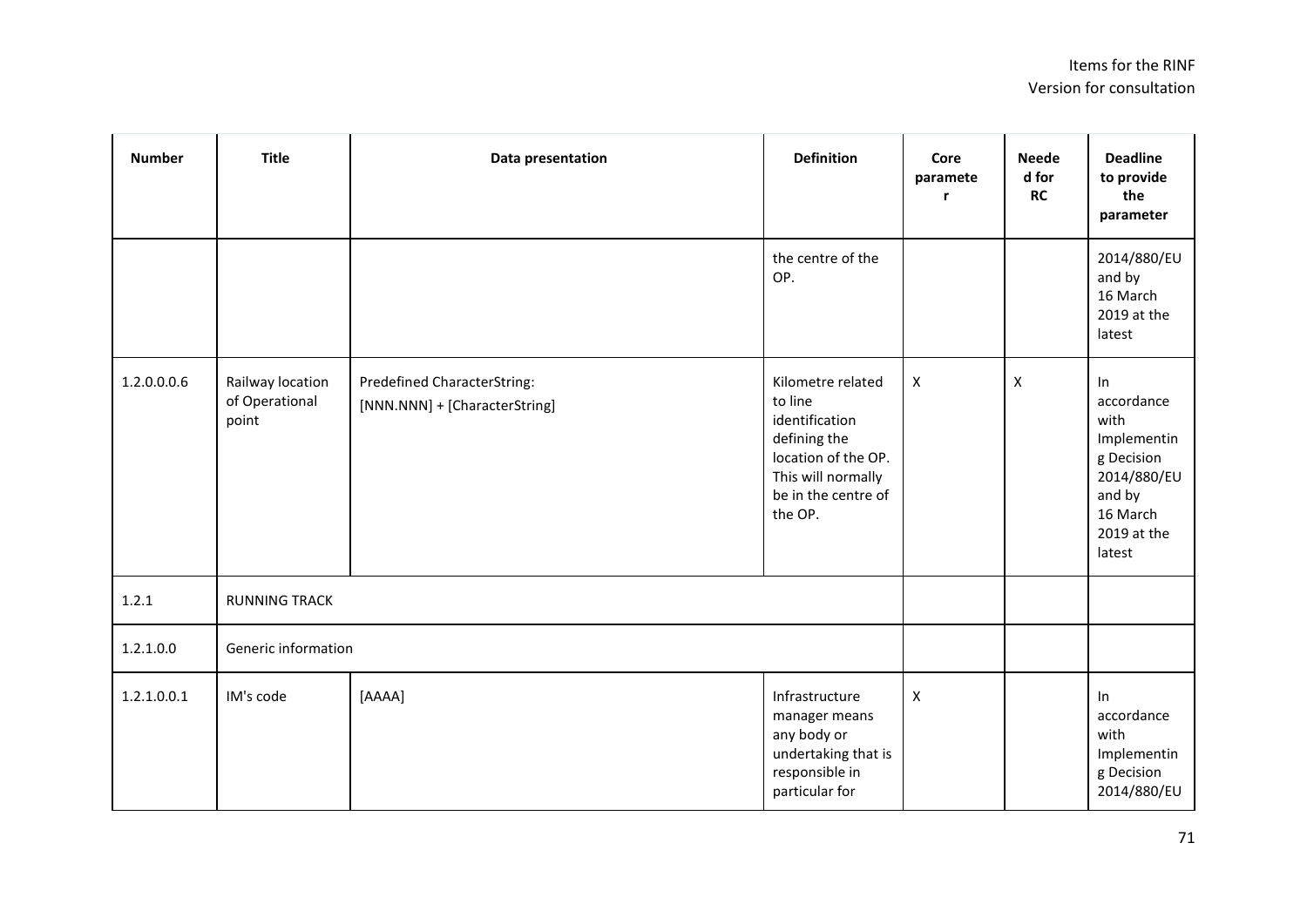| <b>Number</b> | <b>Title</b>                                                                                                                    | Data presentation                                                     | <b>Definition</b>                                                                                                        | Core<br>paramete          | <b>Neede</b><br>d for<br><b>RC</b> | <b>Deadline</b><br>to provide<br>the<br>parameter                                                                   |
|---------------|---------------------------------------------------------------------------------------------------------------------------------|-----------------------------------------------------------------------|--------------------------------------------------------------------------------------------------------------------------|---------------------------|------------------------------------|---------------------------------------------------------------------------------------------------------------------|
|               |                                                                                                                                 |                                                                       | establishing and<br>maintaining<br>railway<br>infrastructure or a<br>part thereof.                                       |                           |                                    | and by<br>16 March<br>2019 at the<br>latest                                                                         |
| 1.2.1.0.0.2   | Identification of<br>track                                                                                                      | CharacterString                                                       | Unique track<br>identification or<br>unique track<br>number within OP                                                    | $\boldsymbol{\mathsf{X}}$ |                                    | In<br>accordance<br>with<br>Implementin<br>g Decision<br>2014/880/EU<br>and by<br>16 March<br>2019 at the<br>latest |
| 1.2.1.0.1     | Declarations of verification for track                                                                                          |                                                                       |                                                                                                                          |                           |                                    |                                                                                                                     |
| 1.2.1.0.1.1   | EC declaration of<br>verification for<br>track relating to<br>compliance with<br>the requirements<br>from TSIs<br>applicable to | <b>Predefined CharacterString:</b><br>[CC/RRRRRRRRRRRRRR/YYYY/NNNNNN] | Unique number for<br>EC declarations in<br>accordance with<br>Commission<br>Implementing<br>Regulation (EU)<br>2019/250. |                           |                                    | In<br>accordance<br>with<br>Implementin<br>g Decision<br>2014/880/EU<br>and by<br>16 March                          |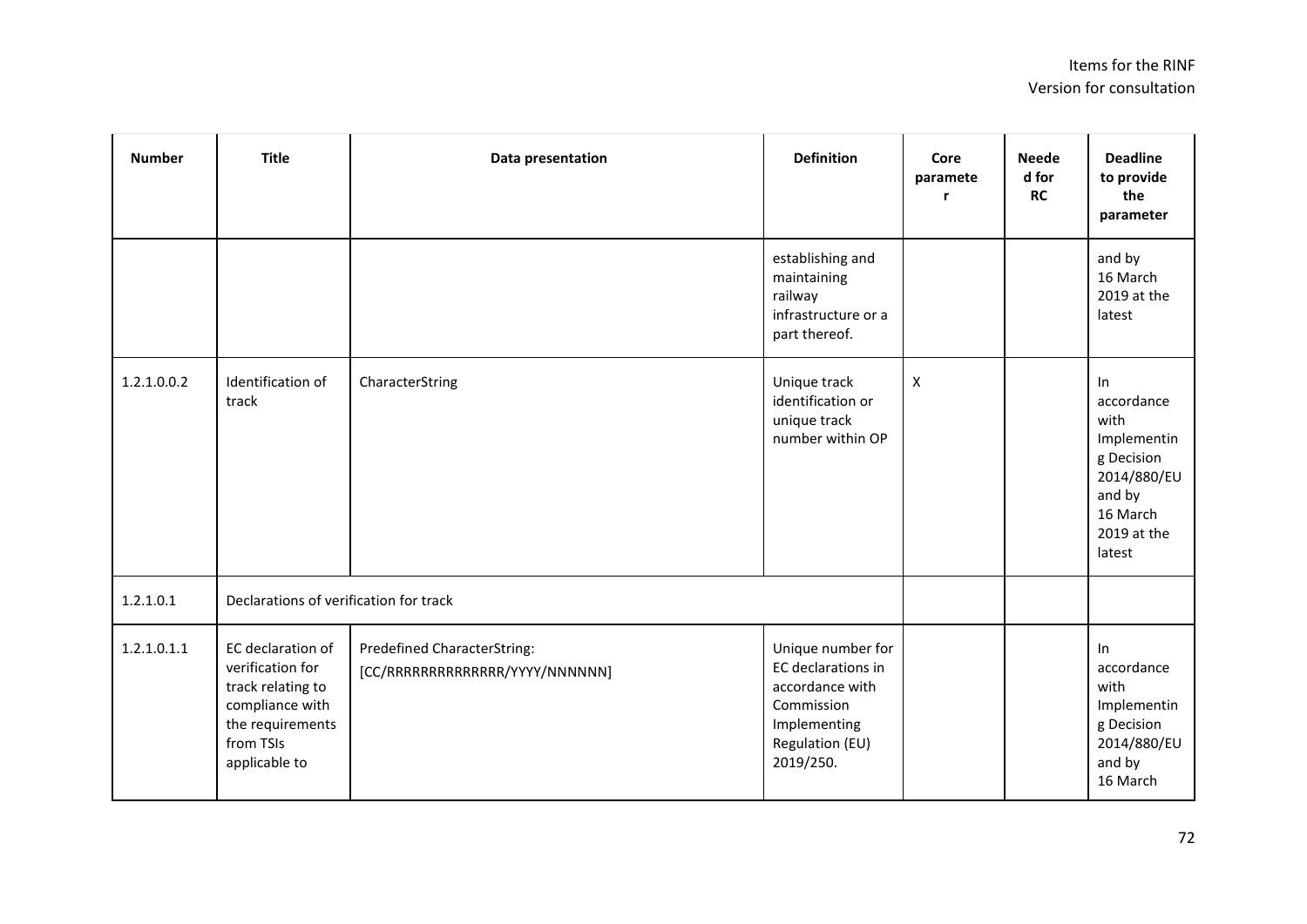| <b>Number</b> | <b>Title</b>                                                                                                                                                                                           | Data presentation                                                                                                                                                                   | <b>Definition</b>                                                                                                                                                                                            | Core<br>paramete<br>r | <b>Neede</b><br>d for<br><b>RC</b> | <b>Deadline</b><br>to provide<br>the<br>parameter                                                                      |
|---------------|--------------------------------------------------------------------------------------------------------------------------------------------------------------------------------------------------------|-------------------------------------------------------------------------------------------------------------------------------------------------------------------------------------|--------------------------------------------------------------------------------------------------------------------------------------------------------------------------------------------------------------|-----------------------|------------------------------------|------------------------------------------------------------------------------------------------------------------------|
|               | infrastructure<br>subsystem                                                                                                                                                                            |                                                                                                                                                                                     |                                                                                                                                                                                                              |                       |                                    | 2019 at the<br>latest                                                                                                  |
| 1.2.1.0.1.2   | El declaration of<br>demonstration<br>(as defined<br>Recommendation<br>2014/881/EU)<br>relating to<br>compliance with<br>the requirements<br>from TSIs<br>applicable to<br>infrastructure<br>subsystem | <b>Predefined CharacterString:</b><br>[CC/RRRRRRRRRRRRRR/YYYY/NNNNNN]                                                                                                               | Unique number for<br>El declarations<br>following the same<br>format<br>requirements as<br>specified for EC<br>declarations in<br>Annex VII of<br>Commission<br>Implementing<br>Regulation (EU)<br>2019/250. |                       |                                    | $\ln$<br>accordance<br>with<br>Implementin<br>g Decision<br>2014/880/EU<br>and by<br>16 March<br>2019 at the<br>latest |
| 1.2.1.0.2     | Performance parameters                                                                                                                                                                                 |                                                                                                                                                                                     |                                                                                                                                                                                                              |                       |                                    |                                                                                                                        |
| 1.2.1.0.2.1   | <b>TEN classification</b><br>of track                                                                                                                                                                  | Single selection from the predefined list:<br>Part of the TEN-T Comprehensive Network/Part of the TEN-T<br>Core Freight Network/Part of the TEN-T Core Passenger<br>Network/Off-TEN | Indication of the<br>part of the trans-<br>European network<br>the track belongs<br>to.                                                                                                                      | $\pmb{\mathsf{X}}$    |                                    | In<br>accordance<br>with<br>Implementin<br>g Decision<br>2014/880/EU<br>and by<br>16 March                             |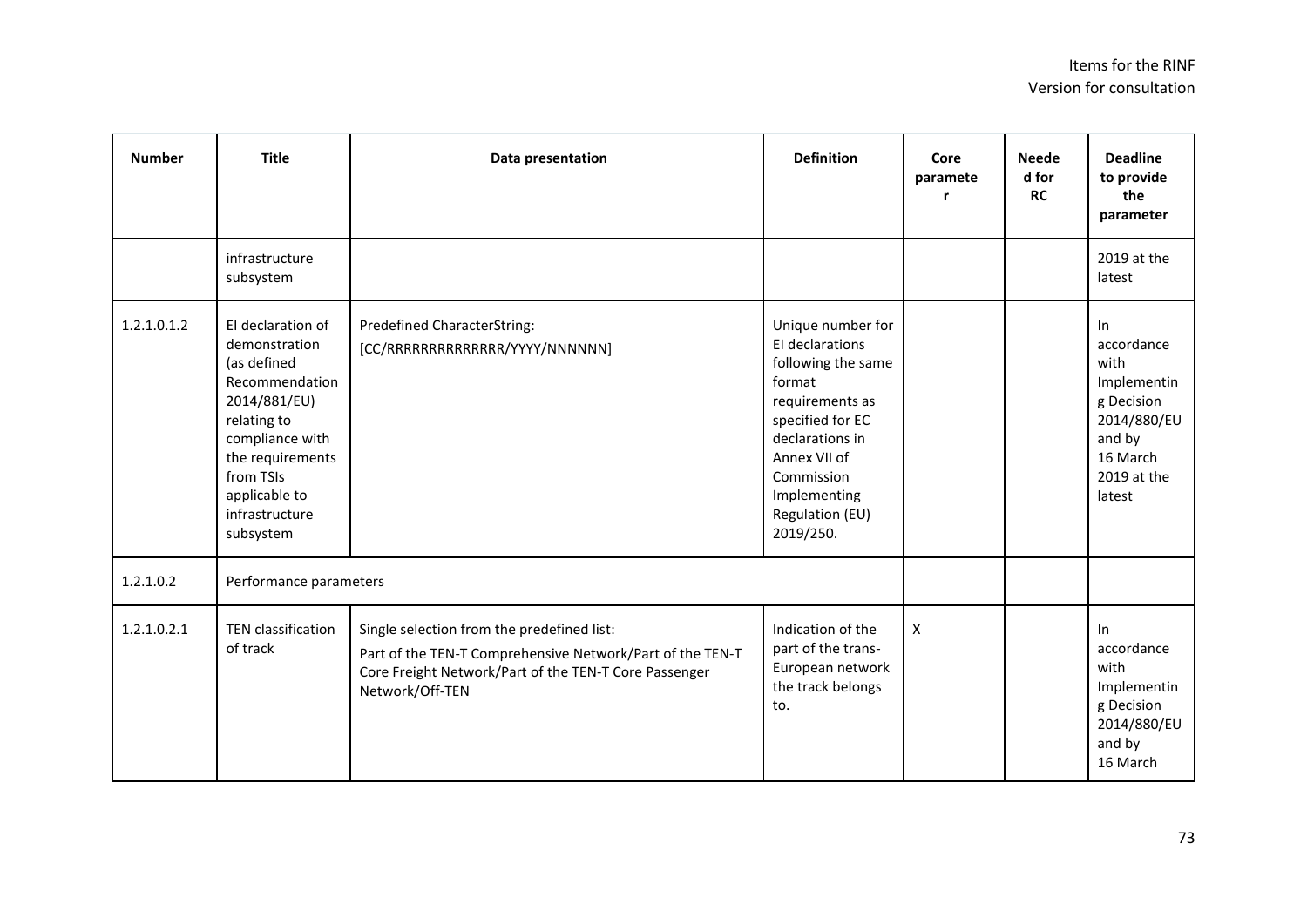| <b>Number</b> | <b>Title</b>                          | Data presentation                       | <b>Definition</b>                                                                               | Core<br>paramete<br>r | <b>Neede</b><br>d for<br>RC | <b>Deadline</b><br>to provide<br>the<br>parameter                                                                   |
|---------------|---------------------------------------|-----------------------------------------|-------------------------------------------------------------------------------------------------|-----------------------|-----------------------------|---------------------------------------------------------------------------------------------------------------------|
|               |                                       |                                         |                                                                                                 |                       |                             | 2019 at the<br>latest                                                                                               |
| 1.2.1.0.2.2   | Category of line:                     | Single selection from a predefined list | Classification of a<br>line according to<br>the INF TSI $-$<br>Regulation (EU) No<br>1299/2014. |                       |                             | In<br>accordance<br>with<br>Implementin<br>g Decision<br>2014/880/EU<br>and by<br>16 March<br>2019 at the<br>latest |
| 1.2.1.0.2.3   | Part of a Railway<br>Freight Corridor | Single selection from a predefined list | Indication whether<br>the line is<br>designated to a<br>Railway Freight<br>Corridor             |                       |                             | In<br>accordance<br>with<br>Implementin<br>g Decision<br>2014/880/EU<br>and by<br>16 March<br>2019 at the<br>latest |
| 1.2.1.0.3     | Line layout                           |                                         |                                                                                                 |                       |                             |                                                                                                                     |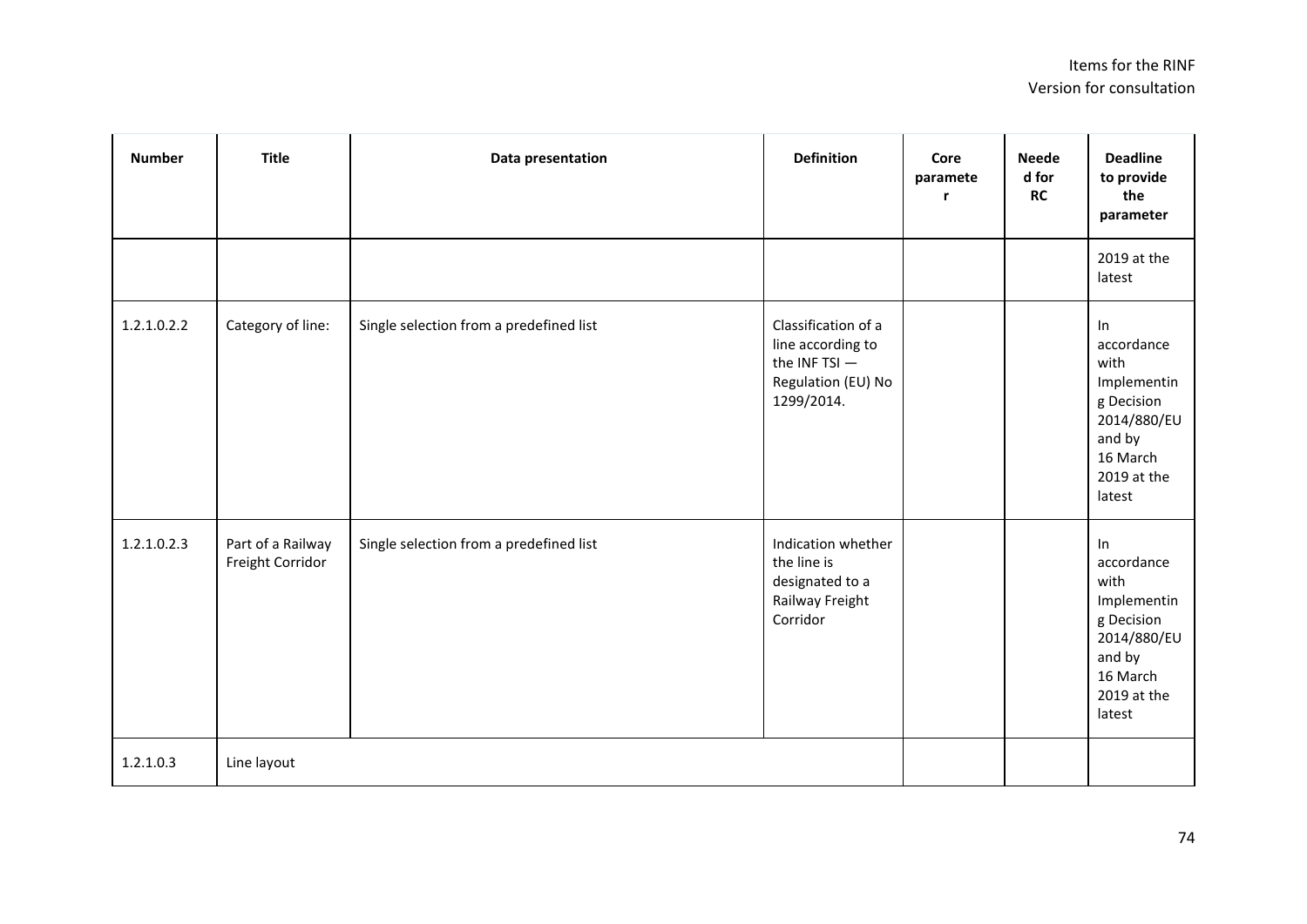| <b>Number</b> | <b>Title</b>             | Data presentation                                                         | <b>Definition</b>                                                                                                                       | Core<br>paramete<br>r                                 | <b>Neede</b><br>d for<br><b>RC</b> | <b>Deadline</b><br>to provide<br>the<br>parameter |
|---------------|--------------------------|---------------------------------------------------------------------------|-----------------------------------------------------------------------------------------------------------------------------------------|-------------------------------------------------------|------------------------------------|---------------------------------------------------|
| 1.2.1.0.3.1   | Interoperable<br>gauge   | Single selection from the predefined list:<br>GA/GB/GC/G1/DE3/S/IRL1/none | Gauges GA, GB,<br>GC, G1, DE3, S,<br>IRL1 as defined in<br>European<br>standard.                                                        | Parameter deleted. To be displayed for<br>information |                                    |                                                   |
| 1.2.1.0.3.2   | Multinational<br>gauges: | Single selection from the predefined list:<br>G2/GB1/GB2/none             | Multilateral gauge<br>or international<br>gauge other than<br>GA, GB, GC, G1,<br>DE3, S, IRL1 as<br>defined in<br>European<br>standard. | Parameter deleted. To be displayed for<br>information |                                    |                                                   |
| 1.2.1.0.3.3   | National gauges          | Single selection from a predefined list                                   | Domestic gauge as<br>defined in<br>European standard<br>or other local<br>gauge.                                                        | Parameter deleted. To be displayed for<br>information |                                    |                                                   |
| 1.2.1.0.3.4   | Gauging                  | Single selection from a predefined list                                   | Gauges as defined<br>in European<br>standard or other<br>local gauges,<br>including lower or<br>upper part.                             | X                                                     | X                                  | 16 January<br>2020                                |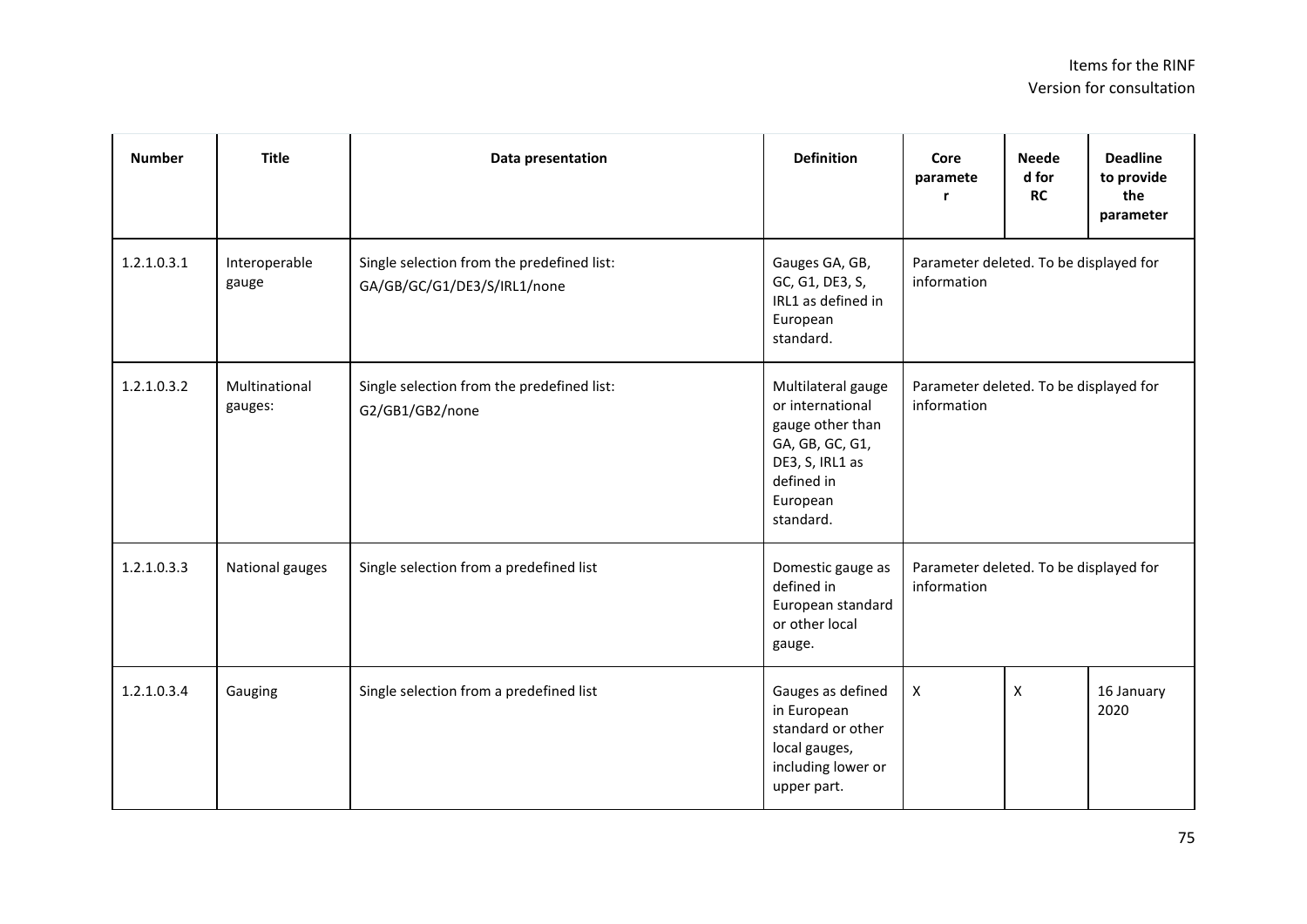| <b>Number</b> | <b>Title</b>                                                                                            | Data presentation                                               | <b>Definition</b>                                                                                                                                                                                                                                                                                                                                                         | Core<br>paramete | <b>Neede</b><br>d for<br><b>RC</b> | <b>Deadline</b><br>to provide<br>the<br>parameter |
|---------------|---------------------------------------------------------------------------------------------------------|-----------------------------------------------------------------|---------------------------------------------------------------------------------------------------------------------------------------------------------------------------------------------------------------------------------------------------------------------------------------------------------------------------------------------------------------------------|------------------|------------------------------------|---------------------------------------------------|
| 1.2.1.0.3.5   | Railway location<br>of particular<br>points requiring<br>specific checks                                | Predefined CharacterString:<br>[± NNNN.NNN] + [CharacterString] | Location of<br>particular points<br>requiring specific<br>checks due to<br>deviations from<br>gauging referred<br>to in 1.2.1.0.3.4.                                                                                                                                                                                                                                      |                  | $\mathsf{x}$                       | 16 January<br>2020                                |
| 1.2.1.0.3.6   | Document with<br>the transversal<br>section of the<br>particular points<br>requiring specific<br>checks | CharacterString                                                 | Electronic<br>document<br>available from the<br>IM stored by the<br>Agency with the<br>transversal section<br>of the particular<br>points requiring<br>specific checks due<br>to deviations from<br>gauging referred<br>to in 1.2.1.0.3.4.<br>Where relevant,<br>guidance for the<br>check with the<br>particular point<br>may be attached<br>to the document<br>with the |                  | $\mathsf{x}$                       | 16 January<br>2020                                |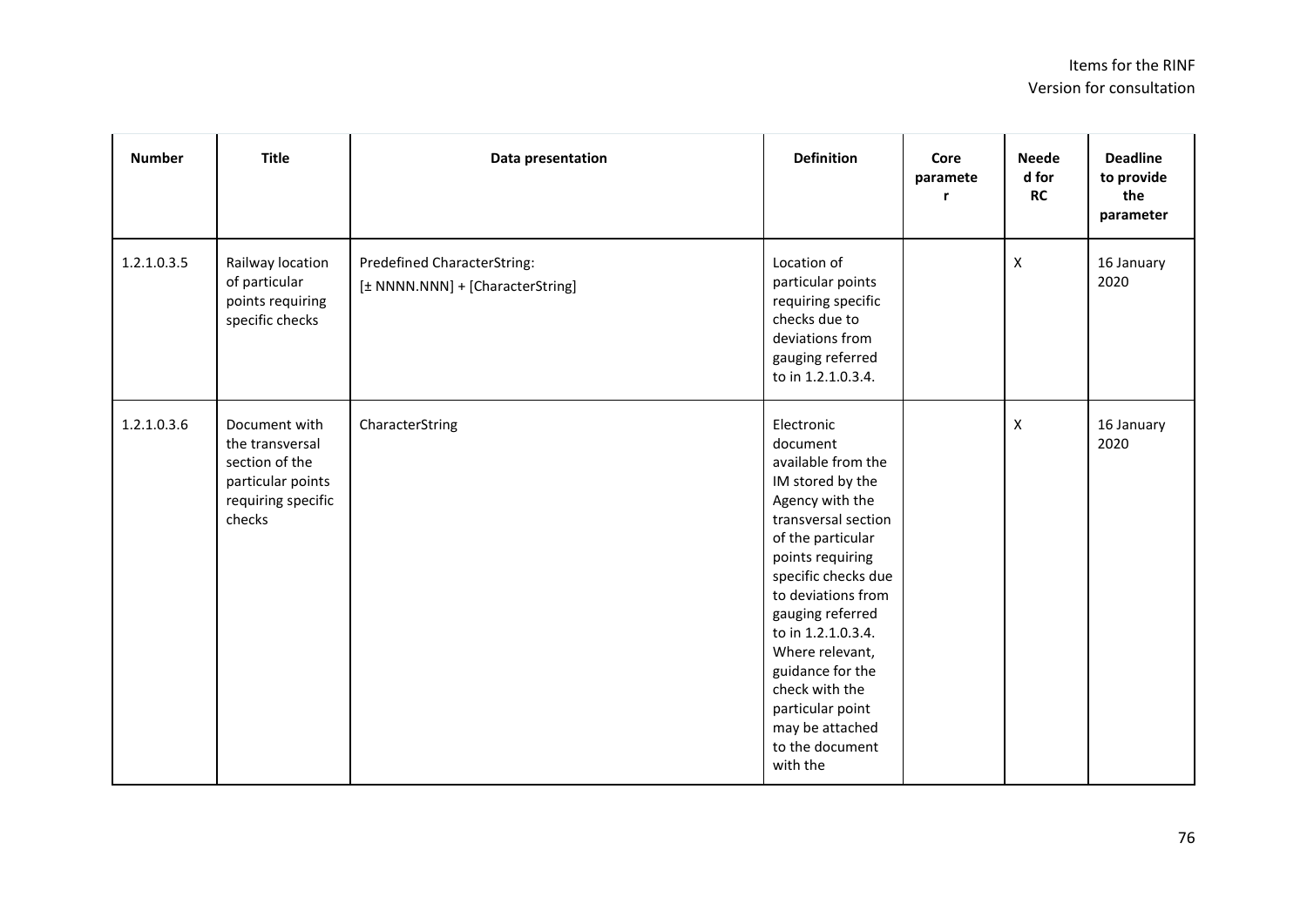| <b>Number</b> | <b>Title</b>           | Data presentation                                                                     | <b>Definition</b>                                                                                                                                       | Core<br>paramete   | <b>Neede</b><br>d for<br>RC | <b>Deadline</b><br>to provide<br>the<br>parameter                                                                   |
|---------------|------------------------|---------------------------------------------------------------------------------------|---------------------------------------------------------------------------------------------------------------------------------------------------------|--------------------|-----------------------------|---------------------------------------------------------------------------------------------------------------------|
|               |                        |                                                                                       | transversal<br>section.                                                                                                                                 |                    |                             |                                                                                                                     |
| 1.2.1.0.4     | Track parameters       |                                                                                       |                                                                                                                                                         |                    |                             |                                                                                                                     |
| 1.2.1.0.4.1   | Nominal track<br>gauge | Single selection from the predefined list:<br>750/1000/1435/1520/1524/1600/1668/other | A single value<br>expressed in<br>millimetres that<br>identifies the track<br>gauge.                                                                    | $\pmb{\mathsf{X}}$ | $\pmb{\mathsf{X}}$          | In<br>accordance<br>with<br>Implementin<br>g Decision<br>2014/880/EU<br>and by<br>16 March<br>2019 at the<br>latest |
| 1.2.1.0.5     | Tunnel                 |                                                                                       |                                                                                                                                                         |                    |                             |                                                                                                                     |
| 1.2.1.0.5.1   | IM's code              | [AAAA]                                                                                | Infrastructure<br>manager means<br>any body or<br>undertaking that is<br>responsible in<br>particular for<br>establishing and<br>maintaining<br>railway | $\pmb{\mathsf{X}}$ |                             | In<br>accordance<br>with<br>Implementin<br>g Decision<br>2014/880/EU<br>and by<br>16 March                          |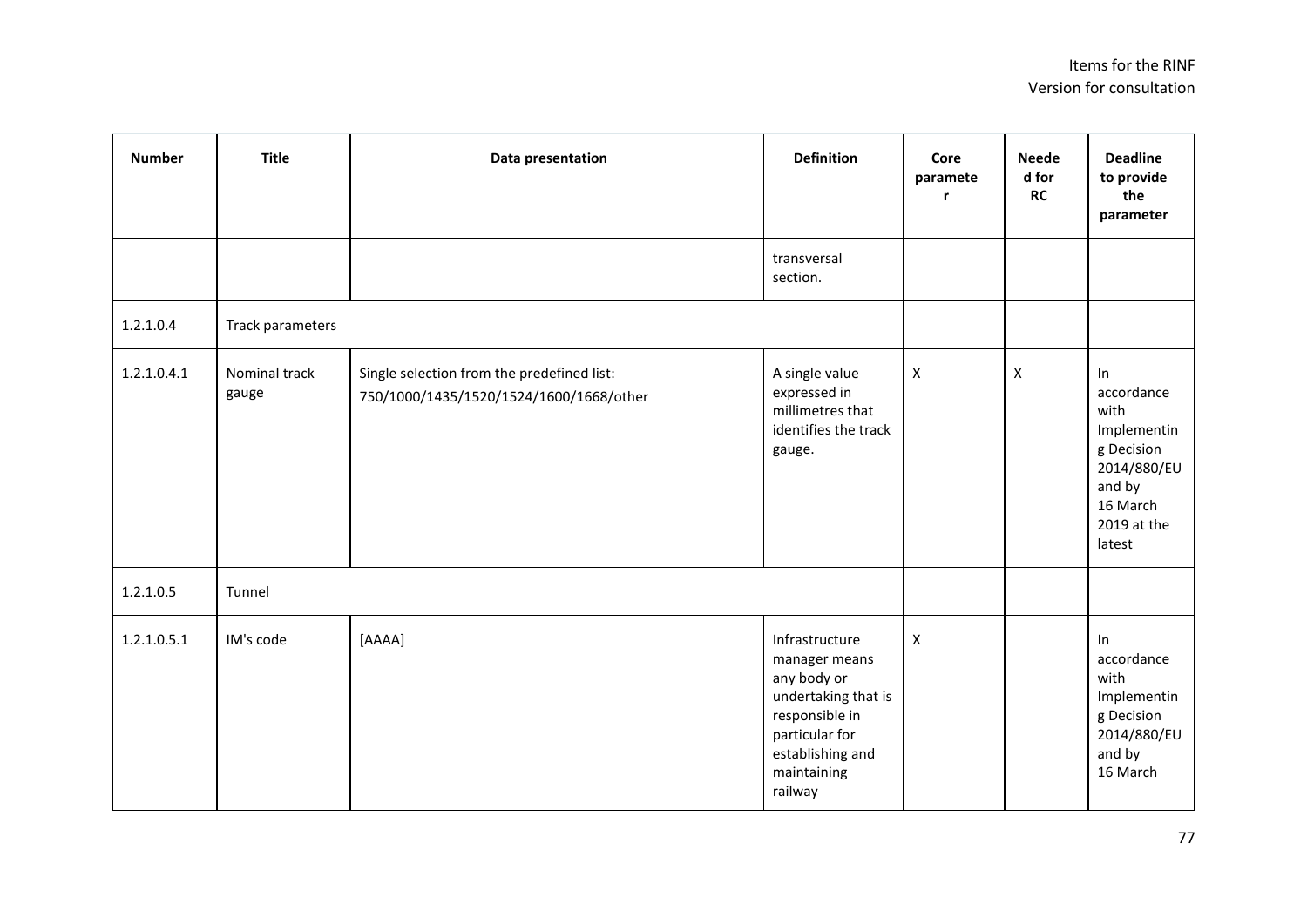| <b>Number</b> | <b>Title</b>                                                                                                                                       | Data presentation                                              | <b>Definition</b>                                                                                                        | Core<br>paramete   | <b>Neede</b><br>d for<br>RC | <b>Deadline</b><br>to provide<br>the<br>parameter                                                                   |
|---------------|----------------------------------------------------------------------------------------------------------------------------------------------------|----------------------------------------------------------------|--------------------------------------------------------------------------------------------------------------------------|--------------------|-----------------------------|---------------------------------------------------------------------------------------------------------------------|
|               |                                                                                                                                                    |                                                                | infrastructure or a<br>part thereof.                                                                                     |                    |                             | 2019 at the<br>latest                                                                                               |
| 1.2.1.0.5.2   | Tunnel<br>identification                                                                                                                           | CharacterString                                                | Unique tunnel<br>identification or<br>unique tunnel<br>number within MS                                                  | $\pmb{\mathsf{X}}$ |                             | In<br>accordance<br>with<br>Implementin<br>g Decision<br>2014/880/EU<br>and by<br>16 March<br>2019 at the<br>latest |
| 1.2.1.0.5.3   | EC declaration of<br>verification for<br>tunnel relating to<br>compliance with<br>the requirements<br>from TSIs<br>applicable to<br>railway tunnel | CharacterString:<br>[CC/RRRRRRRRRRRRRR/YYYY/NNNNNN]            | Unique number for<br>EC declarations in<br>accordance with<br>Commission<br>Implementing<br>Regulation (EU)<br>2019/250. |                    |                             | In<br>accordance<br>with<br>Implementin<br>g Decision<br>2014/880/EU<br>and by<br>16 March<br>2019 at the<br>latest |
| 1.2.1.0.5.4   | El declaration of<br>demonstration                                                                                                                 | Predefined CharacterString:<br>[CC/RRRRRRRRRRRRRR/YYYY/NNNNNN] | Unique number for<br>El declarations                                                                                     |                    |                             | In<br>accordance                                                                                                    |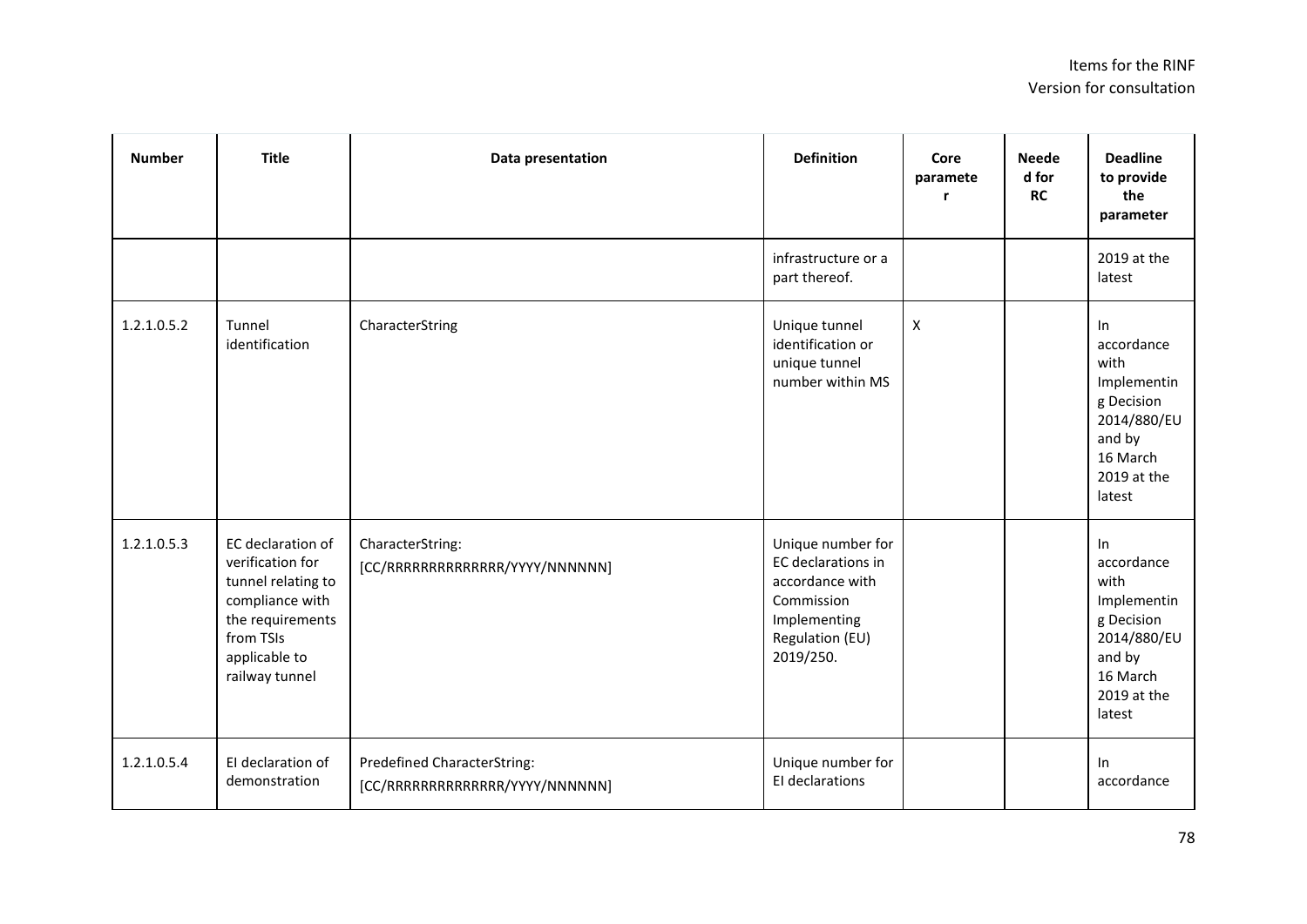| <b>Number</b> | <b>Title</b>                                                                                                                                                   | Data presentation                                 | <b>Definition</b>                                                                                                                                                    | Core<br>paramete<br>r | <b>Neede</b><br>d for<br>RC | <b>Deadline</b><br>to provide<br>the<br>parameter                                                                   |
|---------------|----------------------------------------------------------------------------------------------------------------------------------------------------------------|---------------------------------------------------|----------------------------------------------------------------------------------------------------------------------------------------------------------------------|-----------------------|-----------------------------|---------------------------------------------------------------------------------------------------------------------|
|               | (as defined<br>Recommendation<br>2014/881/EU) for<br>tunnel relating to<br>compliance with<br>the requirements<br>from TSIs<br>applicable to<br>railway tunnel |                                                   | following the same<br>format<br>requirements as<br>specified for EC<br>declarations in<br>Annex VII of<br>Commission<br>Implementing<br>Regulation (EU)<br>2019/250. |                       |                             | with<br>Implementin<br>g Decision<br>2014/880/EU<br>and by<br>16 March<br>2019 at the<br>latest                     |
| 1.2.1.0.5.5   | Length of tunnel                                                                                                                                               | [NNNNN]                                           | Length of a tunnel<br>in metres from<br>entrance portal to<br>exit portal.                                                                                           |                       |                             | In<br>accordance<br>with<br>Implementin<br>g Decision<br>2014/880/EU<br>and by<br>16 March<br>2019 at the<br>latest |
| 1.2.1.0.5.6   | Existence of<br>emergency plan                                                                                                                                 | Single selection from the predefined list:<br>Y/N | Indication whether<br>emergency plan<br>exists.                                                                                                                      |                       |                             | In<br>accordance<br>with<br>Implementin<br>g Decision<br>2014/880/EU                                                |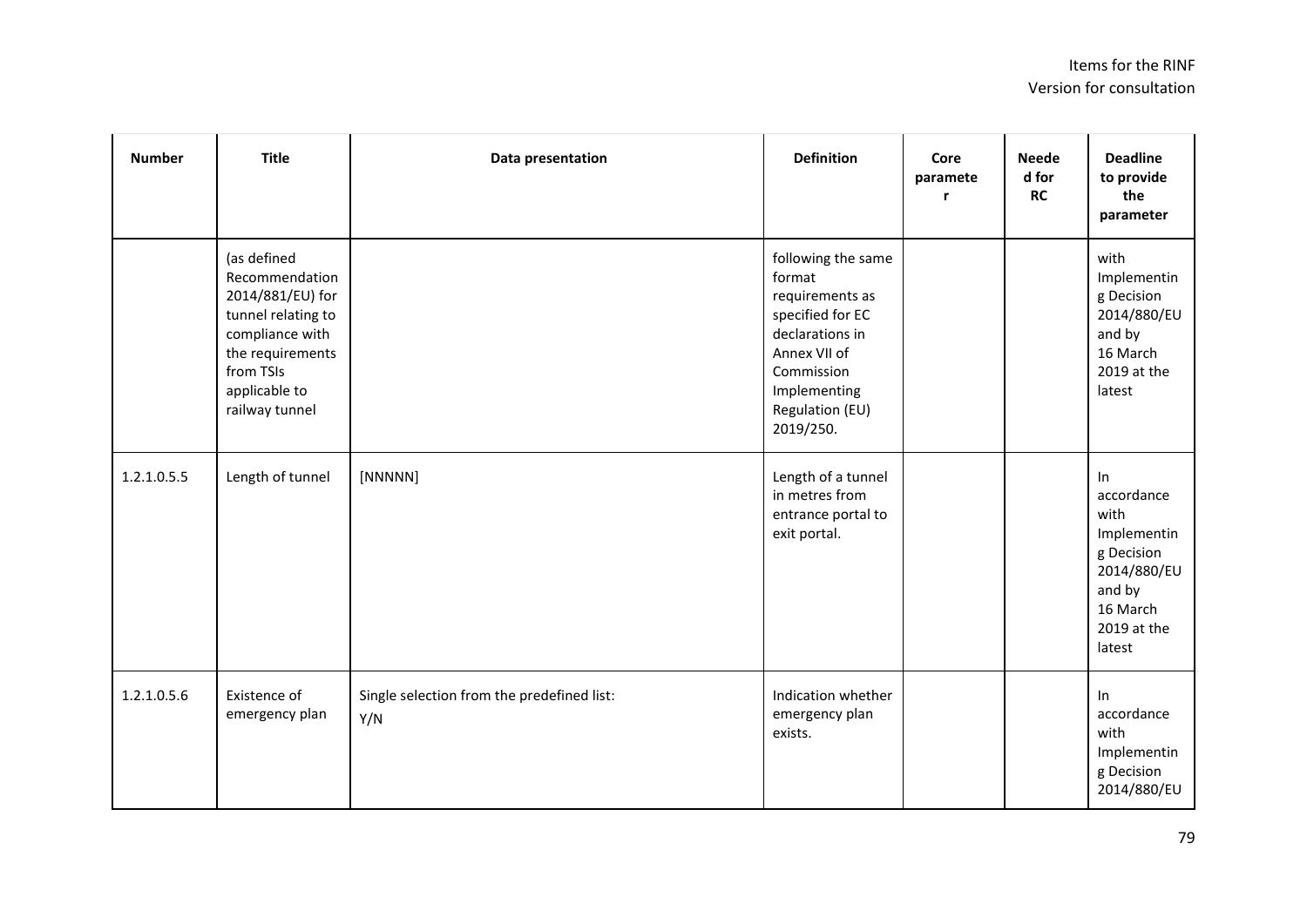| <b>Number</b> | <b>Title</b>                                           | Data presentation                                      | <b>Definition</b>                                                                                                                                                                      | Core<br>paramete | <b>Neede</b><br>d for<br><b>RC</b> | <b>Deadline</b><br>to provide<br>the<br>parameter                                                                   |
|---------------|--------------------------------------------------------|--------------------------------------------------------|----------------------------------------------------------------------------------------------------------------------------------------------------------------------------------------|------------------|------------------------------------|---------------------------------------------------------------------------------------------------------------------|
|               |                                                        |                                                        |                                                                                                                                                                                        |                  |                                    | and by<br>16 March<br>2019 at the<br>latest                                                                         |
| 1.2.1.0.5.7   | Fire category of<br>rolling stock<br>required          | Single selection from the predefined list:<br>A/B/none | Categorisation<br>how a passenger<br>train with a fire on<br>board will<br>continue to<br>operate for a<br>defined time<br>period                                                      |                  | X                                  | ln<br>accordance<br>with<br>Implementin<br>g Decision<br>2014/880/EU<br>and by<br>16 March<br>2019 at the<br>latest |
| 1.2.1.0.5.8   | National fire<br>category of rolling<br>stock required | CharacterString                                        | Categorisation<br>how a passenger<br>train with a fire on<br>board will<br>continue to<br>operate for a<br>defined time<br>period -<br>according to<br>national rules if<br>they exist |                  | X                                  | ln<br>accordance<br>with<br>Implementin<br>g Decision<br>2014/880/EU<br>and by<br>16 March<br>2019 at the<br>latest |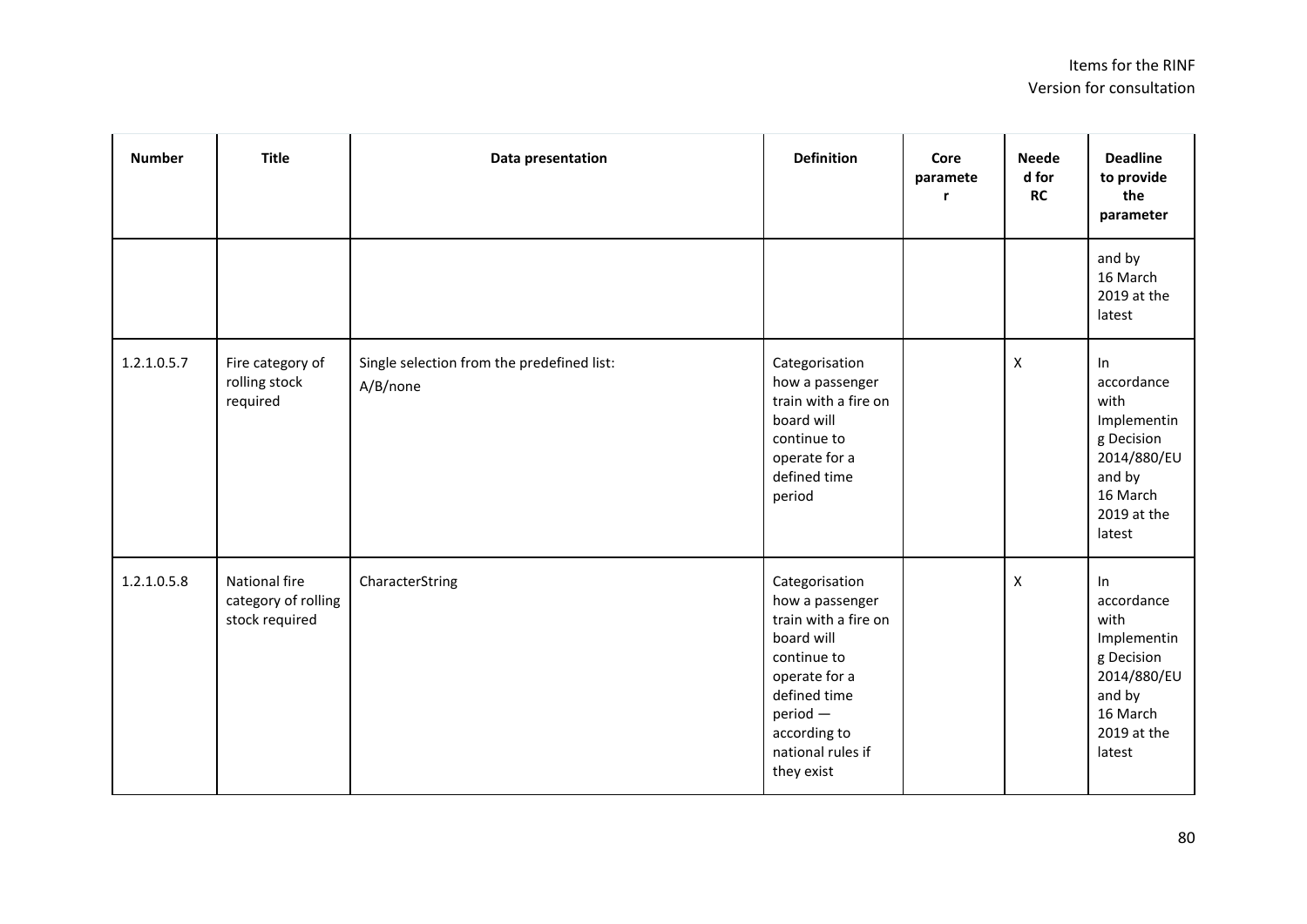| <b>Number</b> | <b>Title</b>                                   | Data presentation                                 | <b>Definition</b>                                                                                                                                                                               | Core<br>paramete<br>r | <b>Neede</b><br>d for<br><b>RC</b> | <b>Deadline</b><br>to provide<br>the<br>parameter                                                                   |
|---------------|------------------------------------------------|---------------------------------------------------|-------------------------------------------------------------------------------------------------------------------------------------------------------------------------------------------------|-----------------------|------------------------------------|---------------------------------------------------------------------------------------------------------------------|
| 1.2.1.0.5.9   | Diesel or other<br>thermal traction<br>allowed | Single selection from the predefined list:<br>Y/N | Indication whether<br>it is allowed to use<br>diesel or other<br>thermal traction in<br>the tunnel                                                                                              |                       |                                    | 1 January<br>2021                                                                                                   |
| 1.2.1.0.6     | Platform                                       |                                                   |                                                                                                                                                                                                 |                       |                                    |                                                                                                                     |
| 1.2.1.0.6.1   | IM's code                                      | [AAAA]                                            | Infrastructure<br>manager means<br>any body or<br>undertaking that is<br>responsible in<br>particular for<br>establishing and<br>maintaining<br>railway<br>infrastructure or a<br>part thereof. | $\mathsf{X}$          |                                    | In<br>accordance<br>with<br>Implementin<br>g Decision<br>2014/880/EU<br>and by<br>16 March<br>2019 at the<br>latest |
| 1.2.1.0.6.2   | Identification of<br>platform                  | CharacterString                                   | Unique platform<br>identification or<br>unique platform<br>number within OP                                                                                                                     | $\mathsf{X}$          |                                    | In<br>accordance<br>with<br>Implementin<br>g Decision<br>2014/880/EU<br>and by                                      |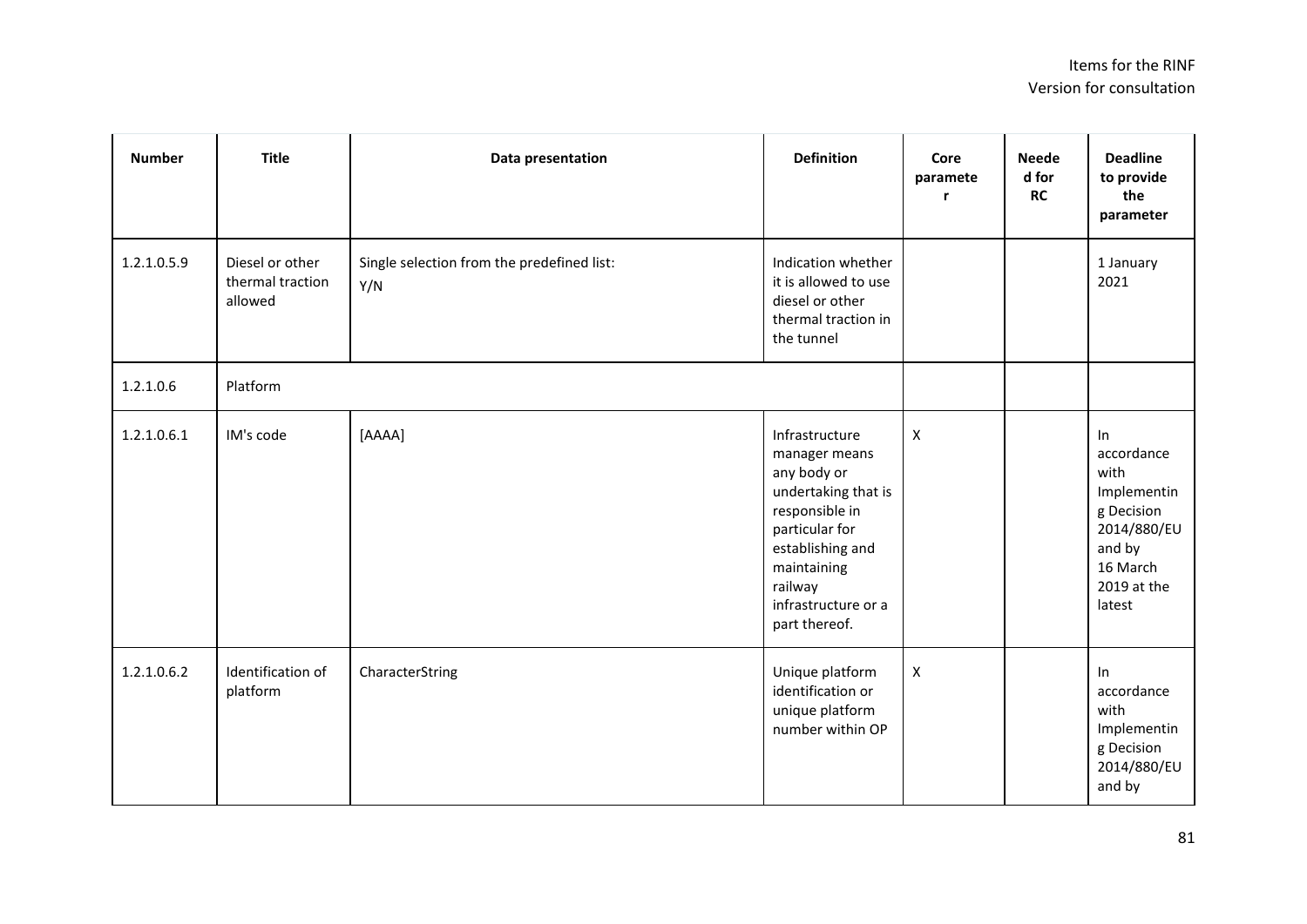| <b>Number</b> | <b>Title</b>                             | Data presentation                                                                                                                                                                   | <b>Definition</b>                                                                                                                                                                                                                             | Core<br>paramete<br>r     | <b>Neede</b><br>d for<br>RC | <b>Deadline</b><br>to provide<br>the<br>parameter                                                                   |
|---------------|------------------------------------------|-------------------------------------------------------------------------------------------------------------------------------------------------------------------------------------|-----------------------------------------------------------------------------------------------------------------------------------------------------------------------------------------------------------------------------------------------|---------------------------|-----------------------------|---------------------------------------------------------------------------------------------------------------------|
|               |                                          |                                                                                                                                                                                     |                                                                                                                                                                                                                                               |                           |                             | 16 March<br>2019 at the<br>latest                                                                                   |
| 1.2.1.0.6.3   | <b>TEN Classification</b><br>of platform | Single selection from the predefined list:<br>Part of the TEN-T Comprehensive Network/Part of the TEN-T<br>Core Freight Network/Part of the TEN-T Core Passenger<br>Network/Off-TEN | Indicates the part<br>of the trans-<br>European network<br>the platform<br>belongs to.                                                                                                                                                        | $\pmb{\times}$            |                             | In<br>accordance<br>with<br>Implementin<br>g Decision<br>2014/880/EU<br>and by<br>16 March<br>2019 at the<br>latest |
| 1.2.1.0.6.4   | Usable length of<br>platform             | [NNNN]                                                                                                                                                                              | The maximum<br>continuous length<br>(expressed in<br>metres) of that<br>part of platform in<br>front of which a<br>train is intended to<br>remain stationary<br>in normal<br>operating<br>conditions for<br>passengers to<br>board and alight | $\boldsymbol{\mathsf{X}}$ | X                           | ln<br>accordance<br>with<br>Implementin<br>g Decision<br>2014/880/EU<br>and by<br>16 March<br>2019 at the<br>latest |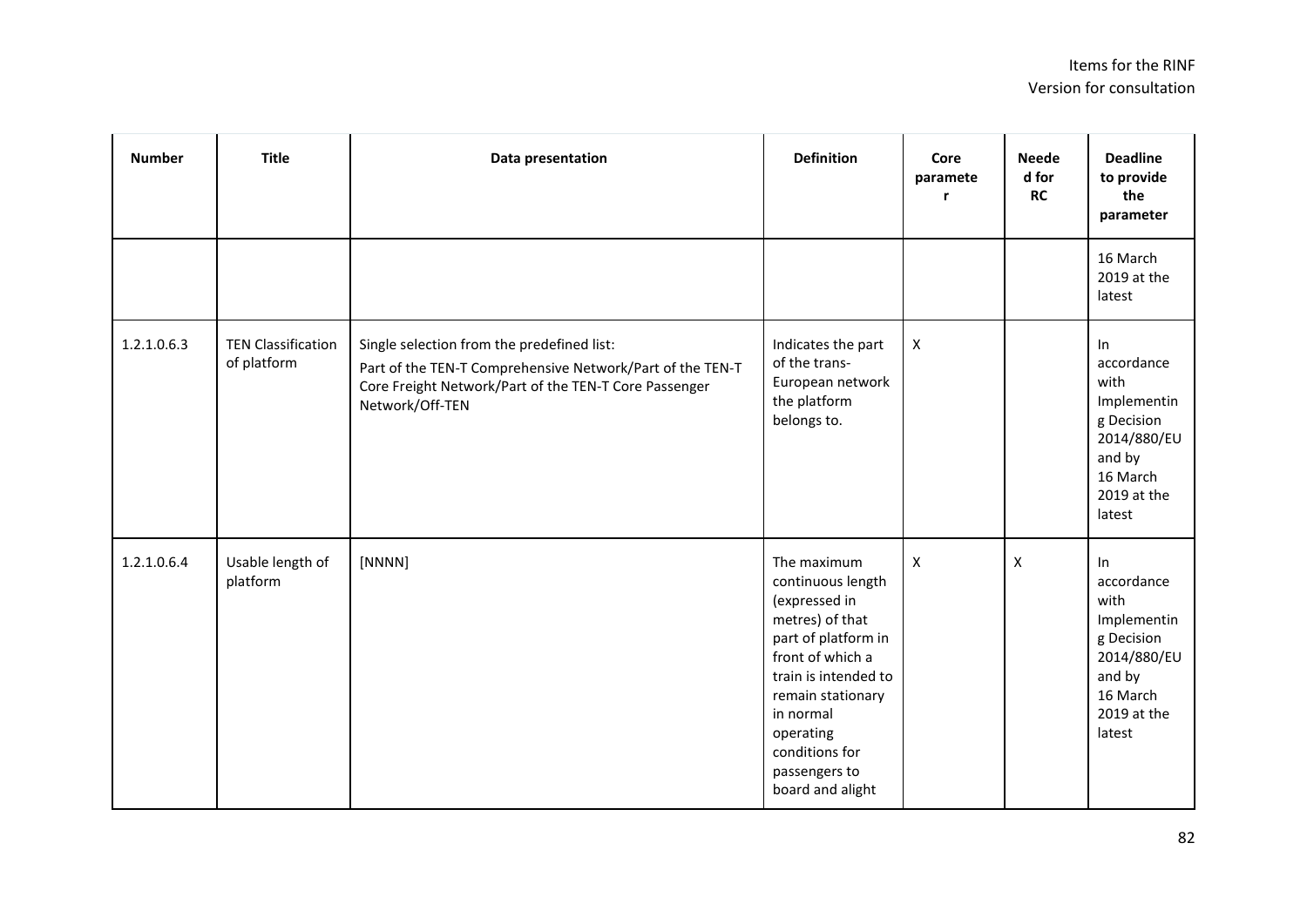| <b>Number</b> | <b>Title</b>                                                 | Data presentation                                                                                                                | <b>Definition</b>                                                                                                                                                       | Core<br>paramete<br>r     | <b>Neede</b><br>d for<br><b>RC</b> | <b>Deadline</b><br>to provide<br>the<br>parameter                                                                   |
|---------------|--------------------------------------------------------------|----------------------------------------------------------------------------------------------------------------------------------|-------------------------------------------------------------------------------------------------------------------------------------------------------------------------|---------------------------|------------------------------------|---------------------------------------------------------------------------------------------------------------------|
|               |                                                              |                                                                                                                                  | from the train,<br>making<br>appropriate<br>allowance for<br>stopping<br>tolerances.                                                                                    |                           |                                    |                                                                                                                     |
| 1.2.1.0.6.5   | Height of<br>platform                                        | Single selection from the predefined list:<br>250/280/550/760/300-<br>380/200/580/680/685/730/840/900/915/920/960/1100/othe<br>r | Distance between<br>the upper surface<br>of platform and<br>running surface of<br>the neighbouring<br>track. It is the<br>nominal value<br>expressed in<br>millimetres. | $\boldsymbol{\mathsf{X}}$ | X                                  | In<br>accordance<br>with<br>Implementin<br>g Decision<br>2014/880/EU<br>and by<br>16 March<br>2019 at the<br>latest |
| 1.2.1.0.6.6   | Existence of<br>platform<br>assistance for<br>starting train | Single selection from the predefined list:<br>Y/N                                                                                | Indication of<br>existence of<br>equipment or staff<br>supporting the<br>train crew in<br>starting the train.                                                           | $\pmb{\times}$            |                                    | In<br>accordance<br>with<br>Implementin<br>g Decision<br>2014/880/EU<br>and by<br>16 March                          |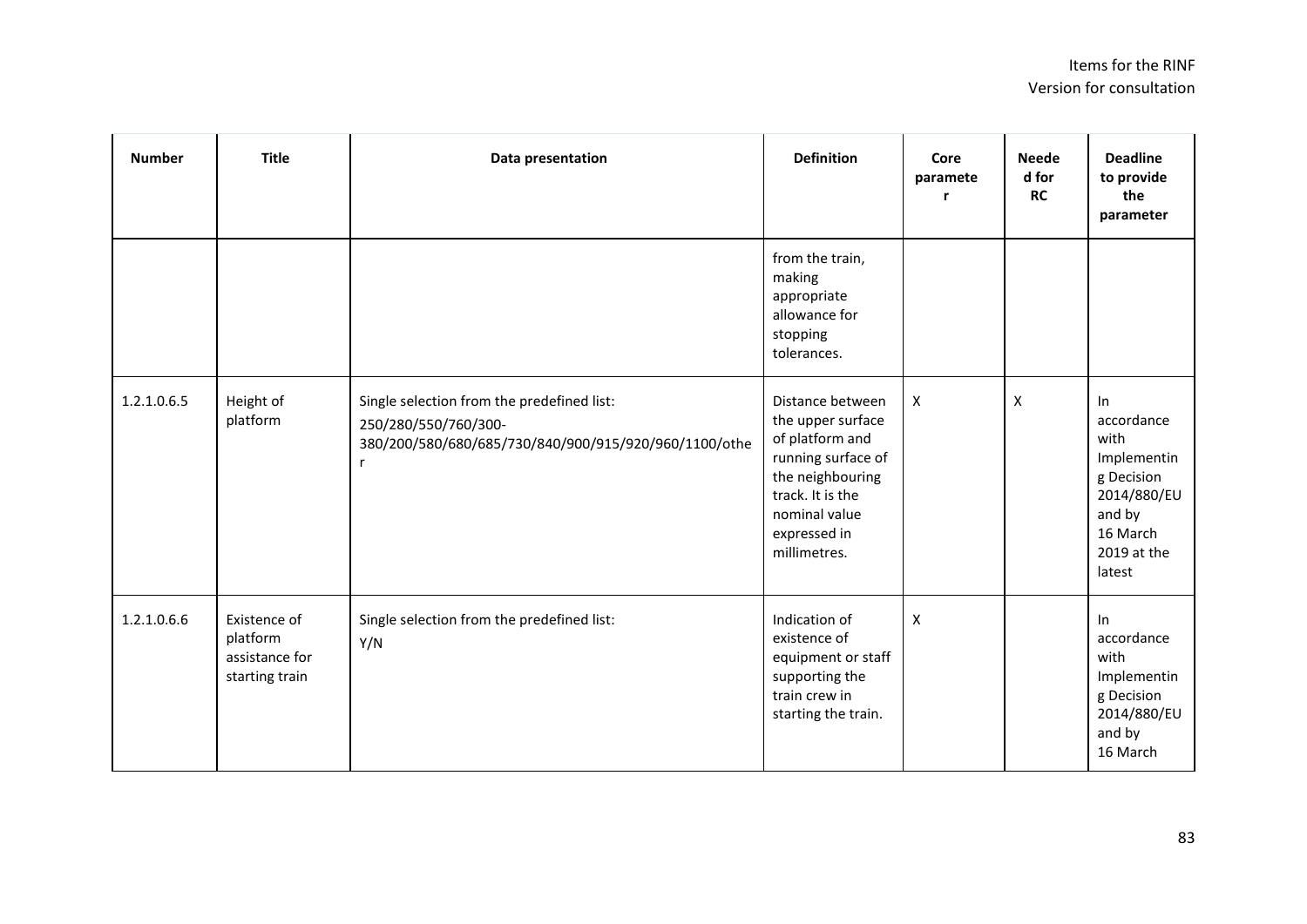| <b>Number</b> | <b>Title</b>                                    | Data presentation | <b>Definition</b>                                                                                                                                       | Core<br>paramete<br>r | <b>Neede</b><br>d for<br>RC | <b>Deadline</b><br>to provide<br>the<br>parameter                                                                   |
|---------------|-------------------------------------------------|-------------------|---------------------------------------------------------------------------------------------------------------------------------------------------------|-----------------------|-----------------------------|---------------------------------------------------------------------------------------------------------------------|
|               |                                                 |                   |                                                                                                                                                         |                       |                             | 2019 at the<br>latest                                                                                               |
| 1.2.1.0.6.7   | Range of use of<br>the platform<br>boarding aid | [NNNN]            | Information of the<br>train access level<br>for which the<br>boarding aid can<br>be used.                                                               | $\pmb{\times}$        |                             | In<br>accordance<br>with<br>Implementin<br>g Decision<br>2014/880/EU<br>and by<br>16 March<br>2019 at the<br>latest |
| 1.2.2         | <b>SIDING</b>                                   |                   |                                                                                                                                                         |                       |                             |                                                                                                                     |
| 1.2.2.0.0     | Generic information                             |                   |                                                                                                                                                         |                       |                             |                                                                                                                     |
| 1.2.2.0.0.1   | IM's code                                       | [AAAA]            | Infrastructure<br>manager means<br>any body or<br>undertaking that is<br>responsible in<br>particular for<br>establishing and<br>maintaining<br>railway | $\pmb{\mathsf{X}}$    |                             | ln<br>accordance<br>with<br>Implementin<br>g Decision<br>2014/880/EU<br>and by<br>16 March                          |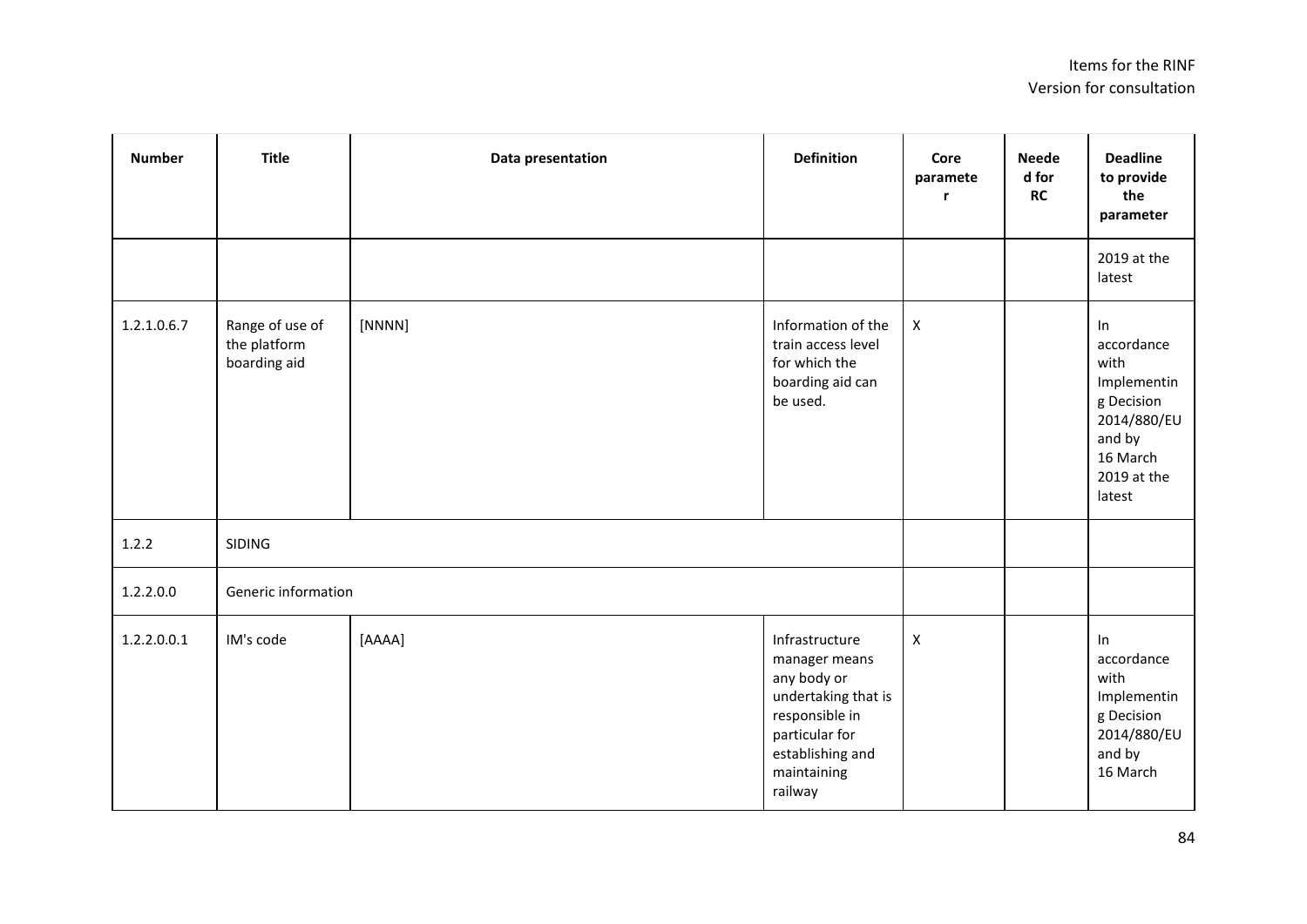| <b>Number</b> | <b>Title</b>                           | Data presentation                                                                                                                                                                   | <b>Definition</b>                                                                    | Core<br>paramete          | <b>Neede</b><br>d for<br><b>RC</b> | <b>Deadline</b><br>to provide<br>the<br>parameter                                                                      |
|---------------|----------------------------------------|-------------------------------------------------------------------------------------------------------------------------------------------------------------------------------------|--------------------------------------------------------------------------------------|---------------------------|------------------------------------|------------------------------------------------------------------------------------------------------------------------|
|               |                                        |                                                                                                                                                                                     | infrastructure or a<br>part thereof.                                                 |                           |                                    | 2019 at the<br>latest                                                                                                  |
| 1.2.2.0.0.2   | Identification of<br>siding            | CharacterString                                                                                                                                                                     | Unique siding<br>identification or<br>unique siding<br>number within OP              | $\pmb{\mathsf{X}}$        |                                    | In<br>accordance<br>with<br>Implementin<br>g Decision<br>2014/880/EU<br>and by<br>16 March<br>2019 at the<br>latest    |
| 1.2.2.0.0.3   | <b>TEN Classification</b><br>of siding | Single selection from the predefined list:<br>Part of the TEN-T Comprehensive Network/Part of the TEN-T<br>Core Freight Network/Part of the TEN-T Core Passenger<br>Network/Off-TEN | Indicates the part<br>of the trans-<br>European network<br>the siding belongs<br>to. | $\boldsymbol{\mathsf{X}}$ |                                    | $\ln$<br>accordance<br>with<br>Implementin<br>g Decision<br>2014/880/EU<br>and by<br>16 March<br>2019 at the<br>latest |
| 1.2.2.0.1     | Declaration of verification for siding |                                                                                                                                                                                     |                                                                                      |                           |                                    |                                                                                                                        |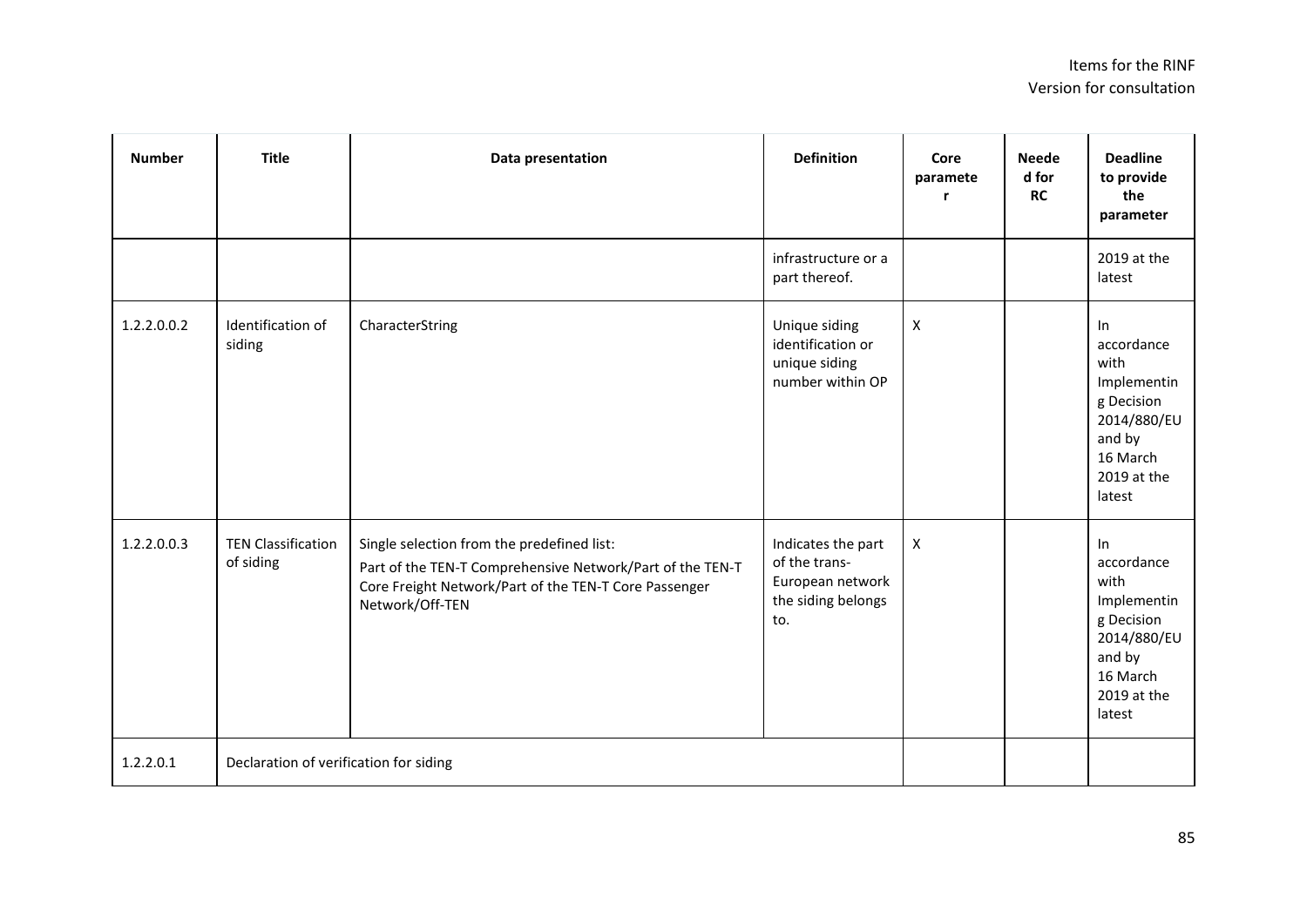| <b>Number</b> | <b>Title</b>                                                                                                                                                                                                      | Data presentation                                              | <b>Definition</b>                                                                                                                                                                                            | Core<br>paramete<br>r | <b>Neede</b><br>d for<br><b>RC</b> | <b>Deadline</b><br>to provide<br>the<br>parameter                                                                   |
|---------------|-------------------------------------------------------------------------------------------------------------------------------------------------------------------------------------------------------------------|----------------------------------------------------------------|--------------------------------------------------------------------------------------------------------------------------------------------------------------------------------------------------------------|-----------------------|------------------------------------|---------------------------------------------------------------------------------------------------------------------|
| 1.2.2.0.1.1   | EC declaration of<br>verification for<br>siding relating to<br>compliance with<br>the requirements<br>from TSIs<br>applicable to<br>infrastructure<br>subsystem                                                   | Predefined CharacterString:<br>[CC/RRRRRRRRRRRRRR/YYYY/NNNNNN] | Unique number for<br>EC declarations in<br>accordance with<br>Commission<br>Implementing<br>Regulation (EU)<br>2019/250.                                                                                     |                       |                                    | In<br>accordance<br>with<br>Implementin<br>g Decision<br>2014/880/EU<br>and by<br>16 March<br>2019 at the<br>latest |
| 1.2.2.0.1.2   | El declaration of<br>demonstration<br>(as defined<br>Recommendation<br>2014/881/EU) for<br>siding relating to<br>compliance with<br>the requirements<br>from TSIs<br>applicable to<br>infrastructure<br>subsystem | Predefined CharacterString:<br>[CC/RRRRRRRRRRRRRR/YYYY/NNNNNN] | Unique number for<br>El declarations<br>following the same<br>format<br>requirements as<br>specified for EC<br>declarations in<br>Annex VII of<br>Commission<br>Implementing<br>Regulation (EU)<br>2019/250. |                       |                                    | In<br>accordance<br>with<br>Implementin<br>g Decision<br>2014/880/EU<br>and by<br>16 March<br>2019 at the<br>latest |
| 1.2.2.0.2     | Performance parameter                                                                                                                                                                                             |                                                                |                                                                                                                                                                                                              |                       |                                    |                                                                                                                     |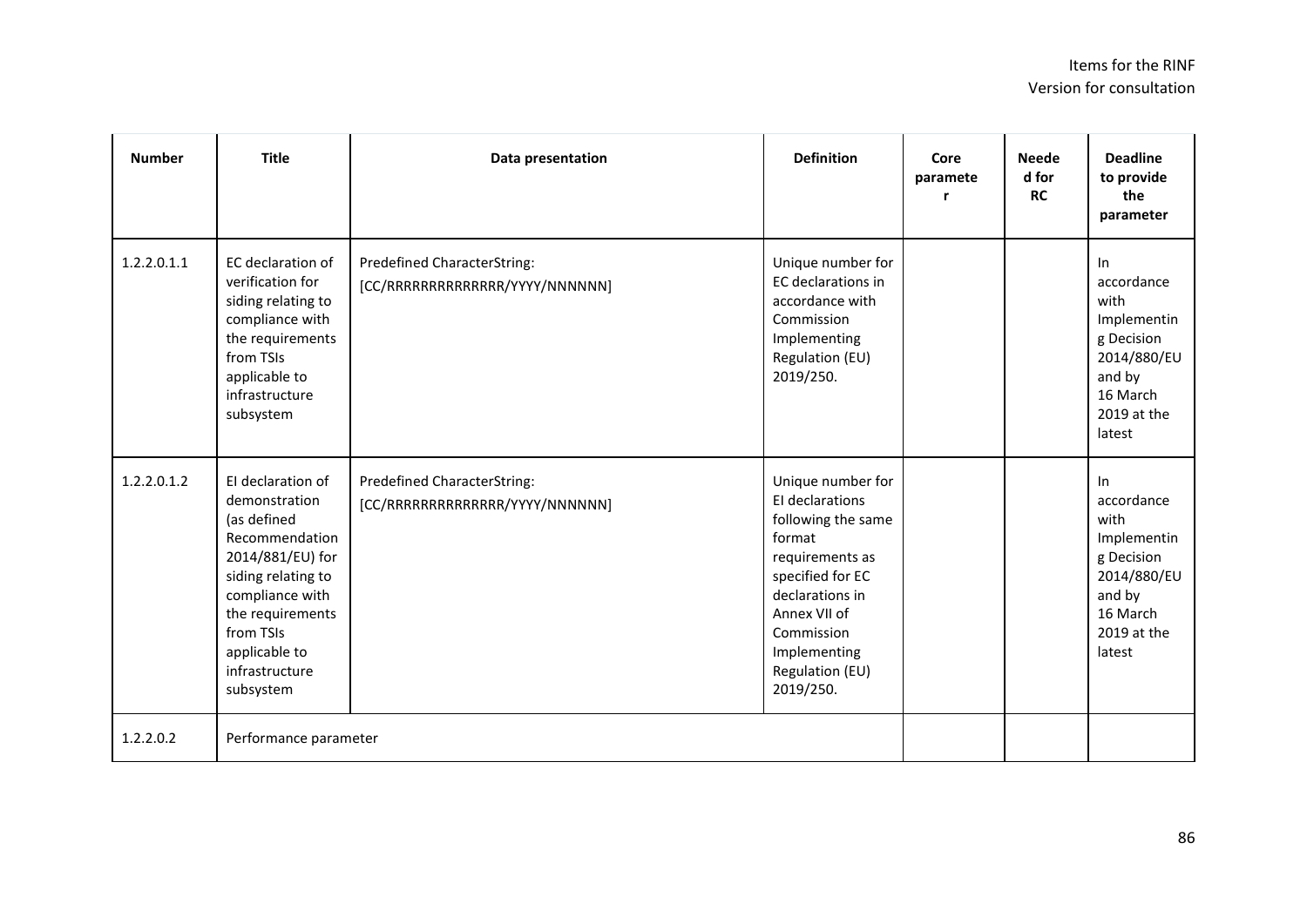| <b>Number</b> | <b>Title</b>                             | Data presentation | <b>Definition</b>                                                                                               | Core<br>paramete<br>r. | <b>Neede</b><br>d for<br>RC | <b>Deadline</b><br>to provide<br>the<br>parameter                                                                      |
|---------------|------------------------------------------|-------------------|-----------------------------------------------------------------------------------------------------------------|------------------------|-----------------------------|------------------------------------------------------------------------------------------------------------------------|
| 1.2.2.0.2.1   | Usable length of<br>siding               | [NNNN]            | Total length of the<br>siding/stabling<br>track expressed in<br>metres where<br>trains can be<br>parked safely. | $\pmb{\times}$         | $\pmb{\mathsf{X}}$          | In<br>accordance<br>with<br>Implementin<br>g Decision<br>2014/880/EU<br>and by<br>16 March<br>2019 at the<br>latest    |
| 1.2.2.0.3     | Line layout                              |                   |                                                                                                                 |                        |                             |                                                                                                                        |
| 1.2.2.0.3.1   | Gradient for<br>stabling tracks          | [NN.N]            | Maximum value of<br>the gradient<br>expressed in<br>millimetres per<br>metre.                                   |                        | $\pmb{\times}$              | $\ln$<br>accordance<br>with<br>Implementin<br>g Decision<br>2014/880/EU<br>and by<br>16 March<br>2019 at the<br>latest |
| 1.2.2.0.3.2   | Minimum radius<br>of horizontal<br>curve | [NNN]             | Radius of the<br>smallest horizontal                                                                            |                        | $\pmb{\times}$              | ln<br>accordance<br>with                                                                                               |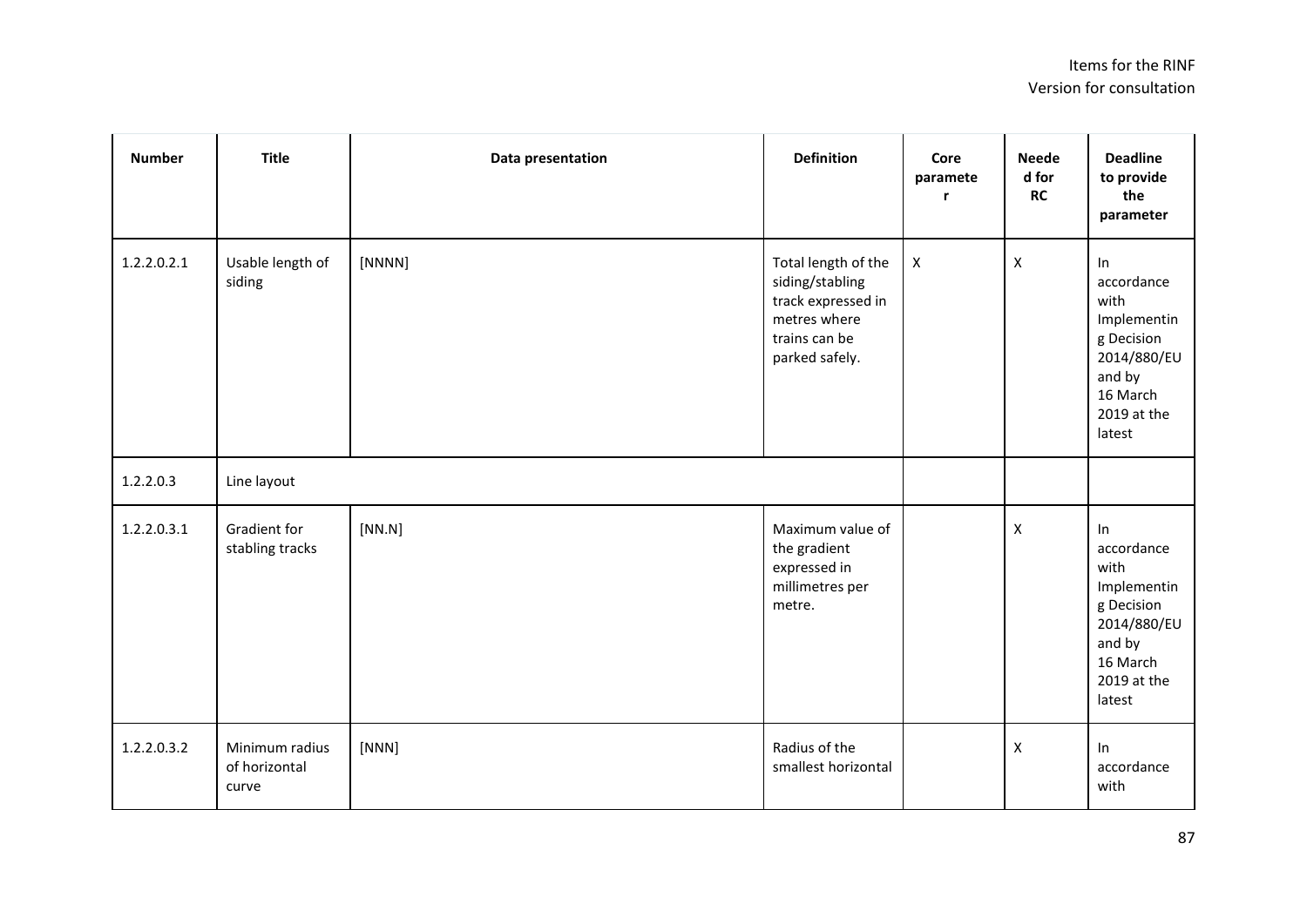| <b>Number</b> | <b>Title</b>                             | Data presentation                                 | <b>Definition</b>                                                                                              | Core<br>paramete          | <b>Neede</b><br>d for<br><b>RC</b> | <b>Deadline</b><br>to provide<br>the<br>parameter                                                                   |
|---------------|------------------------------------------|---------------------------------------------------|----------------------------------------------------------------------------------------------------------------|---------------------------|------------------------------------|---------------------------------------------------------------------------------------------------------------------|
|               |                                          |                                                   | curve, expressed<br>in metres.                                                                                 |                           |                                    | Implementin<br>g Decision<br>2014/880/EU<br>and by<br>16 March<br>2019 at the<br>latest                             |
| 1.2.2.0.3.3   | Minimum radius<br>of vertical curve      | $[NNN+NNN]$                                       | Radius of the<br>smallest vertical<br>curve expressed in<br>metres.                                            |                           | $\pmb{\mathsf{X}}$                 | In<br>accordance<br>with<br>Implementin<br>g Decision<br>2014/880/EU<br>and by<br>16 March<br>2019 at the<br>latest |
| 1.2.2.0.4     | Fixed installations for servicing trains |                                                   |                                                                                                                |                           |                                    |                                                                                                                     |
| 1.2.2.0.4.1   | Existence of toilet<br>discharge         | Single selection from the predefined list:<br>Y/N | Indication whether<br>exists an<br>installation of<br>toilet discharge<br>(fixed installation<br>for servicing | $\boldsymbol{\mathsf{X}}$ |                                    | In<br>accordance<br>with<br>Implementin<br>g Decision<br>2014/880/EU                                                |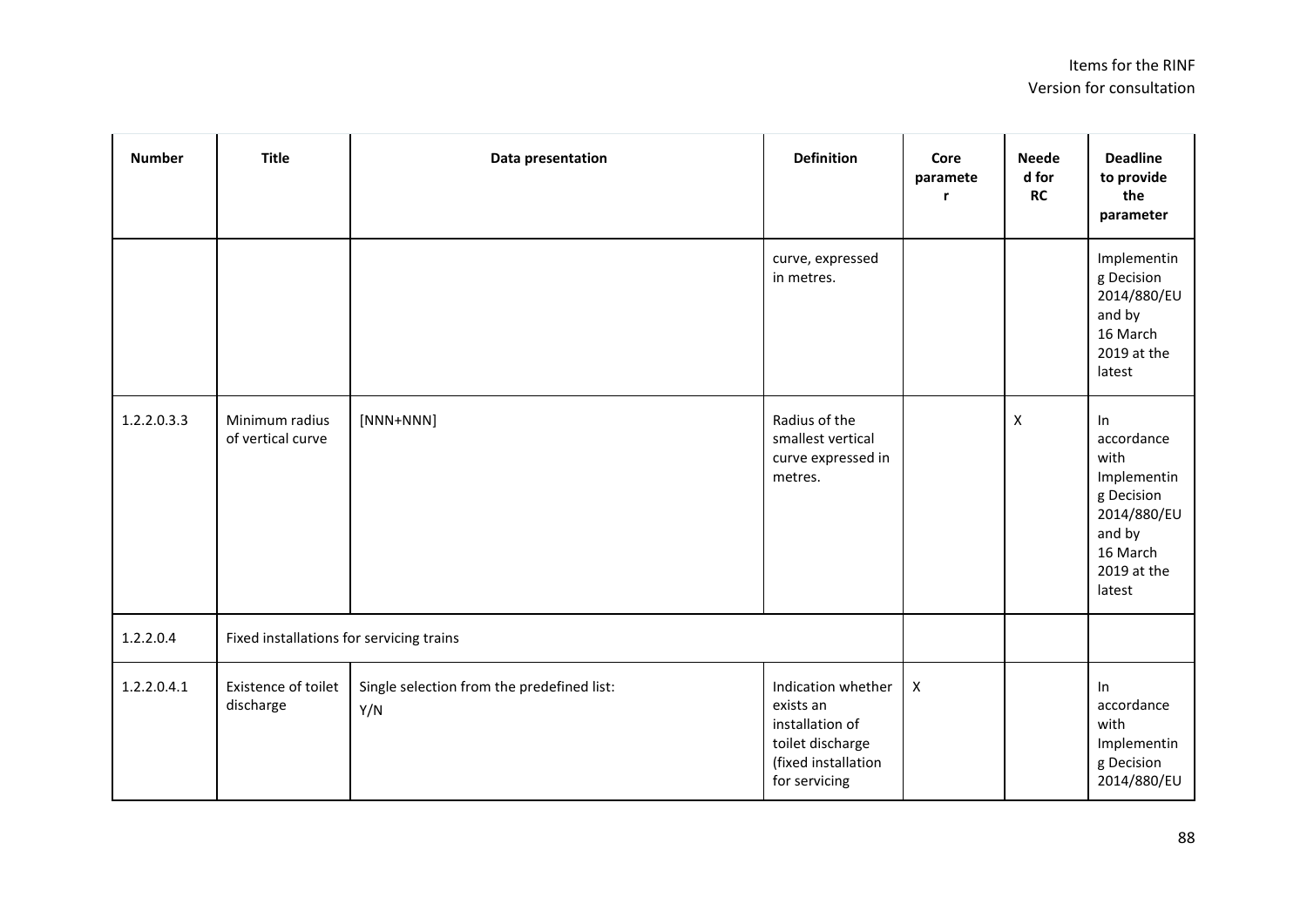| <b>Number</b> | <b>Title</b>                                    | Data presentation                                 | <b>Definition</b>                                                                                                                                                                                  | Core<br>paramete<br>r | <b>Neede</b><br>d for<br><b>RC</b> | <b>Deadline</b><br>to provide<br>the<br>parameter                                                                   |
|---------------|-------------------------------------------------|---------------------------------------------------|----------------------------------------------------------------------------------------------------------------------------------------------------------------------------------------------------|-----------------------|------------------------------------|---------------------------------------------------------------------------------------------------------------------|
|               |                                                 |                                                   | trains) as defined<br>in INF TSI $-$<br>Regulation (EU) No<br>1299/2014.                                                                                                                           |                       |                                    | and by<br>16 March<br>2019 at the<br>latest                                                                         |
| 1.2.2.0.4.2   | Existence of<br>external cleaning<br>facilities | Single selection from the predefined list:<br>Y/N | Indication whether<br>exists an<br>installation of<br>external cleaning<br>facility (fixed<br>installation for<br>servicing trains) as<br>defined in INF TSI<br>- Regulation (EU)<br>No 1299/2014. | X                     |                                    | ln<br>accordance<br>with<br>Implementin<br>g Decision<br>2014/880/EU<br>and by<br>16 March<br>2019 at the<br>latest |
| 1.2.2.0.4.3   | Existence of<br>water restocking                | Single selection from the predefined list:<br>Y/N | Indication whether<br>exists an<br>installation of<br>water restocking<br>(fixed installation<br>for servicing<br>trains) as defined<br>in INF TSI $-$<br>Regulation (EU) No<br>1299/2014.         | $\mathsf{X}$          |                                    | ln<br>accordance<br>with<br>Implementin<br>g Decision<br>2014/880/EU<br>and by<br>16 March<br>2019 at the<br>latest |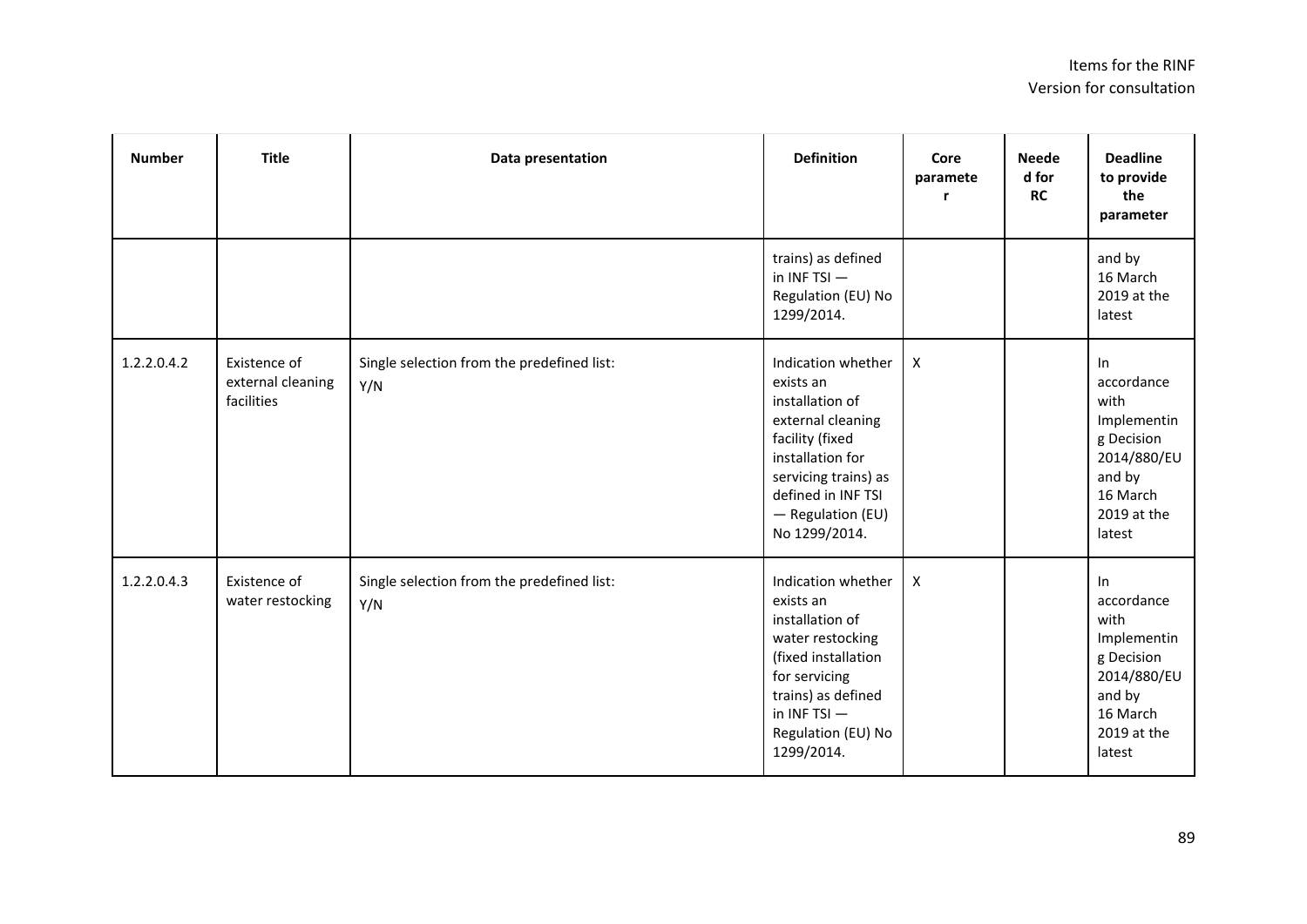| <b>Number</b> | <b>Title</b>                             | Data presentation                                 | <b>Definition</b>                                                                                                                                                               | Core<br>paramete<br>r     | <b>Neede</b><br>d for<br><b>RC</b> | <b>Deadline</b><br>to provide<br>the<br>parameter                                                                   |
|---------------|------------------------------------------|---------------------------------------------------|---------------------------------------------------------------------------------------------------------------------------------------------------------------------------------|---------------------------|------------------------------------|---------------------------------------------------------------------------------------------------------------------|
| 1.2.2.0.4.4   | Existence of<br>refuelling               | Single selection from the predefined list:<br>Y/N | Indication whether<br>exists an<br>installation of<br>refuelling (fixed<br>installation for<br>servicing trains) as<br>defined in INF TSI<br>- Regulation (EU)<br>No 1299/2014. | $\boldsymbol{X}$          |                                    | In<br>accordance<br>with<br>Implementin<br>g Decision<br>2014/880/EU<br>and by<br>16 March<br>2019 at the<br>latest |
| 1.2.2.0.4.5   | Existence of sand<br>restocking          | Single selection from the predefined list:<br>Y/N | Indication whether<br>an installation of<br>sand restocking<br>exists (fixed<br>installation for<br>servicing trains).                                                          | $\boldsymbol{\mathsf{X}}$ |                                    | In<br>accordance<br>with<br>Implementin<br>g Decision<br>2014/880/EU<br>and by<br>16 March<br>2019 at the<br>latest |
| 1.2.2.0.4.6   | Existence of<br>electric shore<br>supply | Single selection from the predefined list:<br>Y/N | Indication whether<br>exists an<br>installation of<br>electric shore<br>supply (fixed                                                                                           | $\pmb{\times}$            |                                    | In<br>accordance<br>with<br>Implementin<br>g Decision                                                               |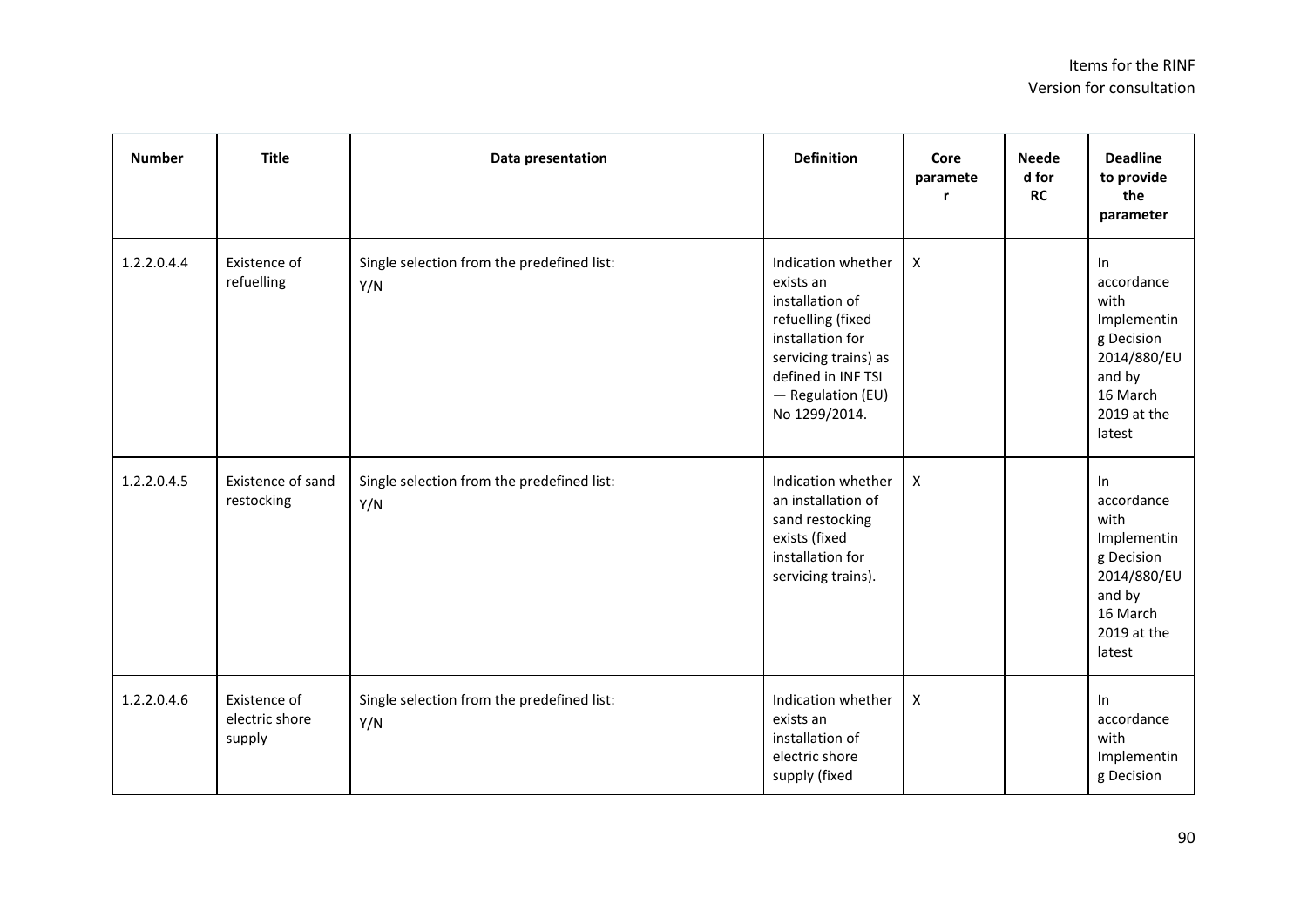| <b>Number</b> | <b>Title</b>             | Data presentation | <b>Definition</b>                                                                                                                                                                               | Core<br>paramete<br>r | <b>Neede</b><br>d for<br>RC | <b>Deadline</b><br>to provide<br>the<br>parameter                                                                   |
|---------------|--------------------------|-------------------|-------------------------------------------------------------------------------------------------------------------------------------------------------------------------------------------------|-----------------------|-----------------------------|---------------------------------------------------------------------------------------------------------------------|
|               |                          |                   | installation for<br>servicing trains).                                                                                                                                                          |                       |                             | 2014/880/EU<br>and by<br>16 March<br>2019 at the<br>latest                                                          |
| 1.2.2.0.5     | Tunnel                   |                   |                                                                                                                                                                                                 |                       |                             |                                                                                                                     |
| 1.2.2.0.5.1   | IM's code                | [AAAA]            | Infrastructure<br>manager means<br>any body or<br>undertaking that is<br>responsible in<br>particular for<br>establishing and<br>maintaining<br>railway<br>infrastructure or a<br>part thereof. | $\pmb{\times}$        |                             | In<br>accordance<br>with<br>Implementin<br>g Decision<br>2014/880/EU<br>and by<br>16 March<br>2019 at the<br>latest |
| 1.2.2.0.5.2   | Tunnel<br>identification | CharacterString   | Unique tunnel<br>identification or<br>unique number<br>within Member<br>State                                                                                                                   | $\pmb{\times}$        |                             | In<br>accordance<br>with<br>Implementin<br>g Decision<br>2014/880/EU<br>and by                                      |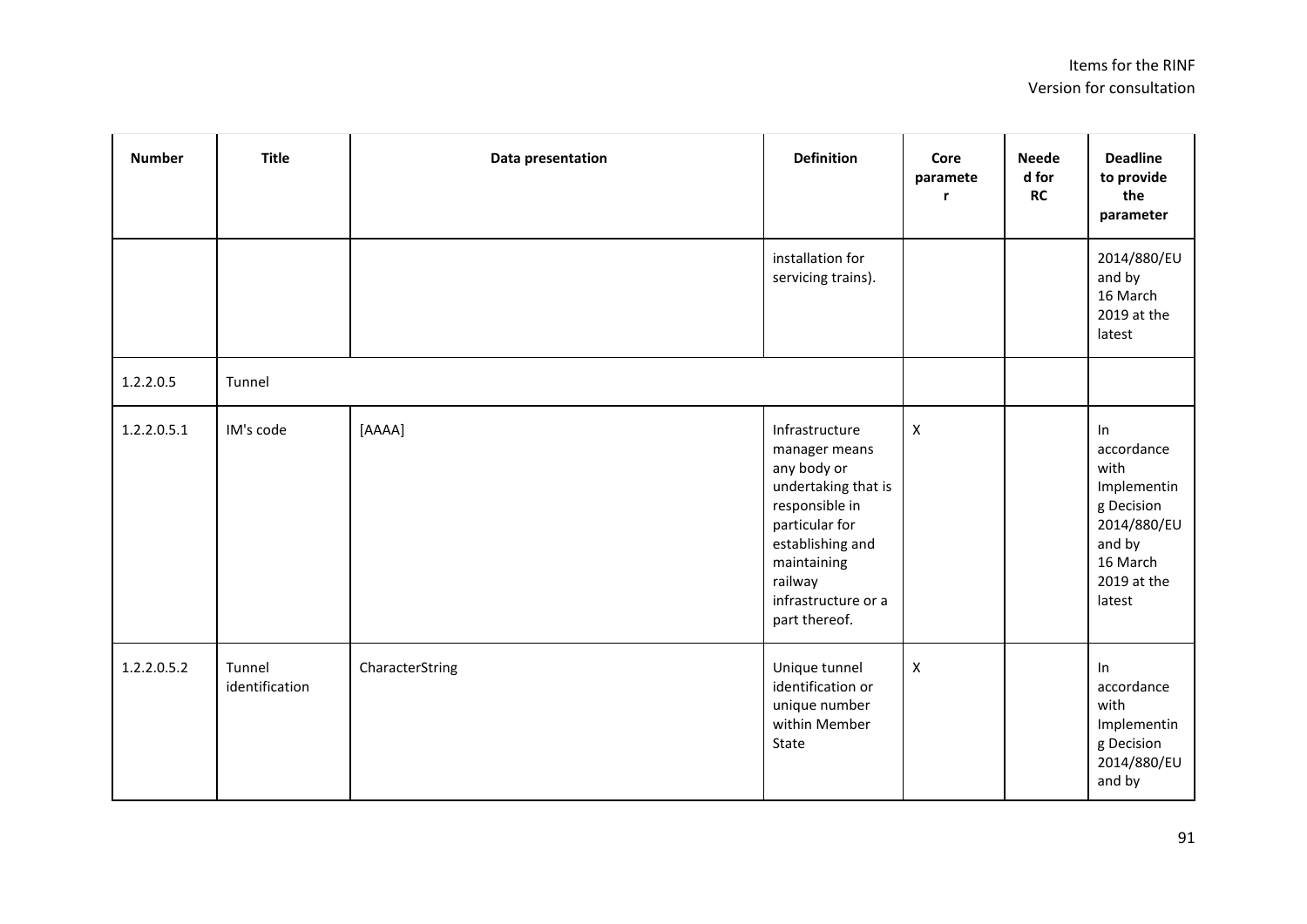| <b>Number</b> | <b>Title</b>                                                                                                                                                                                         | Data presentation                                                     | <b>Definition</b>                                                                                                                                                                                            | Core<br>paramete | <b>Neede</b><br>d for<br><b>RC</b> | <b>Deadline</b><br>to provide<br>the<br>parameter                                                                      |
|---------------|------------------------------------------------------------------------------------------------------------------------------------------------------------------------------------------------------|-----------------------------------------------------------------------|--------------------------------------------------------------------------------------------------------------------------------------------------------------------------------------------------------------|------------------|------------------------------------|------------------------------------------------------------------------------------------------------------------------|
|               |                                                                                                                                                                                                      |                                                                       |                                                                                                                                                                                                              |                  |                                    | 16 March<br>2019 at the<br>latest                                                                                      |
| 1.2.2.0.5.3   | EC declaration of<br>verification for<br>tunnel relating to<br>compliance with<br>the requirements<br>from TSIs<br>applicable to<br>railway tunnel                                                   | <b>Predefined CharacterString:</b><br>[CC/RRRRRRRRRRRRRR/YYYY/NNNNNN] | Unique number for<br>EC declarations in<br>accordance with<br>Commission<br>Implementing<br>Regulation (EU)<br>2019/250.                                                                                     |                  |                                    | $\ln$<br>accordance<br>with<br>Implementin<br>g Decision<br>2014/880/EU<br>and by<br>16 March<br>2019 at the<br>latest |
| 1.2.2.0.5.4   | El declaration of<br>demonstration<br>(as defined<br>Recommendation<br>2014/881/EU) for<br>tunnel relating to<br>compliance with<br>the requirements<br>from TSIs<br>applicable to<br>railway tunnel | <b>Predefined CharacterString:</b><br>[CC/RRRRRRRRRRRRRR/YYYY/NNNNNN] | Unique number for<br>El declarations<br>following the same<br>format<br>requirements as<br>specified for EC<br>declarations in<br>Annex VII of<br>Commission<br>Implementing<br>Regulation (EU)<br>2019/250. |                  |                                    | In<br>accordance<br>with<br>Implementin<br>g Decision<br>2014/880/EU<br>and by<br>16 March<br>2019 at the<br>latest    |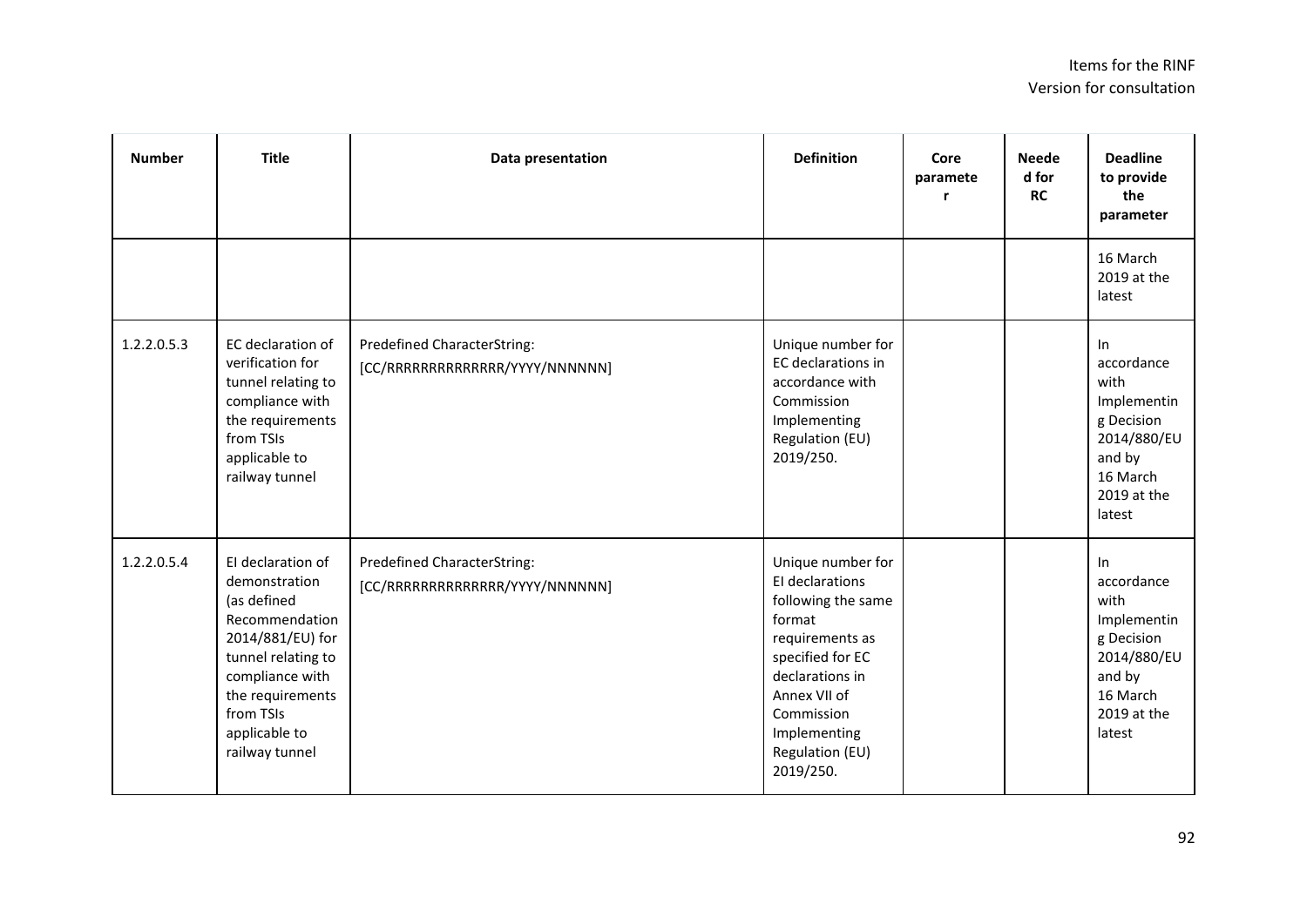| <b>Number</b> | <b>Title</b>                                  | Data presentation                                      | <b>Definition</b>                                                                      | Core<br>paramete<br>r | <b>Neede</b><br>d for<br><b>RC</b> | <b>Deadline</b><br>to provide<br>the<br>parameter                                                                   |
|---------------|-----------------------------------------------|--------------------------------------------------------|----------------------------------------------------------------------------------------|-----------------------|------------------------------------|---------------------------------------------------------------------------------------------------------------------|
| 1.2.2.0.5.5   | Length of tunnel                              | [NNNNN]                                                | Length of a tunnel<br>in metres from<br>entrance portal to<br>exit portal.             |                       |                                    | In<br>accordance<br>with<br>Implementin<br>g Decision<br>2014/880/EU<br>and by<br>16 March<br>2019 at the<br>latest |
| 1.2.2.0.5.6   | Existence of<br>emergency plan                | Single selection from the predefined list:<br>Y/N      | Indication whether<br>emergency plan<br>exists.                                        |                       |                                    | In<br>accordance<br>with<br>Implementin<br>g Decision<br>2014/880/EU<br>and by<br>16 March<br>2019 at the<br>latest |
| 1.2.2.0.5.7   | Fire category of<br>rolling stock<br>required | Single selection from the predefined list:<br>A/B/none | Categorisation<br>how a passenger<br>train with a fire on<br>board will<br>continue to |                       | $\mathsf{X}$                       | In<br>accordance<br>with<br>Implementin<br>g Decision                                                               |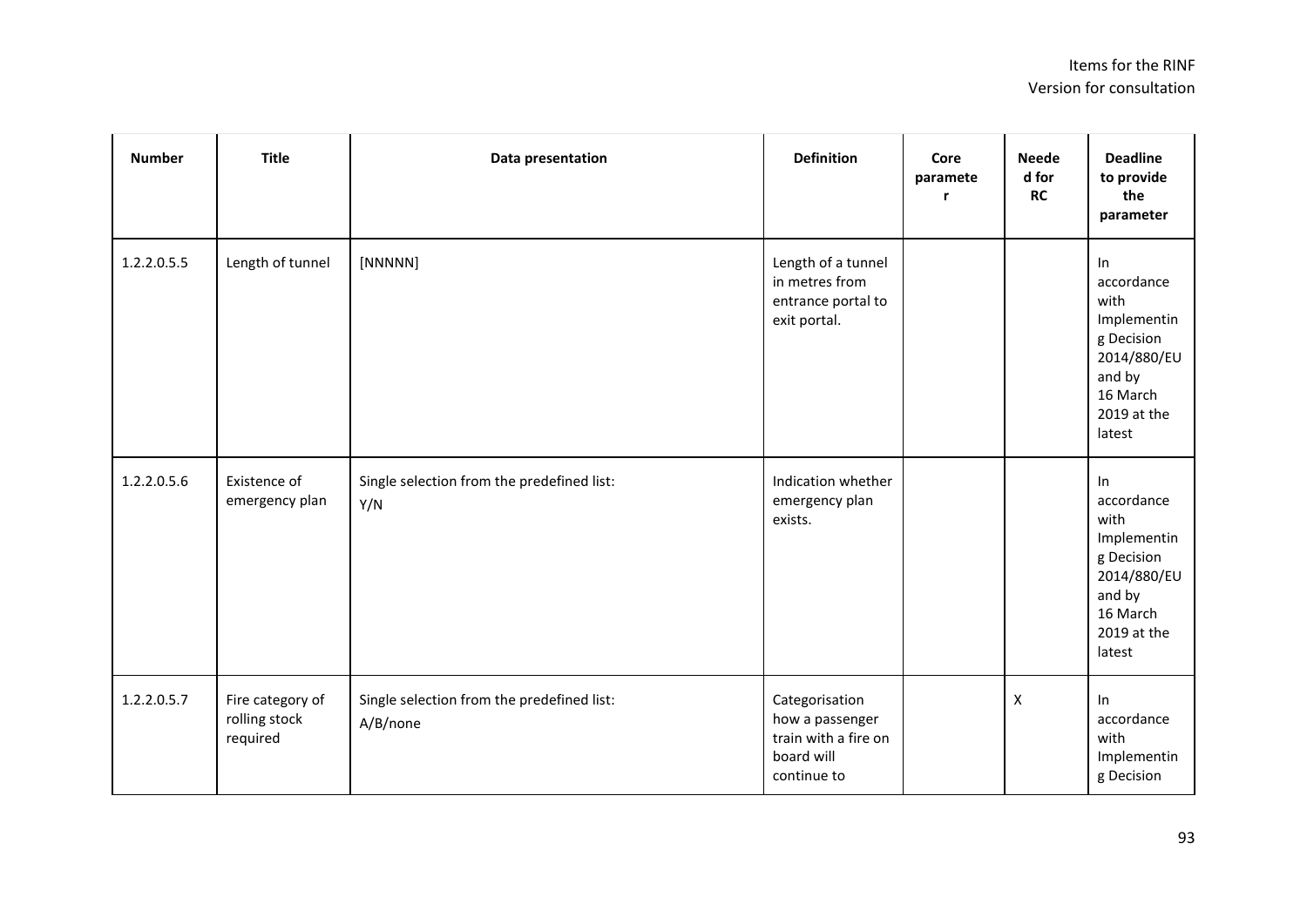| <b>Number</b> | <b>Title</b>                                           | Data presentation | <b>Definition</b>                                                                                                                                                                         | Core<br>paramete | <b>Neede</b><br>d for<br><b>RC</b> | <b>Deadline</b><br>to provide<br>the<br>parameter                                                                   |
|---------------|--------------------------------------------------------|-------------------|-------------------------------------------------------------------------------------------------------------------------------------------------------------------------------------------|------------------|------------------------------------|---------------------------------------------------------------------------------------------------------------------|
|               |                                                        |                   | operate for a<br>defined time<br>period.                                                                                                                                                  |                  |                                    | 2014/880/EU<br>and by<br>16 March<br>2019 at the<br>latest                                                          |
| 1.2.2.0.5.8   | National fire<br>category of rolling<br>stock required | CharacterString   | Categorisation<br>how a passenger<br>train with a fire on<br>board will<br>continue to<br>operate for a<br>defined time<br>$period -$<br>according to<br>national rules if<br>they exist. |                  | X                                  | In<br>accordance<br>with<br>Implementin<br>g Decision<br>2014/880/EU<br>and by<br>16 March<br>2019 at the<br>latest |
| 1.2.2.0.6     | Contact line system                                    |                   |                                                                                                                                                                                           |                  |                                    |                                                                                                                     |
| 1.2.2.0.6.1   | Maximum current<br>at standstill per<br>pantograph     | [NNN]             | Indication of the<br>maximum<br>allowable train<br>current at<br>standstill for DC<br>systems expressed<br>in amperes.                                                                    |                  | X                                  | 16 January<br>2020 for DC<br>systems<br><b>TBD for AC</b><br>systems                                                |